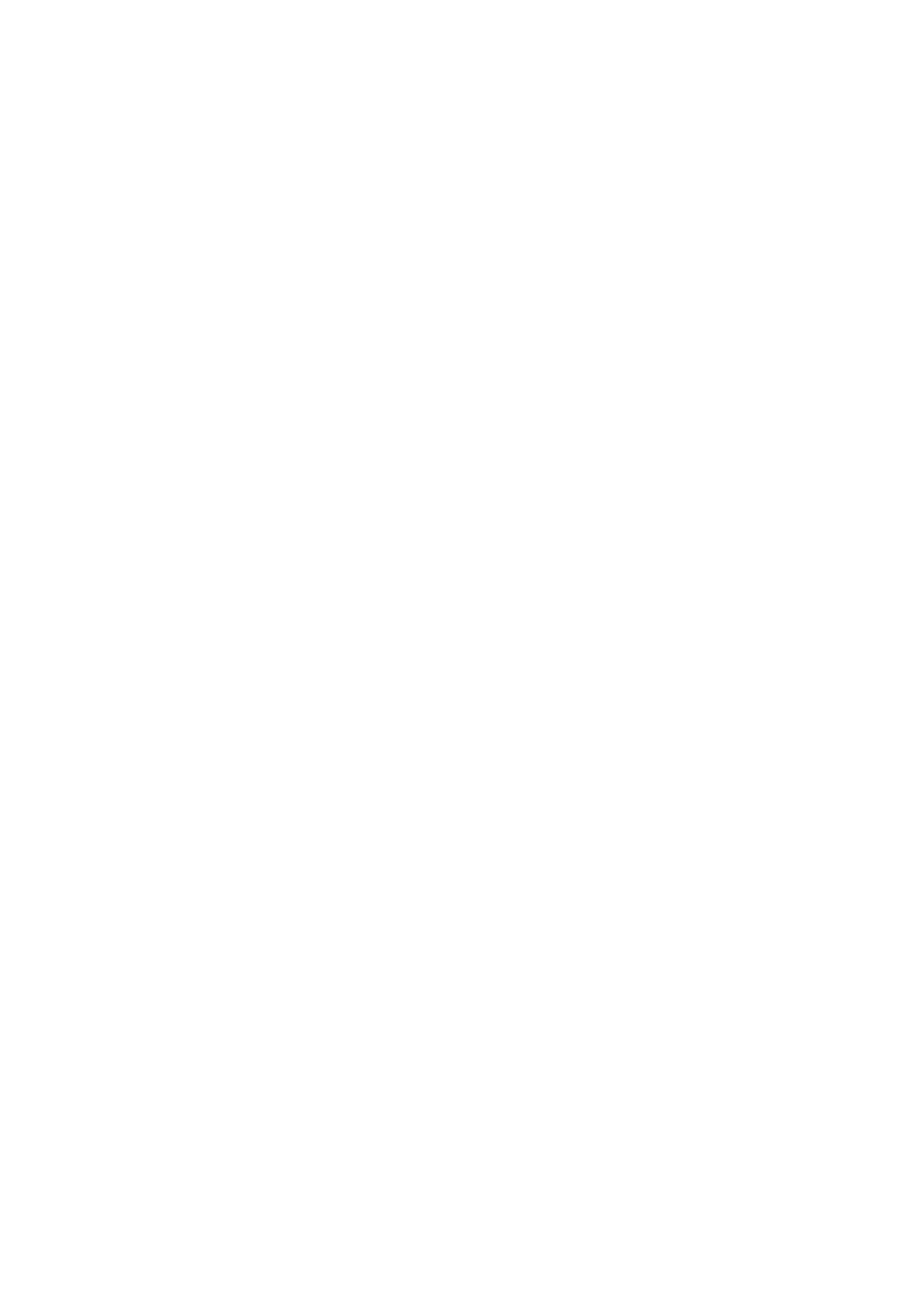Western Australia

# **Bail Act 1982**

#### **CONTENTS**

## **Part I — Preliminary**

| 1.  | Short title                                         | $\overline{c}$ |
|-----|-----------------------------------------------------|----------------|
| 2.  | Commencement                                        | $\overline{2}$ |
| 3.  | Interpretation                                      | $\overline{c}$ |
| 4.  | Application of this Act                             | $\overline{7}$ |
|     | Part II — Rights of accused in                      |                |
|     | relation to bail                                    |                |
| 5.  | Right of accused to have bail considered under this |                |
|     | Act                                                 | 8              |
| 6.  | Duty on arresting officer and others to consider    |                |
|     | hail                                                | 8              |
| 6A. | Whether custody justified to be considered in       |                |
|     | certain cases                                       | 10             |
| 7.  | Duty imposed on judicial officers in respect of     |                |
|     | unconvicted accused                                 | 11             |
| 7A. | Bail for appeal under the Criminal Appeals          |                |
|     | Act 2004                                            | 13             |
| 8.  | Accused to be given information and prescribed      |                |
|     | forms                                               | 14             |
| 9.  | Bail decision may be deferred until further         |                |
|     | information obtained                                | 16             |
| 10. | Sections 5, 6 and 7 do not apply where accused      |                |
|     | imprisoned for other cause                          | 16             |
| 11. | Rights following grant of bail                      | 17             |
| 12. | Further limitation on rights in sections 5 and 11   | 18             |
|     |                                                     |                |

As at 01 Jul 2007 Version 05-j0-01 page i Extract from www.slp.wa.gov.au, see that website for further information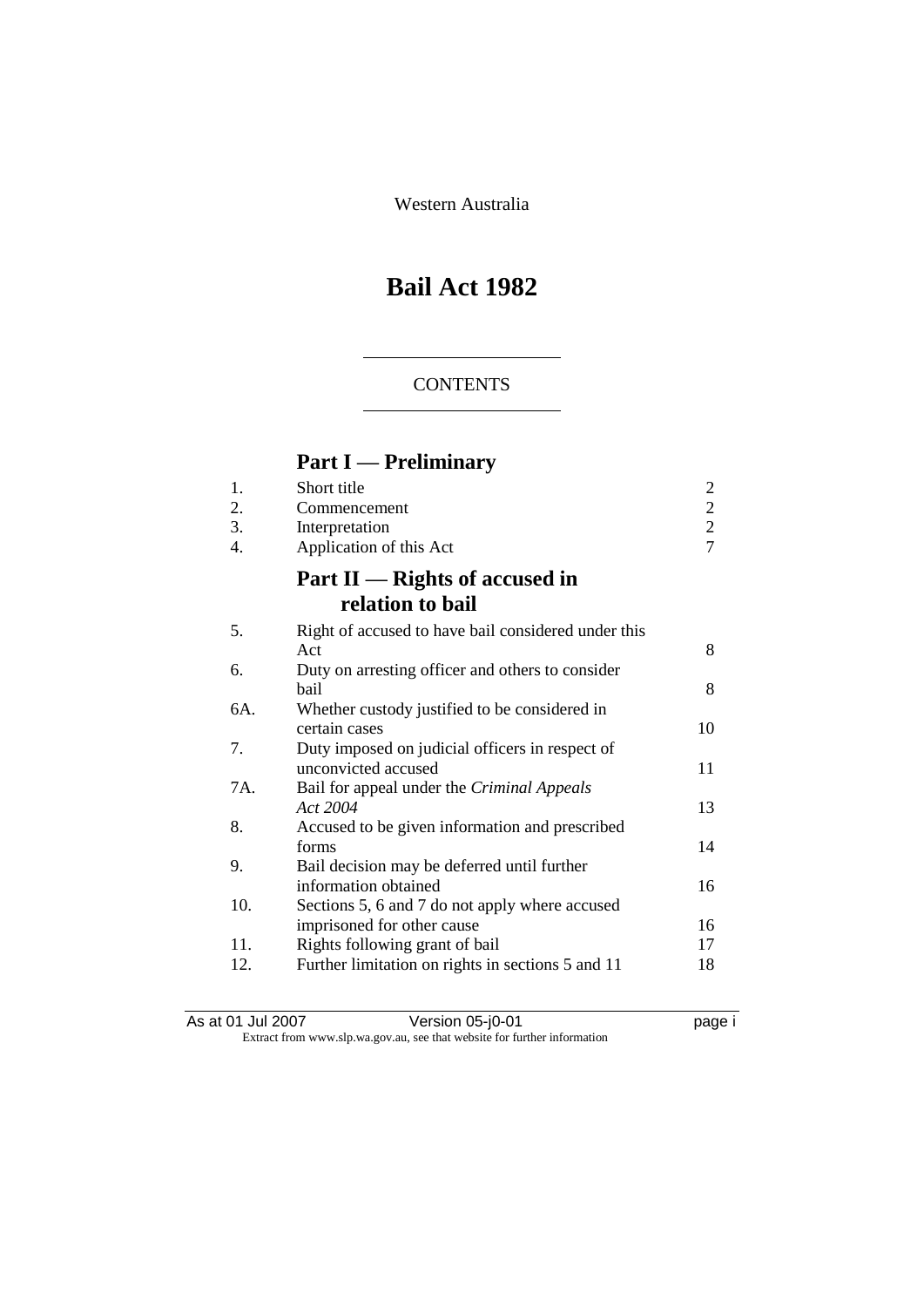| Contents |
|----------|
|----------|

### **Part III — Jurisdiction to grant bail**

| 13.  | Jurisdiction to grant bail                            | 19 |
|------|-------------------------------------------------------|----|
| 14.  | Supreme Court Judge has jurisdiction in all cases     | 19 |
| 15.  | Exclusive jurisdiction of Supreme Court Judge in      |    |
|      | murder cases                                          | 20 |
| 16.  | Bail of person arrested on warrant                    | 21 |
| 16A. | Restrictions on powers of authorised officers and     |    |
|      | justices in certain cases                             | 21 |
| 17.  | Conditions which may be imposed                       | 23 |
| 17A. | Further provisions as to responsible person's         |    |
|      | undertaking (Schedule 1 Part C clause 2)              | 23 |
|      | Part IV — Hearing of case for bail,                   |    |
|      |                                                       |    |
|      | parties, and evidence                                 |    |
| 20.  | Power to consider bail in camera and to prohibit      |    |
|      | publication                                           | 25 |
| 21.  | Parties                                               | 26 |
| 22.  | Evidence                                              | 26 |
| 23.  | Accused not bound to supply information               | 26 |
| 24.  | Information may be referred to police officer for     |    |
|      | verification or for report                            | 27 |
| 24A. | Information may be referred to community              |    |
|      | corrections officer for verification or for report    | 27 |
| 25.  | Protection of accused as to information given for     |    |
|      | bail purposes                                         | 28 |
| 26.  | Record of decision and reasons                        | 28 |
| 27.  | Transmission of relevant papers to court              | 29 |
| 27A. | Transmission of papers to CEO (corrections)           | 30 |
|      | <b>Part V</b> — Bail undertakings                     |    |
| 28.  | Bail undertaking                                      | 31 |
| 29.  | Before whom bail undertaking may be entered into      | 32 |
| 30.  | Duties of person before whom bail undertaking is      |    |
|      | entered into                                          | 32 |
| 31.  | Different time and place for appearance may be        |    |
|      | substituted                                           | 33 |
| 32.  | Giving and proof of notices under section 31          | 35 |
| 33.  | Judicial officer may order accused to enter into bail |    |
|      | undertaking                                           | 36 |
| 34.  | Cessation and suspension of bail undertaking          | 37 |
|      |                                                       |    |

page ii Version 05-j0-01 As at 01 Jul 2007 Extract from www.slp.wa.gov.au, see that website for further information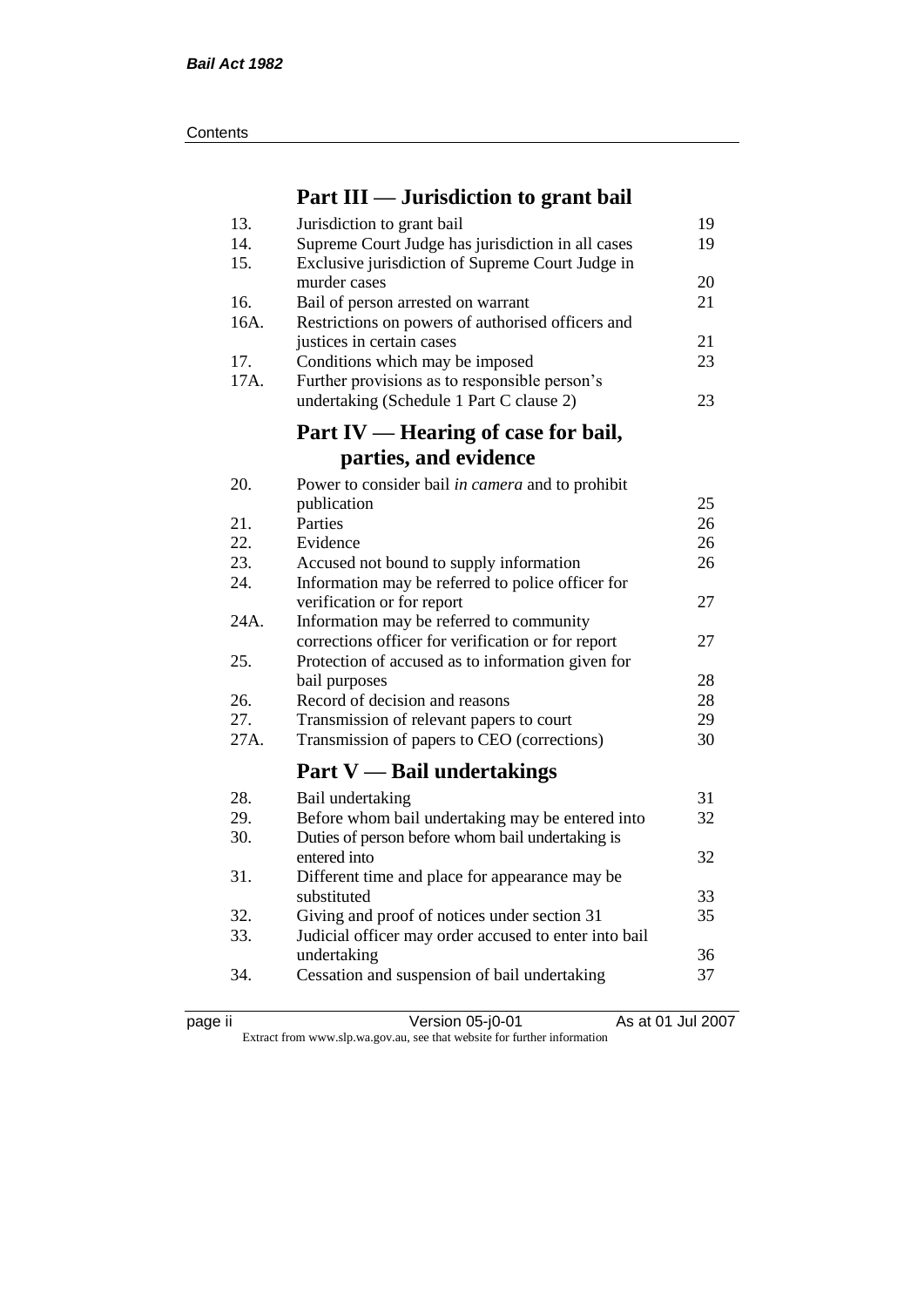### **Part VI — Sureties and surety undertakings**

| 35.  | Meaning of surety and surety undertaking           | 38 |
|------|----------------------------------------------------|----|
| 36.  | Authority to approve sureties                      | 38 |
| 37.  | Proposed surety to receive certain information and |    |
|      | prescribed form for completion                     | 39 |
| 38.  | Persons disqualified from being sureties           | 39 |
| 39.  | Matters relevant to approval of sureties           | 40 |
| 40.  | Decision on application by proposed surety         | 40 |
| 41.  | Finality of decision to refuse approval            | 41 |
| 42.  | Before whom surety undertaking may be entered      |    |
|      | into                                               | 41 |
| 43.  | Duties of persons before whom surety undertaking   |    |
|      | is entered into                                    | 41 |
| 44.  | Surety undertaking extends to adjourned hearing    |    |
|      | only by consent                                    | 42 |
| 45.  | Giving and proof of notices under section 44       | 43 |
| 46.  | Power of surety to apprehend accused               | 43 |
| 47.  | Cessation and suspension of surety undertaking     | 44 |
| 48.  | Surety may apply for cancellation of his           |    |
|      | undertaking                                        | 45 |
| 49.  | Forfeiture of money under surety's undertaking     | 46 |
| 50.  | Offence to indemnify surety                        | 48 |
|      | <b>Part VIA — Administration of home</b>           |    |
|      | detention conditions                               |    |
| 50A. | Powers of CEO (corrections)                        | 49 |
| 50C. | Powers and duties of community corrections         |    |
|      | officers                                           | 49 |
| 50D. | Powers of members of the Police Force              | 51 |
| 50E. | CEO (corrections) may substitute a different place |    |
|      | of detention and apply conditions                  | 51 |
| 50F. | CEO (corrections) may revoke bail                  | 52 |
| 50G. | Procedure on arrest after revocation of bail       | 52 |
| 50H. | Exclusion of the rules of natural justice          | 53 |
| 50J. | Delegation by CEO (corrections)                    | 53 |
| 50K. | Retrieval of monitoring equipment                  | 53 |
| 50L. | Rules                                              | 54 |

| As at 01 Jul 2007 | Version 05-j0-01                                                         | <br>page III |
|-------------------|--------------------------------------------------------------------------|--------------|
|                   | Extract from www.slp.wa.gov.au, see that website for further information |              |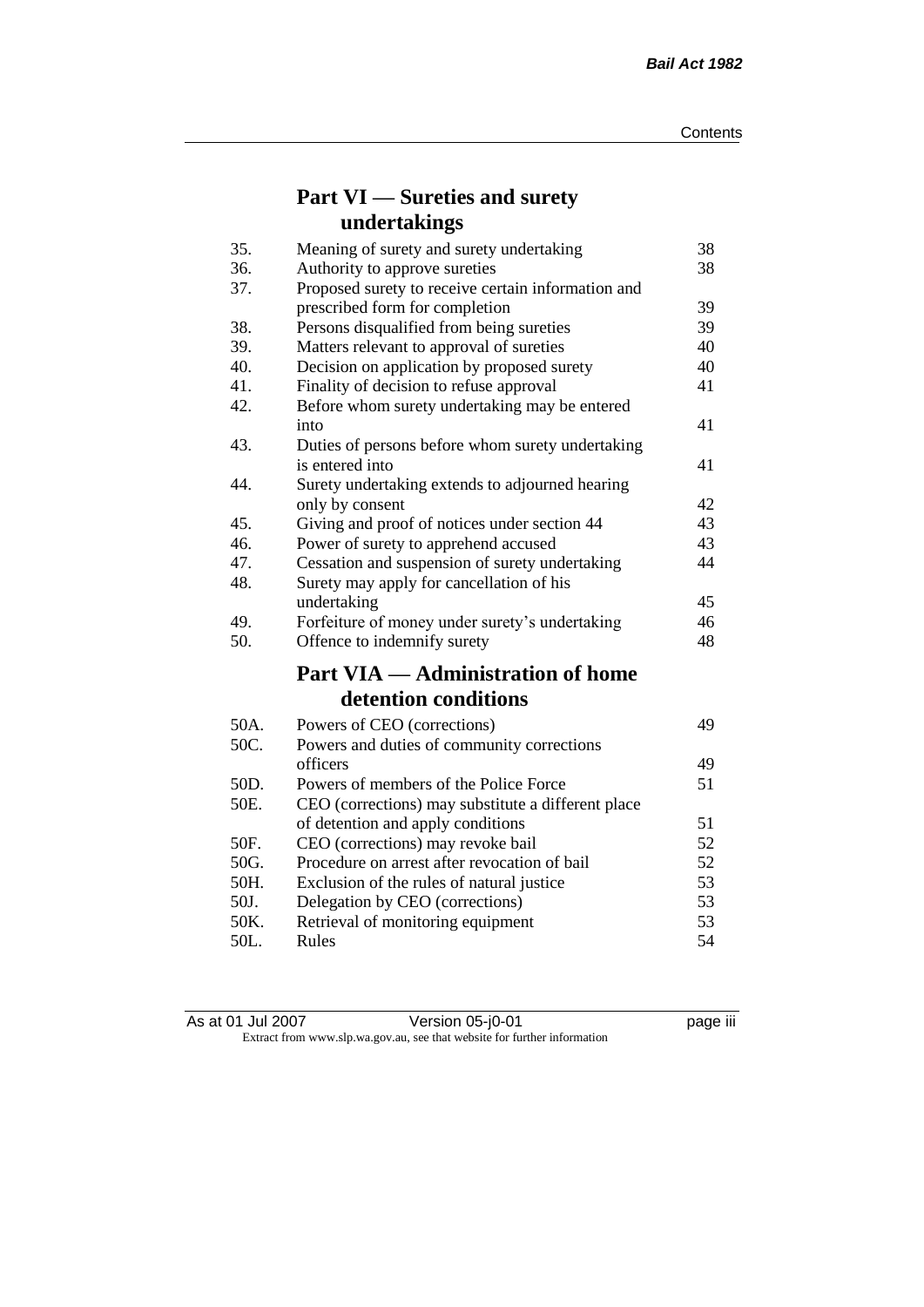#### **Contents**

### **Part VII — Enforcement of bail undertakings**

| 51. | Offence to fail to comply with bail undertaking      | 55 |
|-----|------------------------------------------------------|----|
| 52. | Provisions as to summary proceedings before          |    |
|     | superior courts for an offence under section 51      | 56 |
| 53. | Appeals against decisions made under s. 52           | 57 |
| 54. | Accused on bail may be taken before a judicial       |    |
|     | officer for variation or revocation of bail          | 58 |
| 55. | Powers of judicial officer to revoke or vary bail    | 59 |
| 56. | Warrant for arrest of absconding accused             | 60 |
| 57. | Forfeiture of money under bail undertaking           | 60 |
| 58. | Automatic forfeiture on expiration of one year after |    |
|     | absconding                                           | 61 |
|     | <b>Part VIII — Miscellaneous</b>                     |    |
| 59. | Further power of judicial officer in relation to     |    |
|     | enforcement of undertakings                          | 63 |

| enforcement of undertakings                         | 63 |
|-----------------------------------------------------|----|
| Accused and surety to notify any change of address  | 63 |
| Offence of failing to bring arrested person before  |    |
| court or person able to grant bail                  | 64 |
| Offence to give false information for bail purposes | 64 |
| Protection of persons carrying out this Act         | 65 |
| Evidence of non-appearance, etc., by an accused     | 65 |
| Bail undertakings by minors                         | 65 |
| Abolition of other powers to grant bail             | 65 |
| Delegation by registrar                             | 66 |
| Regulations                                         | 66 |
|                                                     |    |

### **Schedule 1**

### **Part A — Jurisdiction to grant bail**

| 68 |
|----|
| 68 |
|    |
| 69 |
| 69 |
| 70 |
| 70 |
| 70 |
|    |

| и<br>r |  |
|--------|--|
|        |  |
|        |  |

page iv Version 05-j0-01 As at 01 Jul 2007 Extract from www.slp.wa.gov.au, see that website for further information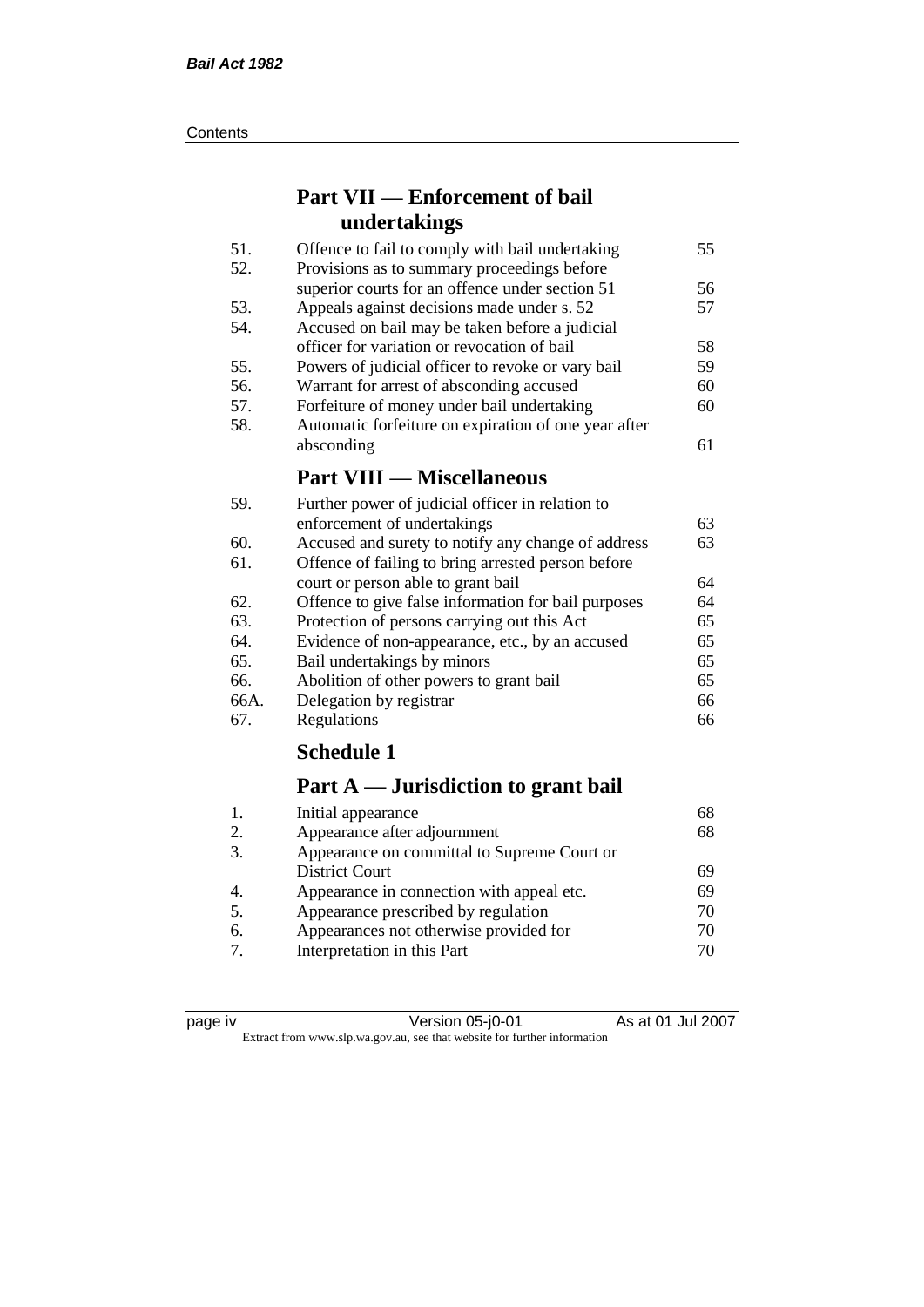### **Part B — Cessation of power to grant bail**

| 1.  | Upon decision by Judge, power of other officers                                                 |          |
|-----|-------------------------------------------------------------------------------------------------|----------|
| 2.  | ceases                                                                                          | 70       |
|     | Upon decision by judicial officer, his power and<br>that of his peers ceases                    | 71       |
| 3.  | Upon refusal by justice power of authorised officer                                             |          |
|     | or justice ceases                                                                               | 71       |
| 4.  | Judicial officer's powers where accused proves                                                  |          |
|     | new facts or changed circumstances                                                              | 71       |
|     | Part C — Manner in which                                                                        |          |
|     | jurisdiction to be exercised                                                                    |          |
| 1.  | Bail before conviction to be at discretion of bail                                              |          |
|     | authority, except for a child                                                                   | 72       |
| 2.  | Child to have qualified right to bail                                                           | 73       |
| 3.  | Matters relevant to consideration of clause 1(a)                                                | 75       |
| 3A. | Bail where serious offence committed while                                                      |          |
|     | accused on bail for another serious offence                                                     | 75       |
| 3B. | Determination of exceptional reasons under                                                      |          |
|     | clause $3A(1)$                                                                                  | 76       |
| 4.  | When bail to be granted after conviction                                                        | 78       |
| 5.  | Exception for bail for an appeal under the Criminal                                             |          |
| 6.  | Appeals Act 2004 Part 2                                                                         | 78<br>79 |
| 7.  | Bail of people on community orders, etc.<br>Bail for initial appearance to be for not more than |          |
|     | 7 days                                                                                          | 79       |
| 8.  | Bail on adjournment in court of summary                                                         |          |
|     | jurisdiction to be for not more than 30 days except                                             |          |
|     | by consent                                                                                      | 79       |
| 9.  | Provision as to calculation of time                                                             | 80       |
|     |                                                                                                 |          |
|     | Part D — Conditions which may be                                                                |          |
|     | imposed on a grant of bail                                                                      |          |
| 1.  | Conditions as to forfeiture and giving security may                                             |          |
|     | be imposed on the accused and sureties                                                          | 80       |
| 2.  | Other conditions which may be imposed                                                           | 81       |
| 3.  | Home detention condition may be imposed                                                         | 84       |

As at 01 Jul 2007 Version 05-j0-01 page v Extract from www.slp.wa.gov.au, see that website for further information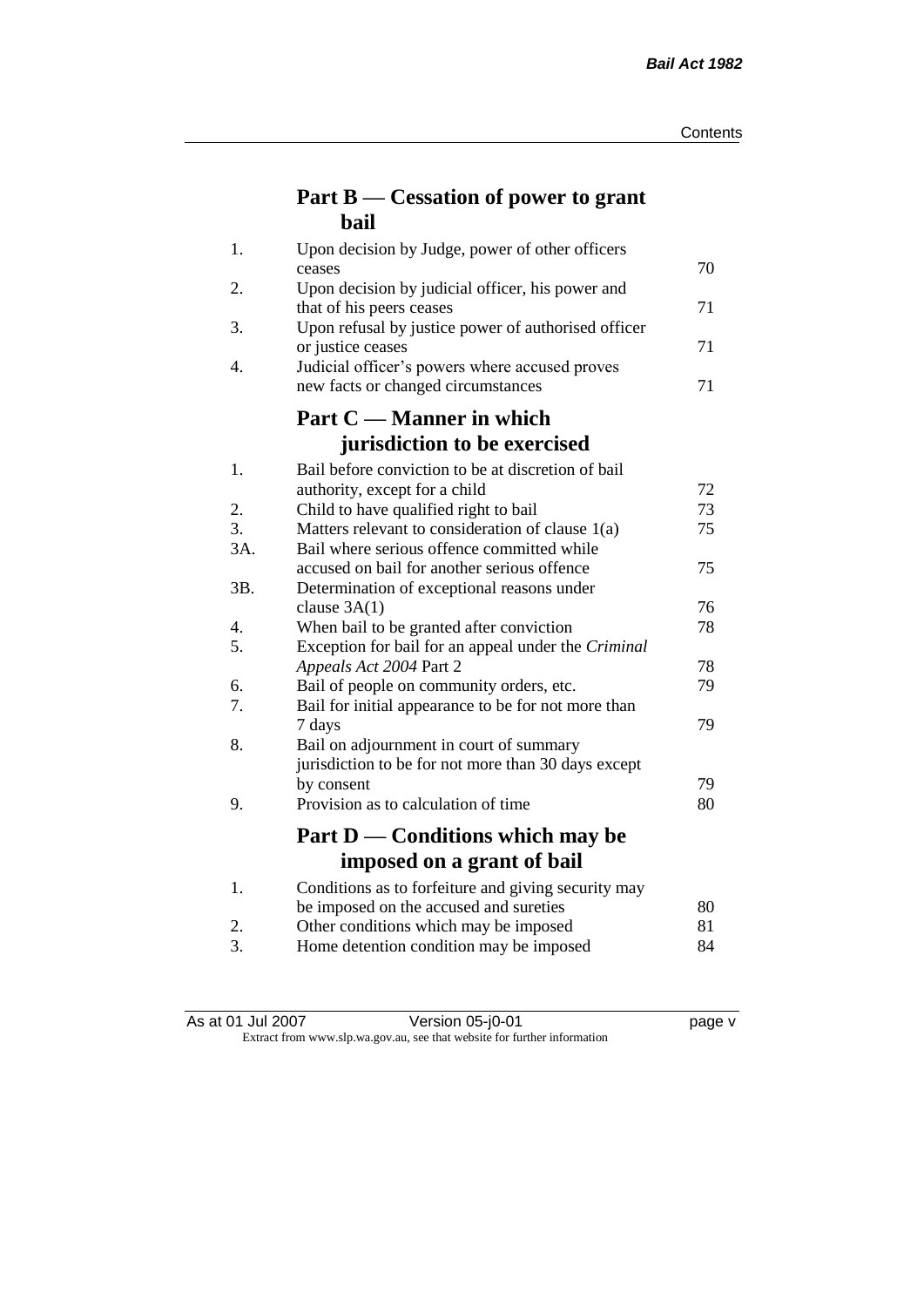#### **Contents**

### **Schedule 2 — Serious offences**

### **Notes**

| Compilation table                            | 89 |
|----------------------------------------------|----|
| Provisions that have not come into operation | 93 |

page vi Version 05-j0-01 As at 01 Jul 2007 Extract from www.slp.wa.gov.au, see that website for further information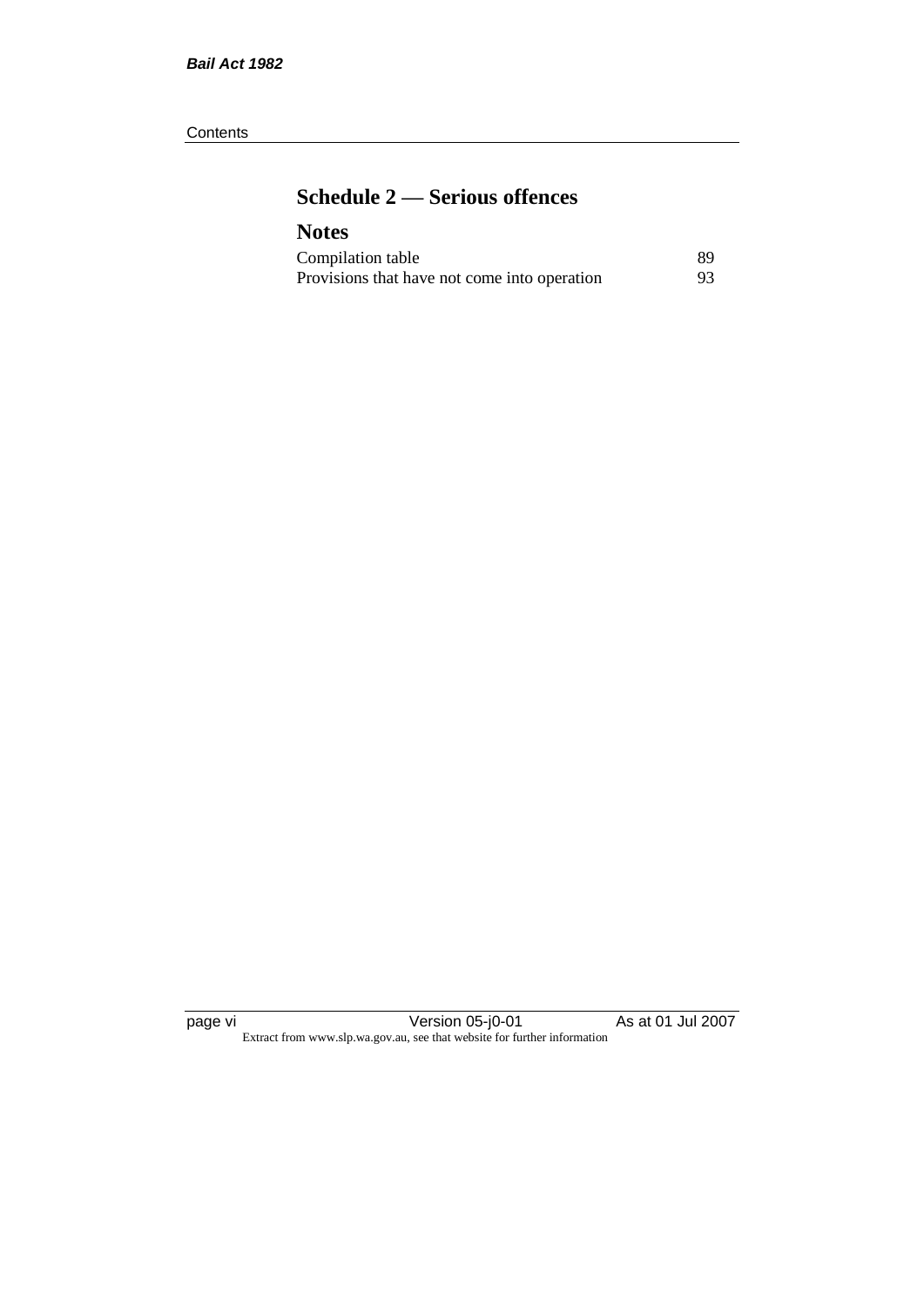Western Australia

# **Bail Act 1982**

**An Act to make better provision for bail in criminal proceedings.** 

As at 01 Jul 2007 **Version 05-j0-01 Dealing the State of Assaure 1** Extract from www.slp.wa.gov.au, see that website for further information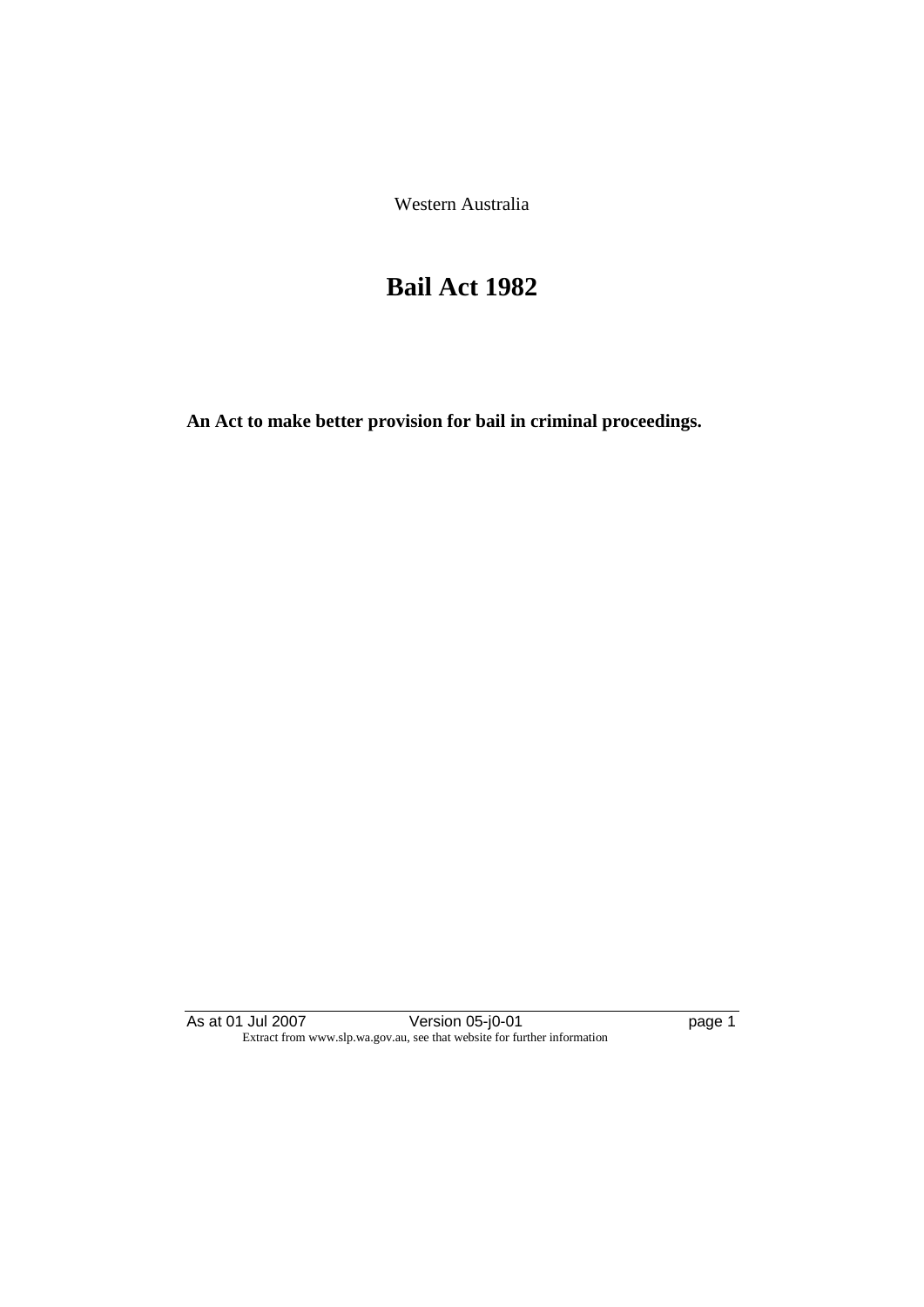### **Part I — Preliminary**

#### **1. Short title**

This Act may be cited as the *Bail Act* 1982<sup>1</sup>.

#### **2. Commencement**

This Act shall come into operation on a day to be fixed by proclamation  $<sup>1</sup>$ .</sup>

#### **3. Interpretation**

(1) In this Act, unless a contrary intention appears —

**"accused"** includes —

- (a) a person charged with, convicted of, or found guilty of an offence;
- (b) a person whose conviction for an offence is stayed;
- (c) a person in respect of whom an appeal relating to an offence is pending;
- (d) a person in respect of whom a new trial for an offence has been ordered;

#### **"adjournment"**—

- (a) means any order of a court by which proceedings for an offence are postponed or interrupted or are to be held at a different time or place before the same court; and
- (b) is deemed to include any order of a court, other than a committal to the Supreme Court or District Court, by which the venue of any proceedings for an offence is changed to another court or a court at another place whether by way of a remand, referral, or recommittal of the accused or otherwise;
- **"appeal"** includes an application for leave to appeal;

page 2 Version 05-j0-01 As at 01 Jul 2007 Extract from www.slp.wa.gov.au, see that website for further information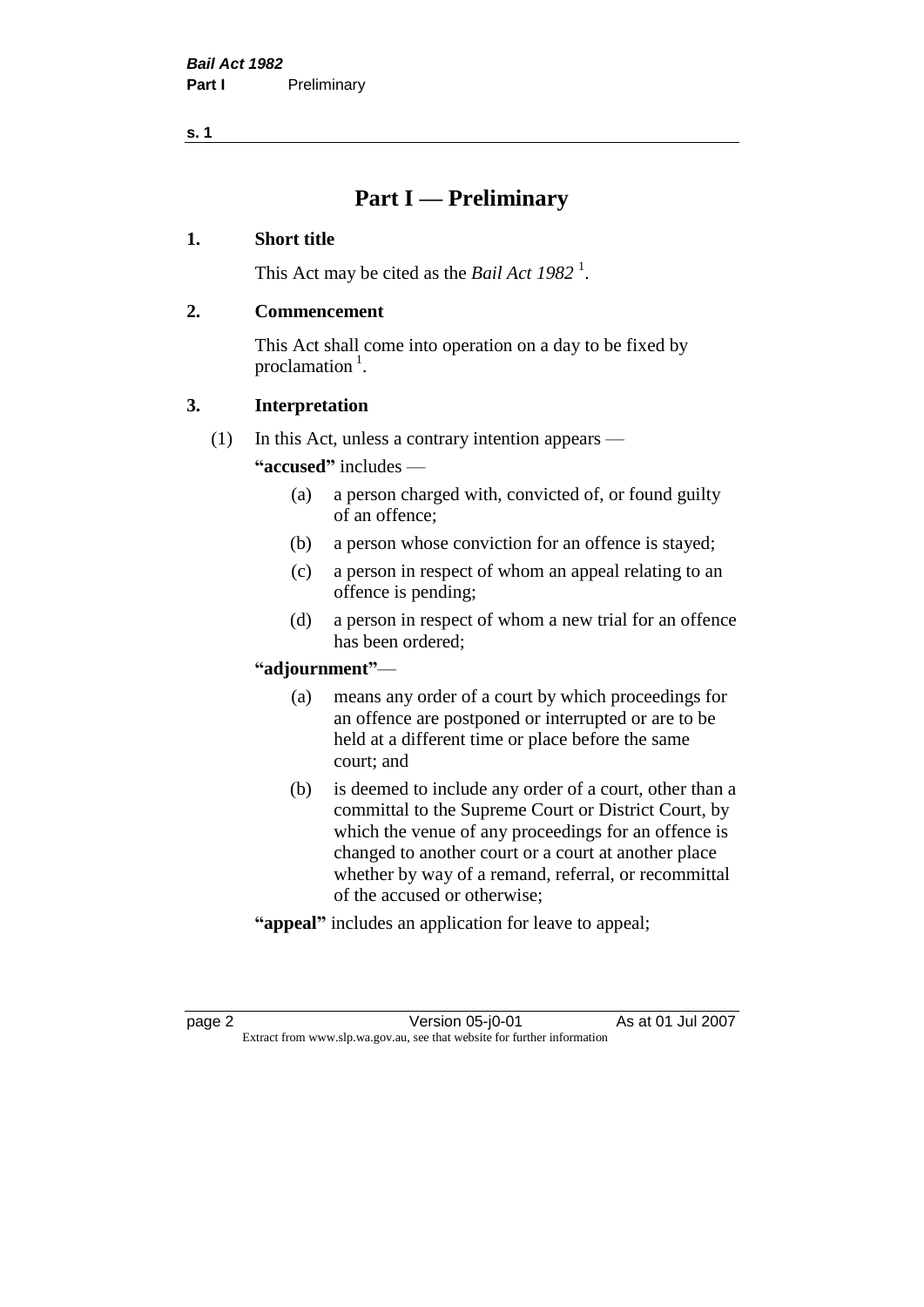#### **"appropriate judicial officer"**—

- (a) subject to paragraphs (b) and (c), means a judicial officer who is empowered to exercise jurisdiction in the court before which the accused is required to appear pursuant to his bail undertaking;
- (b) if the court is the Court of Appeal, means a judge of appeal;
- (c) except in section 49, also means a Judge of the Supreme Court or a Judge of the Children's Court in any case where —
	- (i) only a Judge of the Supreme Court or a Judge of the Children's Court has power to grant bail under section 15, or a judicial officer has exercised the power contained in section  $31(2)(d)$ ; or
	- (ii) a Judge of the Supreme Court or a Judge of the Children's Court has granted bail under section 14,

for the appearance in question;

- **"as soon as is practicable"** means as soon as is reasonably practicable;
- **"authorised community services officer"** means any of the following persons —
	- (a) the CEO (corrections) or a delegate of the CEO (corrections) under subsection (5);
	- (b) a registrar of the Children's Court;
	- (c) a superintendent of a detention centre under the *Young Offenders Act 1994*;
	- (d) the officer for the time being in charge of any detention centre under the *Young Offenders Act 1994*;
- **"authorised officer"** means an authorised police officer or an authorised community services officer;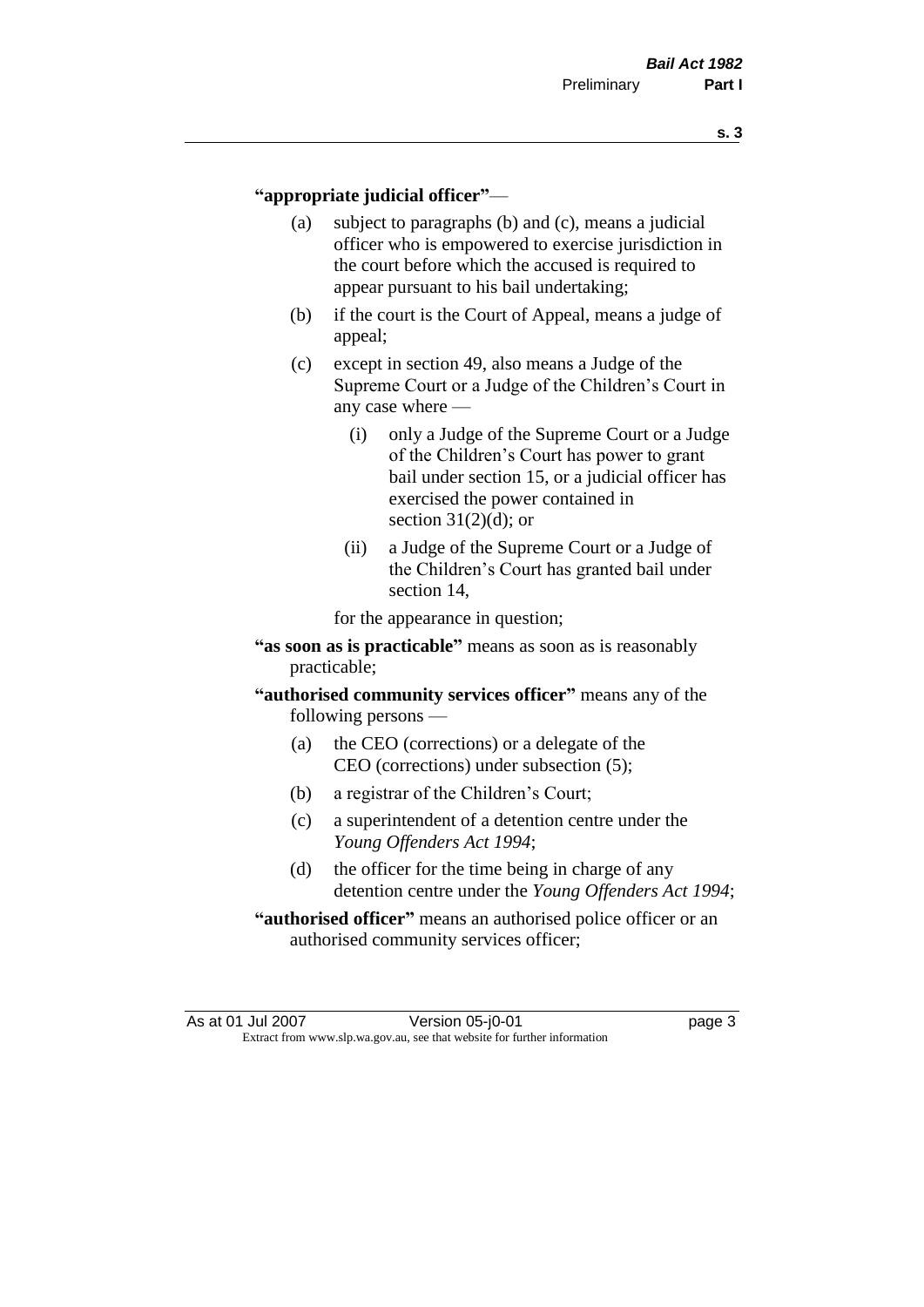- **"authorised police officer"** means a police officer who holds the rank of sergeant, or a higher rank, or is for the time being in charge of a police station or lock-up;
- **"bail undertaking"** means an undertaking described in section 28(2):
- **"CEO (corrections)"** means the chief executive officer of the Public Sector agency principally assisting the Minister administering Part 8 of the *Sentence Administration Act 2003* in its administration;
- **"child"** has the same meaning as "young person" has in the *Young Offenders Act 1994*;
- **"community corrections officer"** has the same meaning as in the *Sentence Administration Act 2003*;

**"court"** means each of the following —

- (a) the Magistrates Court;
- (b) the Children's Court;
- (c) a Coroner's Court;
- (d) the District Court;
- (e) the Supreme Court;
- (f) the Court of Appeal;
- **"early release order"** means an early release order made under the *Sentence Administration Act 1995* or *Sentence Administration Act 2003*;
- **"home detention condition"** means a home detention condition imposed under clause 3 of Part D of Schedule 1;
- **"judicial officer"** means any person empowered to exercise jurisdiction in a court whether or not he is sitting as a court, and includes a single justice;
- **"lock-up"** includes a place prescribed as a lock-up for the purposes of the *Court Security and Custodial Services Act 1999*;

page 4 Version 05-j0-01 As at 01 Jul 2007 Extract from www.slp.wa.gov.au, see that website for further information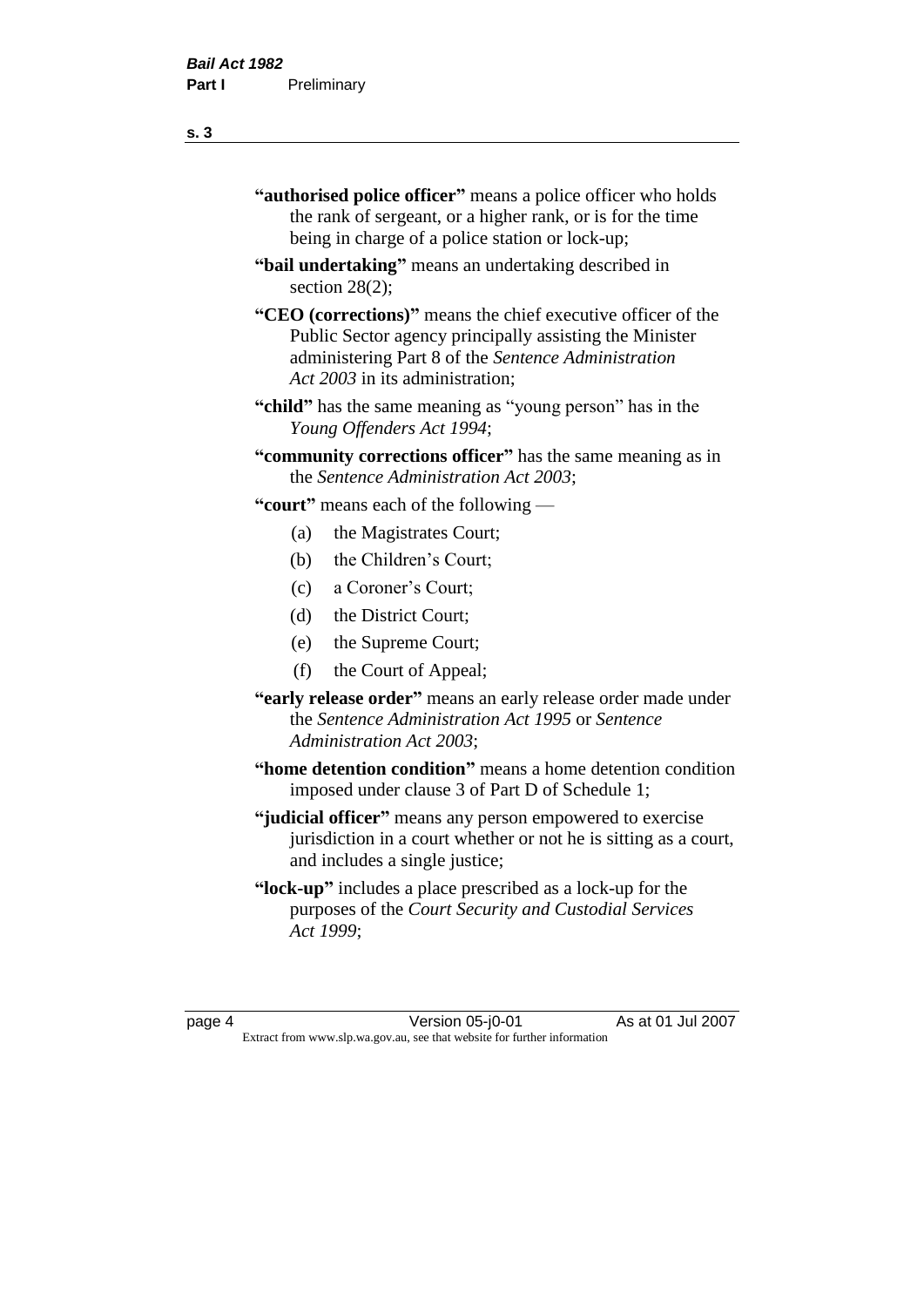- **s. 3**
- **"offence"** means any act, omission or conduct which renders the person doing the act, making the omission or engaging in the conduct liable to any punishment, and includes an alleged offence; but nothing in this definition shall limit the operation of subsection (4);
- **"police officer"** means any member of the Police Force of Western Australia;

#### **"prosecutor"** includes —

- (a) in the case of an offence charged in a prosecution notice, the prosecutor;
- (b) in the case of an offence charged in an indictment, the State or the Commonwealth, as the case may be;

#### **"serious offence"** means —

- (a) an offence against section 51(2a); and
- (b) an offence described in Schedule 2;
- **"surety"** and **"surety undertaking"** have the meanings assigned to them by section 35;

**"trial"** means all proceedings for an offence between —

- (a) the time when the accused is called upon to plead to the prosecution notice or the indictment; and
- (b) the time when the accused is found not guilty or is sentenced.
- (2) A reference in this Act
	- (a) to a power to grant bail includes a reference to a power to refuse bail;
	- (b) to a grant of bail includes a reference to a grant of bail by the exercise of a power in section 31(2).
- (3) Where in this Act there is a reference to a requirement that an accused appear in court, the reference is to a requirement, unless a contrary intention appears, that the accused —
	- (a) surrender himself into the custody of the court or, in the case of a bail undertaking, of the court specified therein,

| As at 01 Jul 2007 | Version 05-j0-01                                                         | page 5 |
|-------------------|--------------------------------------------------------------------------|--------|
|                   | Extract from www.slp.wa.gov.au, see that website for further information |        |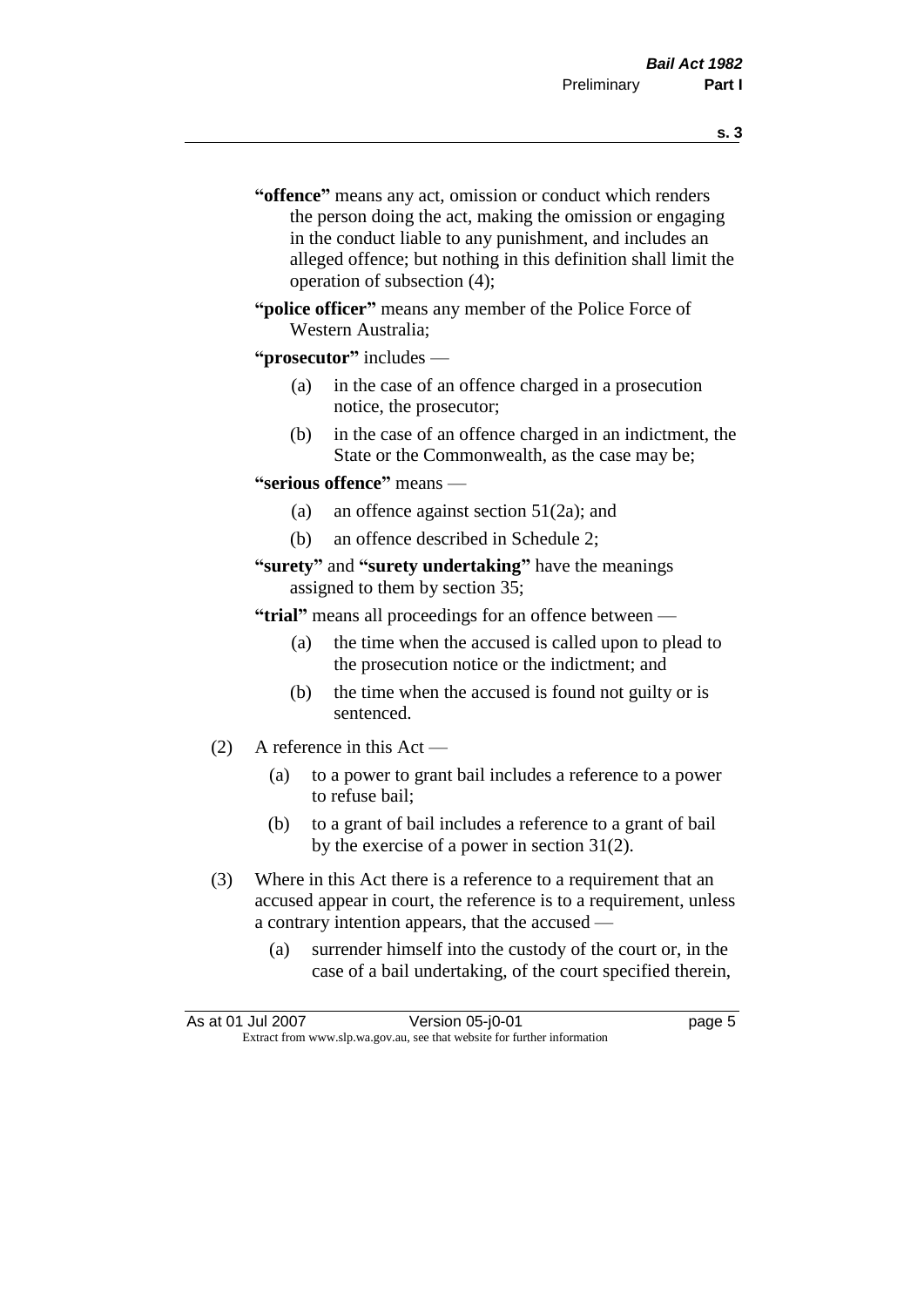or of such person as the court may direct, to be dealt with according to law;

(b) submit himself to a search of his person and any property then in his possession (which is hereby authorised) and allow to be taken from him, to be dealt with according to the relevant law and procedures, anything so found; and

- (c) remain in custody until authorised to be released therefrom.
- (4) If a person is arrested under a warrant issued
	- (a) under section 50, 79, 84E or 129 of the Sentencing Act 1995 in connection with a possible breach of a conditional release order, a sentence of suspended imprisonment or conditional suspended imprisonment, or a community order imposed under that Act; or
	- (b) under section 43 of the *Young Offenders Act 1994* in respect of an alleged breach of a youth community based order, an intensive youth supervision order or a conditional release order made under that Act,
	- then
		- (c) the person is to be taken as having been arrested and to be in custody awaiting an appearance in court for the offence for which the sentence was imposed;
		- (d) the first appearance in court after the arrest is to be taken, for the purposes of sections  $5(1)$  and  $8(1)$  and clause 1 of Part A and clause 7 of Part C of Schedule 1, to be the initial appearance for that offence; and
		- (e) the proceedings following the arrest are to be taken to be proceedings for that offence and to be a trial for the purpose of the definition in subsection (1) of "trial".
- (5) The CEO (corrections) may by writing signed by him delegate to any officer of the department of which he is the chief

page 6 Version 05-j0-01 As at 01 Jul 2007 Extract from www.slp.wa.gov.au, see that website for further information

**s. 3**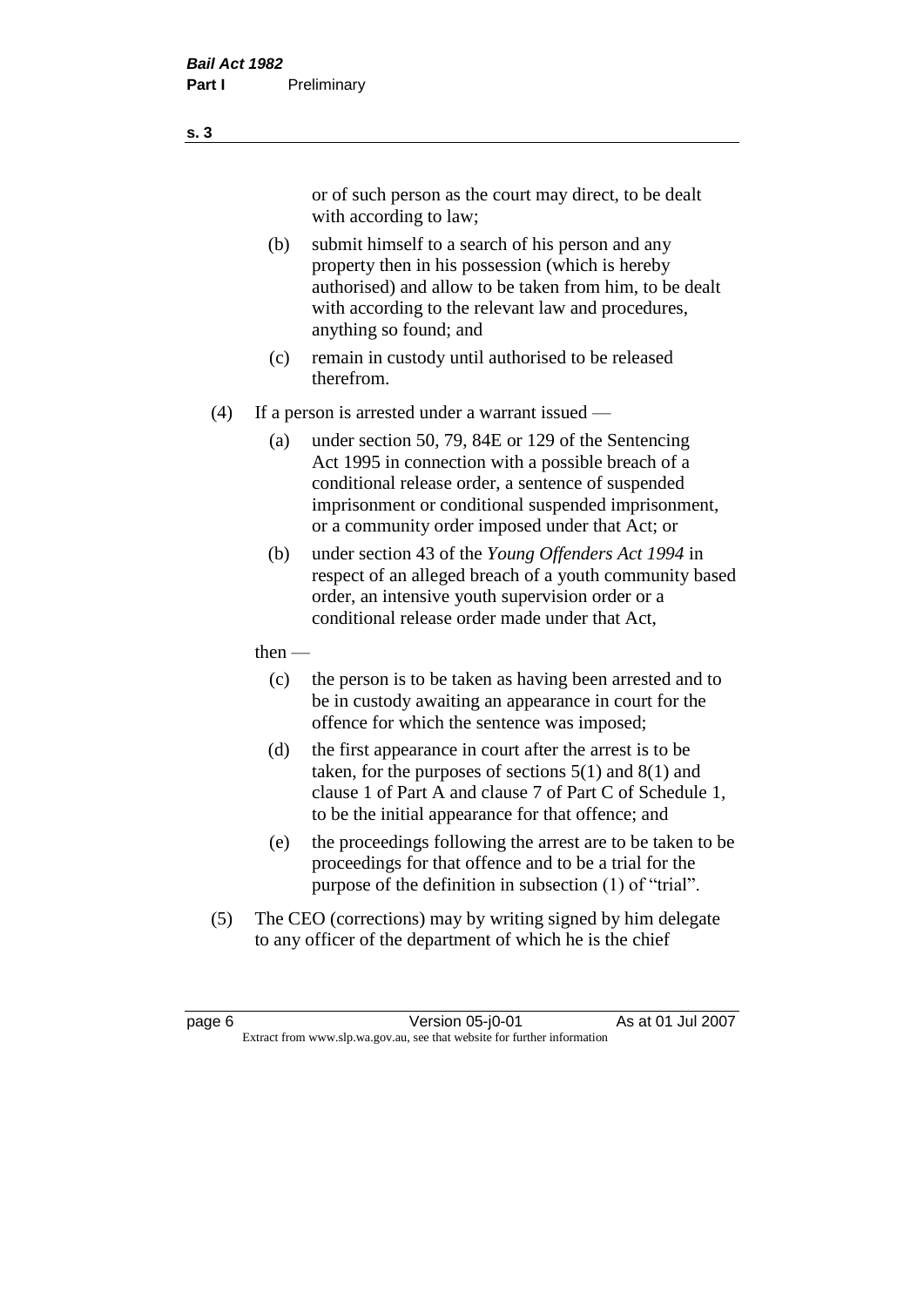executive officer any function he has under this Act as an authorised community services officer.

*[Section 3 amended by No. 74 of 1984 s. 3; No. 15 of 1988 s. 4; No. 49 of 1988 s. 78; No. 61 of 1990 s. 4; No. 31 of 1993 s. 6; No. 45 of 1993 s. 4 and 12; No. 78 of 1995 s. 7; No. 57 of 1997 s. 21(1); No. 54 of 1998 s. 4 and 14; No. 47 of 1999 s. 7; No. 50 of 2003 s. 29(3); No. 65 of 2003 s. 121(2); No. 27 of 2004 s. 13(2); No. 34 of 2004 s. 251; No. 45 of 2004 s. 28(4); No. 59 of 2004 s. 141; No. 84 of 2004 s. 11, 82 and 83(2); No. 65 of 2006 s. 51 and 53.]* 

### **4. Application of this Act**

The operation of this Act extends to any appearance in a court for an offence —

- (a) except to the extent that in this Act, or in the law creating the offence or applicable thereto, express provision is made excluding or limiting the operation of this Act in respect of that appearance;
- (b) whether or not that law contains a reference to the granting of bail;
- (c) however any reference in that law to the granting of bail may be expressed; and
- (d) as if any reference therein to the taking of a recognizance were to a requirement that, except where bail is dispensed with under this Act, the accused enter into a bail undertaking.

*[Section 4 amended by No. 84 of 2004 s. 82.]*

As at 01 Jul 2007 **Version 05-j0-01 Depays** 2 Extract from www.slp.wa.gov.au, see that website for further information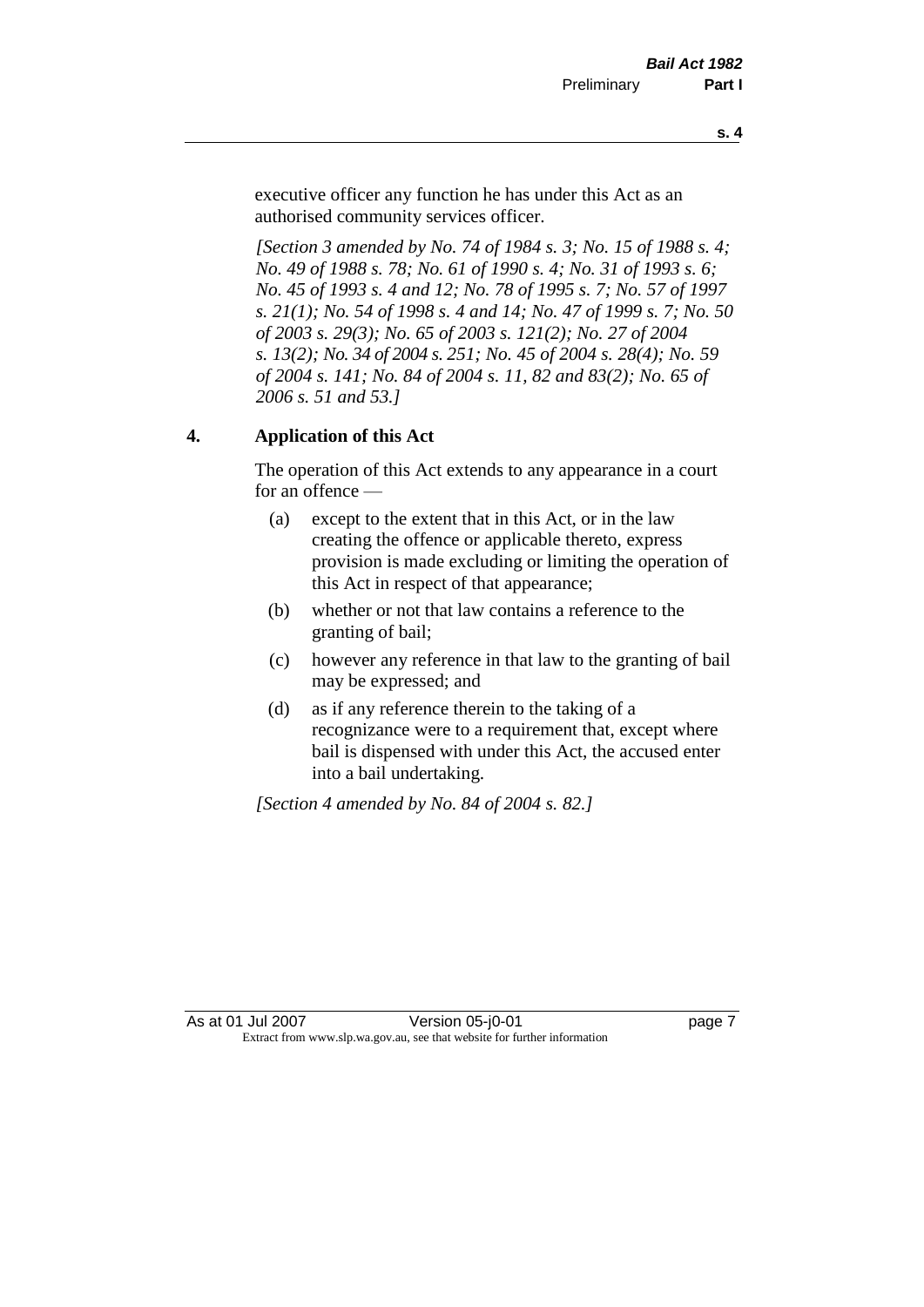### **Part II — Rights of accused in relation to bail**

*[Heading amended by No. 84 of 2004 s. 82.]* 

#### **5. Right of accused to have bail considered under this Act**

- (1) An accused who is in custody for an offence awaiting his initial appearance in court therefor is entitled —
	- (a) subject to sections 9, 10, 12 and 16(2), to have his case for bail for that appearance considered under and in accordance with this Act as soon as is practicable;
	- (b) if his case is not so considered, or if he is refused bail or is not released on bail, to be brought before a court as soon as is practicable.
- (2) An accused who is in custody awaiting any appearance in court for an offence, other than an initial appearance, is entitled, subject to sections 7(3), 9 and 10, to have his case for bail for that appearance considered under and in accordance with this Act.

*[Section 5 amended by No. 74 of 1984 s. 4; No. 84 of 2004 s. 82.]* 

#### **6. Duty on arresting officer and others to consider bail**

- (1) This section applies to a police officer or other person (the **"arrester"**) who —
	- (a) charges a person who is under arrest (the **"accused"**) with an offence; and
	- (b) does not release the accused unconditionally under section 142 of the *Criminal Investigation Act 2006*,

or who arrests a person under a warrant.

- (2) This section is subject to  $-$ 
	- (a) the exercise of the power conferred by section 9; and
	- (b) sections 10, 12 and 16 and clause 3A of Part C of Schedule 1.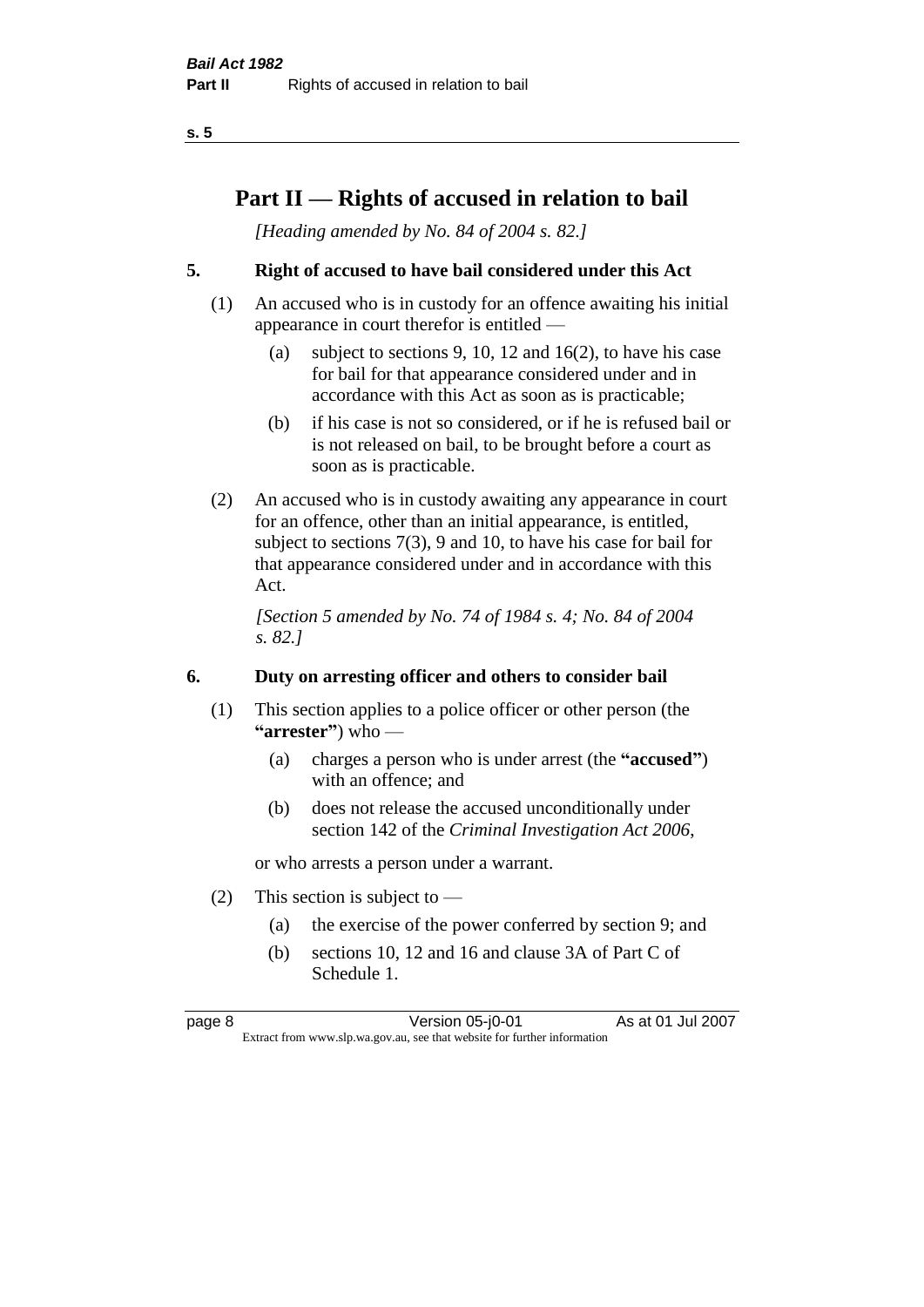- (3) The duties in this section shall be performed whether or not an application for bail is made by or on behalf of the accused.
- (4) As soon as is practicable after the accused is charged, or arrested under a warrant, as the case may be, the arrester shall either —
	- (a) bring the accused or cause the accused to be brought before a court; or
	- (b) perform the other duties of the arrester under this section.
- (5) If the arrester has power to grant the accused bail, the arrester shall consider the accused's case for bail.
- (6) If the arrester does not have power to grant the accused bail, the arrester shall, unless subsection (8), (9) or (10) applies, bring or cause the accused to be brought before an authorised police officer or a justice or, in the case of a child, any authorised officer or a justice, who shall consider the accused's case for bail as soon as is practicable.
- (7) Even if the arrester has power to grant the accused bail, the arrester may, instead of complying with subsection (5), comply with subsection (6) as if the arrester did not.
- (8) If under section 15 only a Judge of the Supreme Court or a Judge of the Children's Court has power to grant the accused bail, the arrester shall bring the accused or cause the accused to be brought before a Judge of the Supreme Court or a Judge of the Children's Court, as the case requires, who shall consider the accused's case for bail as soon as is practicable.
- (9) If under section 16 only a justice has power to grant the accused bail, the arrester shall bring the accused or cause the accused to be brought before a justice, who shall consider the accused's case for bail as soon as is practicable.
- (10) If section 16A applies, the arrester shall bring the accused or cause the accused to be brought before a court or Judge referred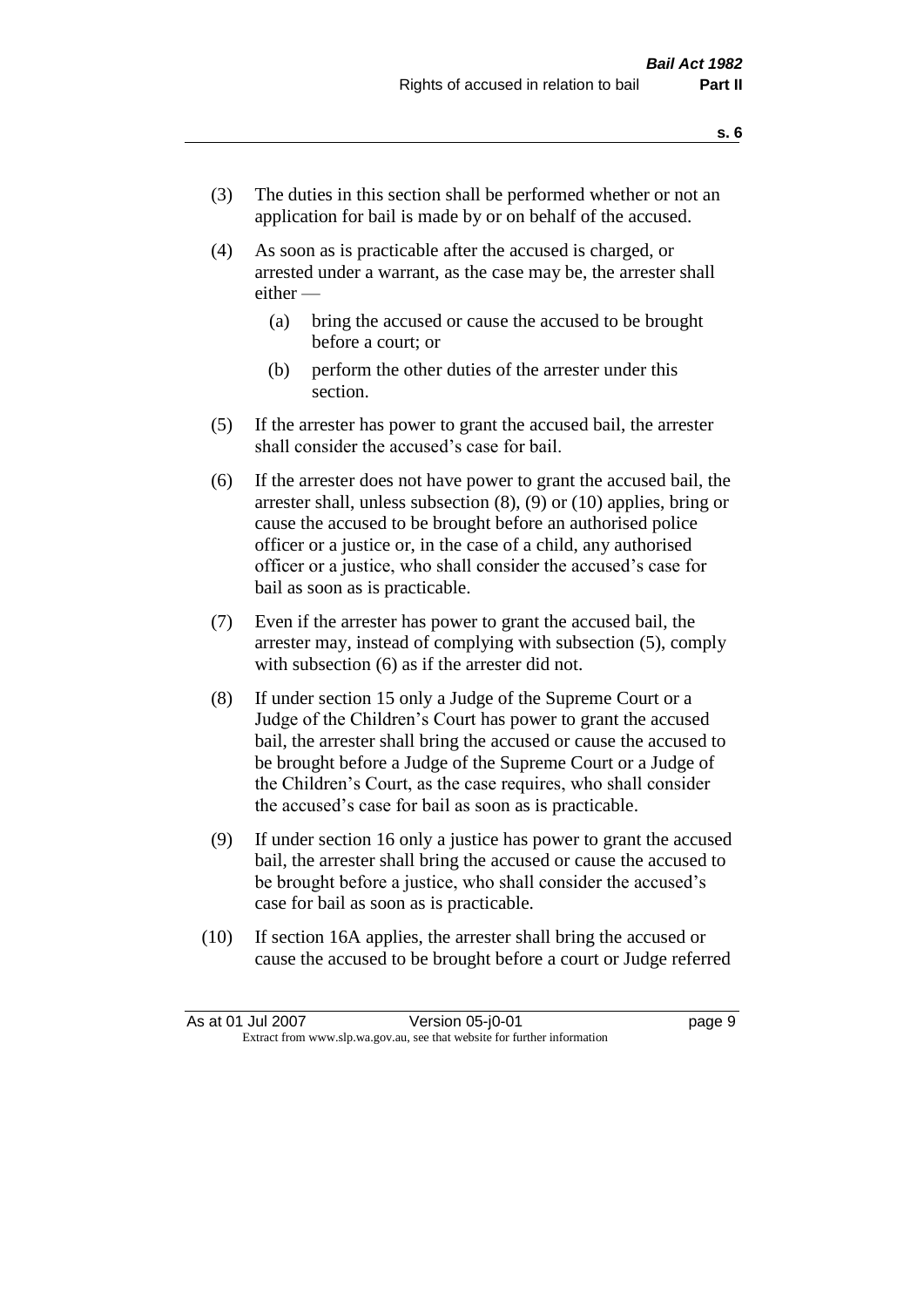#### **s. 6A**

to in section 16A(1), who shall consider the accused's case for bail as soon as is practicable.

*[Section 6 inserted by No. 59 of 2006 s. 4(1).]* 

#### **6A. Whether custody justified to be considered in certain cases**

- $(1)$  In this section
	- **"accused"** means an accused who is under arrest, other than pursuant to a warrant;
	- **"released"** means released from custody without being required to enter into, or without having entered into, a bail undertaking;
	- **"serious offence"** means an indictable offence the penalty specified by a written law for which is or includes imprisonment for 5 years or more or life;
	- **"summary court"** means the Magistrates Court or the Children's Court.
- (2) An authorised officer or justice who is considering an accused's case for bail for an initial appearance in a summary court on a charge of an indictable offence that is not a serious offence may order that the accused be served with a summons under the *Criminal Procedure Act 2004*, and released, in respect of the charge unless satisfied —
	- (a) that there are reasonable grounds to suspect the accused would not obey the summons if served with it; or
	- (b) that not releasing the accused is justified under subsection (4) or for any other reason.
- (3) An authorised officer or justice who is considering an accused's case for bail for an initial appearance in a summary court on a charge of a simple offence must order that the accused be served with a court hearing notice under the *Criminal Procedure Act 2004*, and released, in respect of the charge unless satisfied —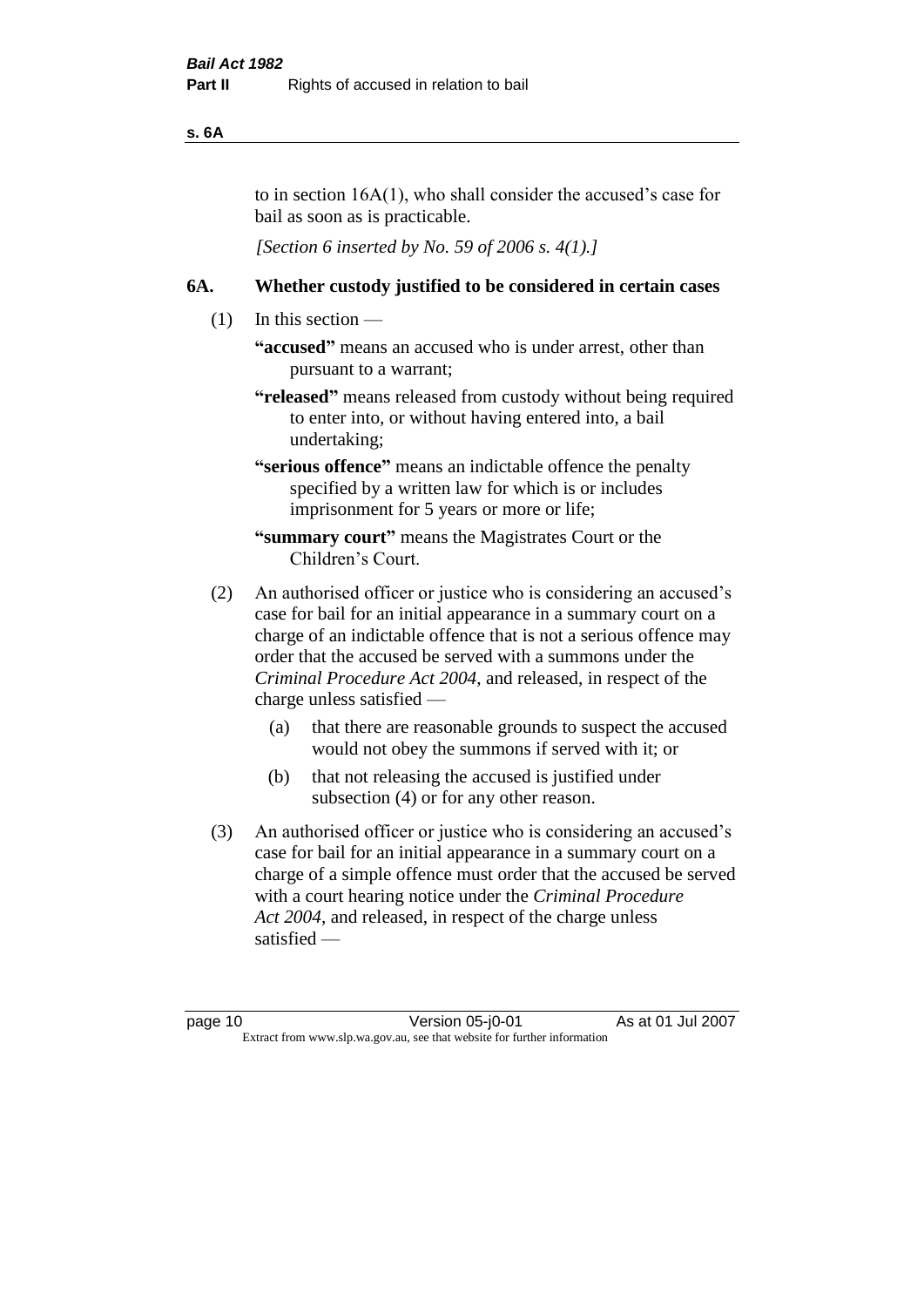- (a) that the presence of the accused when the charge is dealt with is likely to be necessary for any reason or for sentencing purposes; or
- (b) that not releasing the accused is justified under subsection (4) or for any other reason.
- (4) Not releasing an accused is justified if there are reasonable grounds to suspect that if the accused were released —
	- (a) the accused
		- (i) would commit an offence;
		- (ii) would continue or repeat an offence with which he or she is charged;
		- (iii) would endanger another person's safety or property; or
		- (iv) would interfere with witnesses or otherwise obstruct the course of justice, whether in relation to the accused or any other person;
		- or
	- (b) the accused's safety would be endangered.
- (5) This section does not affect the operation of section 28 or 30 of the *Criminal Procedure Act 2004*.

*[Section 6A inserted by No. 59 of 2006 s. 5.]* 

#### **7. Duty imposed on judicial officers in respect of unconvicted accused**

(1) Upon and following an accused's initial appearance in court for an offence every judicial officer who may thereafter order his detention or continued detention in custody before conviction for the offence (including detention during the period of his trial) is under a duty, unless subsection (2) applies, to consider the accused's case for bail, whether or not an application for bail is made by the accused or on his behalf.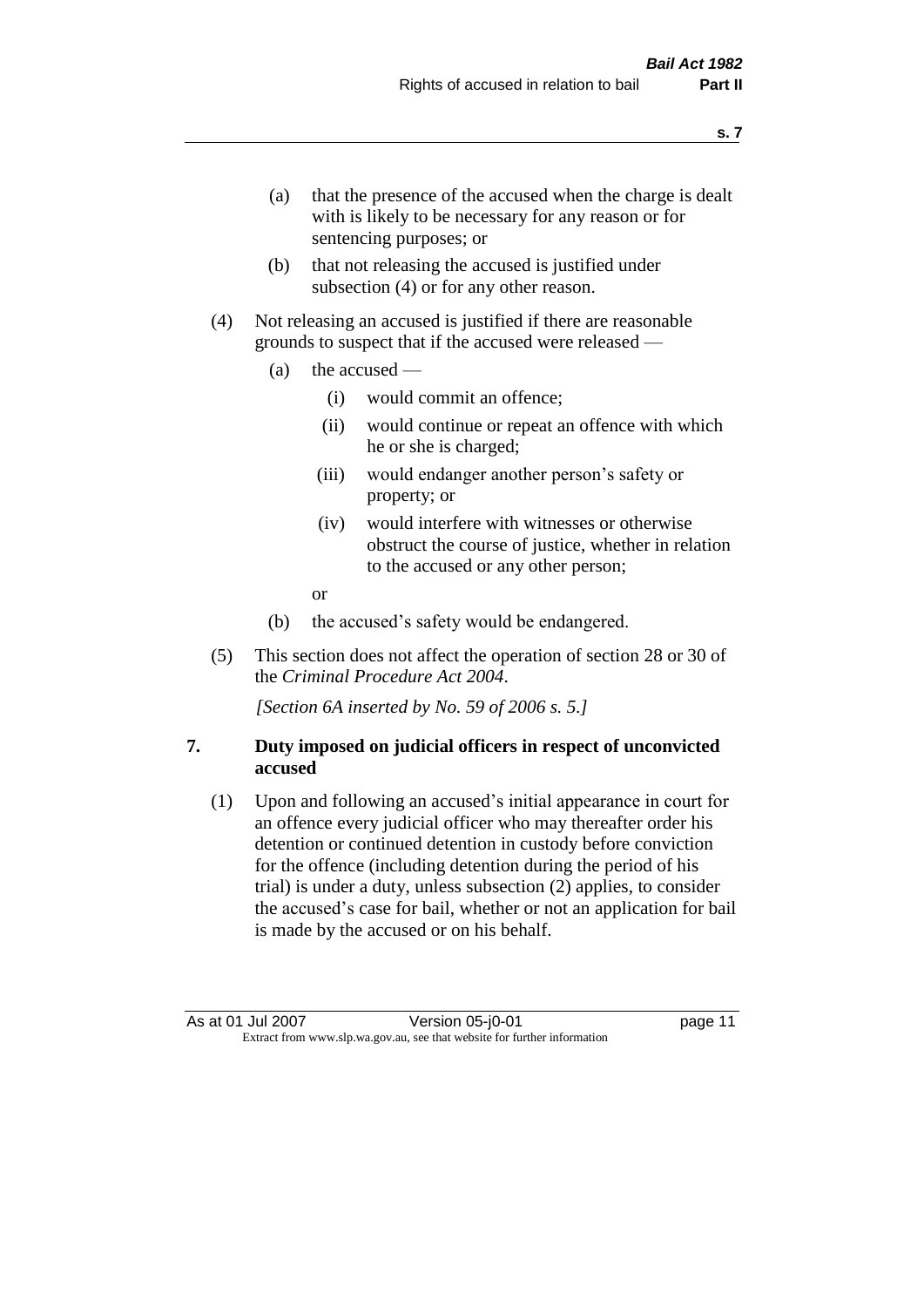- (2) Where under section 15 only a Judge of the Supreme Court or a Judge of the Children's Court has power to grant bail for an offence, the judicial officer referred to in subsection (1), other than a Judge of the Supreme Court or a Judge of the Children's Court, shall, whether or not an application for bail is made by the person or on his behalf, cause the accused to be taken as soon as is practicable before a Judge of the Supreme Court or a Judge of the Children's Court, as the case may require for the purpose of having the accused's case for bail considered by the Judge.
- (3) Notwithstanding subsection (2), where
	- (a) the duty described in that subsection or in section 6(8) or (9) has been discharged once in relation to an accused's case for bail; and
	- (b) bail has on that occasion been refused by a Judge of the Supreme Court or a Judge of the Children's Court,

the accused's case for bail need not be considered on any subsequent occasion in the same case when the accused's continued detention may be ordered unless the accused satisfies the judicial officer who may order his detention that —

- (c) new facts have been discovered, new circumstances have arisen or the circumstances have changed since bail was refused on the occasion mentioned in paragraph (b); or
- (d) he failed to adequately present his case for bail on that occasion,

but if the judicial officer is so satisfied he shall cause the accused to be taken as soon as is practicable before a Judge of the Supreme Court or a Judge of the Children's Court as the case may require for the purpose of having the accused's case for bail considered by the Judge.

(4) Notwithstanding subsection (1), after the duty described in that subsection has been discharged once in relation to an accused's case for bail or after a Judge of the Supreme Court or a Judge of

| page 12 | Version 05-j0-01                                                         | As at 01 Jul 2007 |
|---------|--------------------------------------------------------------------------|-------------------|
|         | Extract from www.slp.wa.gov.au, see that website for further information |                   |

**s. 7**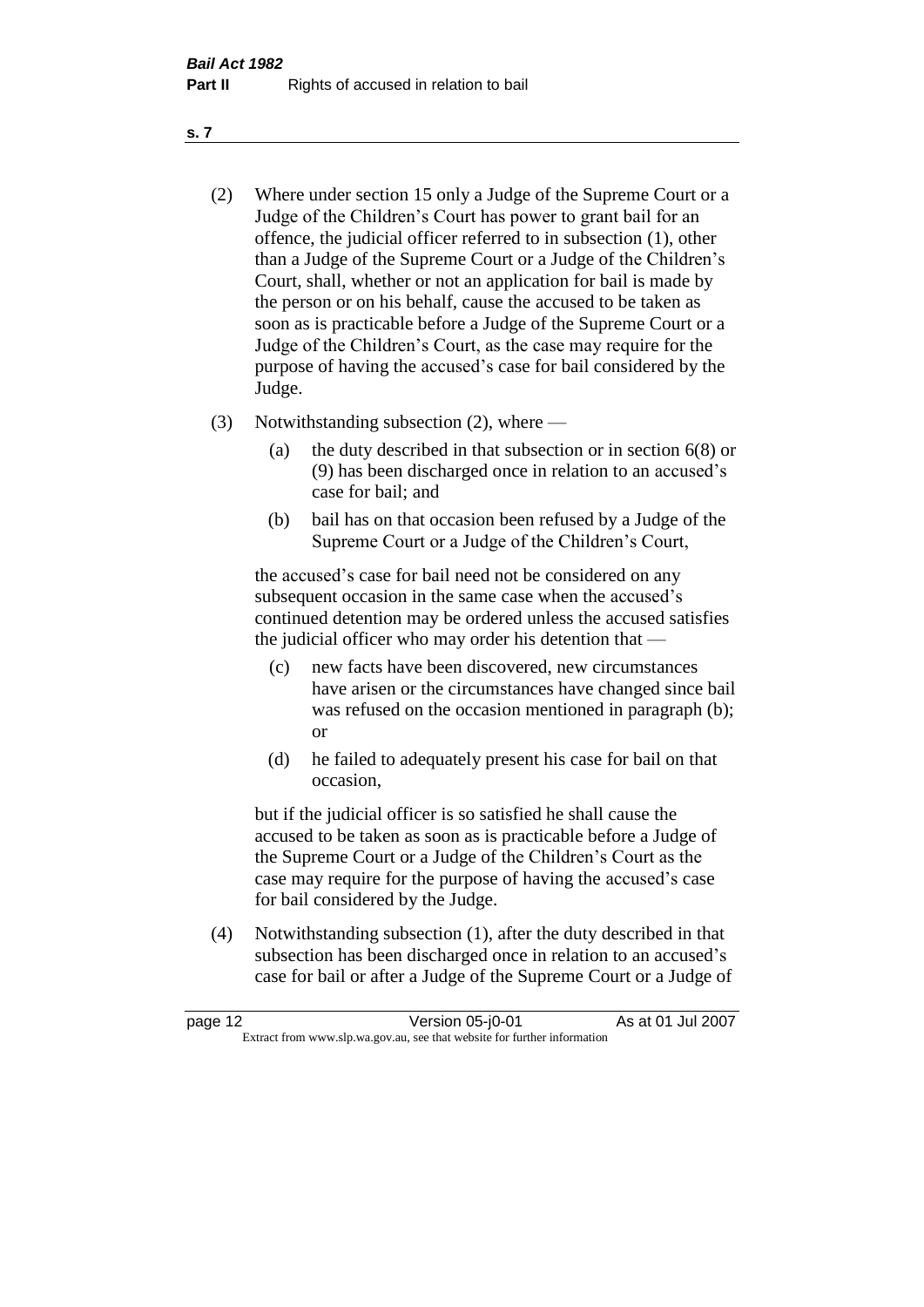the Children's Court has considered the case under section 15, it is sufficient on any subsequent consideration of bail in the same case for a judicial officer, including a Judge of the Supreme Court or a Judge of the Children's Court acting under section 15 —

- (a) to inquire whether any new fact has been discovered or new circumstance has arisen, or whether the circumstances have changed, since bail was previously granted or refused and whether the accused considers that he failed to adequately present his case for bail on a previous occasion; and
- (b) unless he is satisfied that there is any reason of the kind mentioned in paragraph (a) for not doing so, to adopt the decision previously made in the case, but with power to make such variations of the terms and conditions of bail as he thinks fit.
- (5) The operation of this section is subject to the exercise of the power conferred by section 9 and to the provisions of sections 10, 12 and 16(2) and clause 3A of Part C of Schedule 1.

*[Section 7 amended by No. 74 of 1984 s. 5; No. 49 of 1988 s. 80; No. 45 of 1993 s. 6; No. 84 of 2004 s. 82; No. 59 of 2006 s. 4(2).]* 

#### **7A. Bail for appeal under the** *Criminal Appeals Act 2004*

- (1) If a person is in custody and an appeal has been commenced under Part 2 of the *Criminal Appeals Act 2004* in connection with the decision by virtue of which the person is in custody, the person may apply for bail —
	- (a) if the appeal is to be heard and determined by the Court of Appeal or if an application has been made to the Court of Appeal for leave to appeal to the Court of Appeal — to a judge of appeal; or
	- (b) in any other case to a Judge of the Supreme Court.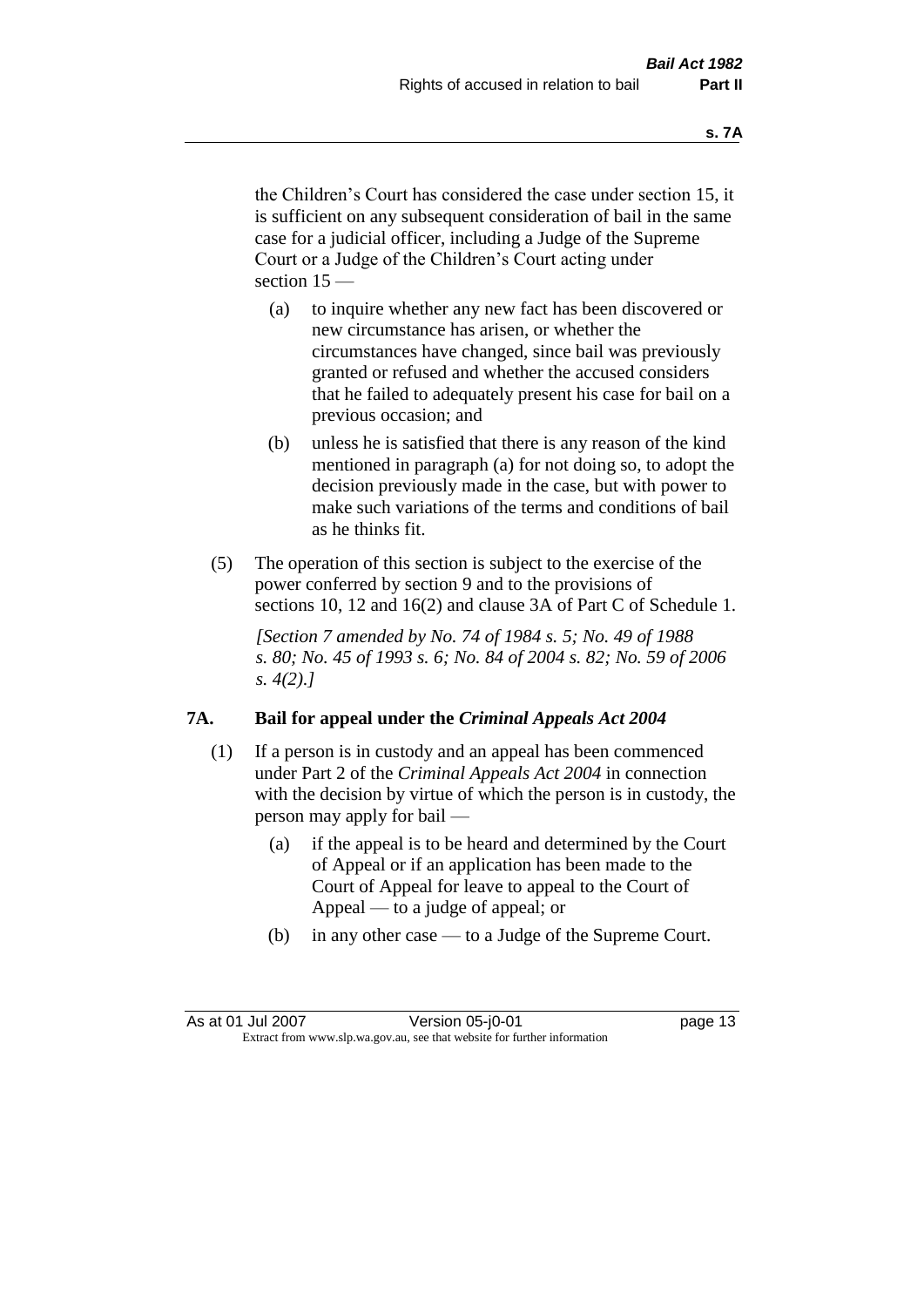- (2) Bail shall not be granted to an applicant for bail under subsection (1) until he has given notice of his application for bail to —
	- (a) the State Solicitor; or
	- (b) the Deputy Director of Public Prosecutions (Commonwealth) in Perth,

as the case may require, and that official has been given an opportunity to be heard on the application.

*[Section 7A inserted by No. 33 of 1989 s. 18; amended by No. 65 of 2003 s. 88(2); No. 45 of 2004 s. 28(4); No. 59 of 2004 s. 141; No. 84 of 2004 s. 11.]* 

#### **8. Accused to be given information and prescribed forms**

- (1) Subject to subsection (4), a judicial officer or authorised officer who is called upon to consider an accused's case for bail, on the first occasion when it arises in relation to an offence or group of offences for which an accused is required to appear, shall ensure that the accused is, or has been, given —
	- (a) such information in writing as to the effect of this Act as is prescribed for the purposes of this paragraph;
	- (b) a prescribed form for completion, designed to disclose to the judicial officer or authorised officer all information relevant to the decision; and
	- (c) where the accused is unable or insufficiently able, to read, speak or write English, such assistance as he may reasonably require in order to have communicated to him the information mentioned in paragraph (a) and complete the form referred to in paragraph (b).
- (2) After an accused case for bail has been considered once, a judicial officer or authorised officer on any subsequent consideration of bail in the same case shall —
	- (a) comply with subsection  $(1)(a)$ ; and

**s. 8**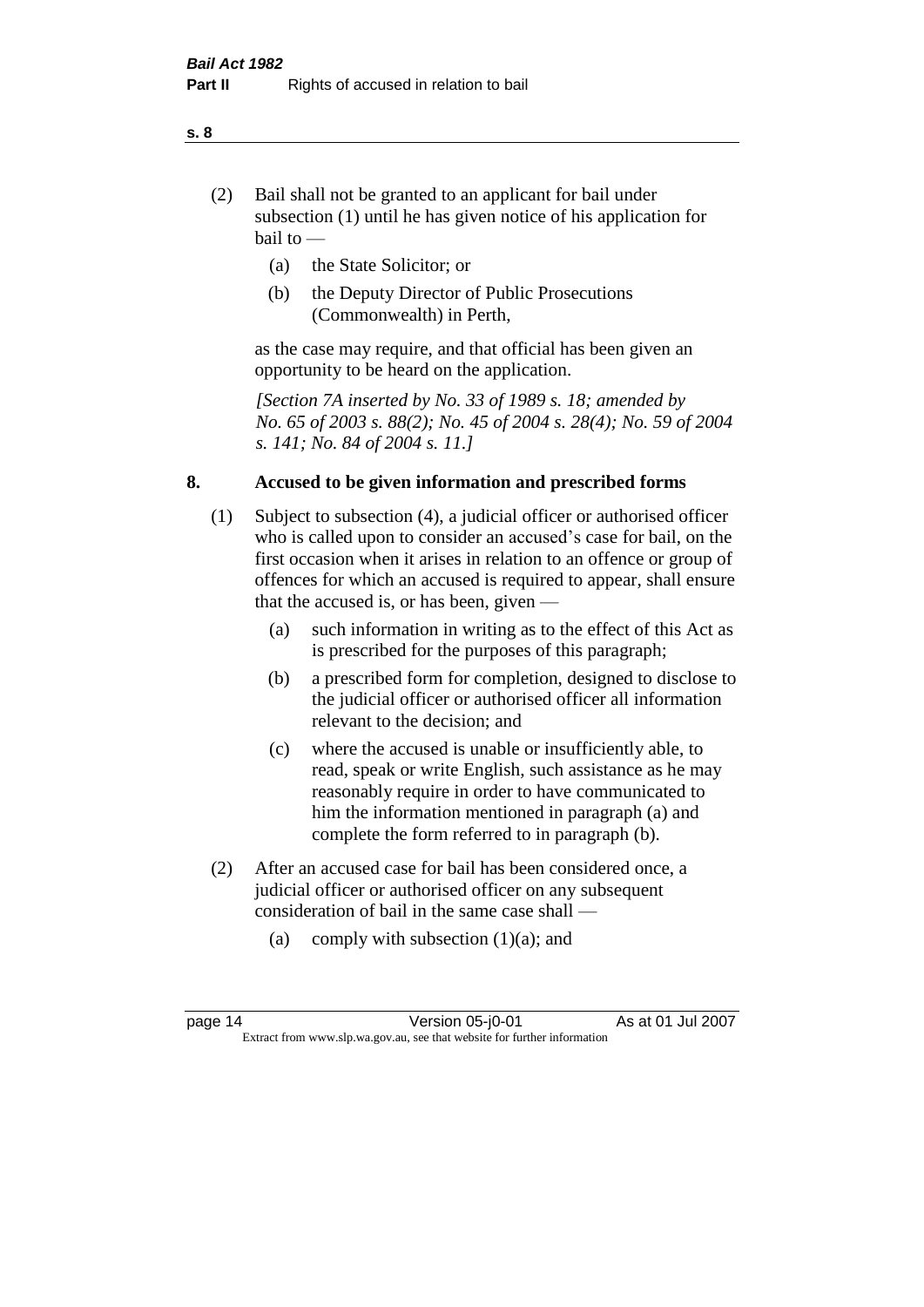- (b) either comply with subsection  $(1)(b)$  or obtain the form previously completed for the purposes of that paragraph, if any, and ensure that —
	- (i) the form is revised in order to show any changes which he is informed have occurred since it was completed; and
	- (ii) any assistance, of the kind referred to in subsection  $(1)(c)$  is given to the accused for the purpose of completing or revising the form, as the case may be.
- (3) Nothing in this section shall be read as limiting section 23.
- (3a) Notwithstanding subsection  $(1)(a)$  or  $(2)(a)$  a judicial officer or authorised officer need not comply with that paragraph if it appears to him that the accused's case for bail is such that bail is likely to be granted to him in accordance with this Act; but if it subsequently appears to him that bail will not be granted or that the accused is dissatisfied with any condition imposed on the grant of bail he shall then comply with that paragraph.
- (4) Notwithstanding subsection  $(1)(b)$  or  $(2)(b)$ , a judicial officer or an authorised officer may dispense with completion or revision of the form referred to in those paragraphs if it appears to him  $that -$ 
	- (a) the accused's case for bail is such that bail is likely to be granted to him in accordance with this Act; and
	- (b) the information in the possession of the judicial officer or authorised officer is sufficient for his consideration of the case.
- (5) Where a person has applied for bail for an appeal as mentioned in section 7A(1), this section applies as if the consideration of bail for the appeal were a first consideration of bail for an offence.

*[Section 8 amended by No. 74 of 1984 s. 6; No. 15 of 1988 s. 6; No. 33 of 1989 s. 18; No. 84 of 2004 s. 82.]*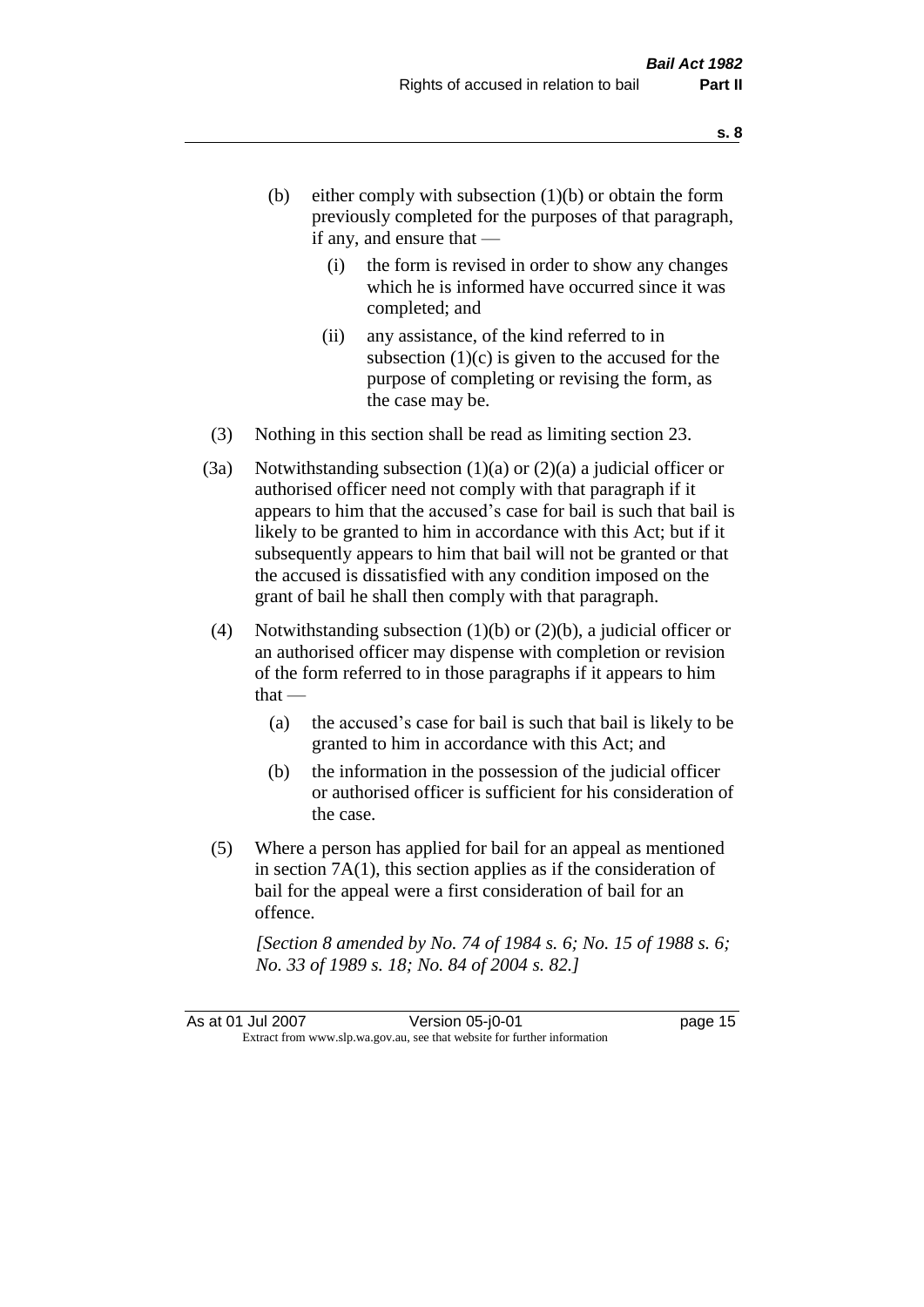- **9. Bail decision may be deferred until further information obtained** 
	- (1) Subject to section 26(2) of the *Young Offenders Act 1994*, a judicial officer or authorised officer who is called upon to consider a case for bail may defer consideration of the case for a period not exceeding 30 days if he thinks it is necessary —
		- (a) to obtain more information for the purpose of making a decision in accordance with this Act; or
		- (b) to take any step authorised by section  $24(1)$ .
	- (2) Nothing in this section shall be taken to limit the right of an accused to be brought before a court as soon as is practicable if he is not released on bail.

*[Section 9 amended by No. 57 of 1997 s. 21(2); No. 84 of 2004 s. 82.]*

#### **10. Sections 5, 6 and 7 do not apply where accused imprisoned for other cause**

Notwithstanding sections 5, 6 and 7, the rights conferred on an accused and the duties imposed on police officers, authorised officers and judicial officers by those sections in respect of an appearance in court for an offence do not arise where —

- (a) the accused is in custody for some other offence or reason (including the non-payment of a sum of money); and
- (b) the police officer, authorised officer or judicial officer is satisfied that the accused is likely to remain in custody for that other offence or reason until or beyond the time for the appearance for the first-mentioned offence.

*[Section 10 amended by No. 84 of 2004 s. 82.]*

**s. 9**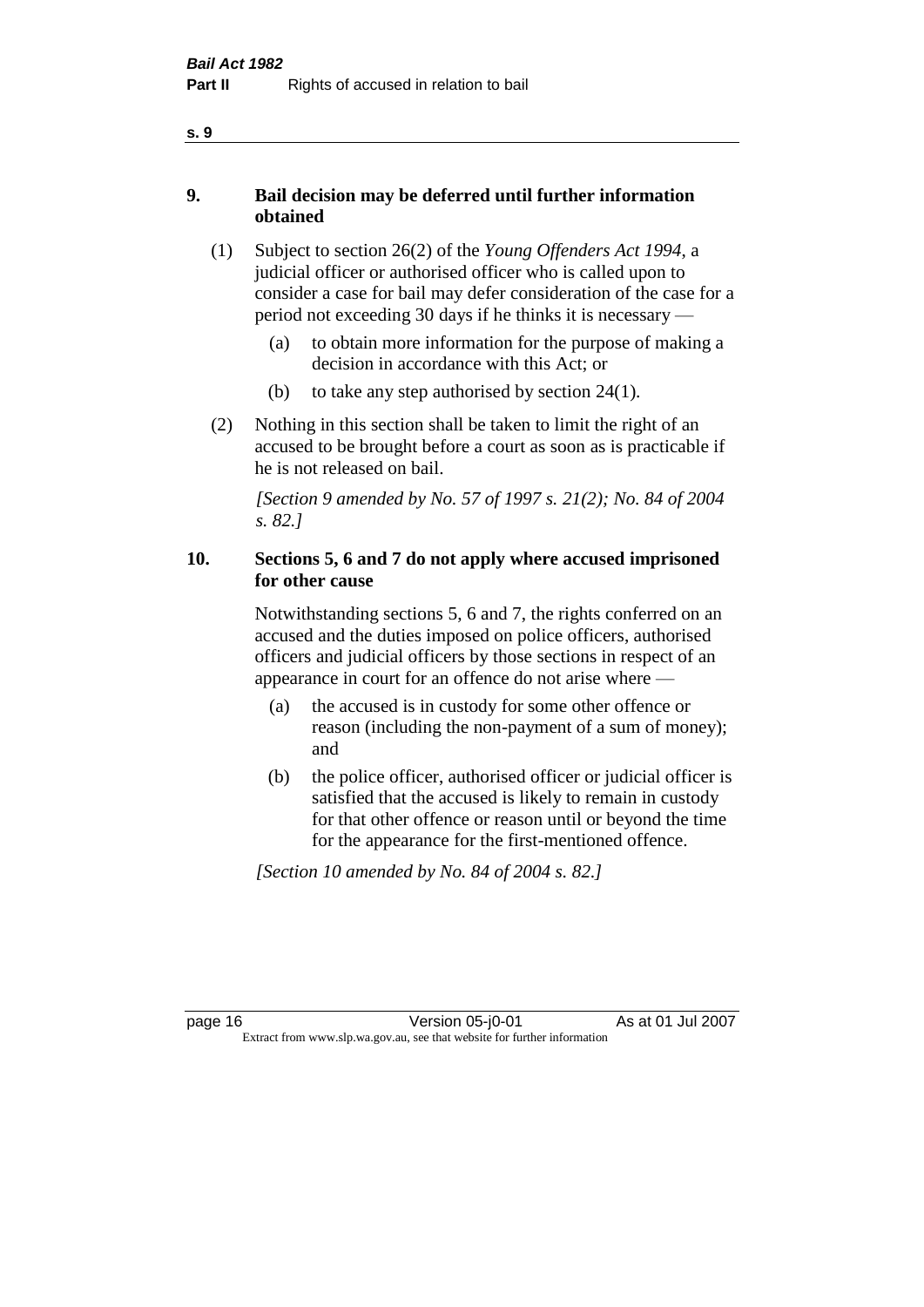#### **11. Rights following grant of bail**

- $(1)$  When
	- (a) bail has been granted to an accused for an appearance in court;
	- (b) all conditions which are to be complied with before the release of the accused have been complied with; and
	- (c) he has entered into a bail undertaking for that appearance or his bail undertaking is deemed to be amended under section 31(3),

the accused has a right to be at liberty until he is required to appear, or to next appear, before a court, but subject to —

- (d) any requirement that he be in custody for some other reason;
- (e) the exercise of the powers in sections 14(3), 17A, 46, 54 and 55; and
- (f) the limitation mentioned in section 12.
- (2) As soon as is practicable after an accused becomes entitled to be at liberty as provided in subsection  $(1)$  —
	- (a) an authorised officer, where bail was granted by an authorised officer;
	- (b) a justice who has granted bail otherwise than while sitting as a court;
	- (c) a Judge's associate, where bail was granted by a Judge of the District Court or the Supreme Court or the Children's Court; and
	- (d) in any other case, the registrar of the court where the judicial officer who granted bail exercises jurisdiction or a justice,

shall, where the accused is in custody in a lock-up or prison, forthwith deliver or cause to be delivered a certificate to that effect in the prescribed form to the person in charge of the lock-up or

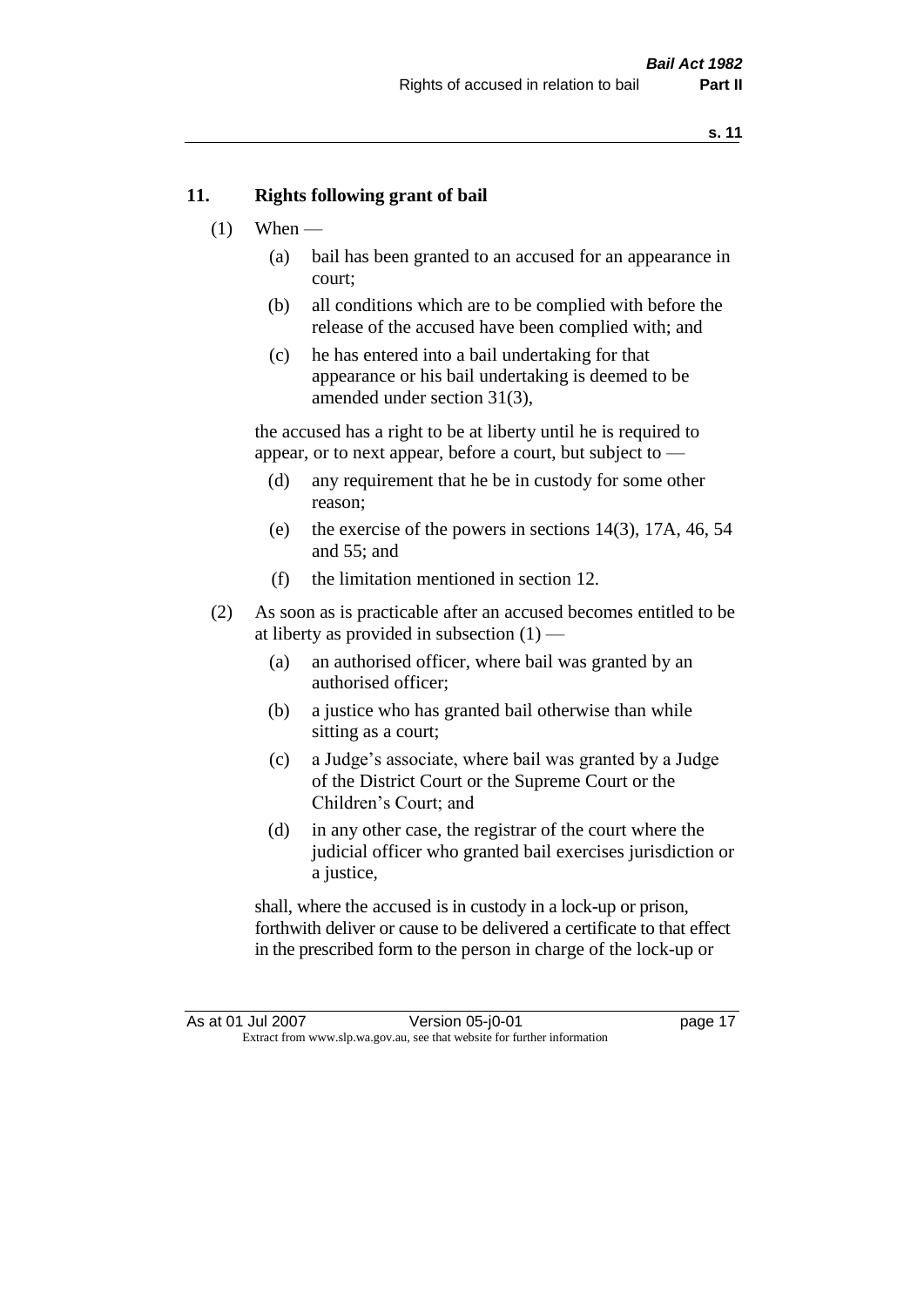prison, and that person shall release the accused from custody as soon as is practicable after he receives the certificate.

(3) In subsection (2)(a) **"authorised officer"** does not include an authorised officer who is also the person in charge of the lock-up in which the accused is in custody.

*[Section 11 amended by No. 74 of 1984 s. 7; No. 15 of 1988 s. 7; No. 49 of 1988 s. 81; No. 45 of 1993 s. 7; No. 47 of 1999 s. 8; No. 59 of 2004 s. 141; No. 84 of 2004 s. 82.]* 

#### **12. Further limitation on rights in sections 5 and 11**

The right of an accused to have his case for bail considered as soon as is practicable, his right to be at liberty as mentioned in section 11(1), and the corresponding duties created by this Part, are limited so far as is reasonably necessary for the exercise or performance by a person of any statutory power or function vested in him which requires or permits the continued custody of the accused, including the exercise of the powers set out in Part 12 of the *Criminal Investigation Act 2006* and Parts 6 and 7 of the *Criminal Investigation (Identifying People) Act 2002*.

*[Section 12 amended by No. 6 of 2002 s. 96; No. 84 of 2004 s. 82; No. 59 of 2006 s. 6.]*

page 18 Version 05-j0-01 As at 01 Jul 2007 Extract from www.slp.wa.gov.au, see that website for further information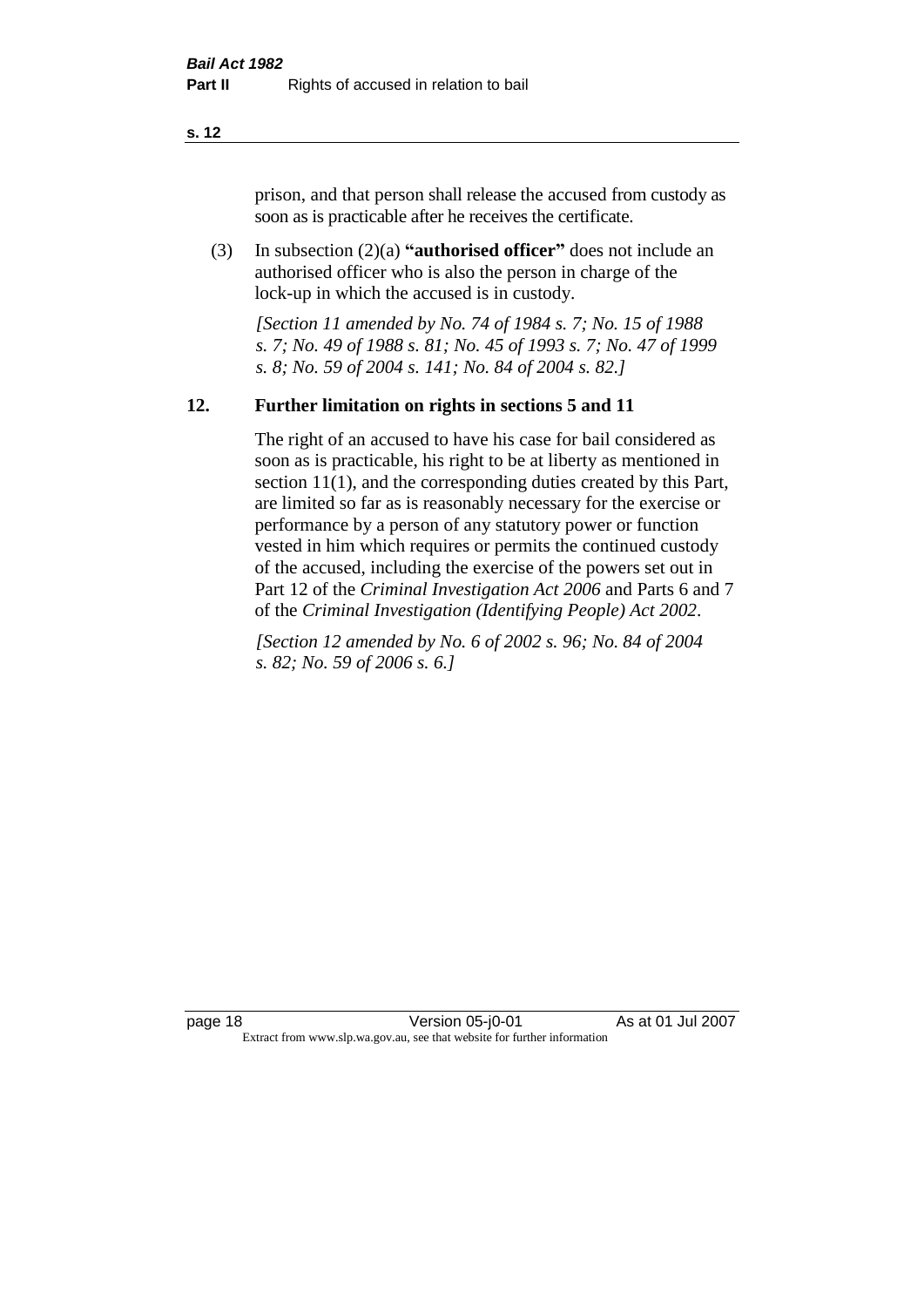### **Part III — Jurisdiction to grant bail**

#### **13. Jurisdiction to grant bail**

- (1) Jurisdiction to grant bail for any appearance described in the first column of Part A of Schedule 1 is vested in the judicial officer or authorised officer specified in the second column of that Part opposite thereto and shall be exercised subject to and in accordance with this Part and the further provisions in Parts B, C and D of Schedule 1.
- (2) A home detention condition shall not be imposed as a condition of bail except by a judicial officer.

*[Section 13 amended by No. 61 of 1990 s. 5; No. 45 of 1993 s. 12.]* 

#### **14. Supreme Court Judge has jurisdiction in all cases**

- (1) A Judge of the Supreme Court may, in accordance with this  $Act -$ 
	- (a) exercise a power to grant bail which is conferred upon any other judicial officer or any authorised officer by this Act; and
	- (b) revoke or vary any bail previously granted by any other such officer.
- (2) Subject to subsection (2a), the jurisdiction of a Judge of the Supreme Court under subsection (1) in respect of an appearance by an accused may be invoked by application made by either the prosecutor or the accused, and whether or not any other judicial officer has —
	- (a) previously granted or refused bail; or
	- (b) exercised any power conferred on him by section 55,

in respect of that appearance.

(2a) After the jurisdiction under subsection (1) has been invoked once by an accused in relation to an offence or group of

As at 01 Jul 2007 **Version 05-j0-01 Dage 19** Extract from www.slp.wa.gov.au, see that website for further information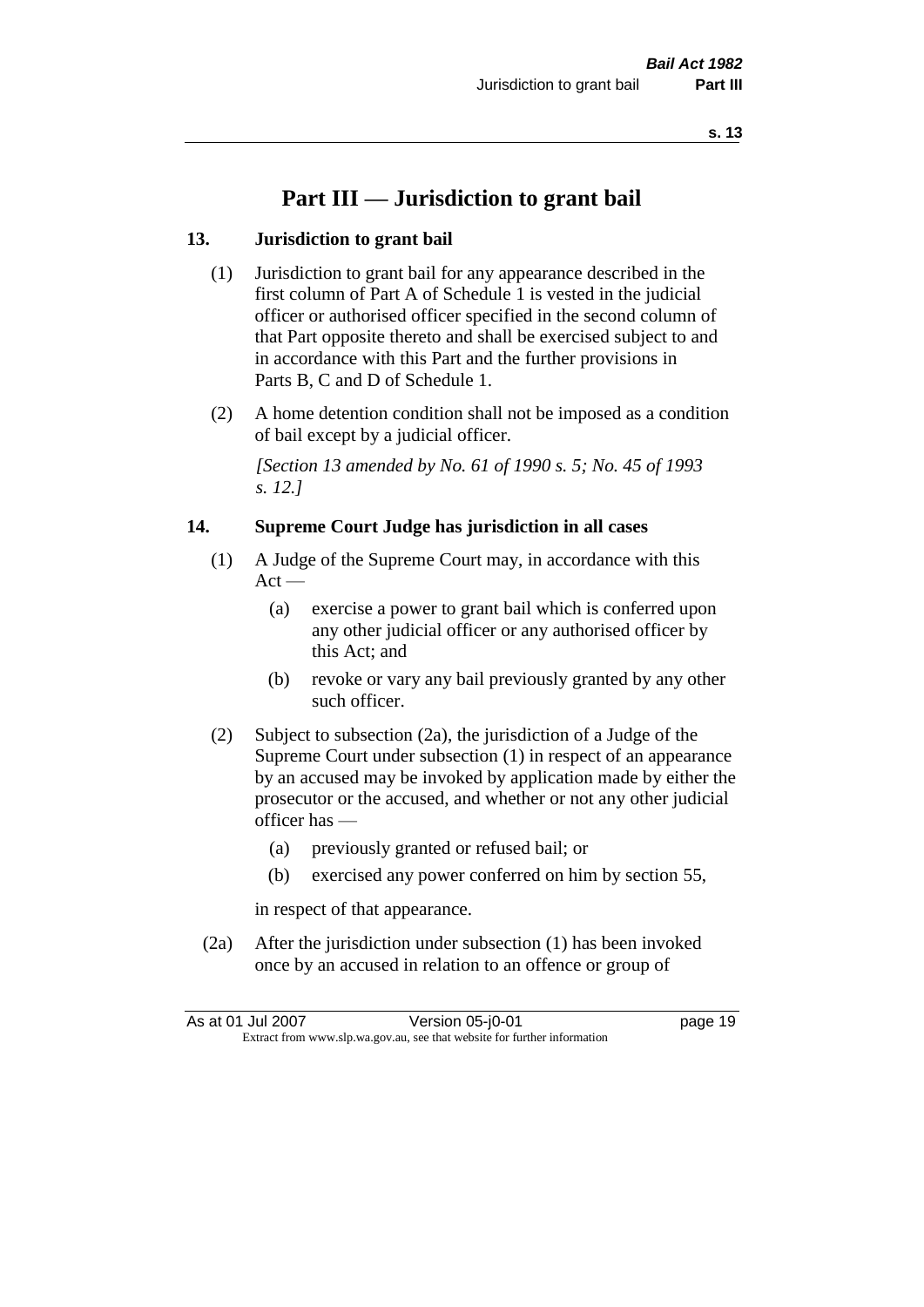offences for which he is required to appear, it may not be further invoked by that accused in relation to that offence or group of offences unless the accused satisfies a Judge of the Supreme Court that —

- (a) new facts have been discovered, new circumstances have arisen or the circumstances have changed since the occasion when the jurisdiction was invoked; or
- (b) he failed to adequately present his case for bail on that occasion.
- (3) Where under subsection (1) a Judge of the Supreme Court
	- (a) revokes the bail of an accused who is at liberty, he may order that the accused be returned to custody to await the appearance for which the bail was granted;
	- (b) varies the bail of such an accused, he may order that the accused be returned to custody until he becomes entitled to be at liberty pursuant to section 11,

and the Judge may issue any warrant which may be necessary to carry such an order into effect.

- (4) In this section **"any other judicial officer"** means any judicial officer whose jurisdiction is inferior to that of a Judge of the Supreme Court.
- (5) The powers and duties conferred on a Judge of the Supreme Court by this section may in the case of a child charged with an offence before the Children's Court also be exercised by a Judge of the Children's Court.

*[Section 14 amended by No. 74 of 1984 s. 8; No. 49 of 1988 s. 82; No. 84 of 2004 s. 82.]* 

#### **15. Exclusive jurisdiction of Supreme Court Judge in murder cases**

(1) Where an accused is in custody for wilful murder or murder, the power to grant bail shall be exercised only by a Judge of the

page 20 Version 05-j0-01 As at 01 Jul 2007 Extract from www.slp.wa.gov.au, see that website for further information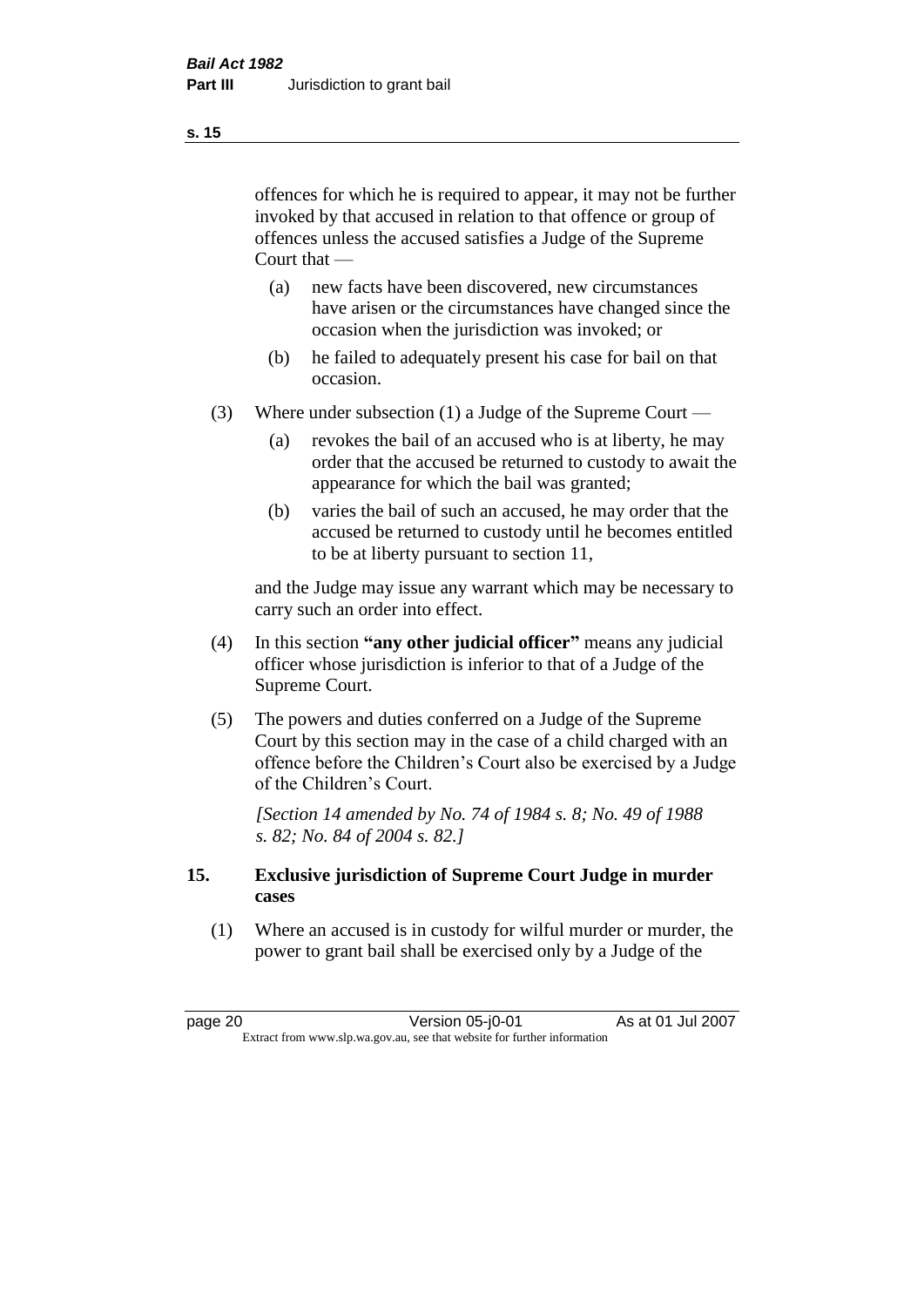Supreme Court, or in the case of an accused who is a child by a Judge of the Children's Court, except —

- (a) where section  $31(2)(d)$  applies; or
- (b) to the extent that the Court of Appeal exercises its powers under Part A of Schedule 1.
- *[(2) repealed]*

*[Section 15 amended by No. 52 of 1984 s. 35; No. 74 of 1984 s. 9; No. 49 of 1988 s. 83; No. 70 of 1988 s. 45; No. 45 of 1993 s. 12; No. 45 of 2004 s. 28(4) ; No. 84 of 2004 s. 82.]* 

#### **16. Bail of person arrested on warrant**

- (1) Subject to sections 14 and 15 where the arrest of an accused for an offence is made pursuant to a warrant he shall not be granted bail before he is brought before a court or judicial officer as commanded by the warrant, except by a justice acting in terms of section 6(9).
- (2) Notwithstanding subsection (1) or any other provision of this Act, an accused who has been arrested pursuant to a warrant —
	- (a) issued under section 56; or
	- (b) issued under the *Criminal Procedure Act 2004* for an offence against section 51(1) or (2),

shall not have a right to have his case for bail considered, and shall not be granted bail, before he is brought before the court as commanded by the warrant.

*[Section 16 amended by No. 59 of 2004 s. 141; No. 84 of 2004 s. 11 and 82; No. 59 of 2006 s. 4(3).]*

#### **16A. Restrictions on powers of authorised officers and justices in certain cases**

(1) Where this section applies to a person who has been arrested for an offence jurisdiction does not arise under section 13 until the person is brought before —

As at 01 Jul 2007 Version 05-j0-01 page 21 Extract from www.slp.wa.gov.au, see that website for further information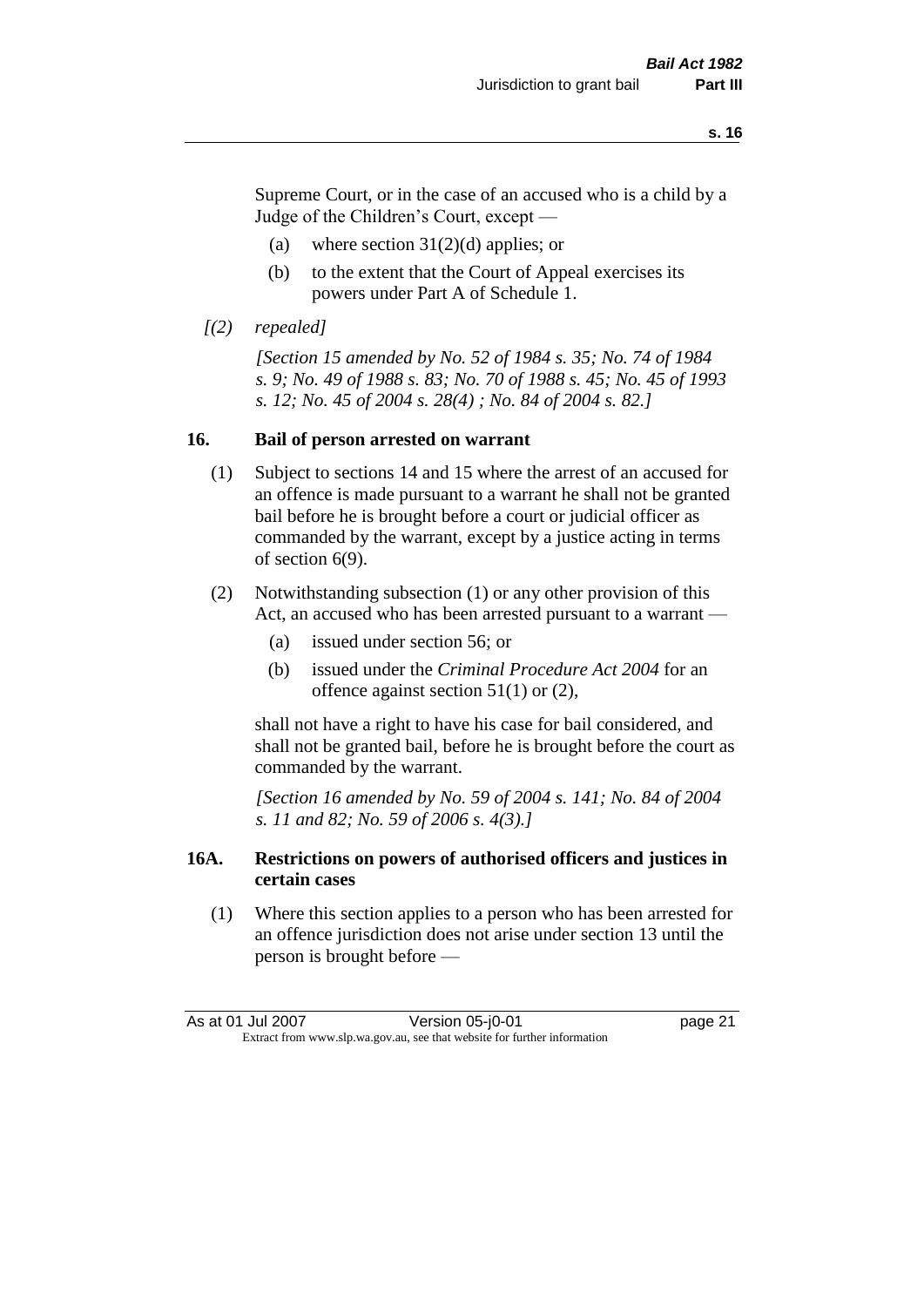#### **s. 16A**

- (a) a court constituted by or so as to include a magistrate; or
- (b) where section 15 applies, a Judge of the Supreme Court or a Judge of the Children's Court as the case may require.
- (2) This section applies where
	- (a) a person has been arrested in an urban area for a serious offence; and
	- (b) the serious offence is alleged to have been committed while the accused was —
		- (i) on bail for; or
		- (ii) at liberty under an early release order made in respect of,

another serious offence.

- (3) This section also applies where a person has been arrested in an urban area for an offence against section 61(1) of the *Restraining Orders Act 1997* (which creates offences for breaches of violence restraining orders).
- $(4)$  In this section —

**"urban area"** means —

- (a) the metropolitan region as defined in the *Planning and Development Act 2005* and any prescribed area that adjoins that region; and
- (b) any other prescribed area of the State, being the whole or part of, or an area adjoining, a local government district under the *Local Government Act 1995* that is designated under that Act as a city or a town.

*[Section 16A inserted by No. 54 of 1998 s. 6(1); amended by No. 38 of 2004 s. 59; No. 84 of 2004 s. 82; No. 38 of 2005 s. 15.]*

page 22 Version 05-j0-01 As at 01 Jul 2007 Extract from www.slp.wa.gov.au, see that website for further information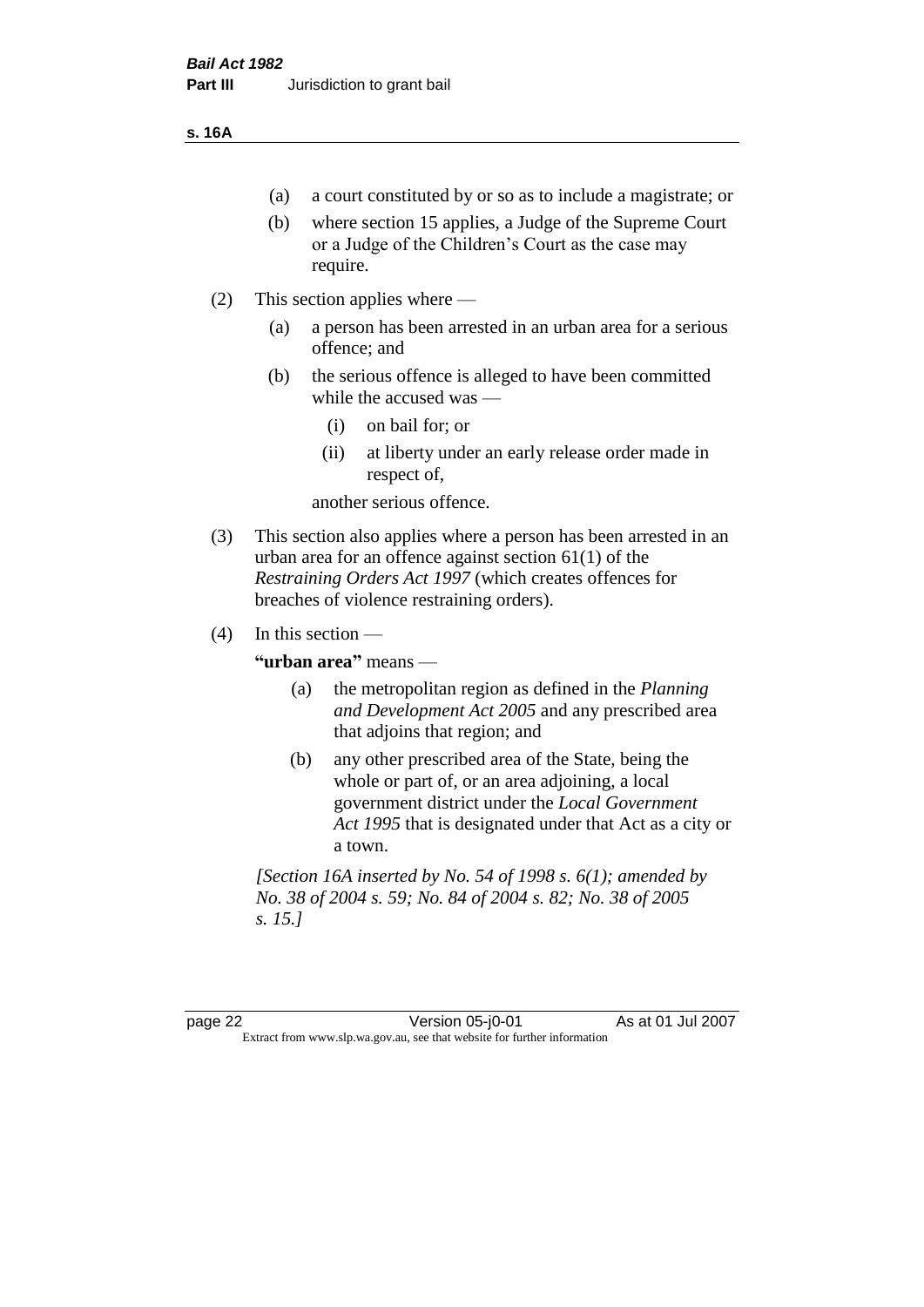#### **17. Conditions which may be imposed**

- (1) A judicial officer or authorised officer may impose conditions on a grant of bail only to the extent that he is authorised to do so by clause 2(3)(c) of Part C and Part D of Schedule 1.
- (2) Conditions imposed on a grant of bail shall not be any more onerous on the accused than the judicial officer or authorised officer considers is required in the public interest having regard to the nature of the offence for which the accused is in custody and the circumstances of the accused.

*[Section 17 amended by No. 45 of 1993 s. 8 and 12; No. 84 of 2004 s. 82.]* 

#### **17A. Further provisions as to responsible person's undertaking (Schedule 1 Part C clause 2)**

- (1) Where this section applies, an authorised police officer may
	- (a) cancel an undertaking of the kind described in clause 2(3)(c) of Part C of Schedule 1;
	- (b) approve of another person as a responsible person within the meaning in that clause; and
	- (c) detain the accused or order his detention until the person so approved enters into an undertaking of the kind mentioned in paragraph (a).
- (2) Subsection (1) applies where
	- (a) a person has entered into an undertaking referred to in paragraph (a) of that subsection;
	- (b) a judicial officer when granting bail ordered that the person may under this section be released from the undertaking by an authorised police officer; and
	- (c) the person wishes to be so released.
- (3) A police officer may, for the purpose of the exercise of the powers in subsection (1), take into custody a child accused who has been released on bail.

As at 01 Jul 2007 Version 05-j0-01 page 23 Extract from www.slp.wa.gov.au, see that website for further information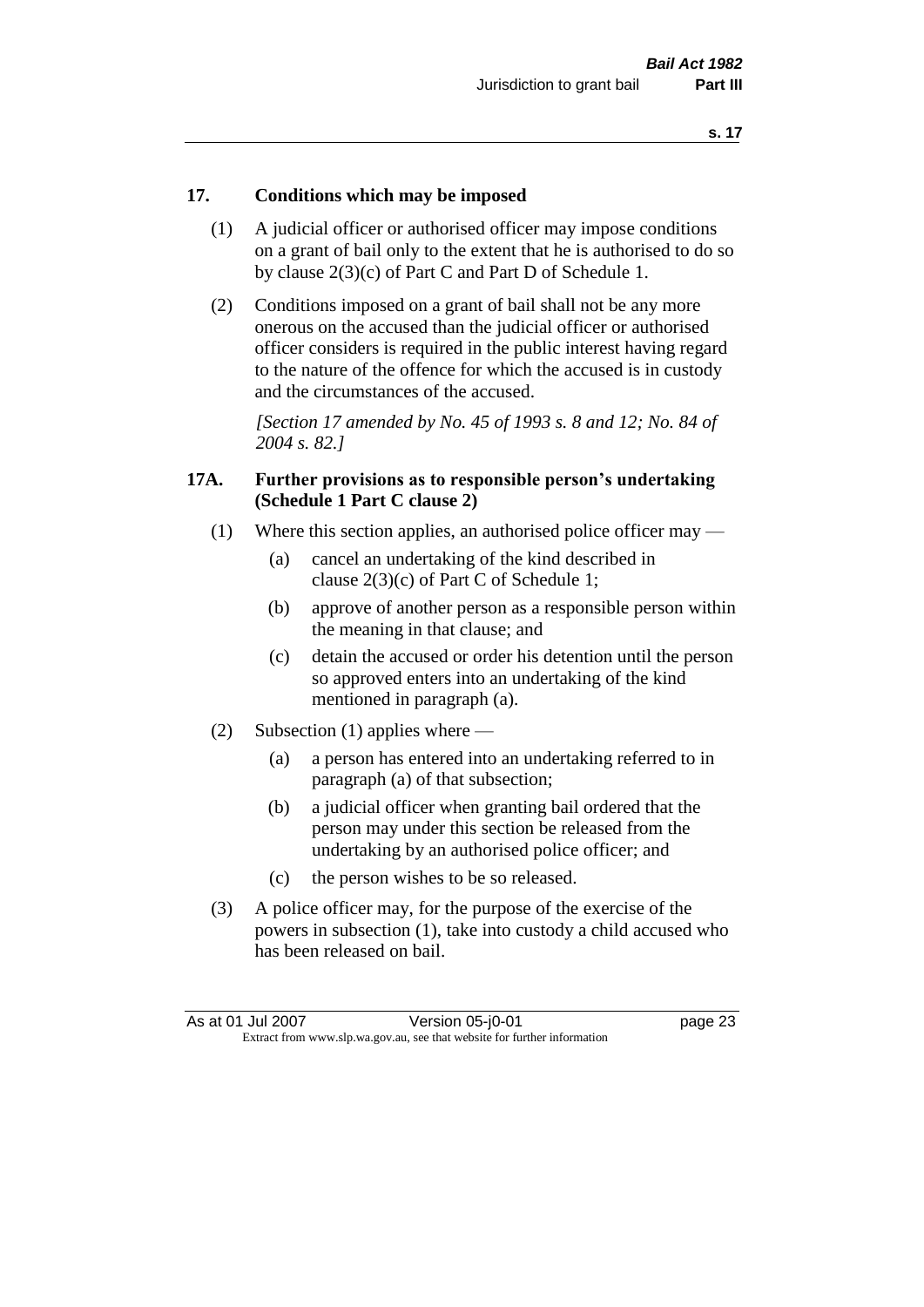#### **s. 17A**

- (4) If the police officer is not an authorised police officer he shall, as soon as is practicable, bring the accused before an authorised police officer for the purpose referred to in subsection (3).
- (5) After an undertaking has been entered into as mentioned in subsection  $(1)(c)$ , the accused, subject to this Act, has a right to be at liberty until he is required to appear before a court.

*[Section 17A inserted by No. 45 of 1993 s. 9; amended by No. 84 of 2004 s. 82.]* 

*[18-19. Repealed by No. 59 of 2006 s. 7(1).]*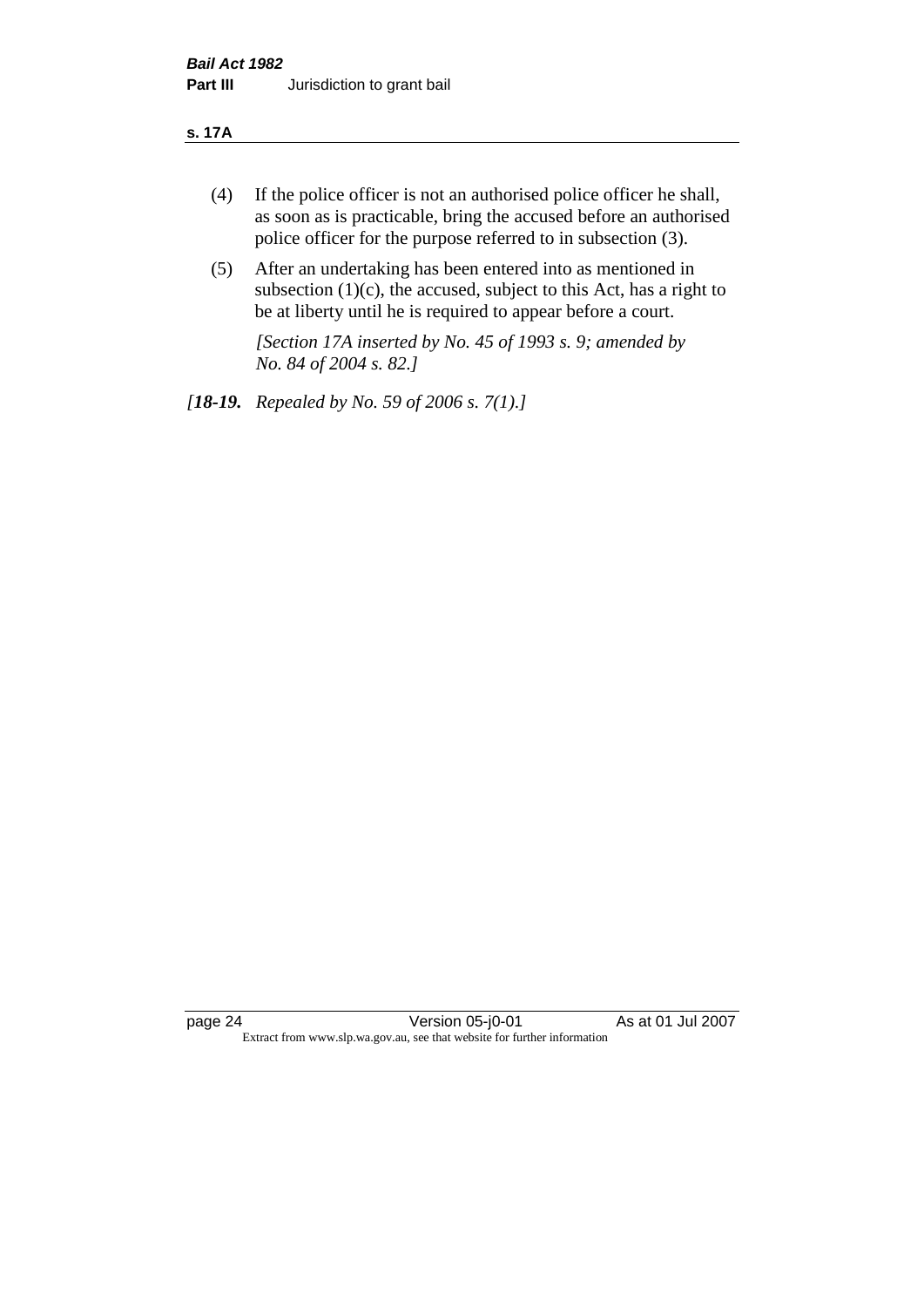### **Part IV — Hearing of case for bail, parties, and evidence**

#### **20. Power to consider bail** *in camera* **and to prohibit publication**

- (1) On the consideration by a judicial officer of a case for bail of an accused who is charged with an offence triable by jury, the judicial officer may, to avoid prejudice to either party, exercise the powers described in subsection (2), but shall only exercise the power in paragraph (b) thereof if he considers that the exercise of the power in paragraph (a) is not, on its own, likely to be sufficient to avoid prejudice.
- (2) The powers referred to in subsection (1) are to order
	- (a) that no report, or summary, of any statement, or of any specified statement, made or furnished at the hearing shall be published by any means;
	- (b) that the bail application be heard *in camera*.
- (3) Where an order is made under subsection (2)(a), no report, or summary, of any statement referred to in that paragraph shall be published by any means —
	- (a) if the offence is one that may be tried on indictment, before a court decides that it is to be tried on indictment;
	- (b) if the accused is discharged from further proceedings upon the prosecution notice or indictment brought against him for the offence, before he is so discharged; or
	- (c) if the accused is tried on indictment for the offence, before the trial is ended.
- (4) A person who, except with lawful excuse, fails to comply with an order made under this section commits an offence.

Penalty: \$1 000.

*[Section 20 amended by No. 50 of 2003 s. 37(2); No. 4 of 2004 s. 58; No. 84 of 2004 s. 11 and 82.]*

As at 01 Jul 2007 **Version 05-j0-01 Dage 25** Extract from www.slp.wa.gov.au, see that website for further information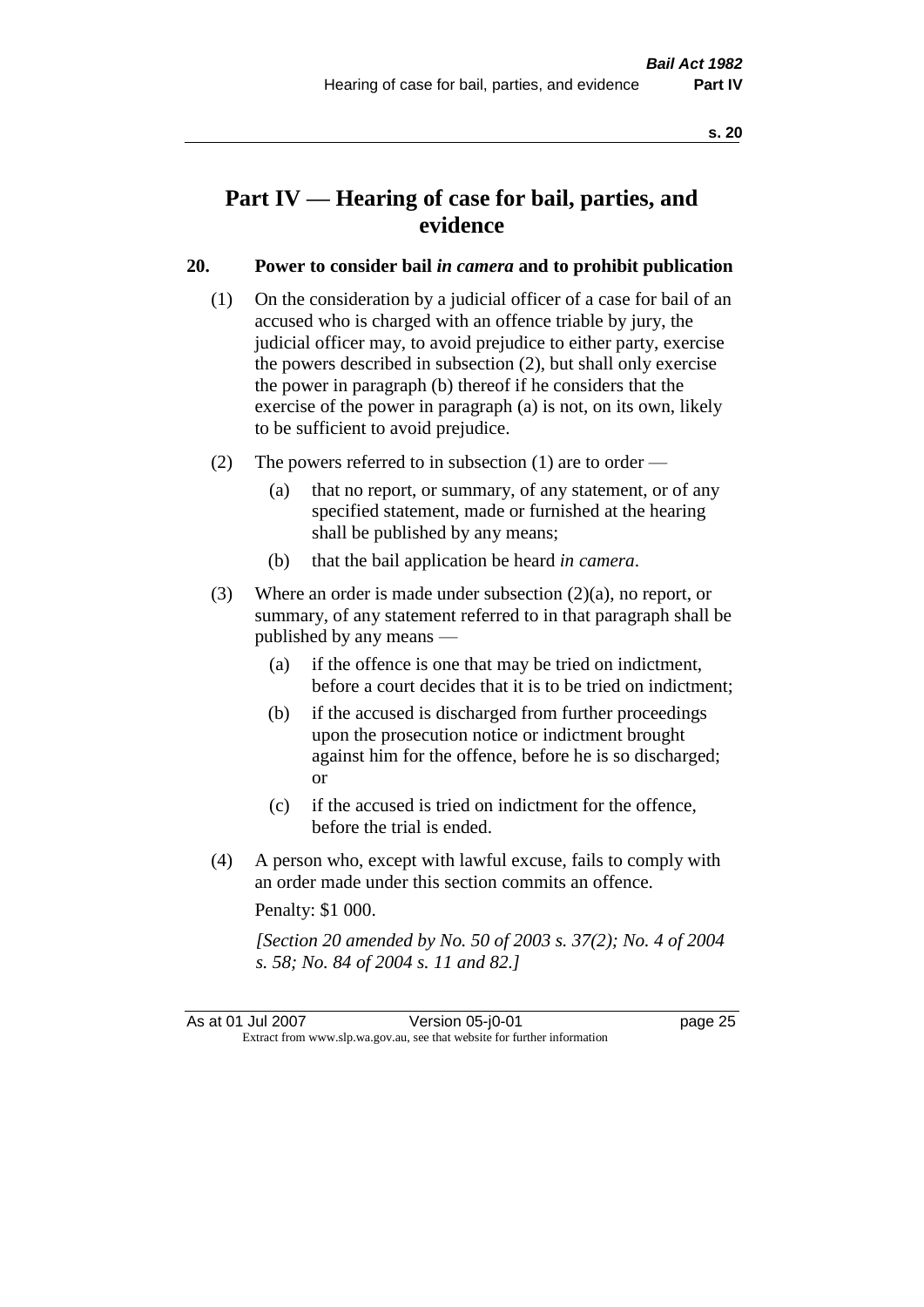#### **21. Parties**

- (1) The parties to proceedings on a case for bail are the prosecutor and the accused and, subject to subsection (2), no other person shall be a party to, or be represented at, the proceedings.
- (2) Nothing in subsection (1) affects the right of
	- (a) the Attorney General to apply for leave, or be an appellant, under Part 2 of the *Criminal Appeals Act 2004*;
	- (b) the State Solicitor or the Deputy Director of Public Prosecutions (Commonwealth) to receive notice and be heard under section 7A(2); or
	- (c) an officer referred to in section 33 of the *Children's Court of Western Australia Act 1988* to be present at and participate in proceedings concerning a child under that section.

*[Section 21 amended by No. 15 of 1988 s. 9; No. 49 of 1988 s. 84; No. 33 of 1989 s. 18; No. 31 of 1993 s. 7; No. 65 of 2003 s. 88(3); No. 59 of 2004 s. 141; No. 84 of 2004 s. 11 and 82.]* 

#### **22. Evidence**

A judicial officer or authorised person may in considering any case for bail receive and take into account such information as he thinks fit whether or not the same would normally be admissible in a court of law.

#### **23. Accused not bound to supply information**

An accused is not obliged to complete, or furnish information for, the prescribed form referred to in section  $8(1)(b)$ , or for any revision thereof, or to furnish any information, whether on oath or otherwise, for the purpose of having his case for bail considered.

*[Section 23 amended by No. 84 of 2004 s. 82.]* 

page 26 Version 05-j0-01 As at 01 Jul 2007 Extract from www.slp.wa.gov.au, see that website for further information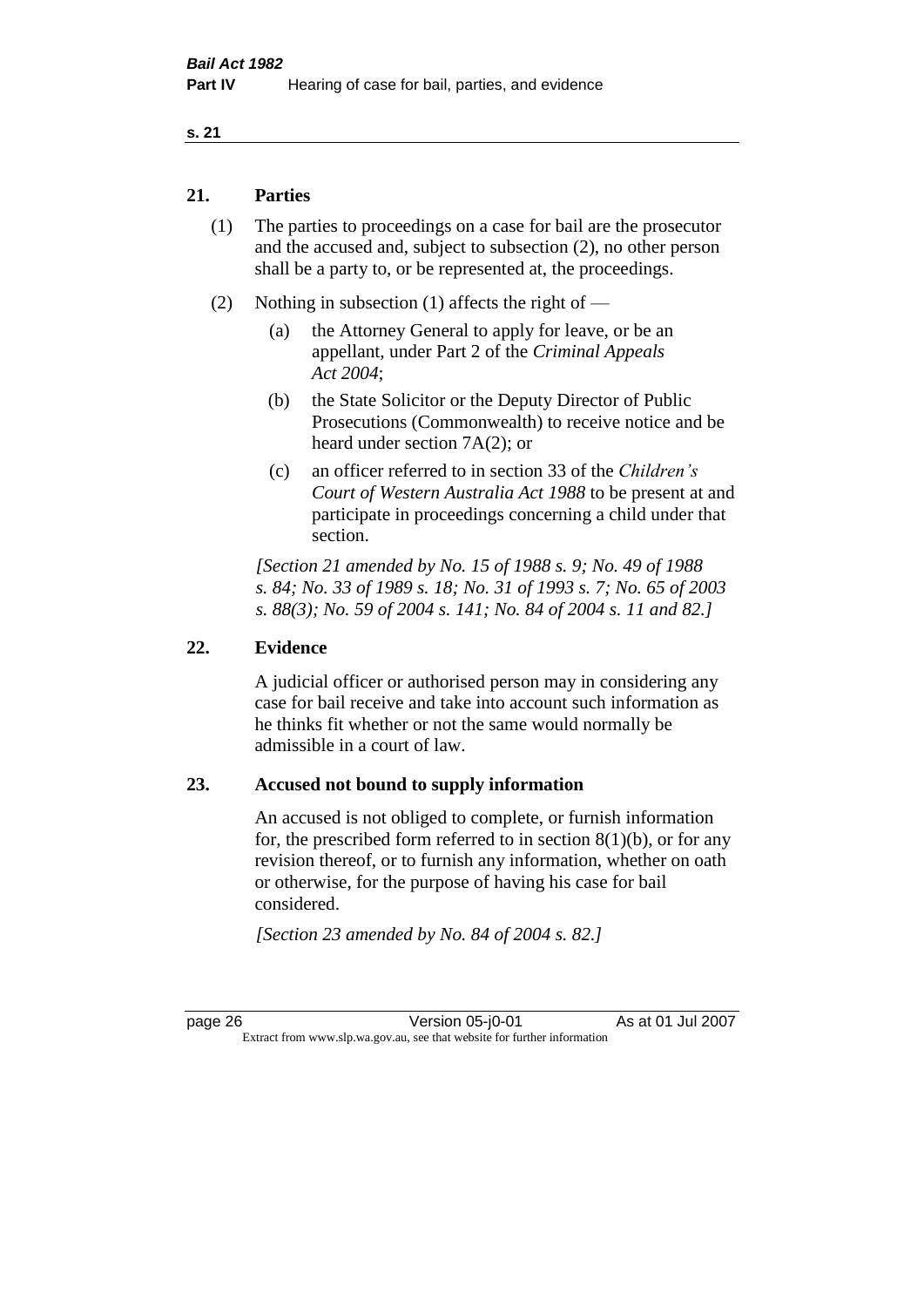#### **24. Information may be referred to police officer for verification or for report**

- (1) A judicial officer or authorised officer who is called upon to consider a case for bail may —
	- (a) request that any information placed before the judicial officer or authorised officer by the accused for the purposes of the case be verified by a police officer, and to that end may refer to a police officer the prescribed form mentioned in section 8(1)(b), after it has been completed or revised;
	- (b) request that a report on any matter mentioned in Part C of Schedule 1, so far as it applies to an accused whose case is being or to be considered, be made by a police officer.
- (2) Where a reference or request is made under subsection (1) a police officer shall, as soon as is practicable —
	- (a) make a report to the judicial officer or the authorised officer accordingly; and
	- (b) furnish a copy of the report to the accused or his solicitor or counsel.

*[Section 24 inserted by No. 61 of 1990 s. 6; amended by No. 45 of 1993 s. 12; No. 84 of 2004 s. 11 and 82.]* 

#### **24A. Information may be referred to community corrections officer for verification or for report**

- (1) A judicial officer who is called upon to consider a case for bail may refer to a community corrections officer any matter referred to in section 24(1) and may request a community corrections officer to do any matter referred to in that section.
- (2) A judicial officer who is called upon to consider a case for bail and who desires to impose a home detention condition as a condition on a grant of bail, shall request that a report be made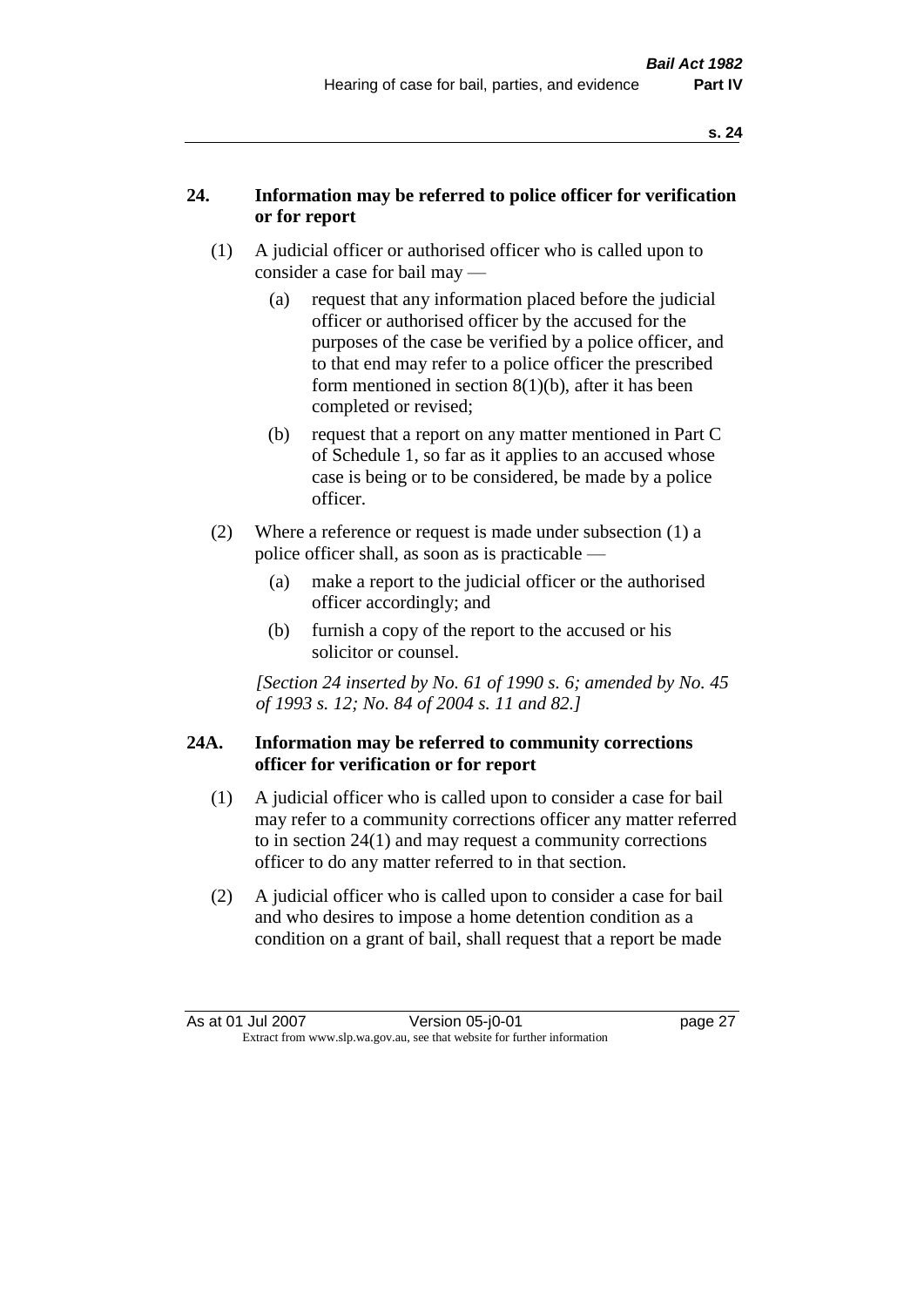by a community corrections officer about the suitability of the accused to be subject to a home detention condition.

- (3) Where a reference or a request is made under subsection (1) or a report is requested under subsection (2) a community corrections officer shall, as soon as is practicable, make a report to the judicial officer and, at the discretion of the judicial officer, copies may be made available to the prosecution or to the accused or his solicitor or counsel.
- (4) Where a community corrections officer makes a report that an accused is suitable to be subject to a home detention condition, the officer shall annex to the report and provide to the accused or his solicitor or counsel, a list of those conditions in rules made under section 50L that may be applied to the accused by the CEO (corrections) while the accused is subject to the home detention condition.

*[Section 24A inserted by No. 61 of 1990 s. 7; amended by No. 31 of 1993 s. 9; No. 84 of 2004 s. 11 and 82; No. 65 of 2006 s. 53.]* 

#### **25. Protection of accused as to information given for bail purposes**

A statement made by an accused to a judicial officer or authorised officer for the purpose of a decision whether bail should be granted to him for any appearance in court for an offence shall not be admissible in evidence against him at his trial for that offence.

*[Section 25 amended by No. 84 of 2004 s. 82.]* 

#### **26. Record of decision and reasons**

- (1) A bail record form shall be completed by an authorised officer or a justice if he —
	- (a) refuses to grant bail to an accused;
	- (b) grants bail to an accused in the circumstances referred to in clause 3 of Part B of Schedule 1; or

page 28 Version 05-j0-01 As at 01 Jul 2007 Extract from www.slp.wa.gov.au, see that website for further information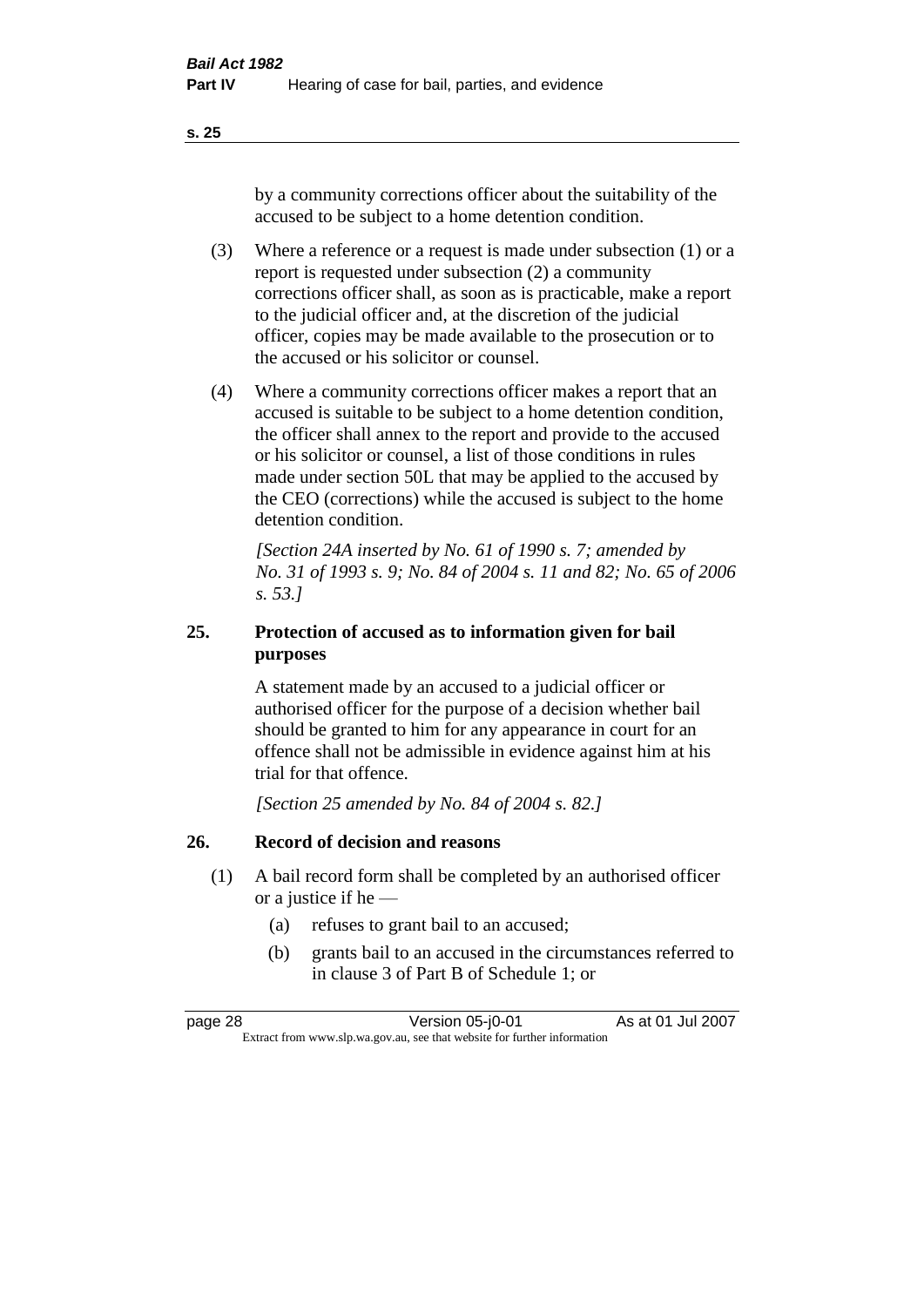- (c) imposes any condition on a grant of bail and it appears to him that the accused is dissatisfied with the condition.
- (2) Where a judicial officer, other than a justice
	- (a) refuses to grant bail to an accused; or
	- (b) imposes any condition on a grant of bail and it appears to him that the accused is dissatisfied with the condition,

a record of the decision and of the reasons therefor shall be made.

- (3) The accused, the prosecutor or an intending prosecutor shall be entitled, upon request, to be furnished with a copy of the bail record form or, where subsection (2) applies, of the record made.
- (4) For the purposes of this section
	- (a) references to a justice do not include a magistrate or a Judge of the District Court or the Supreme Court or the Children's Court who is a justice; and
	- (b) a bail record form is a prescribed form designed to contain a summary of the matters relevant to the decision as to the bail of an accused, including those matters set out in Part C of Schedule 1, the decision made, and the reasons for the decision.

*[Section 26 inserted by No. 15 of 1988 s. 10; amended by No. 49 of 1988 s. 85; No. 45 of 1993 s. 12; No. 59 of 2004 s. 141; No. 84 of 2004 s. 82.]* 

# **27. Transmission of relevant papers to court**

(1) An authorised officer and a judicial officer who consider an accused's case for bail for an appearance for an offence and a person before whom a bail undertaking or a surety undertaking is entered into shall ensure that the relevant papers are sent as soon as is practicable, to the court before which the accused is required to appear.

As at 01 Jul 2007 **Version 05-j0-01 Dage 29** Extract from www.slp.wa.gov.au, see that website for further information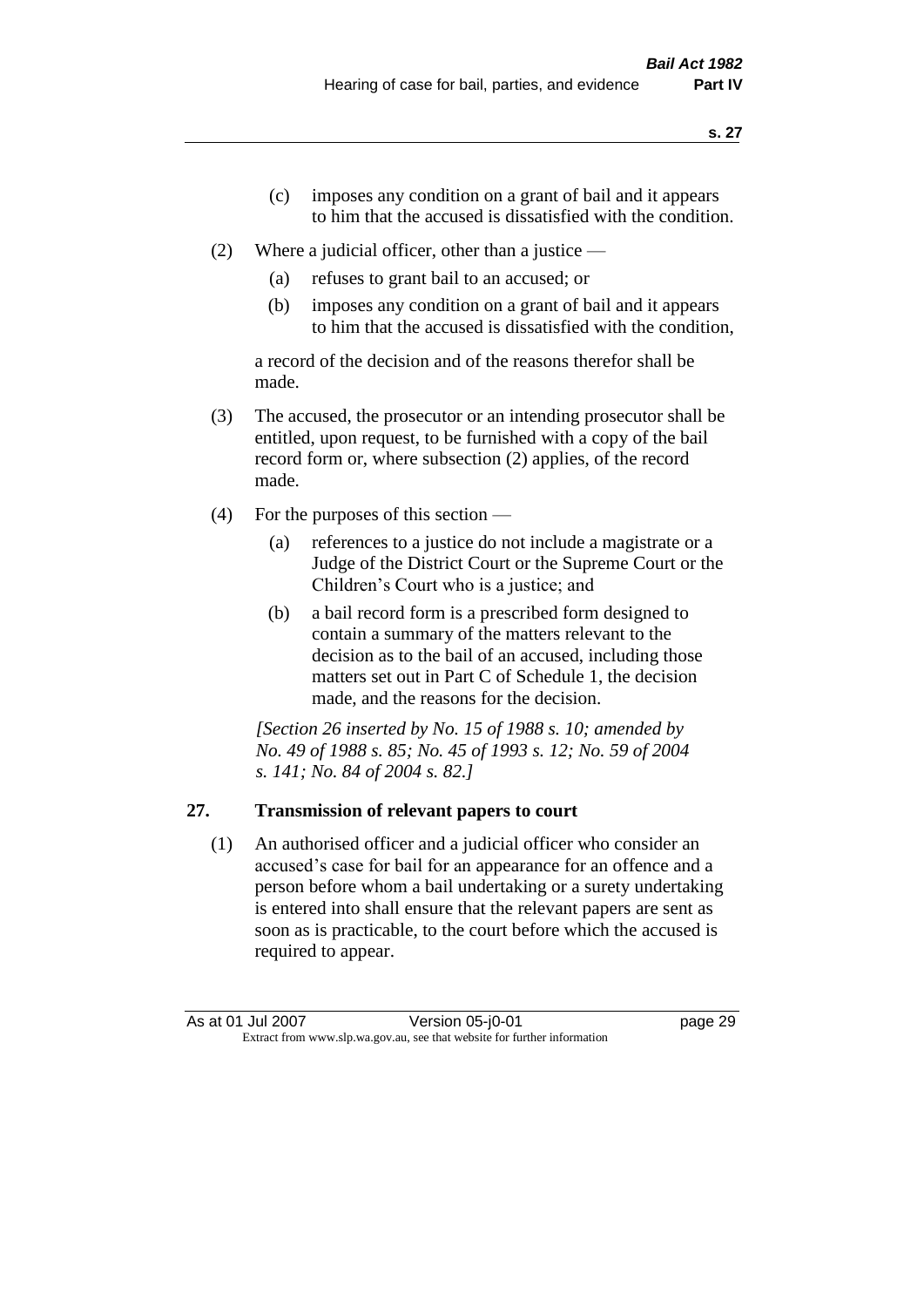#### **s. 27A**

(2) In subsection (1) **"the relevant papers"** in relation to any particular officer or person means such papers as are prescribed to be sent by that officer or person.

*[Section 27 amended by No. 84 of 2004 s. 82; No. 59 of 2006 s. 7(2).]* 

## **27A. Transmission of papers to CEO (corrections)**

A judicial officer who grants bail subject to a home detention condition shall ensure that a copy of the bail record form and of the bail undertaking are sent as soon as is practicable to the CEO (corrections).

*[Section 27A inserted by No. 61 of 1990 s. 8; amended by No. 31 of 1993 s. 9; No. 65 of 2006 s. 53.]* 

page 30 Version 05-j0-01 As at 01 Jul 2007 Extract from www.slp.wa.gov.au, see that website for further information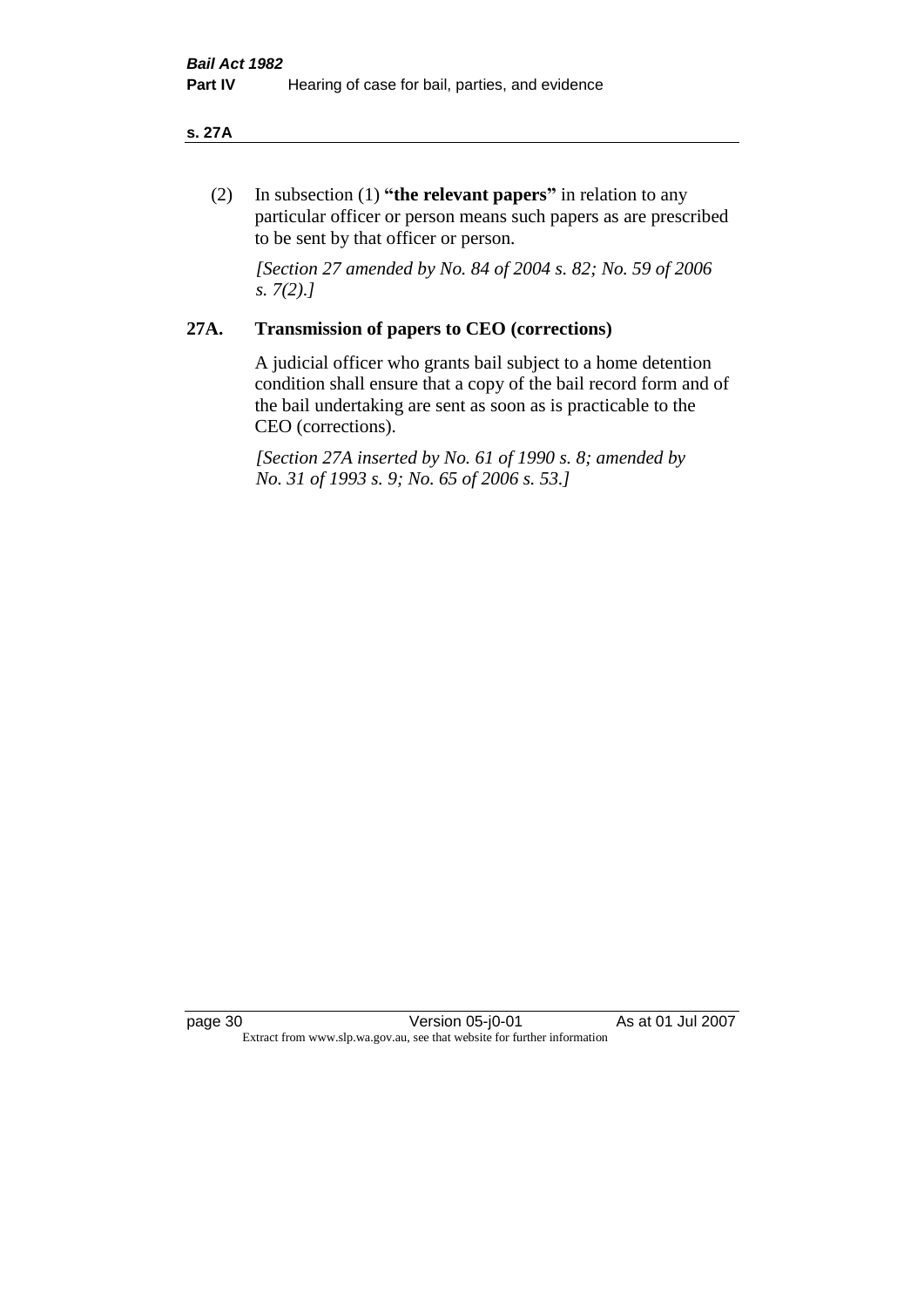# **Part V — Bail undertakings**

#### **28. Bail undertaking**

- (1) A person shall not be released on bail for an appearance in court unless he has entered into a bail undertaking for that appearance or is deemed to have done so under section 31(3).
- (2) A bail undertaking is an undertaking in writing by an accused in the prescribed form —
	- (a) that he will appear at a time and place specified, or deemed by section 31(3) to be specified, in the undertaking;
	- (b) that if he fails to appear at that time and place he will as soon as is practicable —
		- (i) notify the registrar of the court at which he is required to appear of the cause of his failure; and
		- (ii) appear at that court when the court is sitting;
	- (c) that he will comply with such conditions as may be imposed on him under clause 2 of Part D of Schedule 1;
	- (d) that he will comply with any home detention condition which may be imposed as a condition on a grant of bail to him pursuant to clause 3 of Part D of Schedule 1,

and containing any agreement as to forfeiture of money by the accused which may be required pursuant to clause 1 of that Part.

- (3) A bail undertaking for any appearance may be entered into in respect of more than one offence.
- (4) The undertakings mentioned in subsection  $(2)(a)$  and (b) are, subject to section 34, enforceable under sections 51, 57 and 58.

*[Section 28 amended by No. 61 of 1990 s. 9; No. 45 of 1993 s. 12; No. 59 of 2004 s. 141; No. 84 of 2004 s. 82.]*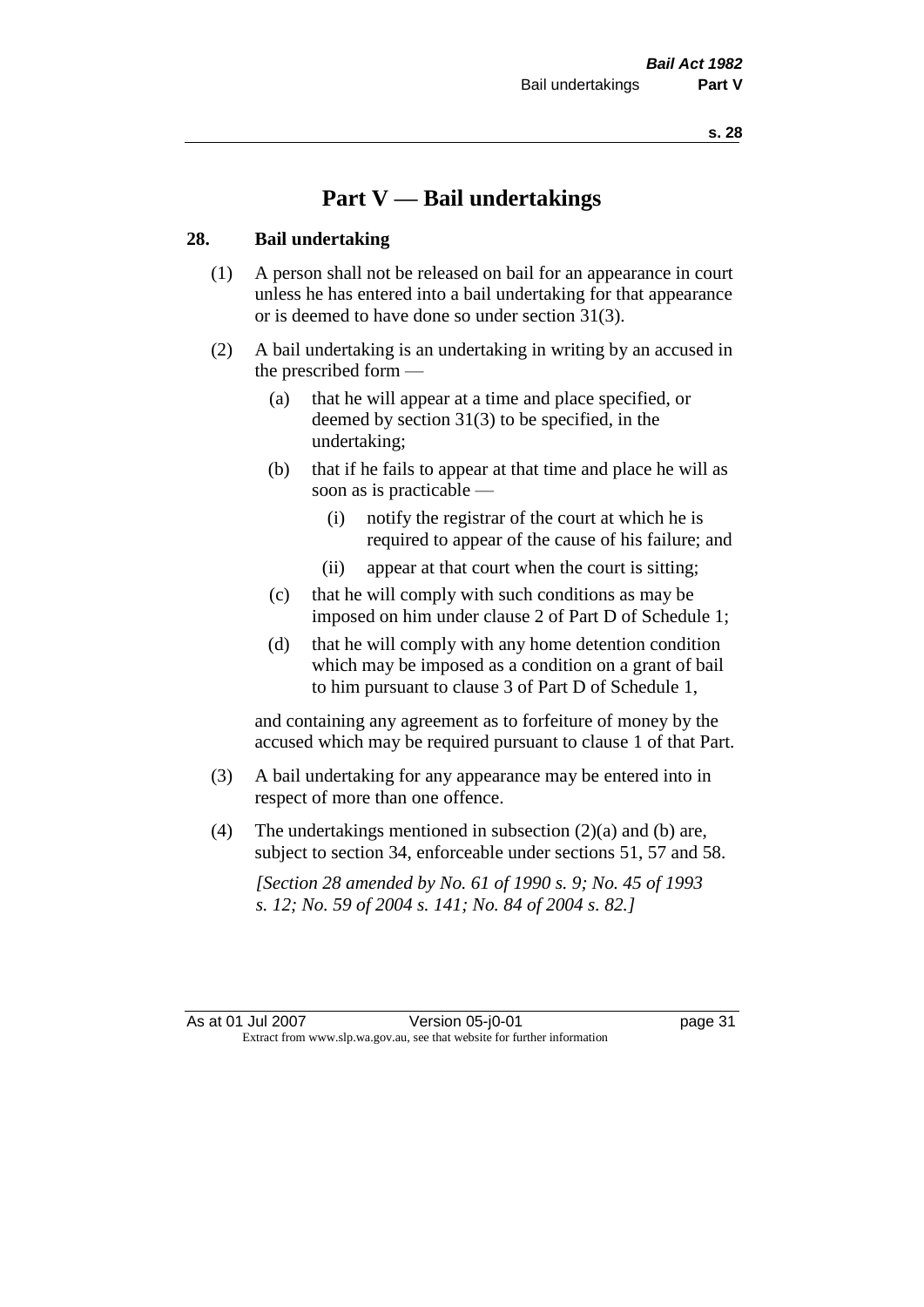#### **29. Before whom bail undertaking may be entered into**

A bail undertaking need not be entered into before the judicial officer or authorised officer who granted bail but may be entered into before any of the following persons —

- (a) a judicial officer;
- (b) the Principal Registrar or a Registrar of the Supreme Court;
- (c) the Registrar or a Deputy Registrar of the District Court;
- (d) a registrar of the Magistrates Court;
- (da) a registrar of the Children's Court;
- (e) a coroner's registrar within the meaning of the *Coroners Act 1996*;
- (f) an authorised police officer;
- (g) an associate of a Judge of the Supreme Court or of the District Court or of the Children's Court;
- (h) where the accused is in prison, any person for the time being in charge of the prison;
- (i) where the accused is a child, any authorised community services officer.

*[Section 29 amended by No. 15 of 1988 s. 11; No. 49 of 1988 s. 86; No. 2 of 1996 s. 61; No. 59 of 2004 s. 141; No. 84 of 2004 s. 82.]* 

#### **30. Duties of person before whom bail undertaking is entered into**

- (1) The person before whom a bail undertaking is to be entered into by an accused shall before it is entered into —
	- (a) (i) read the undertaking to the accused; or
		- (ii) be informed by the accused that the accused has read it; or
		- (iii) if necessary, have the undertaking translated to the accused;

and

page 32 Version 05-j0-01 As at 01 Jul 2007 Extract from www.slp.wa.gov.au, see that website for further information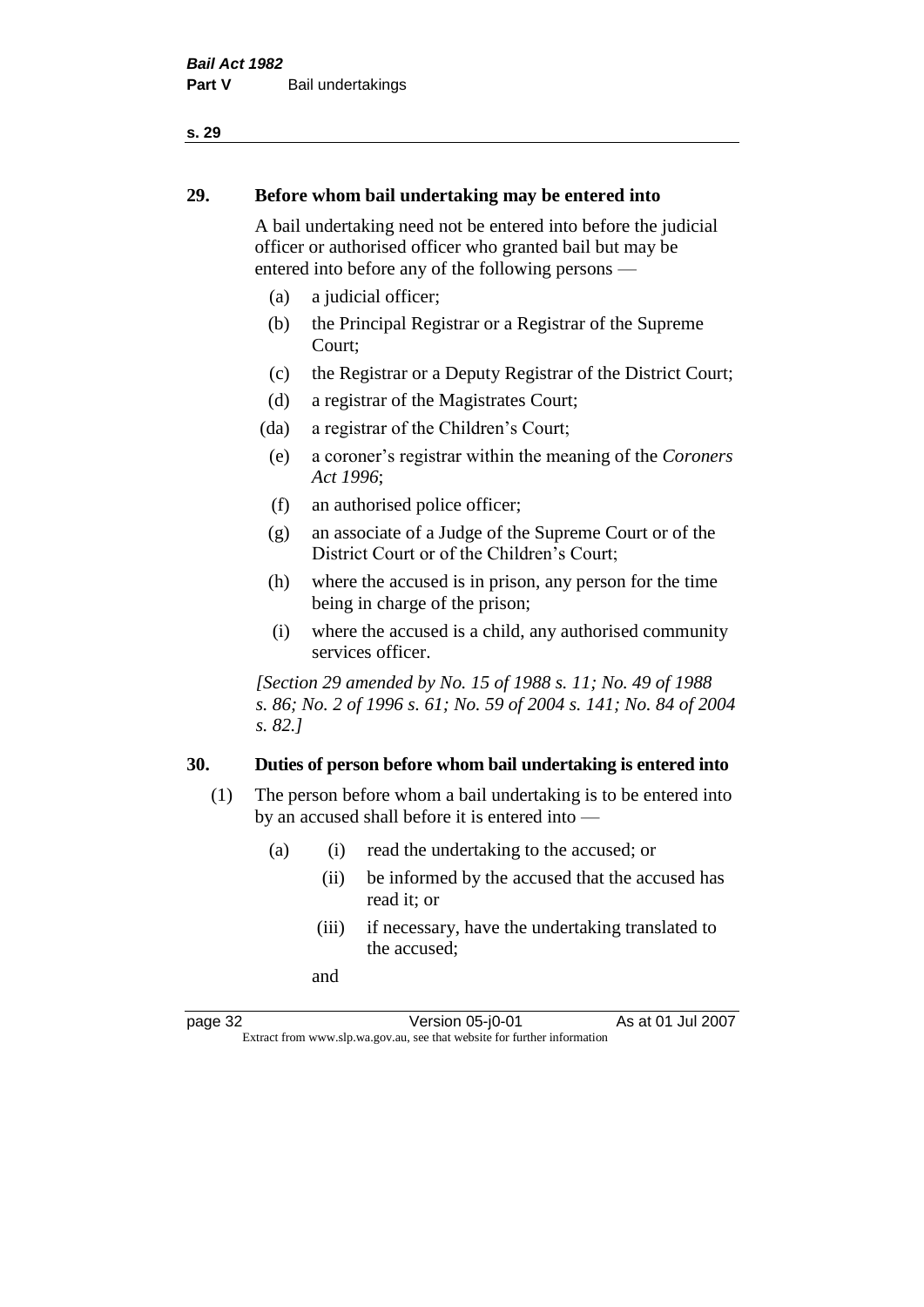- (b) ensure that all conditions which are to be complied with before the release of the accused have been complied with.
- (2) The person before whom a bail undertaking is entered into by an accused shall give to him, or cause to be given to him —
	- (a) a copy of the bail undertaking as duly completed; and
	- (b) a notice in writing in the prescribed form showing
		- (i) his obligations pursuant to the undertaking; and
		- (ii) the consequences of his failure to comply with them.
- (3) The person before whom a bail undertaking is entered into by an accused shall enquire of the accused whether he requires the notice referred to in subsection (2)(b) to be read or translated to him and shall take such steps as are necessary to comply with any such requirement of the accused.

*[Section 30 inserted by No. 15 of 1988 s. 12; amended by No. 84 of 2004 s. 82.]* 

# **31. Different time and place for appearance may be substituted**

- (1) A different time or a different time and place may be substituted in accordance with this section for the time and place for appearance specified, or deemed by this section to be specified, in a bail undertaking.
- (2) A different time, or a different time and place, for the appearance by the accused may be substituted as mentioned in subsection  $(1)$  —
	- (a) upon an adjournment of proceedings at which the accused is present, by the judicial officer, if he has power to grant bail for that appearance, fixing a time and place for the resumed proceedings and notifying the accused orally thereof;
	- (b) upon an adjournment of proceedings from which the accused is absent for reasonable cause, by the judicial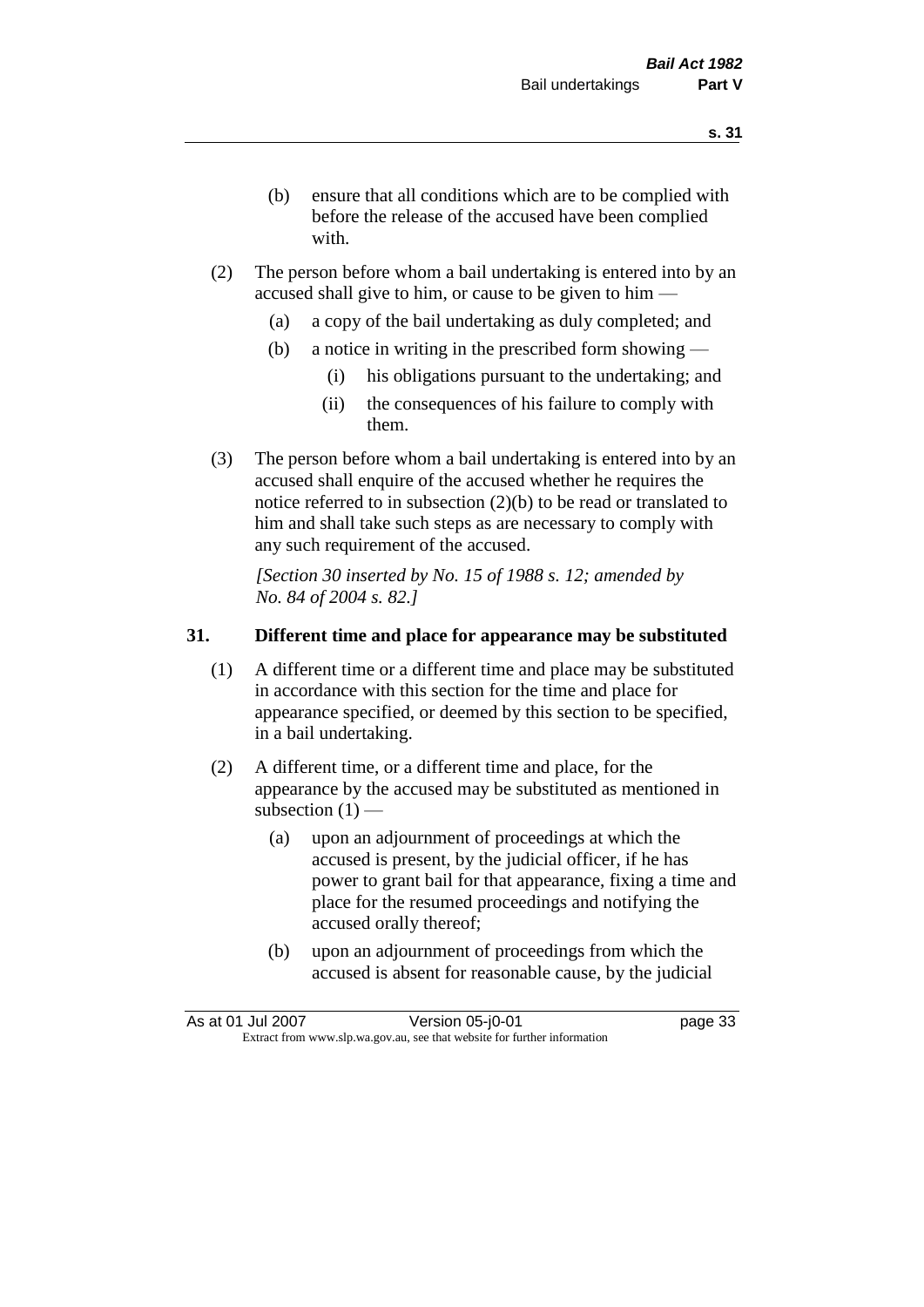officer, if he has power to grant bail for that appearance, fixing a time and place for the resumed proceedings and directing the registrar of the court to give written notice thereof to the accused;

- $(c)$  where
	- (i) a Judge of the Supreme Court or a Judge of the Children's Court has granted bail to an accused under section 15; and
	- (ii) a judicial officer, other than such a Judge, has committed the accused to the Supreme Court,

by a Judge of the Supreme Court notifying the accused orally, or directing the registrar of the court to give written notice to the accused of the time or time and place for the proceedings;

- $(d)$  where
	- (i) a Judge of the Supreme Court or a Judge of the Children's Court has granted bail to an accused under section 15;
	- *[(ii) deleted]*
	- (iii) the judicial officer is satisfied that there has been no material change in the facts or circumstances which applied on the grant of bail,

by the judicial officer notifying the accused orally, or directing the registrar of the court to give written notice to the accused, of the time or time and place for the resumed proceedings;

- (e) upon a committal to the Supreme Court or District Court, by a judicial officer, if he has power to grant bail for that appearance, fixing a specified day in a specified sitting or session of that court and directing the registrar of the court to give written notice thereof to the accused;
- (f) where an accused has been committed for trial in the Supreme Court or the District Court in a specified sitting

**s. 31**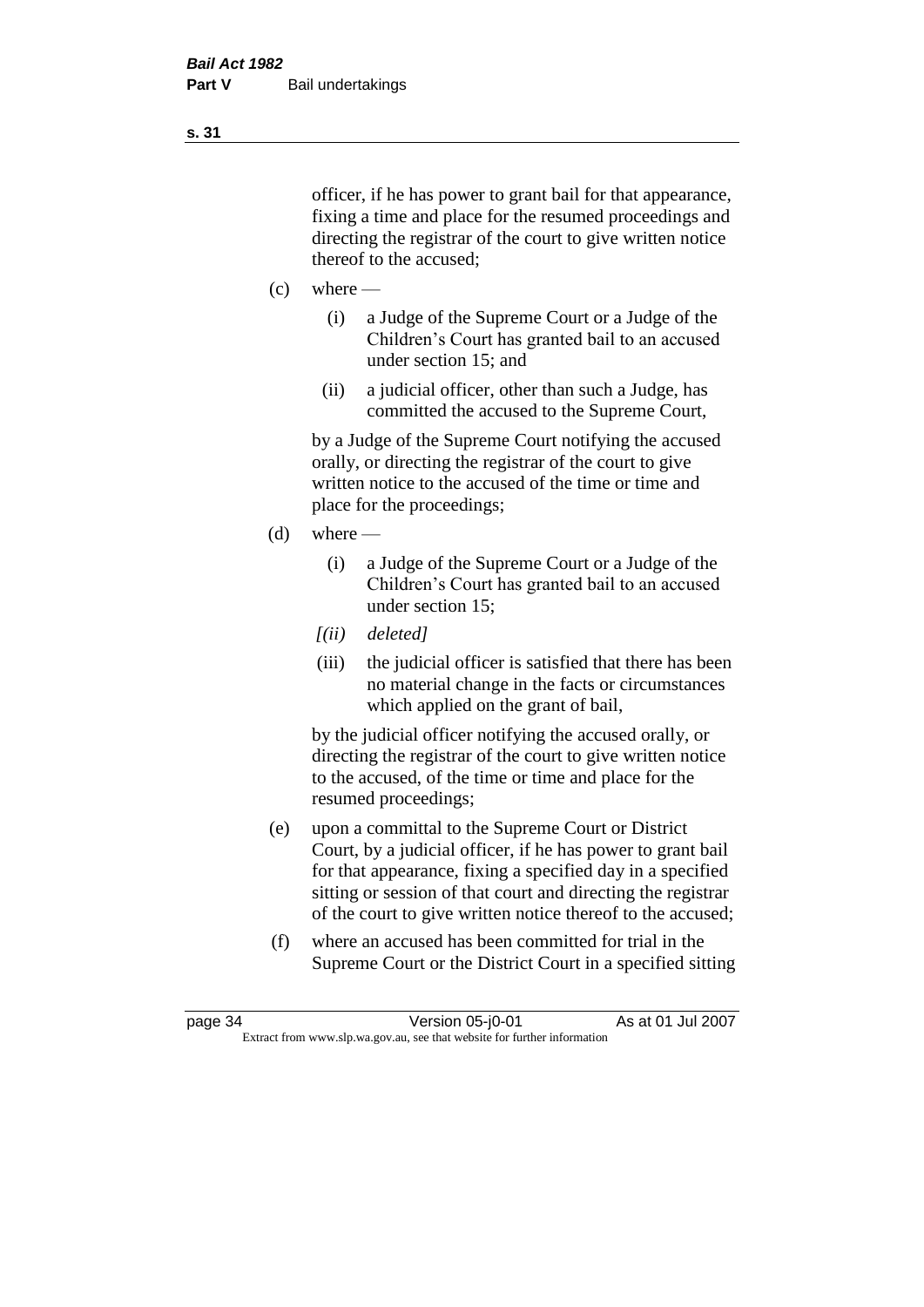or session thereof or on a specified day in a specified sitting or session thereof, by an officer of the court fixing a time for the trial in that sitting or session and giving written notice thereof to the accused;

- (g) if the parties agree to a different time or a different time and place for the proceedings, by an officer of the court giving written notice thereof to the accused.
- (3) Where a different time or a different time and place is notified to an accused pursuant to subsection (2) the bail undertaking shall be deemed to be amended to specify that time or that time and place for appearance, and the terms and conditions thereof shall continue to apply as so amended as if the accused had entered into the bail undertaking in that form.
- (4) Where the power in subsection (2)(b) is exercised upon an adjournment of proceedings the right of the accused to be at liberty under section 11(1) does not lapse by reason only that there is an interval between the adjournment of the proceedings and the time when he is notified of the time and place for the resumed proceedings.

*[Section 31 amended by No. 15 of 1988 s. 13; No. 49 of 1988 s. 87; No. 27 of 2002 s. 21; No. 59 of 2004 s. 141; No. 84 of 2004 s. 82.]* 

# **32. Giving and proof of notices under section 31**

- (1) A written notice to an accused under section 31(2), shall be given to him personally or sent to him by registered post or telegram at his address appearing in his bail undertaking or notified under section 60.
- (2) Without limiting section 75(2) of the *Interpretation Act 1984*, **"registered post"** in subsection (1) includes any method of post whereby an acknowledgment of receipt is obtained from the person to whom a letter is addressed; and if a notice is sent to a person by that method, production of an acknowledgment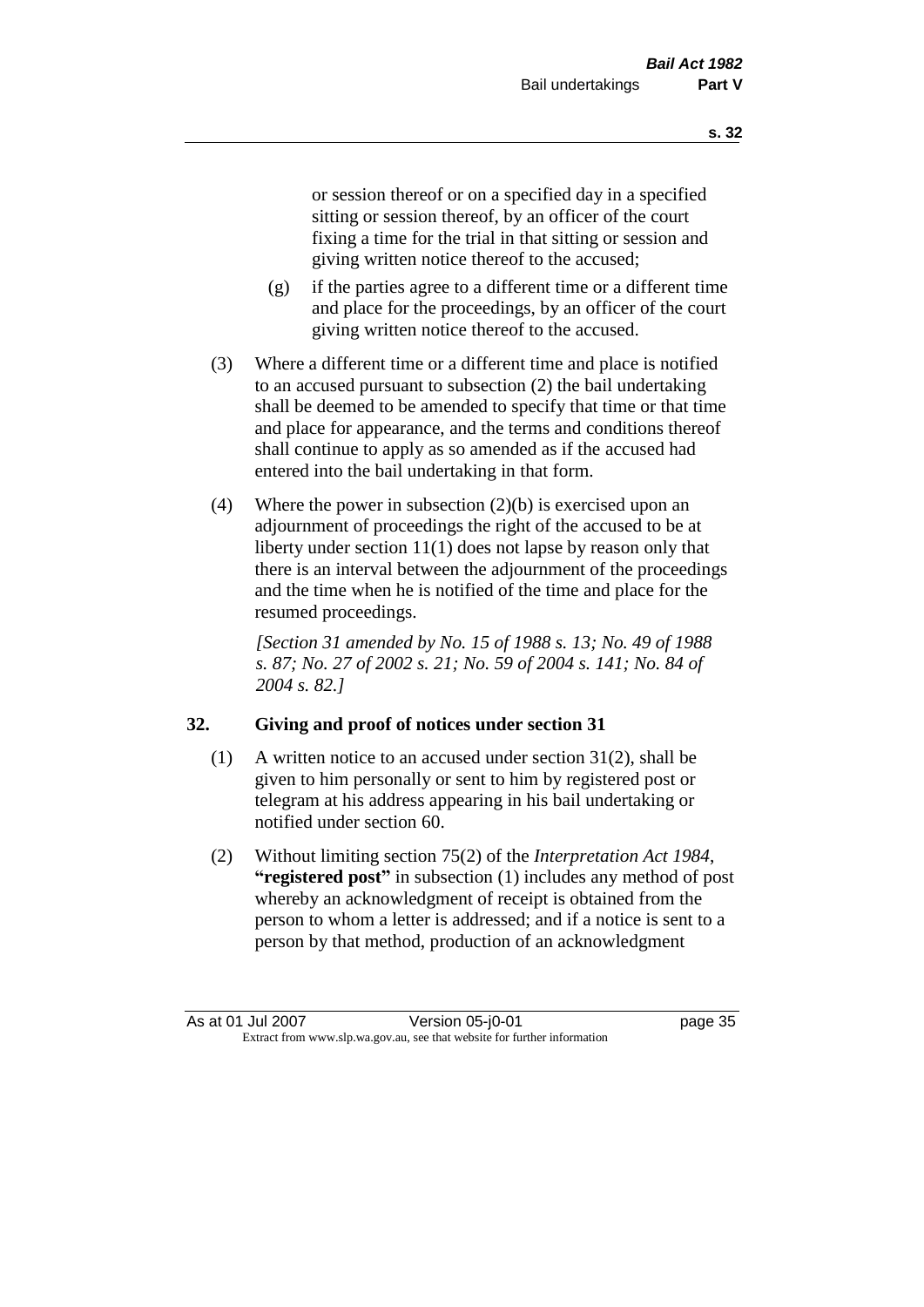purporting to be signed by that person shall be evidence of his receipt of the same.

- (3) If notice is sent by registered post (otherwise than as mentioned in subsection (2)) or by telegram it shall be presumed, unless the contrary is shown, to have been received and at the time when, in the ordinary course of events, the letter or telegram would have been delivered.
- (4) The judicial officer who under section  $31(2)(a)$  notifies an accused of the time and place for resumed proceedings shall endorse on the accused's bail undertaking a certificate showing details of such time and place and that he notified the accused thereof.
- (5) In any proceedings
	- (a) a document purporting to be a copy of a notice referred to in subsection (1) shall be evidence of the terms of the notice;
	- (b) an endorsement on a bail undertaking purporting to be a certificate referred to in subsection (4) shall be evidence of the matters appearing therein without proof of the signature of the judicial officer who made it.

*[Section 32 amended by No. 74 of 1984 s. 12; No. 84 of 2004 s. 82.]* 

# **33. Judicial officer may order accused to enter into bail undertaking**

- (1) Where bail is granted to an accused by a judicial officer, whether with or without any condition being attached thereto, and the accused fails or refuses to enter into a bail undertaking in terms of the grant, the judicial officer who granted bail may, subject to subsection (3), order that the accused enter into the bail undertaking within such time as he may specify.
- (2) If an accused does not comply with an order under subsection (1), the judicial officer may, subject to

**s. 33**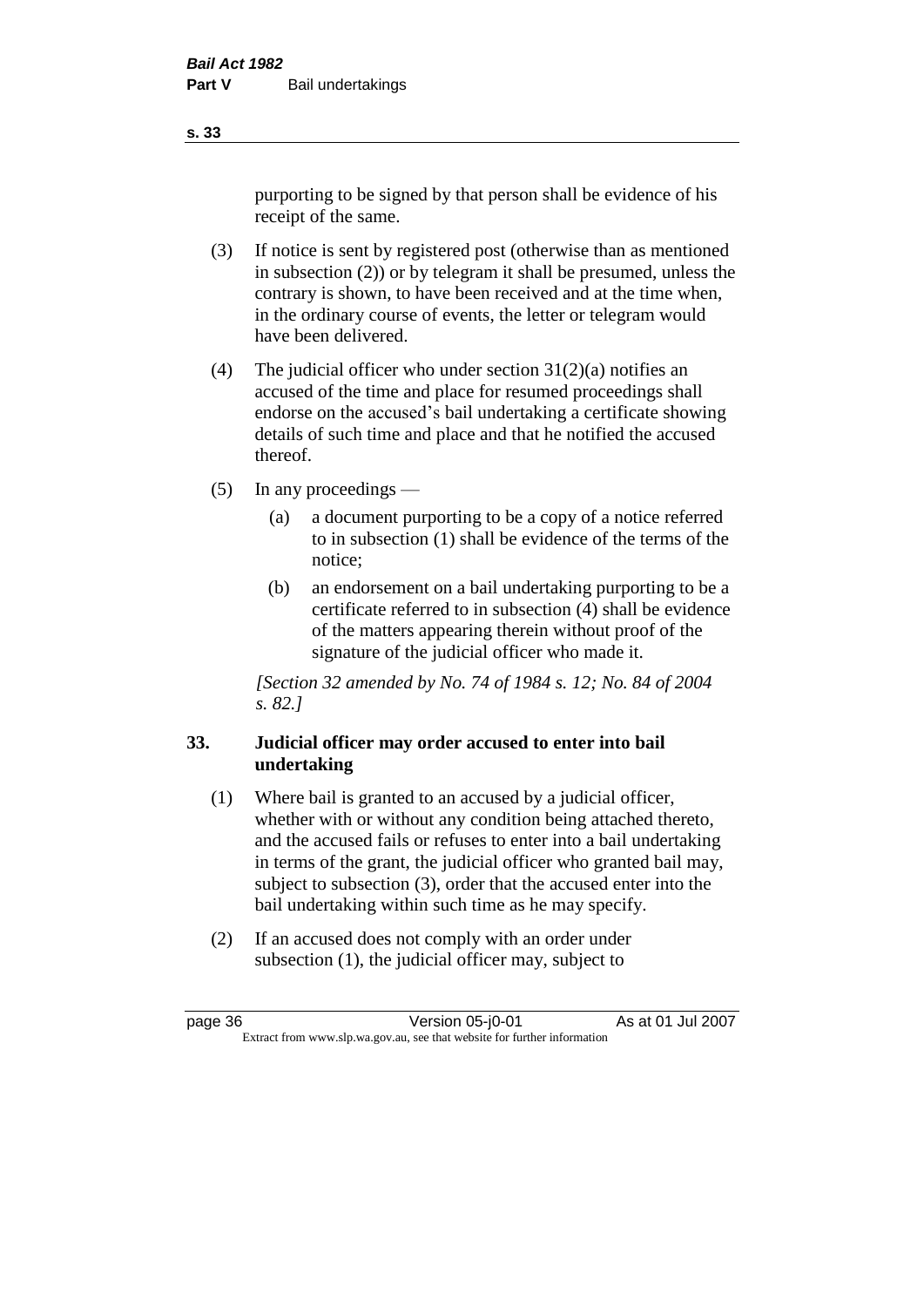subsection (3), further order that a bail undertaking, in such form as the judicial officer may approve, shall be deemed to have been entered into by the accused on the date of such further order, and thereupon that undertaking shall be treated as if it had been duly entered into by the accused for the purposes of this Act.

- (3) A judicial officer shall not
	- (a) make an order under subsection (2) unless he has personally informed the accused of the terms and effect of the order made under subsection (1);
	- (b) exercise any of the powers conferred on him by this section unless he is satisfied that the accused has the capacity to enter into and comply with the undertaking.

*[Section 33 amended by No. 84 of 2004 s. 82.]* 

# **34. Cessation and suspension of bail undertaking**

A bail undertaking ceases to have effect —

- (a) upon the revocation of bail under section 55;
- (b) upon the death of the accused, but only if no order has been made under section 57;
- (c) subject to section 31, upon the appearance in court by the accused as required by his bail undertaking;
- (d) upon the discharge of the accused according to law from any further proceedings for the offence, or all of the offences, to which the bail undertaking relates;
- (e) during any period before the time at which the accused is required to appear in court when he is in custody for any other offence or reason.

*[Section 34 amended by No. 84 of 2004 s. 82.]*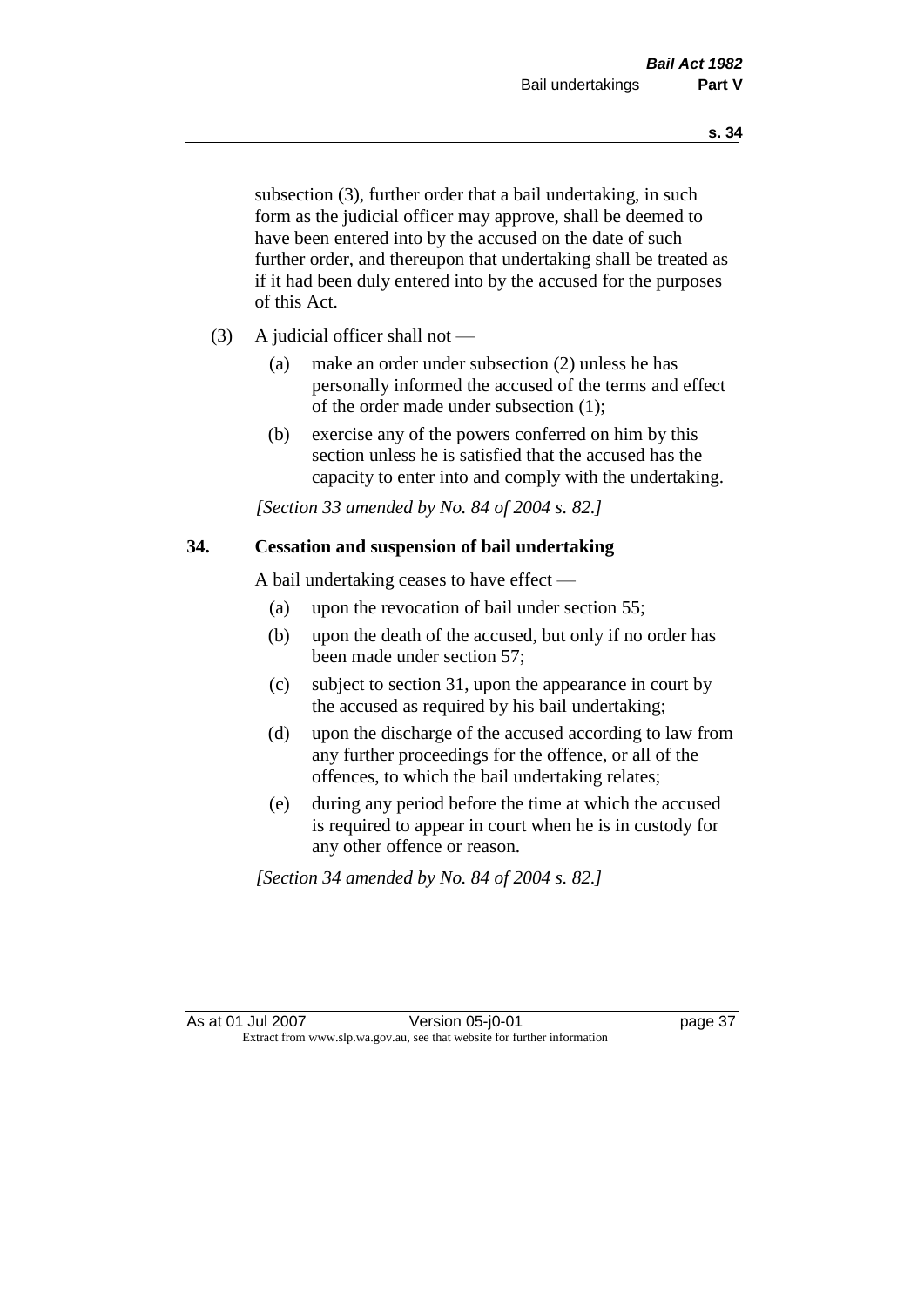# **Part VI — Sureties and surety undertakings**

# **35. Meaning of surety and surety undertaking**

- (1) A surety is a person who, as a condition of the grant of bail to an accused, enters into a surety undertaking, that is to say, undertakes in writing that he will, subject to this Act, forfeit a specified amount of money if the accused fails to comply with any requirement of his bail undertaking mentioned in section  $28(2)(a)$  and  $(b)(ii)$ .
- (2) A surety is required to be approved under section 40.
- (3) A forfeiture of money by a surety as mentioned in subsection (1) is enforceable as provided in section 49 but not otherwise.

*[Section 35 amended by No. 84 of 2004 s. 82.]* 

# **36. Authority to approve sureties**

- (1) The decision whether an applicant should be approved as a surety in any case shall be made, on notice to the prosecutor in the prescribed manner —
	- (a) where a judicial officer imposed the requirement for a surety in that case, by that judicial officer or by a judicial officer whose jurisdiction is co-extensive with that judicial officer's;
	- (b) where an authorised officer imposed the requirement for a surety in that case, by that or any other authorised officer; or
	- (c) where subsection (2) applies, by an officer of the court authorised under that subsection.
- (2) A judicial officer when granting bail to an accused subject to a requirement for a surety or sureties may authorise a justice, a registrar of any court or an associate of a Judge of the Supreme Court or of the District Court or of the Children's Court, by name or office, to decide whether any applicant should be approved as a surety in that case.

page 38 Version 05-j0-01 As at 01 Jul 2007 Extract from www.slp.wa.gov.au, see that website for further information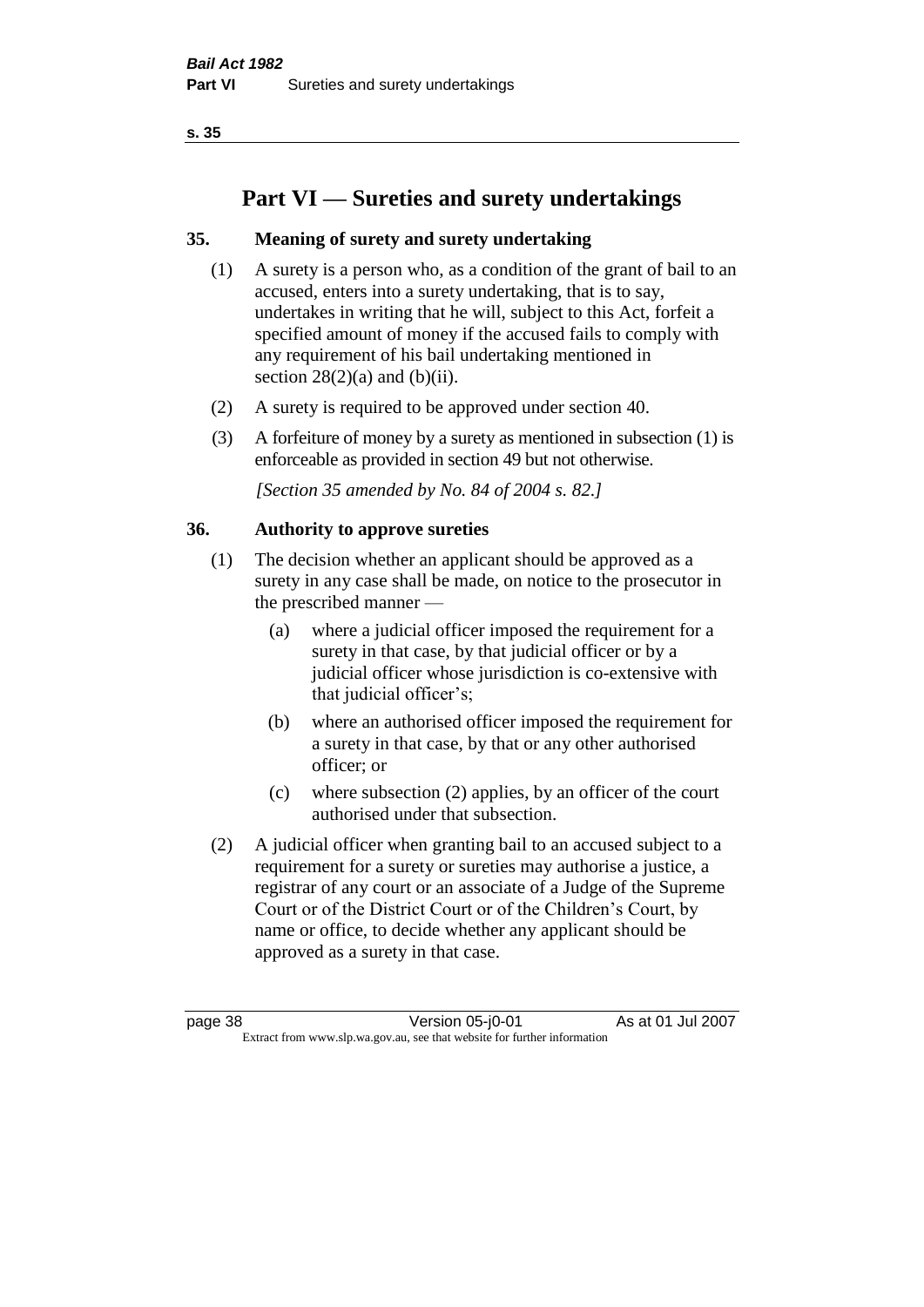*[Section 36 amended by No. 15 of 1988 s. 14; No. 49 of 1988 s. 88; No. 59 of 2004 s. 141; No. 84 of 2004 s. 82.]* 

## **37. Proposed surety to receive certain information and prescribed form for completion**

- (1) Whenever an officer referred to in section 36(1) is called upon to decide whether an applicant should be approved as a surety, he shall ensure that the applicant is, or has been, given —
	- (a) a duly completed notice in the prescribed form showing details of the terms and conditions on which bail has been granted to the accused in whose case the surety is required;
	- (b) such information in writing as to the effect of this Act in relation to the rights, obligations and liabilities of sureties as is prescribed for the purposes of this paragraph; and
	- (c) a prescribed form of declaration for completion designed to disclose to the officer all information relevant to the decision.
- (2) Before he makes his decision, the officer shall ensure that the applicant furnishes to him the declaration referred to in subsection (1)(c) duly completed.

*[Section 37 amended by No. 84 of 2004 s. 82.]* 

#### **38. Persons disqualified from being sureties**

- (1) A person is not qualified to be approved as a surety if  $-$ 
	- (a) he is under 18 years of age; or
	- (b) subject to subsection (2), the value of his assets, after provision is made for his debts and liabilities, is less than the amount which he might become liable to forfeit under his proposed surety undertaking; or
	- (c) there are reasonable grounds for believing that he has been, or will be, indemnified by any person against any forfeiture referred to in paragraph (b).

| As at 01 Jul 2007 | Version 05-j0-01                                                         | page 39 |
|-------------------|--------------------------------------------------------------------------|---------|
|                   | Extract from www.slp.wa.gov.au, see that website for further information |         |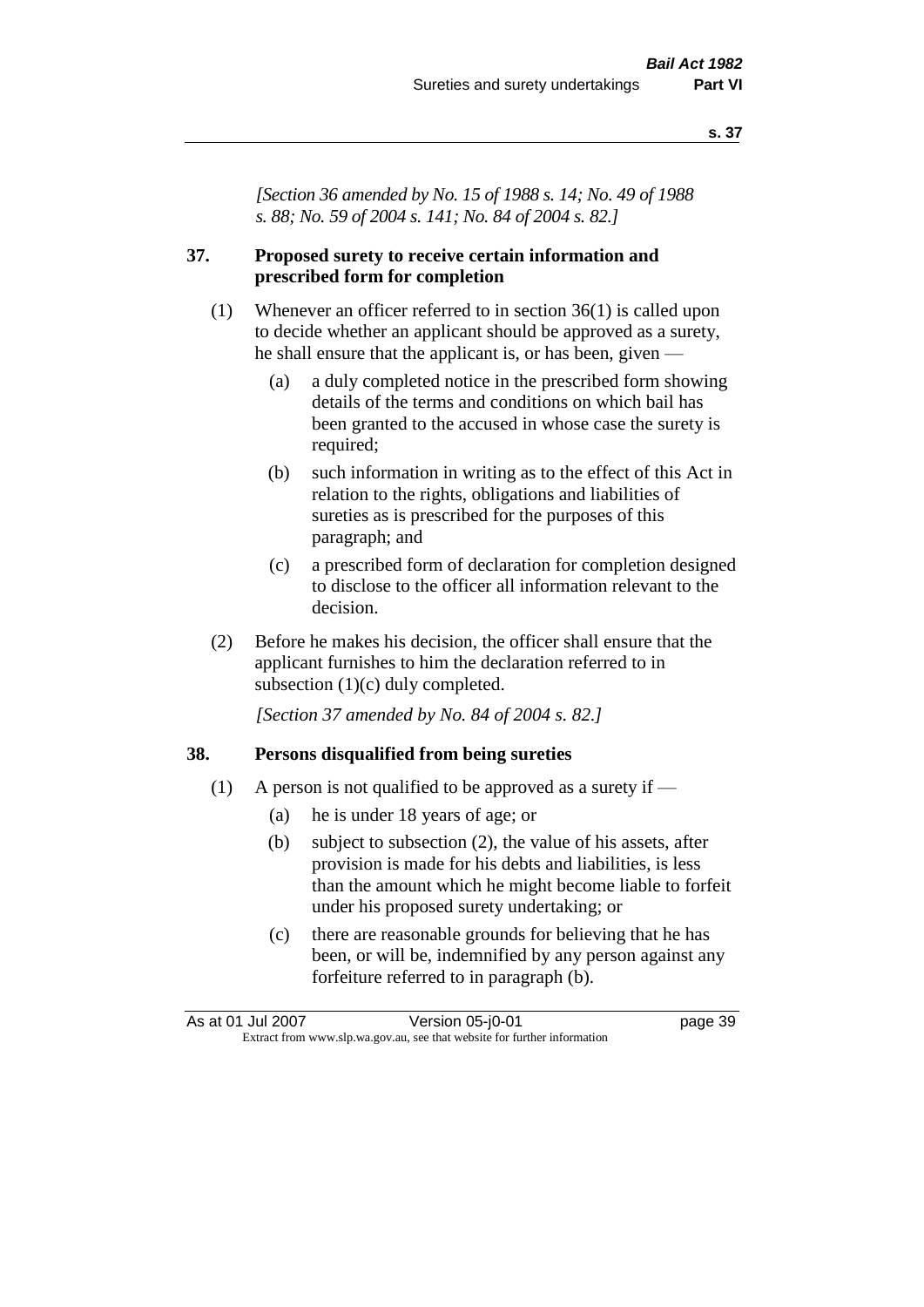(2) Subsection (1)(b) does not apply where the applicant for approval is required to give security sufficient to cover the amount which he might become liable to forfeit.

# **39. Matters relevant to approval of sureties**

In determining whether an applicant is suitable to be a surety an officer referred to in section 36(1) shall have regard to all matters which appear to him to be relevant including, as well as any others, the following —

- (a) the character and antecedents of the applicant;
- (b) his proximity to or connection with the accused, whether by kinship, place of residence or otherwise; and
- (c) his ability to pay, or give security for, the amount which he might become liable to forfeit under his proposed surety undertaking, without excessive hardship to himself or his dependants.

*[Section 39 amended by No. 84 of 2004 s. 82.]* 

# **40. Decision on application by proposed surety**

- (1) Upon receipt of the duly completed declaration referred to in section  $37(1)(c)$ , the officer shall, after making any enquiries which he thinks desirable, make a decision, as soon as is practicable, either to approve or not to approve of the applicant as a surety in that case.
- (2) If the officer does not approve of the applicant as a surety he shall record the reasons for his doing so and inform the applicant and the accused thereof, or cause them to be so informed.

*[Section 40 amended by No. 15 of 1988 s. 15; No. 84 of 2004 s. 82.]* 

page 40 Version 05-j0-01 As at 01 Jul 2007 Extract from www.slp.wa.gov.au, see that website for further information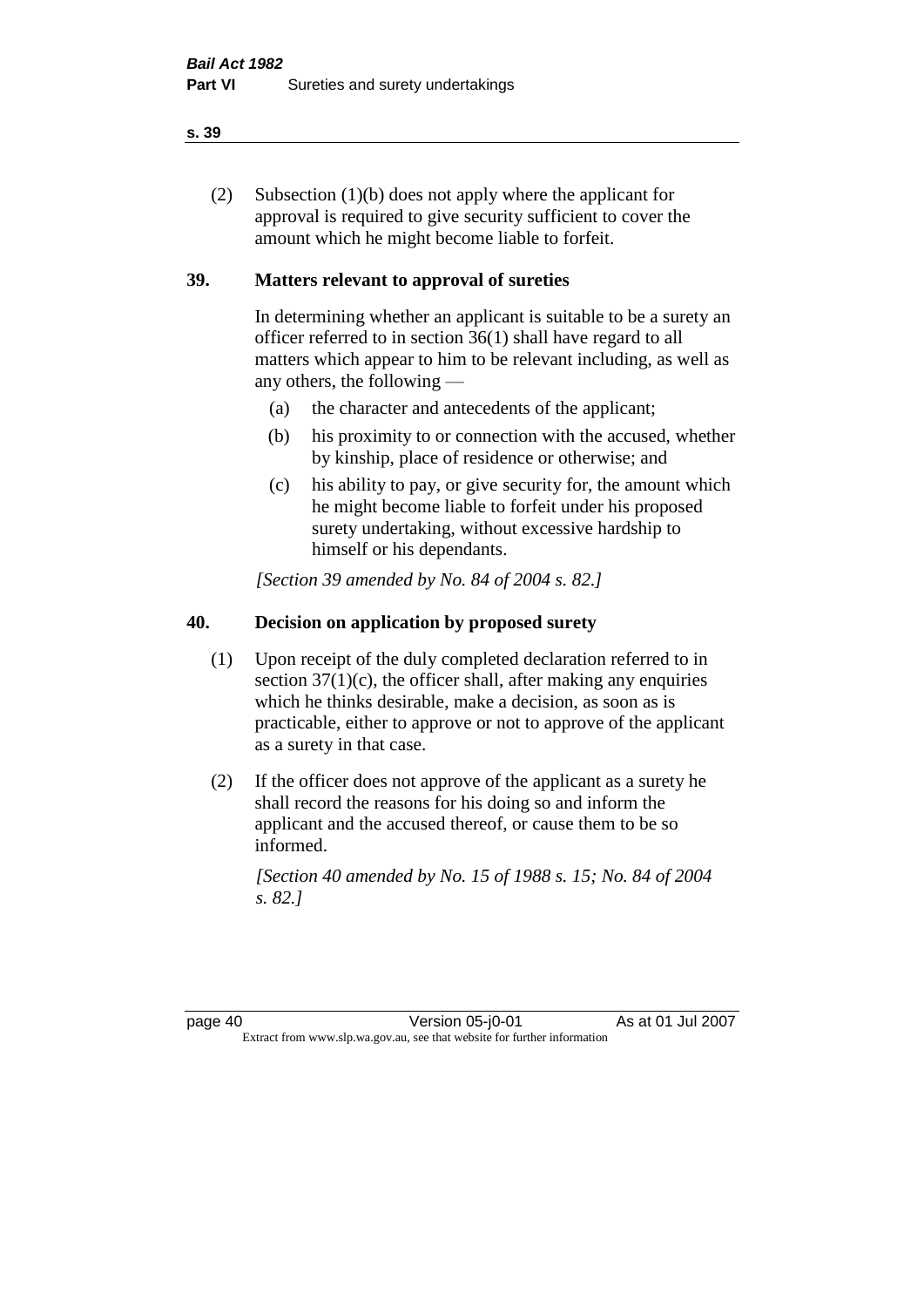#### **41. Finality of decision to refuse approval**

- (1) A decision by an officer referred to in section 36(1) not to approve of the applicant as a surety is final unless the applicant becomes entitled to re-apply under subsection (2).
- (2) An applicant who is refused approval as a surety may re-apply for approval to the officer who made that decision, or if he is absent or unavailable to another officer acting in his position, on the ground that —
	- (a) new facts have been discovered, new circumstances have arisen or the circumstances have changed since he was refused approval; or
	- (b) he failed to adequately present his case for approval on his previous application,

and the provisions of this Act, except section 37, shall, with necessary modifications, apply to any such further application and the decision thereon.

#### **42. Before whom surety undertaking may be entered into**

A surety undertaking need not be entered into before the officer who approved the surety but may be entered into before any person before whom the accused for whose appearance the surety is approved might enter into his bail undertaking under section 29.

*[Section 42 amended by No. 84 of 2004 s. 82.]* 

#### **43. Duties of persons before whom surety undertaking is entered into**

A person before whom a surety undertaking is to be entered  $into -$ 

- $(a)$  shall
	- (i) read to the surety;
	- (ii) be informed by the surety that he has read; or

As at 01 Jul 2007 Version 05-j0-01 page 41 Extract from www.slp.wa.gov.au, see that website for further information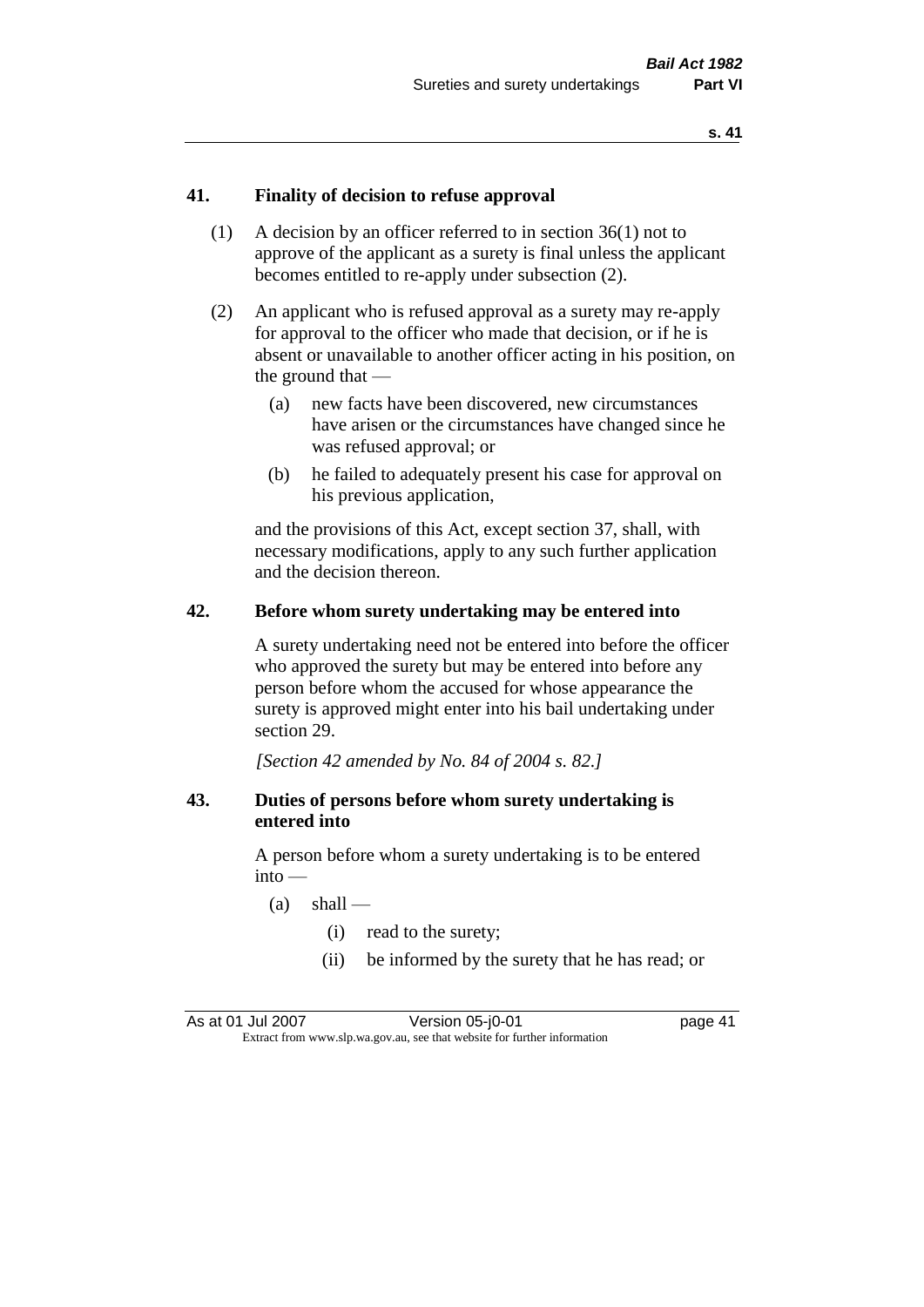(iii) if necessary, have translated to the surety,

the documents described in section  $37(1)(a)$  and (b), and the surety undertaking, before the surety enters into the undertaking;

- (b) shall ensure that all conditions which are to be complied with by the surety have been complied with before the surety enters into his undertaking; and
- (c) shall give to the surety a copy of his surety undertaking as duly completed.

*[Section 43 amended by No. 74 of 1984 s. 13.]* 

## **44. Surety undertaking extends to adjourned hearing only by consent**

- (1) A surety undertaking does not extend to the failure by the accused to appear at a different time or a different time and place pursuant to section 31 unless —
	- (a) his surety undertaking contains a provision that it does so extend; and
	- (b) where applicable, pursuant to subsection (2), he has received notice as mentioned in that subsection.
- (2) A surety undertaking may, at the option of the surety, also contain a provision that, where a different time or a different time and place for the accused's appearance is substituted pursuant to section 31, the surety's liability shall only arise if he is given notice, as soon as is practicable, of the different time or the different time and place.

*[Section 44 amended by No. 74 of 1984 s. 14; No. 84 of 2004 s. 82.]* 

page 42 Version 05-j0-01 As at 01 Jul 2007 Extract from www.slp.wa.gov.au, see that website for further information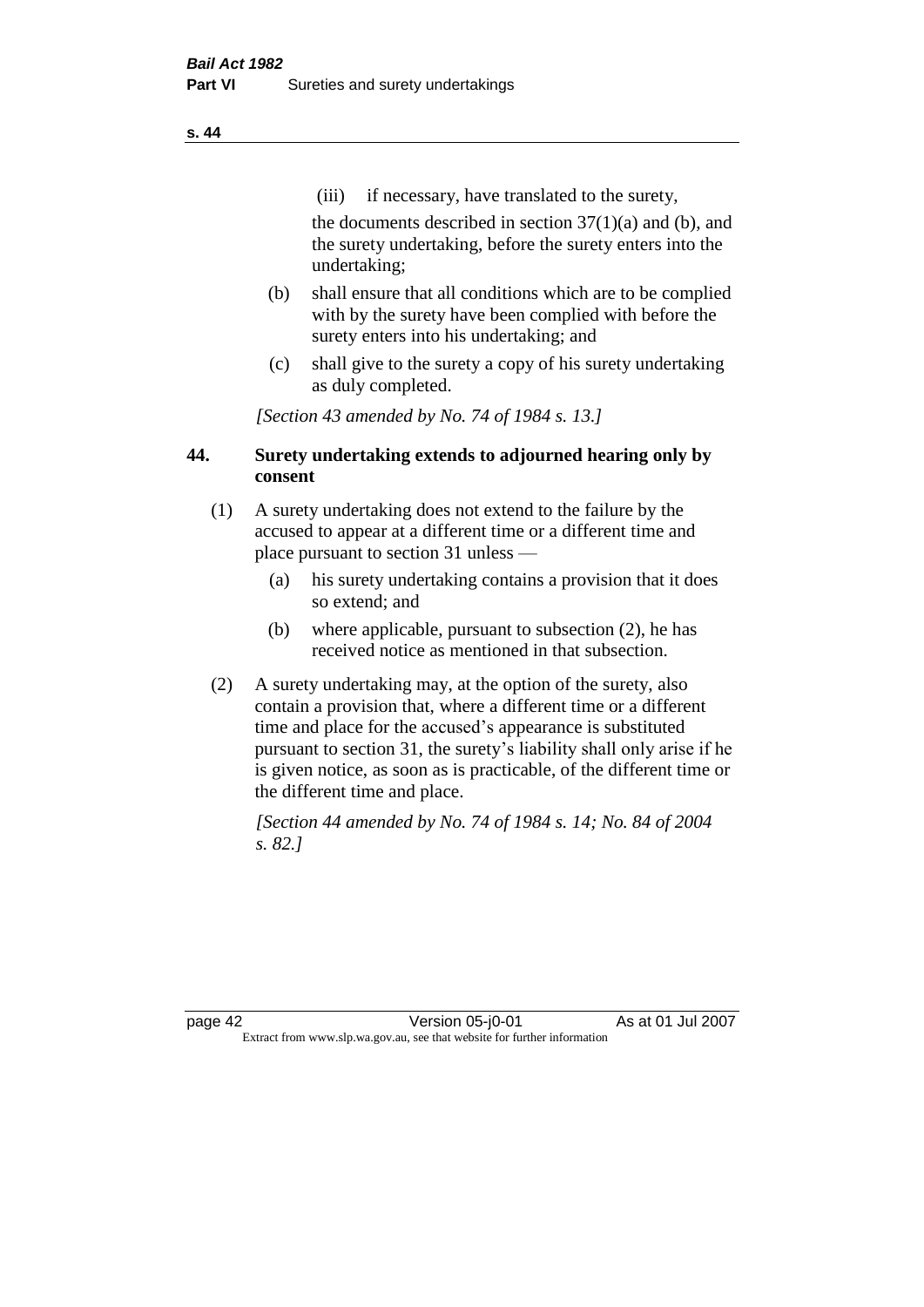#### **45. Giving and proof of notices under section 44**

- (1) For the purposes of section 44(2) notice to a surety may be given —
	- (a) orally to the surety by the judicial officer when he fixes a time and place for the proceedings or the resumed proceedings;
	- (b) in the prescribed form to the surety personally; or
	- (c) by the registrar of the court sending the prescribed form by registered post or telegram to him at his address appearing in his undertaking or notified under section 60.
- (2) Section 32(2) and (3) shall apply to the service and proof of service of a notice under subsection  $(1)(c)$ .
- (3) A judicial officer who, under subsection  $(1)(a)$ , notifies a surety of the time and place for the proceedings or the resumed proceedings shall endorse on the surety's undertaking a certificate showing details of such time and place and that he notified the surety thereof.
- (4) In any proceedings
	- (a) a document purporting to be a copy of a notice referred to in section 44(2) shall be evidence of the terms of the notice;
	- (b) an endorsement on a surety undertaking purporting to be a certificate referred to in subsection (3) shall be evidence of the matters appearing therein without proof of the signature of the judicial officer who made it.

*[Section 45 amended by No. 74 of 1984 s. 15; No. 59 of 2004 s. 141.]* 

#### **46. Power of surety to apprehend accused**

(1) A surety may arrest an accused for whose appearance in court he has entered into a surety undertaking if the surety has reasonable grounds to believe that —

As at 01 Jul 2007 Version 05-j0-01 page 43 Extract from www.slp.wa.gov.au, see that website for further information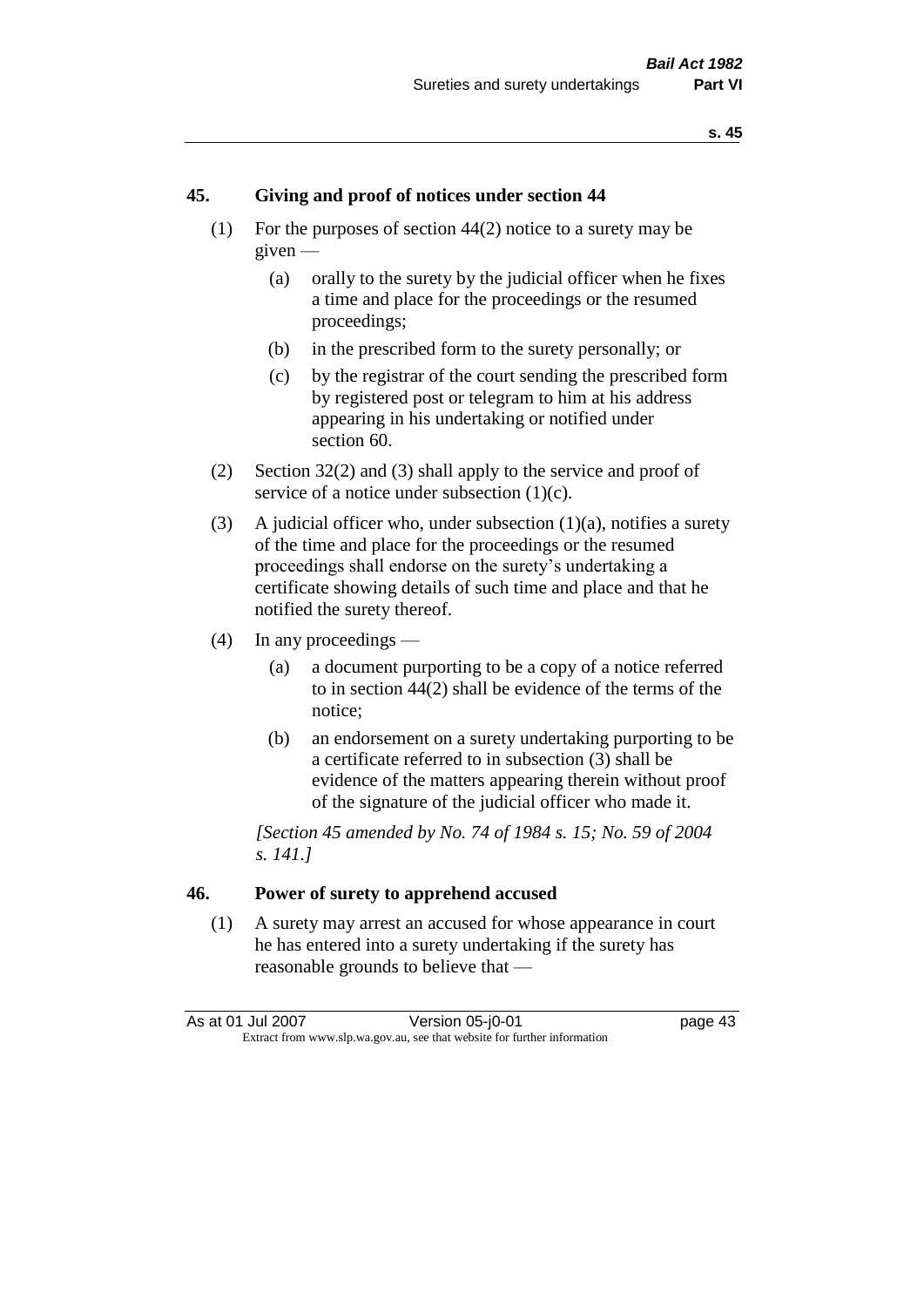- (a) the accused
	- (i) is not likely to comply with the requirements of his bail undertaking mentioned in section  $28(2)(a)$  or (b):
	- (ii) is, or has been, in breach of any condition of his bail undertaking mentioned in section 28(2)(c); or
	- (iii) is, or has been, in breach of a home detention condition mentioned in section 28(2)(d);

and

- (b) it is not expedient to invoke the assistance of a police officer under section 54(1) because the delay occasioned by doing so would defeat the purpose of that section.
- (2) A surety who arrests an accused under subsection (1) shall, as soon as is practicable, deliver him into the custody of a police officer and thereafter he shall be dealt with under section 54(4) and section 55, and those provisions shall apply, as if he had been arrested by a police officer under section 54(2).

*[Section 46 amended by No. 74 of 1984 s. 16; No. 61 of 1990 s. 10; No. 84 of 2004 s. 82.]* 

# **47. Cessation and suspension of surety undertaking**

A surety undertaking ceases to have effect —

- (a) upon the revocation of bail under section  $55(1)$ ;
- (b) upon the release of an accused under section 55(2) if the surety does not consent to the continuance in force of his surety undertaking;
- (c) upon its being cancelled under section 48(4) (and as from the time fixed therefor) by an appropriate judicial officer;
- (d) upon the death of the surety, but only if no order under section 49(1) has been made before then;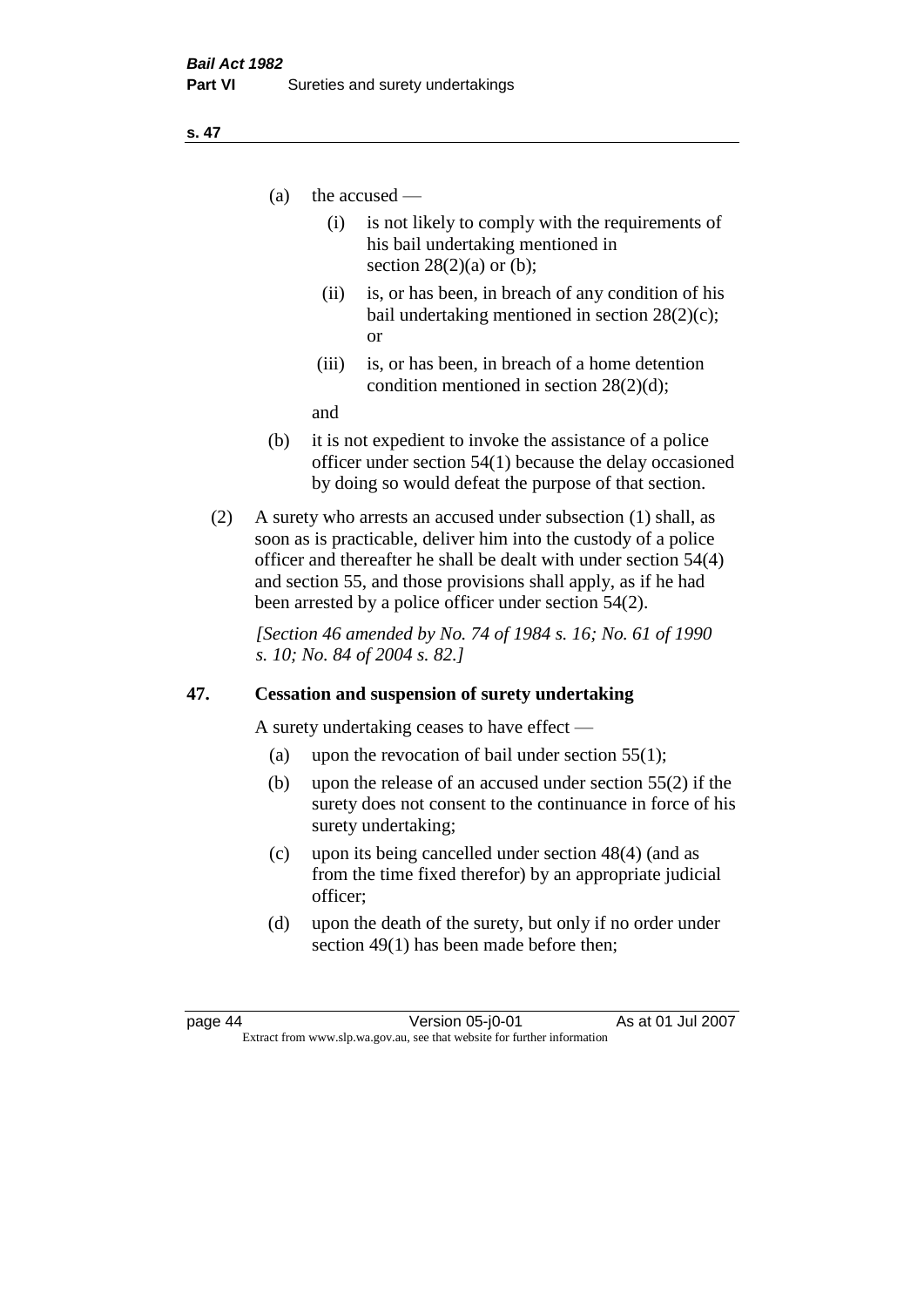- (e) subject to sections 31 and 44, upon the appearance in court by the accused as required by his bail undertaking;
- (f) upon the discharge of the accused according to law from any further proceedings for the offence, or all of the offences, to which the surety undertaking relates; or
- (g) during any period before the time at which the accused is required to appear in court when he is in custody for any other offence or reason.

*[Section 47 amended by No. 84 of 2004 s. 82.]* 

# **48. Surety may apply for cancellation of his undertaking**

- (1) A surety may apply to an appropriate judicial officer for cancellation of his undertaking.
- (2) An application under subsection (1) may be made at any time before that specified, or deemed by section 31(3) to be specified, in the accused's bail undertaking for his appearance in court.
- (3) Upon an application being made under subsection (1) an appropriate judicial officer shall cause the accused to appear before him or another such officer and may issue a warrant or summons for that purpose.
- (4) Upon the appearance of the accused before the time mentioned in subsection (2) an appropriate judicial officer shall —
	- (a) cancel the surety undertaking; and
	- (b) exercise one of the powers set out in section  $55(1)(d)$ or (e).
- (5) An application under subsection (1) must be made, and proceedings on it are to be conducted —
	- (a) in a court of summary jurisdiction in accordance with regulations made under the *Criminal Procedure Act 2004*;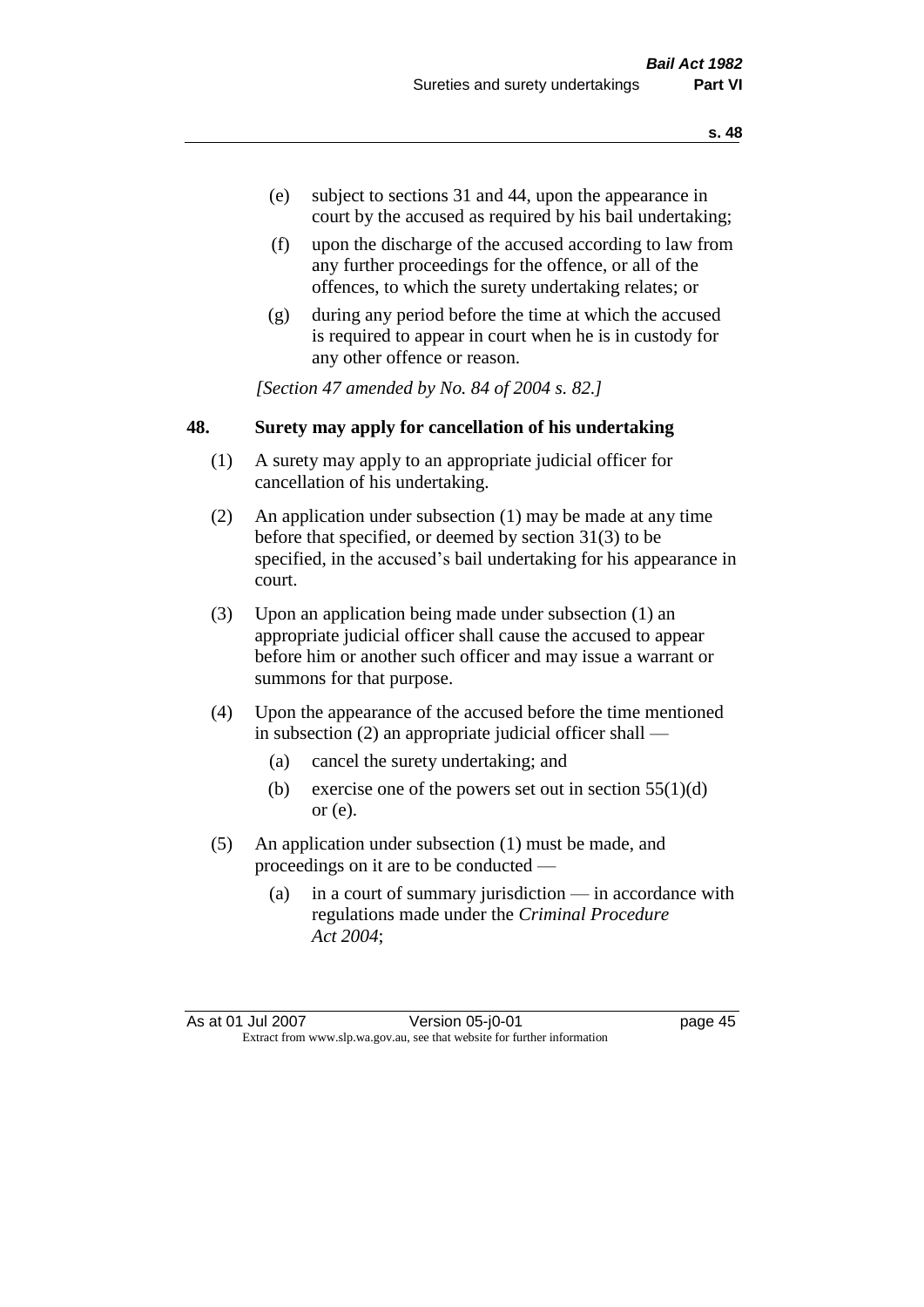# (b) in the Supreme Court or the District Court  $-\text{in}$ accordance with rules of court made under the *Criminal Procedure Act 2004*.

*[Section 48 amended by No. 59 of 2004 s. 141; No. 84 of 2004 s. 7 and 82.]* 

# **49. Forfeiture of money under surety's undertaking**

- (1) Where an accused has failed to comply with any requirement of his bail undertaking mentioned in section 28(2)(a) or (b)(ii) the following provisions of this section apply for the purpose of enforcing payment to the State of any sum thereupon payable by a surety in terms of his surety undertaking —
	- (a) the registrar of the court before which the accused failed to appear may apply to an appropriate judicial officer for an order that the sum be paid;
	- (b) that judicial officer shall summon the surety to appear before the court in which the judicial officer exercises jurisdiction to show cause why an order of forfeiture should not be made under this section;
	- (c) on the hearing of the application and upon proof of the surety's liability in terms of his undertaking, the judicial officer shall order forfeiture of the full amount specified in the undertaking unless the surety attends at the hearing and shows to the satisfaction of the judicial officer that there was reasonable cause for the failure of the accused to comply with the requirement to which the application relates;
	- (d) notwithstanding paragraph (c), the judicial officer may decline to make an order under that paragraph or may order forfeiture in part only where the surety attends and shows to the satisfaction of the judicial officer —
		- (i) that, by reason of a change of circumstances since the undertaking was entered into, an order for forfeiture, or for forfeiture in full (as the case

page 46 Version 05-j0-01 As at 01 Jul 2007 Extract from www.slp.wa.gov.au, see that website for further information

#### **s. 49**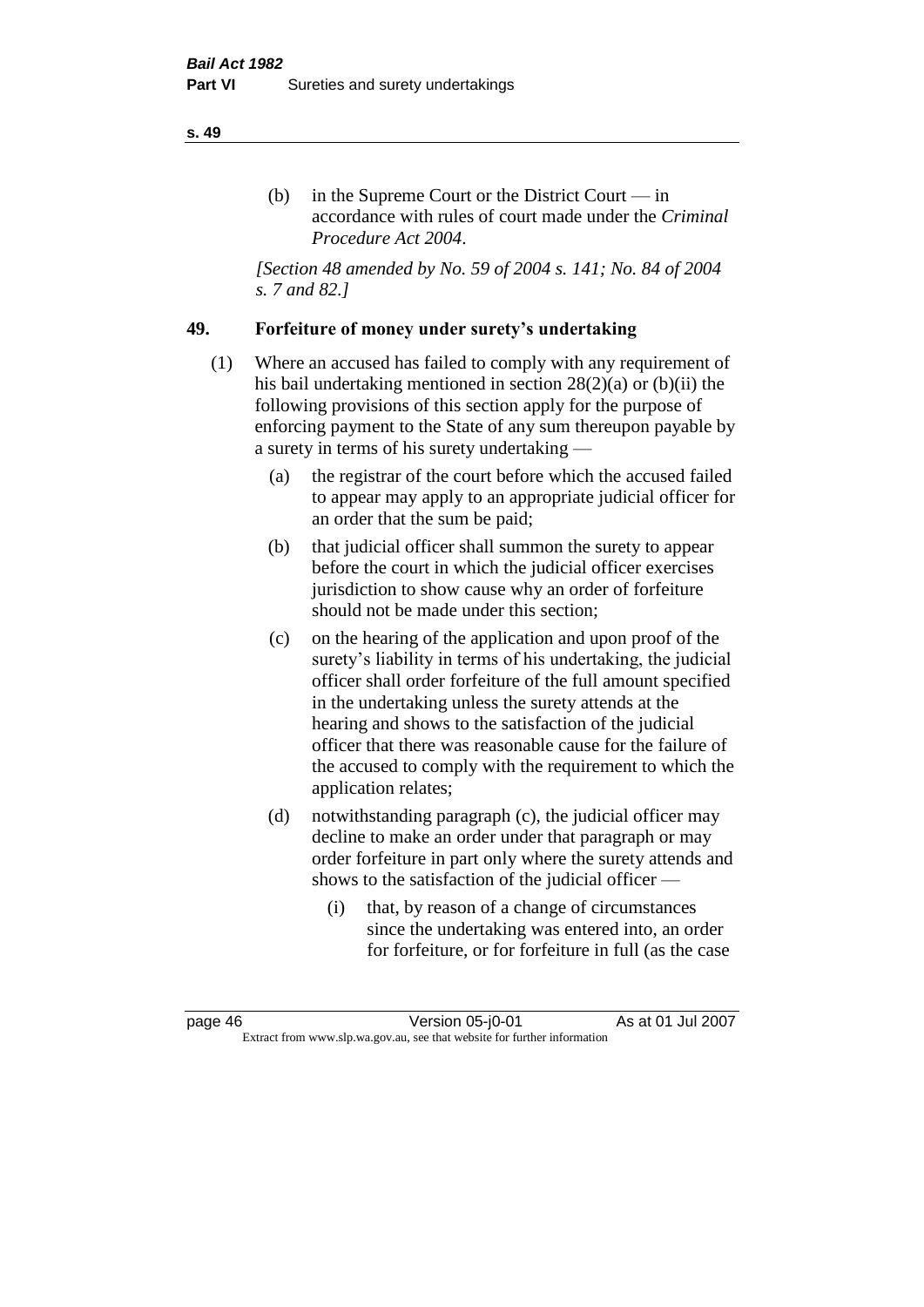may be), would cause excessive hardship to the surety or his dependants; and

- (ii) that such hardship would not be relieved by the exercise of one or more of the powers conferred by section 59;
- (e) an order may be made under this section whether or not the accused has been convicted of an offence against section 51(1) or (2) but if, after an order has been made, the surety satisfies the Governor that new facts have been discovered or new circumstances have arisen which show that there was reasonable cause for the failure of the accused as mentioned in paragraph (c), the Governor may exercise the power in section 139 of the *Sentencing Act 1995* as if the forfeiture were one to which that section applied.
- (2) An application under subsection (1) must be made, and proceedings on it are to be conducted —
	- (a) in a court of summary jurisdiction in accordance with regulations made under the *Criminal Procedure Act 2004*;
	- (b) in the Supreme Court or the District Court  $-\text{in}$ accordance with rules of court made under the *Criminal Procedure Act 2004*.
- (3) Without prejudice to the recovery of such an amount as a civil debt due to the State, any amount to be paid under an order made under this section is to be paid, and its payment may be enforced under Part 5 of the *Fines, Penalties and Infringement Notices Enforcement Act 1994*, unless an order has been made under subsection (4).
- (4) If under this section the Supreme Court or the District Court makes an order requiring the payment of money, the court may make an order under section 59 of the *Sentencing Act 1995* in respect of the amount payable and for that purpose that section,

As at 01 Jul 2007 Version 05-j0-01 page 47 Extract from www.slp.wa.gov.au, see that website for further information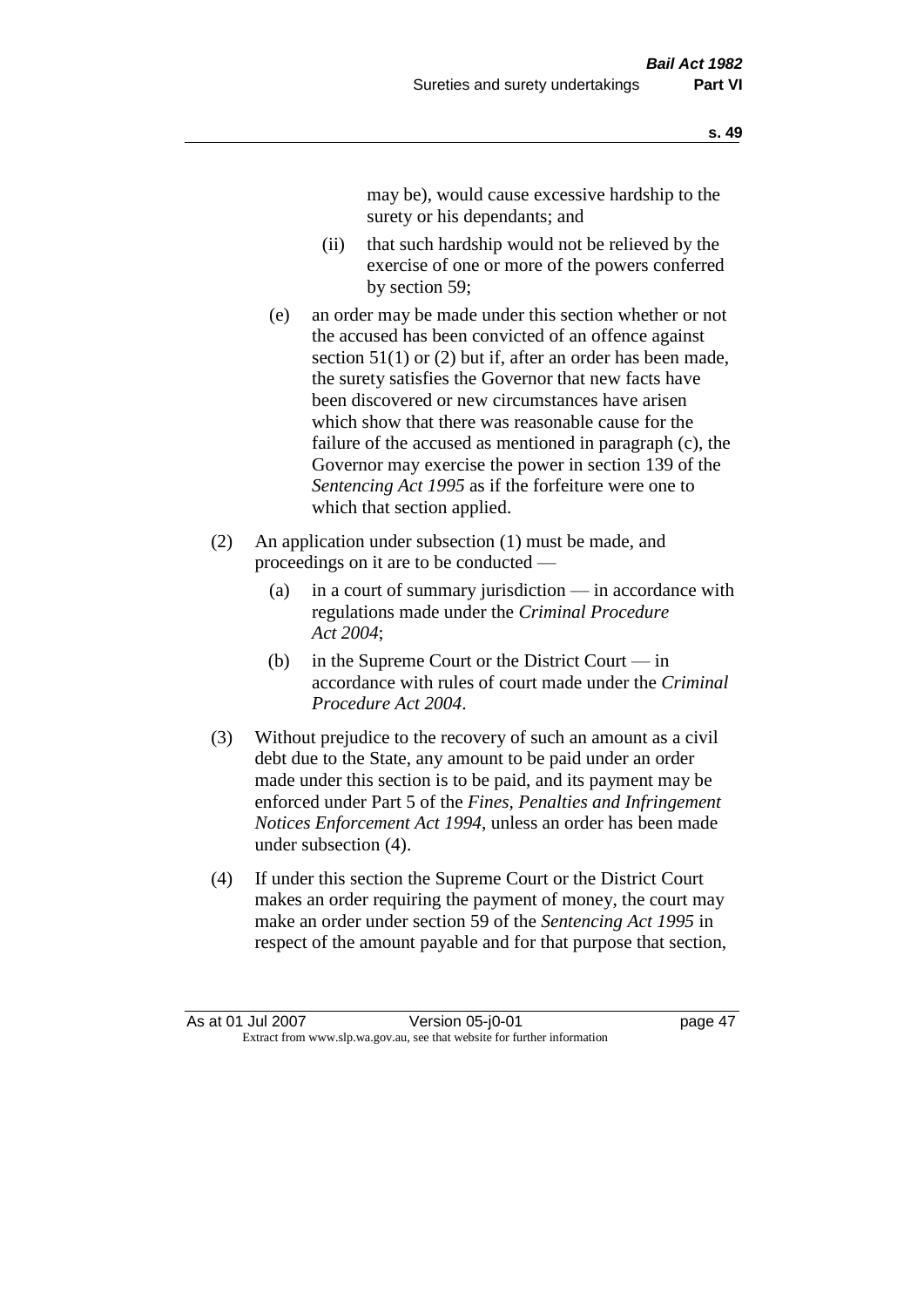with any necessary changes, applies as if the amount were a fine imposed on the surety.

*[Section 49 amended by No. 74 of 1984 s. 17; No. 92 of 1994 s. 5; No. 78 of 1995 s. 8; No. 65 of 2003 s. 121(3); No. 74 of 2003 s. 29; No. 59 of 2004 s. 141; No. 84 of 2004 s. 8, 11 and 82.]* 

#### **50. Offence to indemnify surety**

(1) If a person indemnifies, or agrees to indemnify, a surety or proposed surety against any liability which the surety or proposed surety may incur under this Act (including this section) he and the surety or proposed surety and any person with whom he agrees as aforesaid each commits an offence.

Penalty: \$1 000 or imprisonment for 12 months or both.

- (2) An offence is committed under subsection  $(1)$ 
	- (a) whether the agreement is made before or after the surety undertaking is entered into and whether or not a proposed surety actually becomes a surety; and
	- (b) whether the compensation is to be in money or in money's worth.
- (3) An offence is not committed under subsection (1) by a surety or proposed surety if he shows —
	- (a) that he had no knowledge of an agreement within the meaning of subsection (1) proposed to be entered into between 2 other persons; or
	- (b) that having such knowledge he took all steps reasonably available to him to prevent the agreement being entered into.

*[Section 50 amended by No. 74 of 1984 s. 18.]* 

page 48 Version 05-j0-01 As at 01 Jul 2007 Extract from www.slp.wa.gov.au, see that website for further information

#### **s. 50**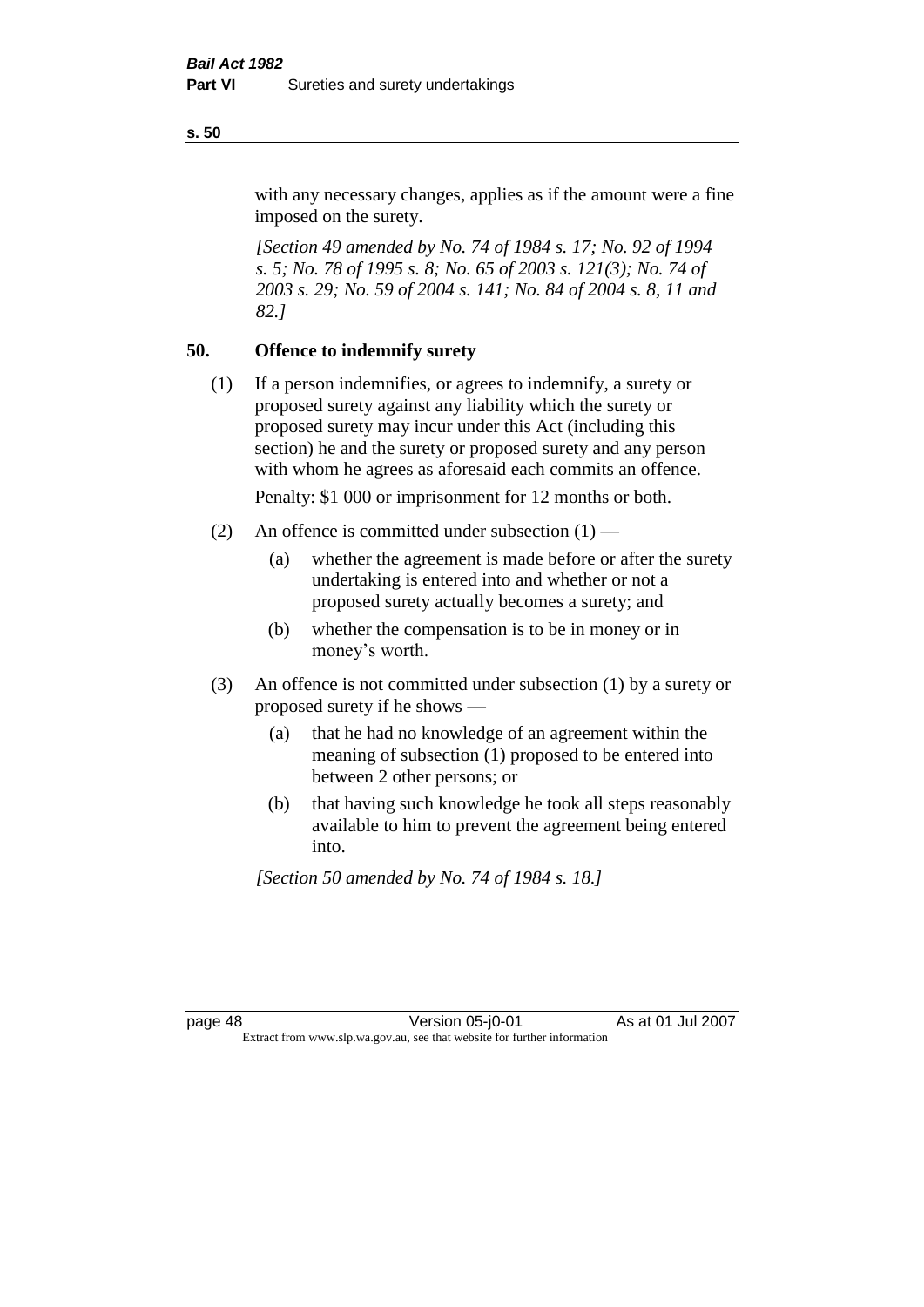**s. 50A**

# **Part VIA — Administration of home detention conditions**

*[Heading inserted by No. 61 of 1990 s. 11.]* 

## **50A. Powers of CEO (corrections)**

The CEO (corrections) has all of the powers conferred under this Act on a community corrections officer and may review, vary, or rescind a direction given by a community corrections officer.

*[Section 50A inserted by No. 61 of 1990 s. 11; amended by No. 31 of 1993 s. 9; No. 65 of 2006 s. 53.]* 

*[50B. Repealed by No. 78 of 1995 s. 8.]* 

# **50C. Powers and duties of community corrections officers**

- (1) A community corrections officer may give such reasonable directions to an accused subject to a home detention condition as are necessary for the proper administration of the condition and any other condition imposed on the grant of bail to the accused including, without limiting the generality of the foregoing, directions as to —
	- (a) when the accused may leave the place where he is required by the home detention condition to remain;
	- (b) the period of any authorised absence from the place where he is required by the home detention condition to remain;
	- (c) when the accused shall return to the place where he is required by the home detention condition to remain;
	- (d) the method of travel to be used by the accused during any absence from the place where he is required by the home detention condition to remain; and
	- (e) the manner in which the accused shall report his whereabouts.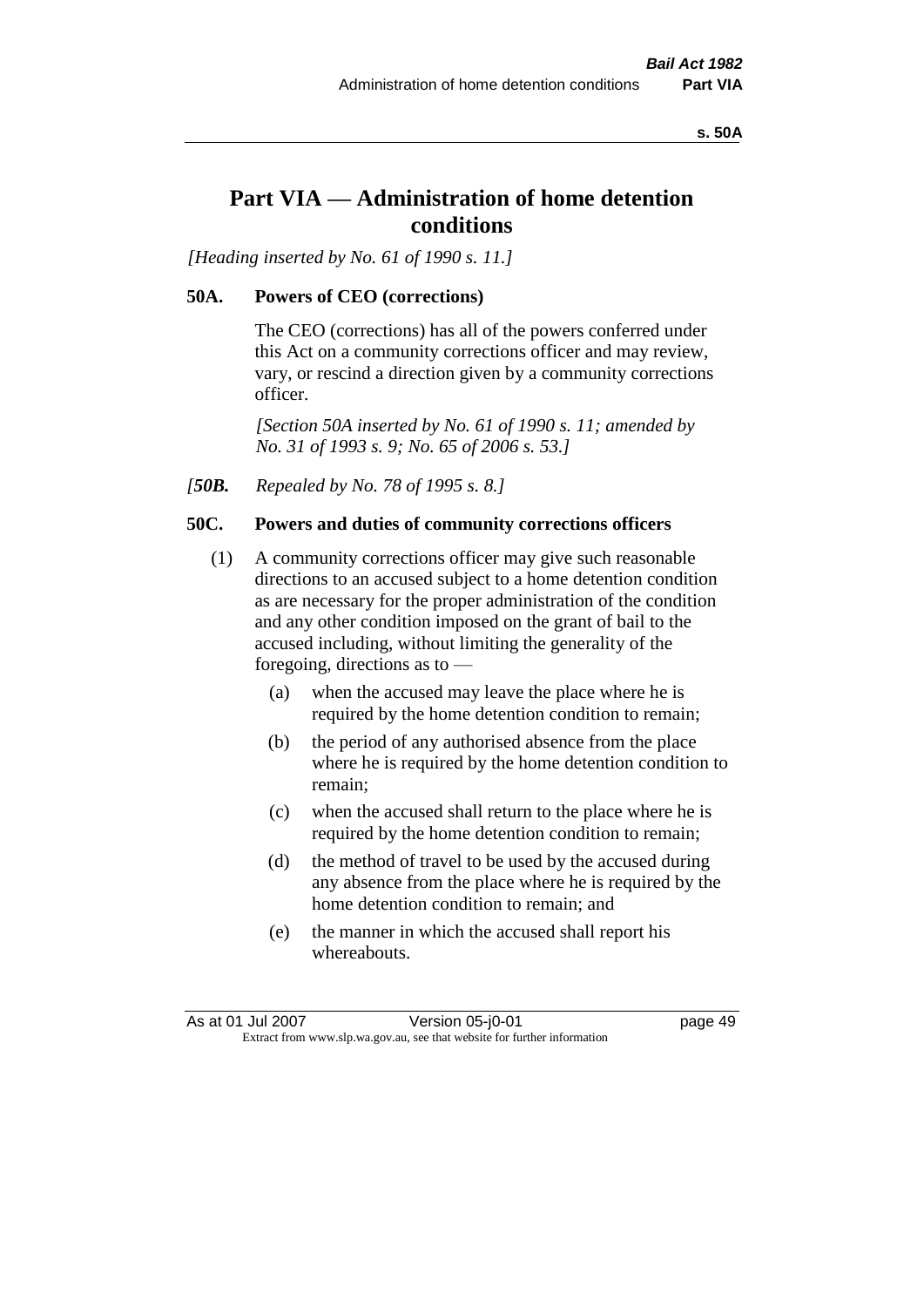**s. 50C**

| (2)     | For the purpose of ascertaining whether or not an accused is<br>complying with a home detention condition or any direction<br>given pursuant to subsection (1), a community corrections<br>officer may, at any time — |                                                                                                                                                                              |  |
|---------|-----------------------------------------------------------------------------------------------------------------------------------------------------------------------------------------------------------------------|------------------------------------------------------------------------------------------------------------------------------------------------------------------------------|--|
|         | (a)                                                                                                                                                                                                                   | enter or telephone the place where the accused is<br>required by a home detention condition to remain;                                                                       |  |
|         | (b)                                                                                                                                                                                                                   | enter or telephone the accused's place of employment or<br>any other place where the accused is permitted or<br>required to attend; or                                       |  |
|         | (c)                                                                                                                                                                                                                   | question any person at any place referred to in<br>paragraph $(a)$ or $(b)$ .                                                                                                |  |
| (3)     | A person who $-$                                                                                                                                                                                                      |                                                                                                                                                                              |  |
|         | (a)                                                                                                                                                                                                                   | hinders a person exercising powers under subsection (2);<br><sub>or</sub>                                                                                                    |  |
|         | (b)                                                                                                                                                                                                                   | fails to answer a question put pursuant to<br>subsection $(2)(c)$ or gives an answer that the person<br>knows is false or misleading in a material particular,               |  |
|         |                                                                                                                                                                                                                       | commits an offence.                                                                                                                                                          |  |
|         |                                                                                                                                                                                                                       | Penalty: \$2 000 and imprisonment for 12 months.                                                                                                                             |  |
| (4)     | A community corrections officer —                                                                                                                                                                                     |                                                                                                                                                                              |  |
|         | (a)                                                                                                                                                                                                                   | shall keep such records and make such returns and<br>reports in relation to accused persons subject to home<br>detention conditions as the CEO (corrections) directs;<br>and |  |
|         | (b)                                                                                                                                                                                                                   | shall make any records relating to a defendant subject to<br>a home detention condition available on the request of<br>the CEO (corrections) to him.                         |  |
|         |                                                                                                                                                                                                                       | [Section 50C inserted by No. 61 of 1990 s. 11; amended by<br>No. 31 of 1993 s. 9; No. 50 of 2003 s. 37(3); No. 84 of 2004<br>s. 82, 83(3); No. 65 of 2006 s. 53.]            |  |
|         |                                                                                                                                                                                                                       |                                                                                                                                                                              |  |
| page 50 |                                                                                                                                                                                                                       | As at 01 Jul 2007<br>Version 05-j0-01<br>Extract from www.slp.wa.gov.au, see that website for further information                                                            |  |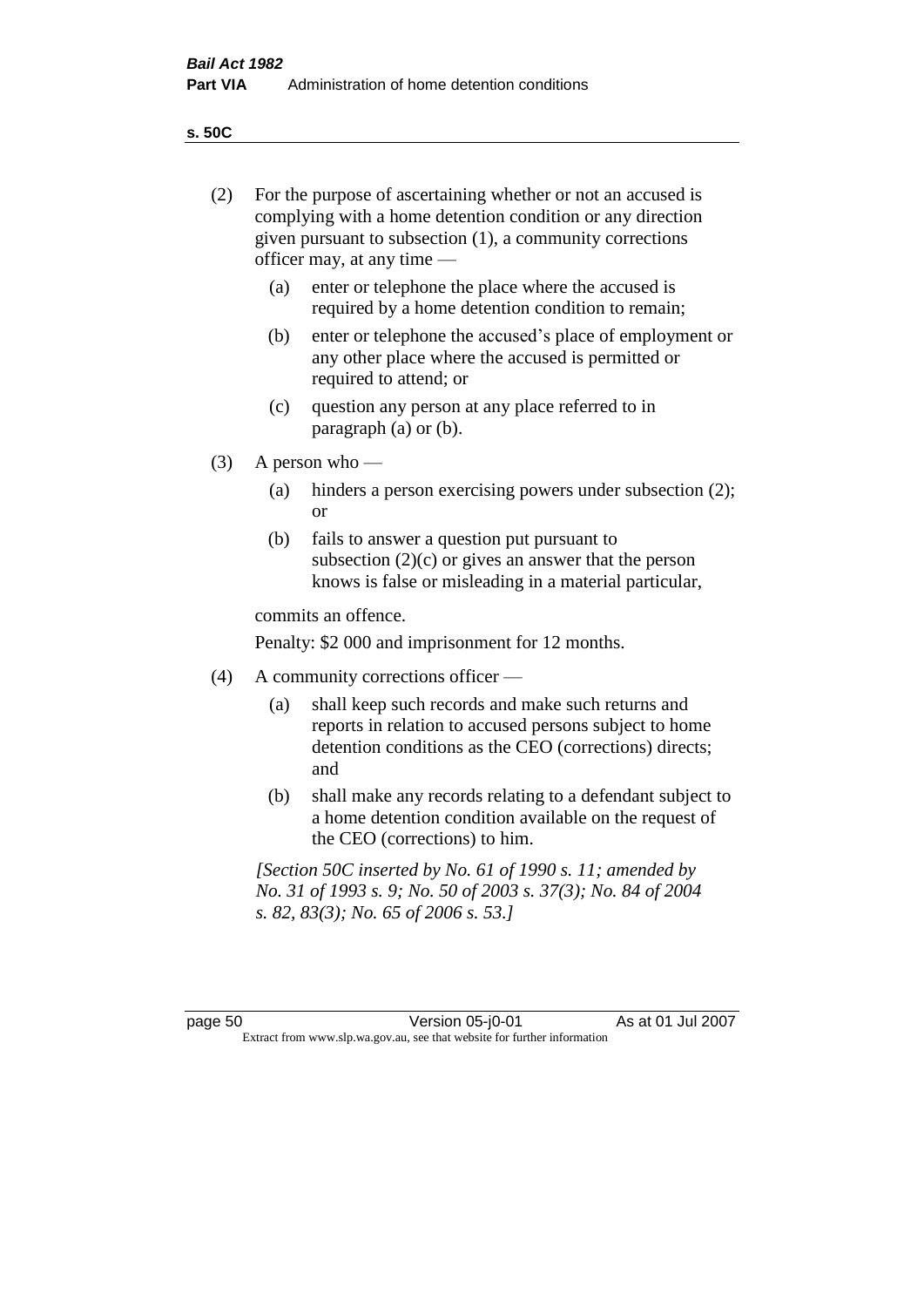#### **50D. Powers of members of the Police Force**

- (1) For the purpose of ascertaining whether or not an accused is complying with a home detention condition, a member of the Police Force may —
	- (a) require the accused to produce a copy of his bail undertaking and any notice by the CEO (corrections) under section 50E(a) for inspection; and
	- (b) require the accused to explain why he is absent from the place where he is required by the home detention condition to remain.
- (2) An accused who fails to comply with subsection  $(1)(a)$  or who fails to explain when required to do so under subsection  $(1)(b)$ or who gives an explanation that the accused knows is false or misleading in a material particular, commits an offence.

Penalty: \$2 000.

*[Section 50D inserted by No. 61 of 1990 s. 11; amended by No. 31 of 1993 s. 9; No. 50 of 2003 s. 37(4) ; No. 84 of 2004 s. 82; No. 65 of 2006 s. 53.]* 

#### **50E. CEO (corrections) may substitute a different place of detention and apply conditions**

The CEO (corrections) may, at any time, by notice in writing given to an accused granted bail subject to a home detention condition —

- (a) substitute a different place for the place where an accused is required by a home detention condition to remain;
- (b) require the accused to comply with such of the conditions specified in the list provided to the accused under section 24A(4) as are specified in the notice.

*[Section 50E inserted by No. 61 of 1990 s. 11; amended by No. 31 of 1993 s. 9; No. 84 of 2004 s. 82; No. 65 of 2006 s. 53.]*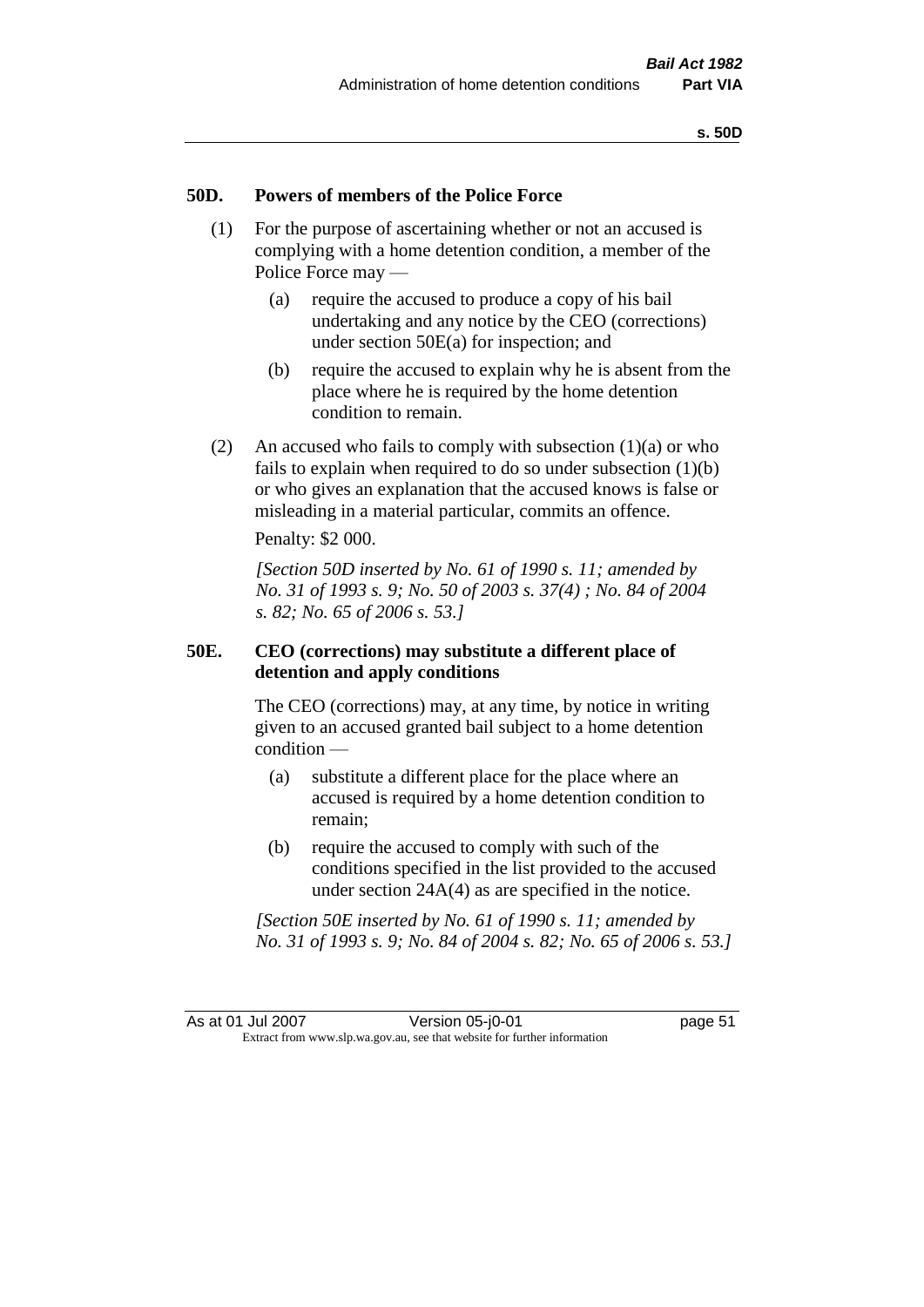| v<br>٩<br>۰,<br>×<br>× |
|------------------------|
|------------------------|

#### **50F. CEO (corrections) may revoke bail**

- (1) Where a home detention condition has been imposed as a condition on a grant of bail to an accused the CEO (corrections) may, in his absolute discretion, by instrument signed by him and if practicable, given to the accused, revoke the bail.
- (2) Without limiting the generality of subsection (1), the power to revoke bail may be exercised where the accused —
	- (a) is not likely to comply with any requirement of his bail undertaking mentioned in section  $28(2)(a)$  or (b); or
	- (b) is, or has been, or is likely to be in breach of any condition of his bail undertaking mentioned in section  $28(2)(c)$ .
- (3) Subject to subsection (4), where the CEO (corrections) revokes bail he shall include a statement of his reasons for the cancellation in the instrument cancelling the bail.
- (4) Where the CEO (corrections) is of the opinion that it would be in the interest of the accused or any other person, or the public, to withhold from the accused any or all of the reasons referred to in subsection (3), the CEO (corrections) may so withhold the reason or reasons.
- (5) Where the CEO (corrections) revokes bail, he may, whenever necessary, issue a warrant directed to all members of the Police Force to have the accused arrested and brought before an appropriate judicial officer.

*[Section 50F inserted by No. 61 of 1990 s. 11; amended by No. 31 of 1993 s. 9; No. 84 of 2004 s. 82; No. 65 of 2006 s. 53.]* 

#### **50G. Procedure on arrest after revocation of bail**

(1) An accused arrested pursuant to a warrant issued under section 50F shall be taken as soon as is practicable before an appropriate judicial officer unless he is arrested less than 24 hours before the time at which he is due to appear in

page 52 Version 05-j0-01 As at 01 Jul 2007 Extract from www.slp.wa.gov.au, see that website for further information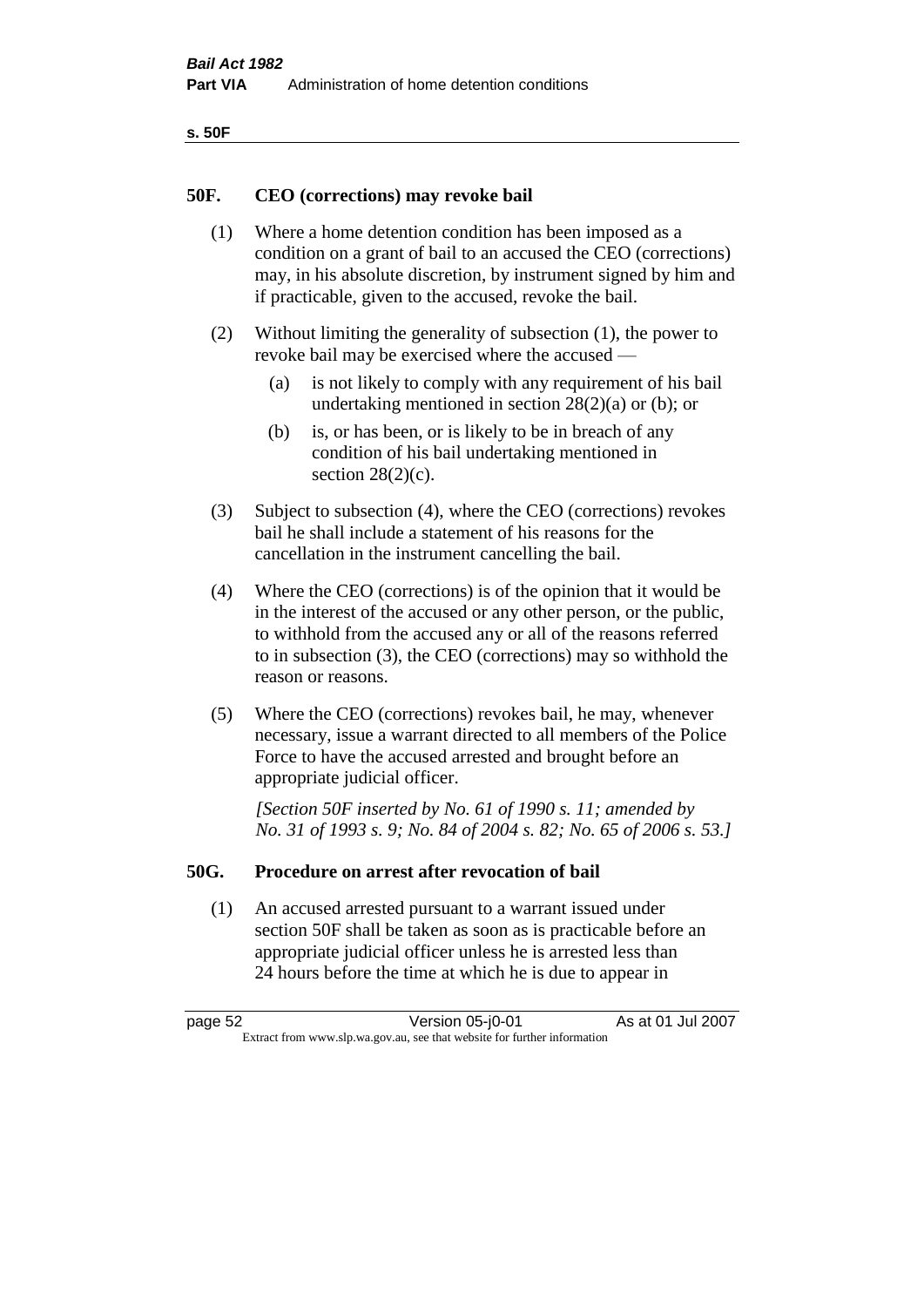accordance with his bail undertaking, in which case he shall be held in custody and brought before an appropriate judicial officer at that time.

- (2) The judicial officer before whom an accused appears under this section may —
	- (a) remand the accused in custody to appear at the time and place specified, or deemed by section 31(3) to be specified, in his bail undertaking; or
	- (b) grant fresh bail to the accused in accordance with this Act, other than clause 2 of Part B of Schedule 1.

*[Section 50G inserted by No. 61 of 1990 s. 11; amended by No. 45 of 1993 s. 12; No. 84 of 2004 s. 82.]* 

## **50H. Exclusion of the rules of natural justice**

The rules known as the rules of natural justice (including any duty of procedural fairness) do not apply to or in relation to the doing or omission of any act, matter or thing under this Part by the CEO (corrections).

*[Section 50H inserted by No. 61 of 1990 s. 11; amended by No. 31 of 1993 s. 9; No. 65 of 2006 s. 53.]* 

#### **50J. Delegation by CEO (corrections)**

The CEO (corrections) may, either generally or as otherwise provided by the instrument of delegation, by writing signed by him, delegate to any person any power or duty under this Part, other than this power of delegation.

*[Section 50J inserted by No. 61 of 1990 s. 11; amended by No. 31 of 1993 s. 9; No. 65 of 2006 s. 53.]* 

#### **50K. Retrieval of monitoring equipment**

If under rules made under section 50L any device or equipment has been installed at the place where an accused is required by a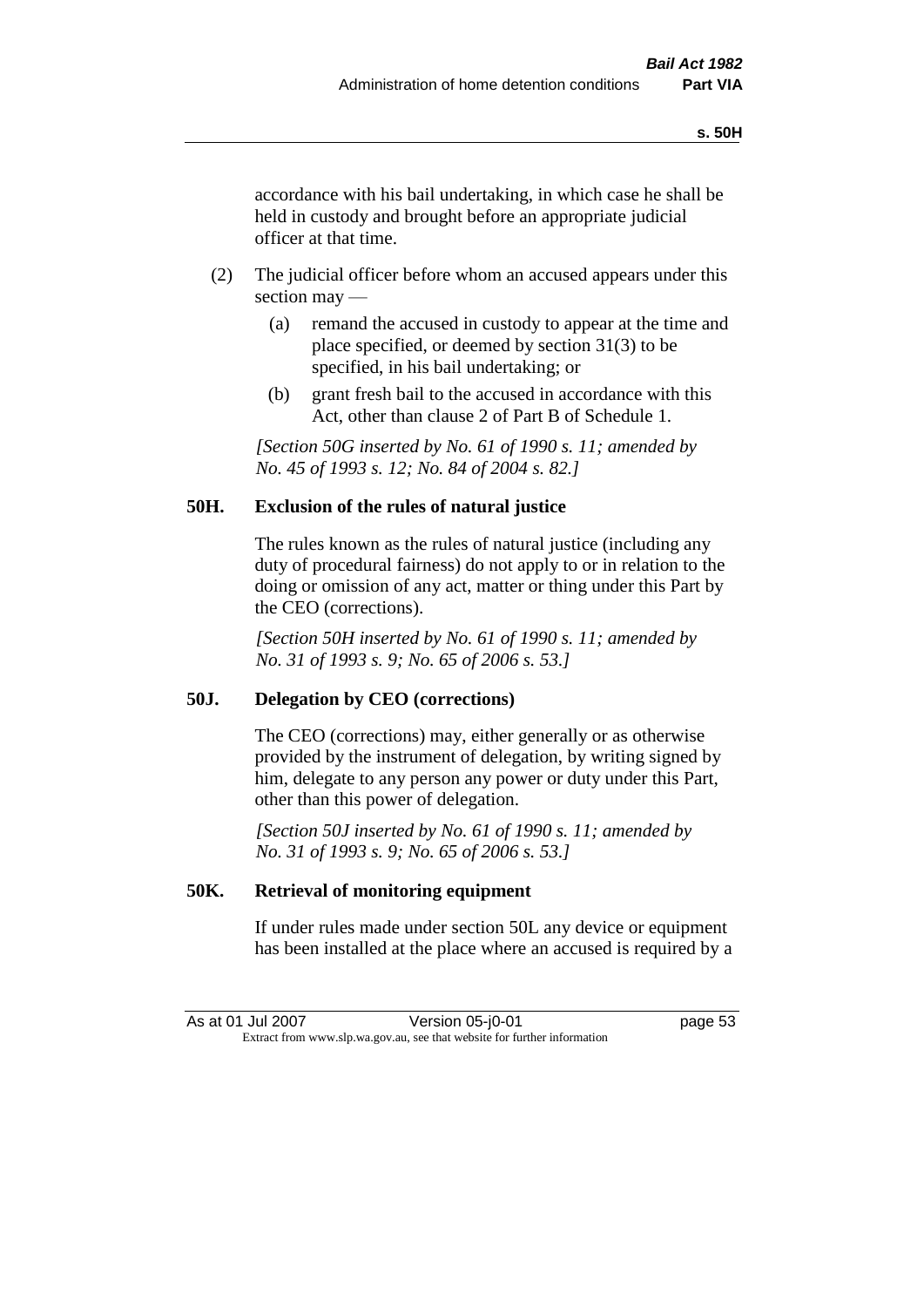#### **s. 50L**

home detention condition to remain, section 118 of the *Sentence Administration Act 2003* applies.

*[Section 50K inserted by No. 78 of 1995 s. 8; amended by No. 50 of 2003 s. 29(3); No. 84 of 2004 s. 82.]* 

# **50L. Rules**

- (1) The CEO (corrections) may, with the approval of the Minister, make rules for the purposes of this Part which may provide for the manner of ensuring that accused persons are complying with home detention conditions and for conditions to be applied to accused persons granted bail subject to home detention conditions including conditions —
	- (a) requiring a defendant to wear any device;
	- (b) requiring a defendant to permit the CEO (corrections) to install any device or equipment at the place where the defendant is required by a home detention condition to remain.
- (2) Rules made under this section may confer a discretionary authority on any person or class of persons.
- (3) Sections 41 and 42 of the *Interpretation Act 1984* do not apply to rules made under this section.

*[Section 50L inserted by No. 61 of 1990 s. 11; amended by No. 31 of 1993 s. 9; No. 84 of 2004 s. 82 and 83(3); No. 65 of 2006 s. 53.]*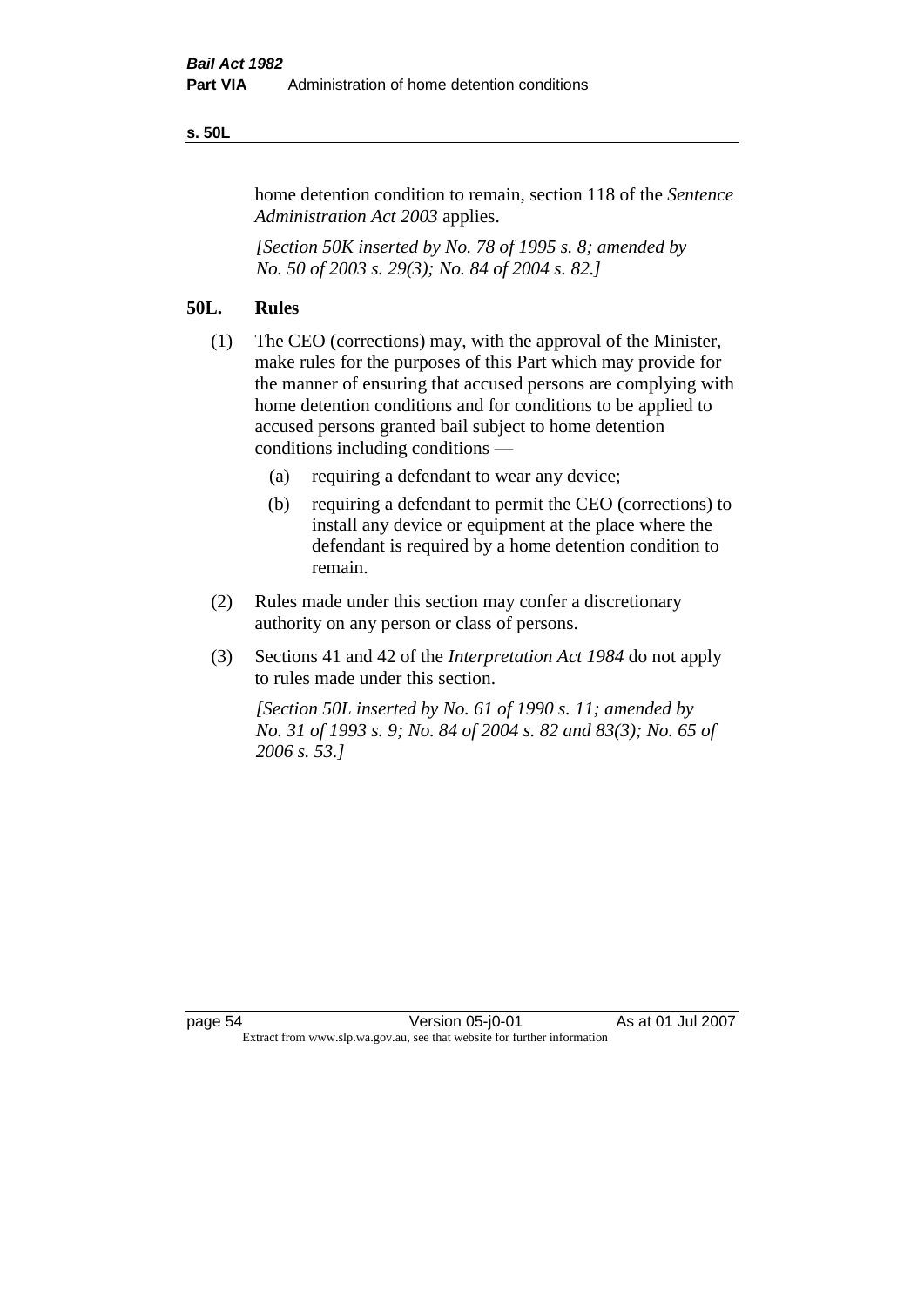# **Part VII — Enforcement of bail undertakings**

## **51. Offence to fail to comply with bail undertaking**

- (1) An accused who, without reasonable cause, fails to comply with the requirement of his bail undertaking mentioned in section  $28(2)(a)$  commits an offence.
- (2) An accused who fails to comply with the requirement of his bail undertaking mentioned in section  $28(2)(b)(ii)$  commits an offence.
- $(2a)$  An accused
	- (a) whose bail undertaking includes any condition imposed for a purpose mentioned in clause  $2(2)(c)$  or (d) of Part D of Schedule 1; and
	- (b) who fails to comply with the condition,

commits an offence.

- (3) An accused shall not be convicted in his absence of an offence against this section.
- (4) An accused who is charged with an offence against subsection (1) or (2) may be convicted of the other of those offences if that other offence is proved by the evidence.
- (5) A prosecution for an offence against subsection (1), (2) or (2a) may be brought at any time.
- (6) A person who is convicted of an offence against subsection (1), (2) or (2a) is liable to a fine not exceeding \$10 000 or imprisonment for a term not exceeding 3 years, or both.
- (7) A court which convicts an accused of an offence against this section may, in addition to any penalty which it may impose, order that the accused pay such sum as it may fix in or towards defraying the costs and expenses of and consequent upon his apprehension following the failure to comply with his bail undertaking for which he was convicted.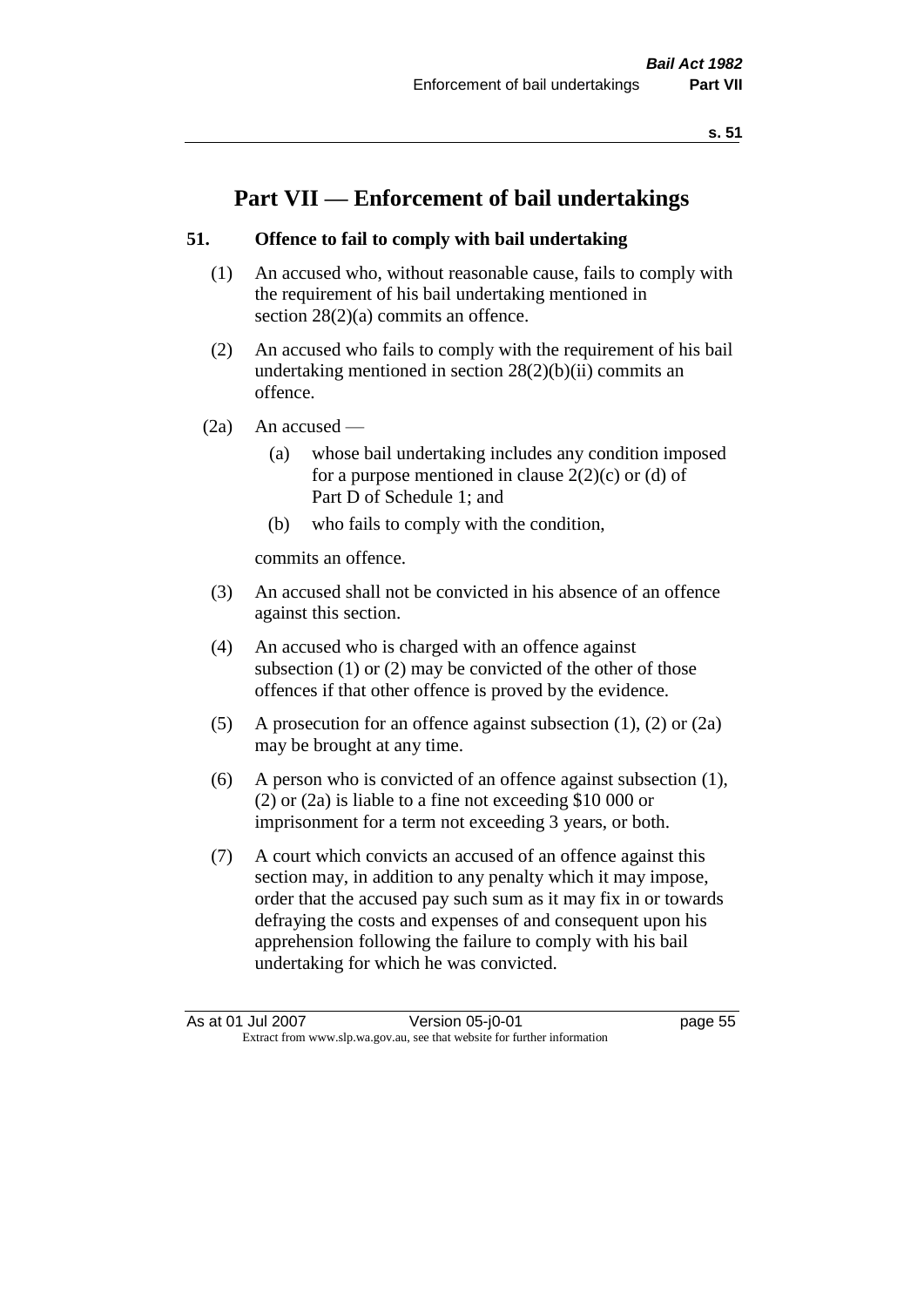- (8) An order made under subsection (7)
	- (a) shall specify to whom and in what manner the sum shall be paid; and
	- (b) may be enforced as though the sum were a penalty imposed under this section.

*[Section 51 amended by No. 54 of 1998 s. 9; No. 59 of 2004 s. 141; No. 84 of 2004 s. 11 and 82.]*

#### **52. Provisions as to summary proceedings before superior courts for an offence under section 51**

- (1) This section applies, notwithstanding any other Act, for the purpose of prosecuting an offence against section 51(1), (2) or (2a) where the court before which the accused is bound to appear at the time when he fails to comply with his bail undertaking is the Supreme Court or the District Court.
- (2) Where this section applies, the accused shall be dealt with summarily for the offence and shall be so dealt with —
	- (a) by a judge of the Supreme Court in any case where the accused was bound to appear before the General Division of the Supreme Court;
	- (ab) by a judge of appeal in any case where the accused was bound to appear before the Court of Appeal;
	- (b) by a Judge of the District Court in any case where the accused was bound to appear before that Court.
- (3) A prosecution for an offence which is to be dealt with under this section shall be commenced by the authorised officer (as defined in section 80 of the *Criminal Procedure Act 2004*) who was conducting the proceedings in which the accused failed to comply with his bail undertaking —
	- (a) where subsection  $(2)(a)$  or (ab) applies, in the Supreme Court; and
	- (b) where subsection (2)(b) applies, in the District Court.

page 56 Version 05-j0-01 As at 01 Jul 2007 Extract from www.slp.wa.gov.au, see that website for further information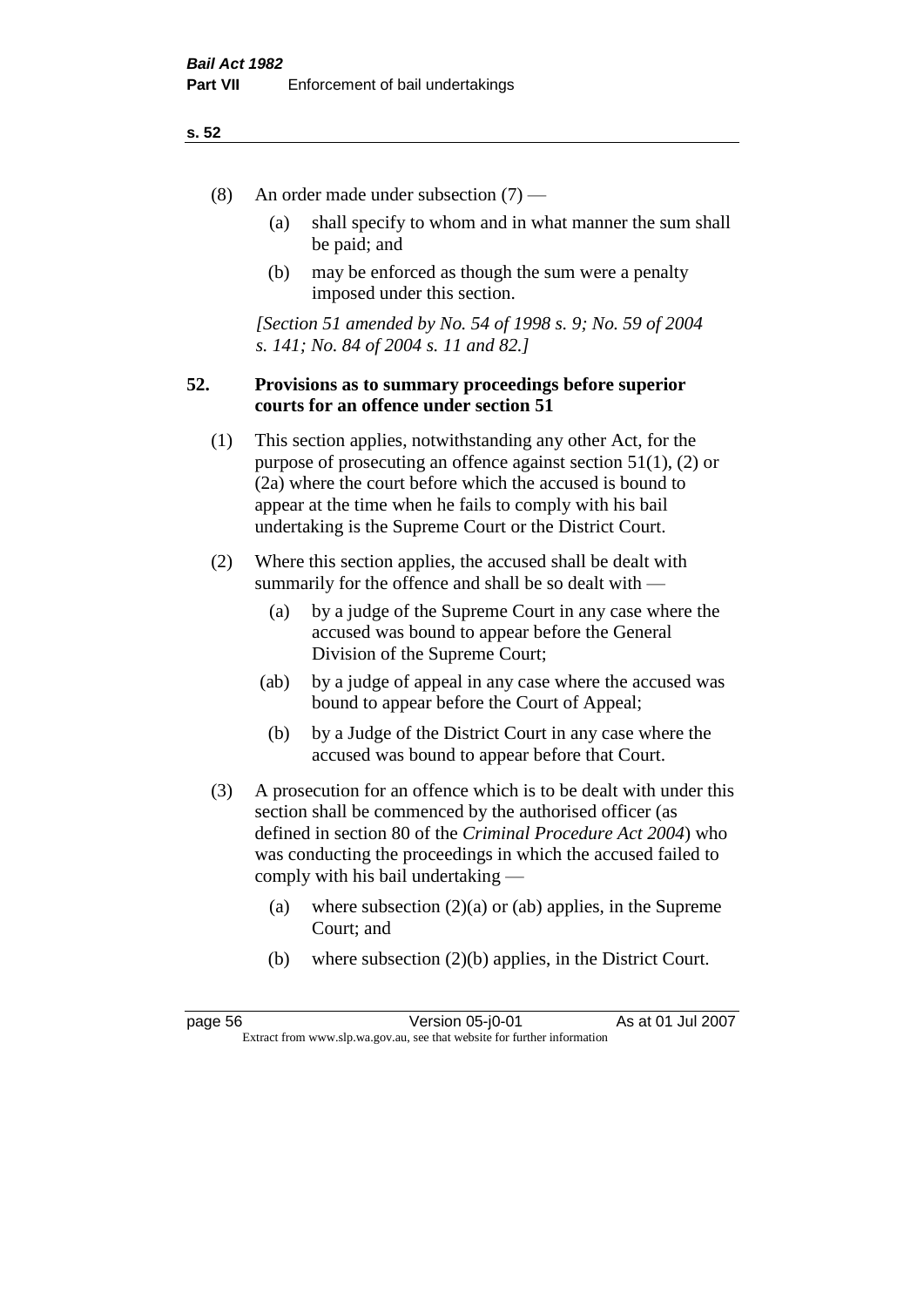- (4) Subject to section 51(3) and (5), a prosecution for an offence which is to be dealt with under this section is to be commenced and conducted under the *Criminal Procedure Act 2004* as if it were a prosecution of a simple offence in a court of summary jurisdiction.
- (5) If under section 51(6) or (7) the Supreme Court or the District Court imposes a pecuniary penalty the court may make an order under section 59 of the *Sentencing Act 1995* in respect of the amount payable.

*[Section 52 amended by No. 92 of 1994 s. 6; No. 78 of 1995 s. 8; No. 54 of 1998 s. 10; No. 45 of 2004 s. 28(2) and (4); No. 59 of 2004 s. 141; No. 84 of 2004 s. 11 and 82.]* 

#### **53. Appeals against decisions made under s. 52**

- (1) A person who is dissatisfied with a decision (as defined in section 6 of the *Criminal Appeals Act 2004*) made under section 52 may, with the leave of the Court of Appeal, appeal against it.
- (2) For the purposes of subsection (1), Part 2 of the *Criminal Appeals Act 2004*, with any necessary changes, applies as if —
	- (a) the decision referred to in subsection (1) were a decision of a court of summary jurisdiction;
	- (b) a reference in that Part to a court of summary jurisdiction were a reference to the court that made the decision referred to in subsection (1); and
	- (c) a reference in that Part to commencing an appeal were a reference to applying for leave to appeal.
- (3) Despite section 13(1) of the *Criminal Appeals Act 2004*, the appeal is to be dealt with by the Court of Appeal.

*[Section 53 inserted by No. 45 of 2004 s. 28(3); amended by No. 84 of 2004 s. 11 and 82.]*

As at 01 Jul 2007 Version 05-j0-01 page 57 Extract from www.slp.wa.gov.au, see that website for further information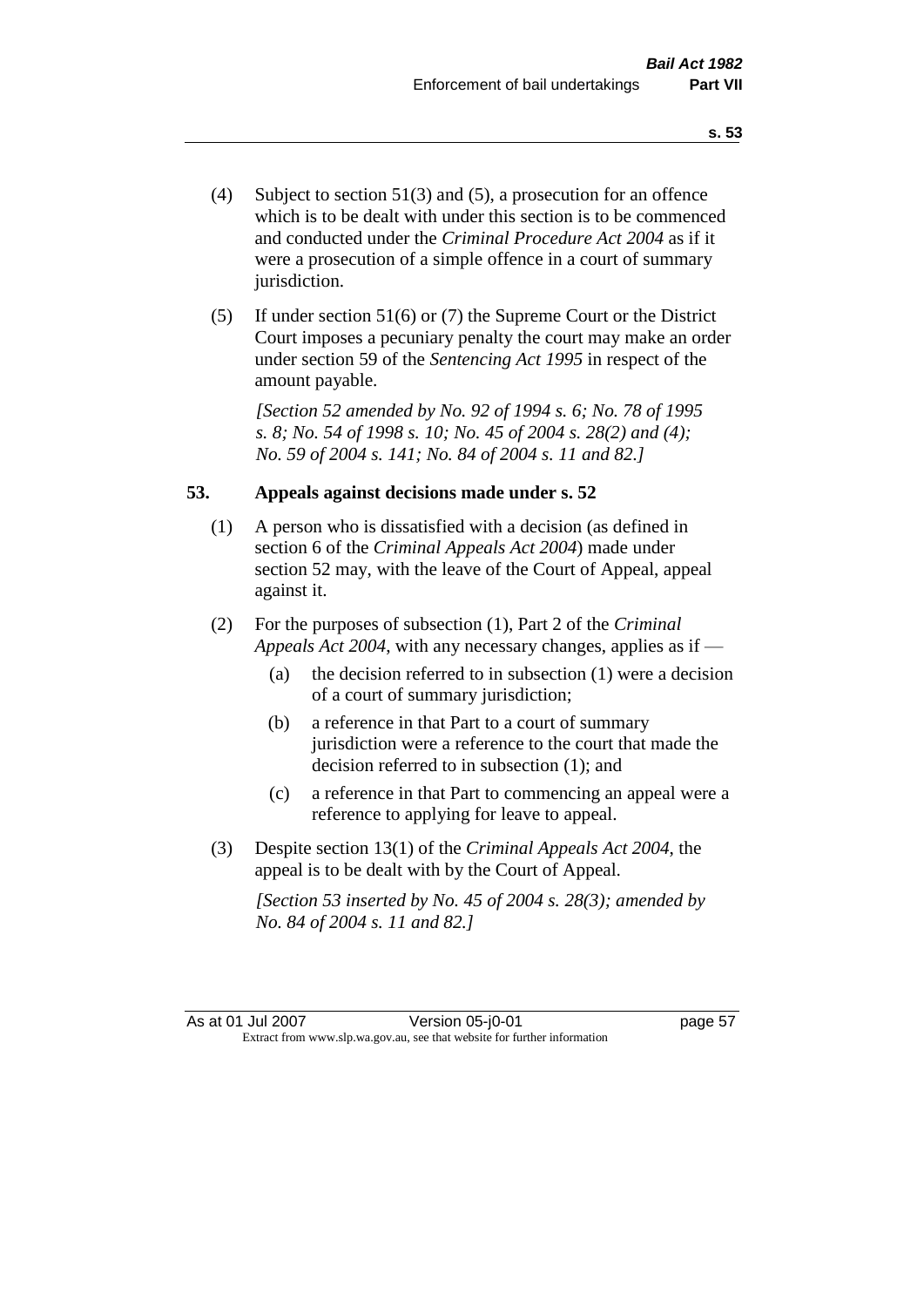# **54. Accused on bail may be taken before a judicial officer for variation or revocation of bail**

- (1) A police officer may cause an accused who has been released on bail to appear before an appropriate judicial officer to show cause why his bail should not be varied or revoked if the police officer —
	- (a) has reasonable grounds to believe, or is notified in writing by a surety for the accused that the surety has reasonable grounds to believe, that the accused —
		- (i) is not likely to comply with any requirement of his bail undertaking mentioned in section  $28(2)(a)$  or (b);
		- (ii) is, or has been, or is likely to be in breach of any condition of his bail undertaking mentioned in section  $28(2)(c)$ ; or
		- (iii) is, or has been, in breach of a home detention condition mentioned in section 28(2)(d);
	- (b) has reasonable grounds to believe that
		- (i) any surety for the accused's appearance is no longer suitable under section 39 to be a surety, or is dead;
		- (ii) for any reason any security required under Part D of Schedule 1 is no longer sufficient; or
		- (iii) in a case where the accused has been granted bail for the purposes of an appeal, the accused has discontinued the appeal or has not prosecuted it with all due diligence.
- (2) For the purpose of causing an accused to appear before an appropriate judicial officer as provided in subsection (1) a police officer may —
	- (a) arrest the accused without warrant and bring him before an appropriate judicial officer; or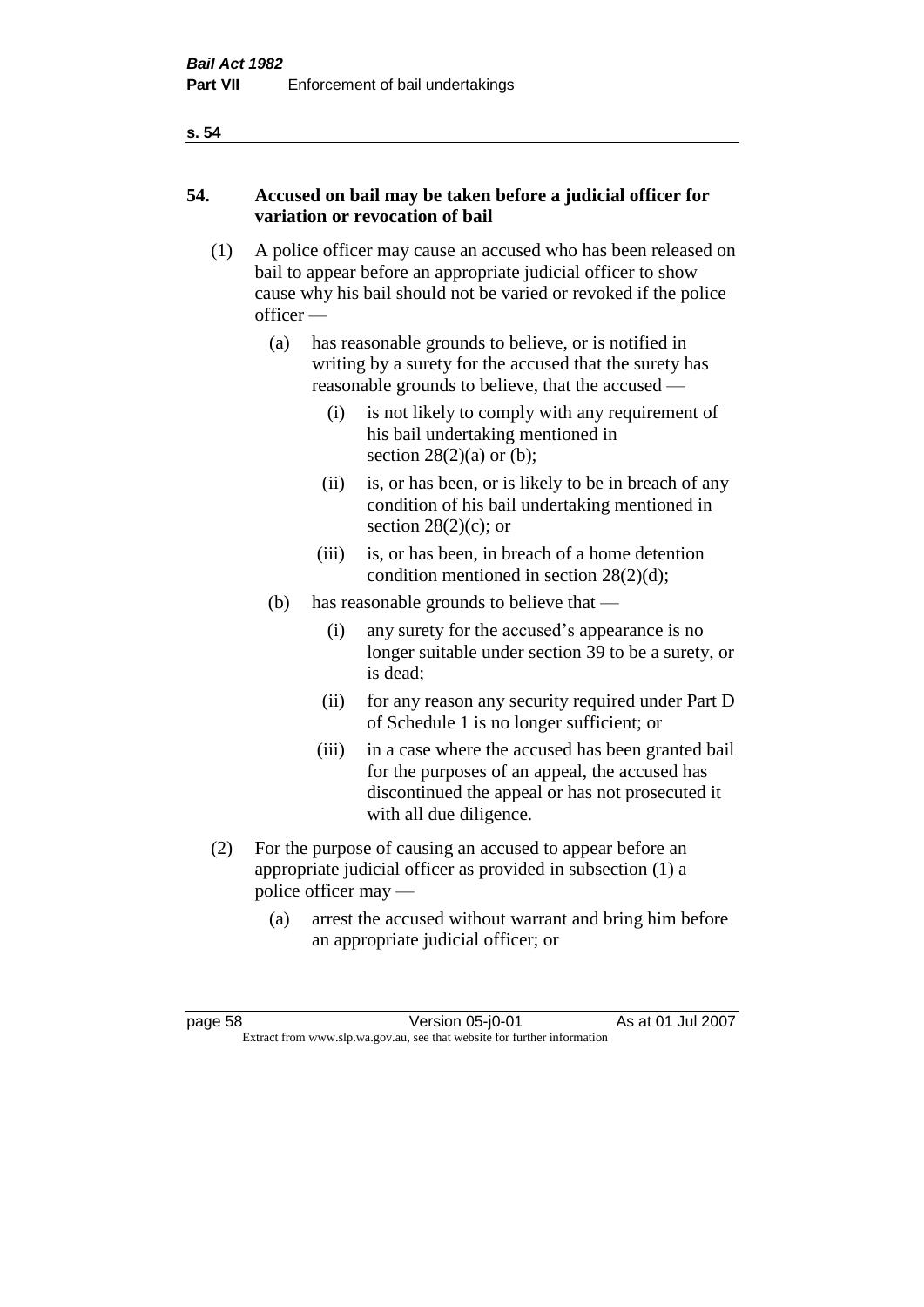- (b) apply to an appropriate judicial officer for a summons or warrant on any ground specified in subsection (1).
- (3) An application under subsection (2)(b) must be made, and proceedings on it are to be conducted —
	- (a) in a court of summary jurisdiction in accordance with regulations made under the *Criminal Procedure Act 2004*;
	- (b) in the Supreme Court or the District Court in accordance with rules of court made under the *Criminal Procedure Act 2004*.
- (4) An accused arrested under this section shall be taken as soon as is practicable before an appropriate judicial officer unless he is arrested less than 24 hours before the time at which he is due to appear in accordance with his bail undertaking, in which case he shall be held in custody and brought before an appropriate judicial officer at that time.
- *[(5) repealed]*

*[Section 54 amended by No. 33 of 1989 s. 18; No. 61 of 1990 s. 12; No. 45 of 1993 s. 12; No. 59 of 2004 s. 141; No. 84 of 2004 s. 9, 11 and 82.]* 

#### **55. Powers of judicial officer to revoke or vary bail**

- (1) If the judicial officer before whom an accused appears under section 54 is satisfied that —
	- (a) the accused is not likely to comply with any requirement of his bail undertaking mentioned in section 28(2)(a) or (b);
	- (b) he is, or has been, or is likely to be, in breach of any condition of his bail undertaking mentioned in section  $28(2)(c)$ ;
	- (ba) he is, or has been, in breach of a home detention condition mentioned in section 28(2)(d); or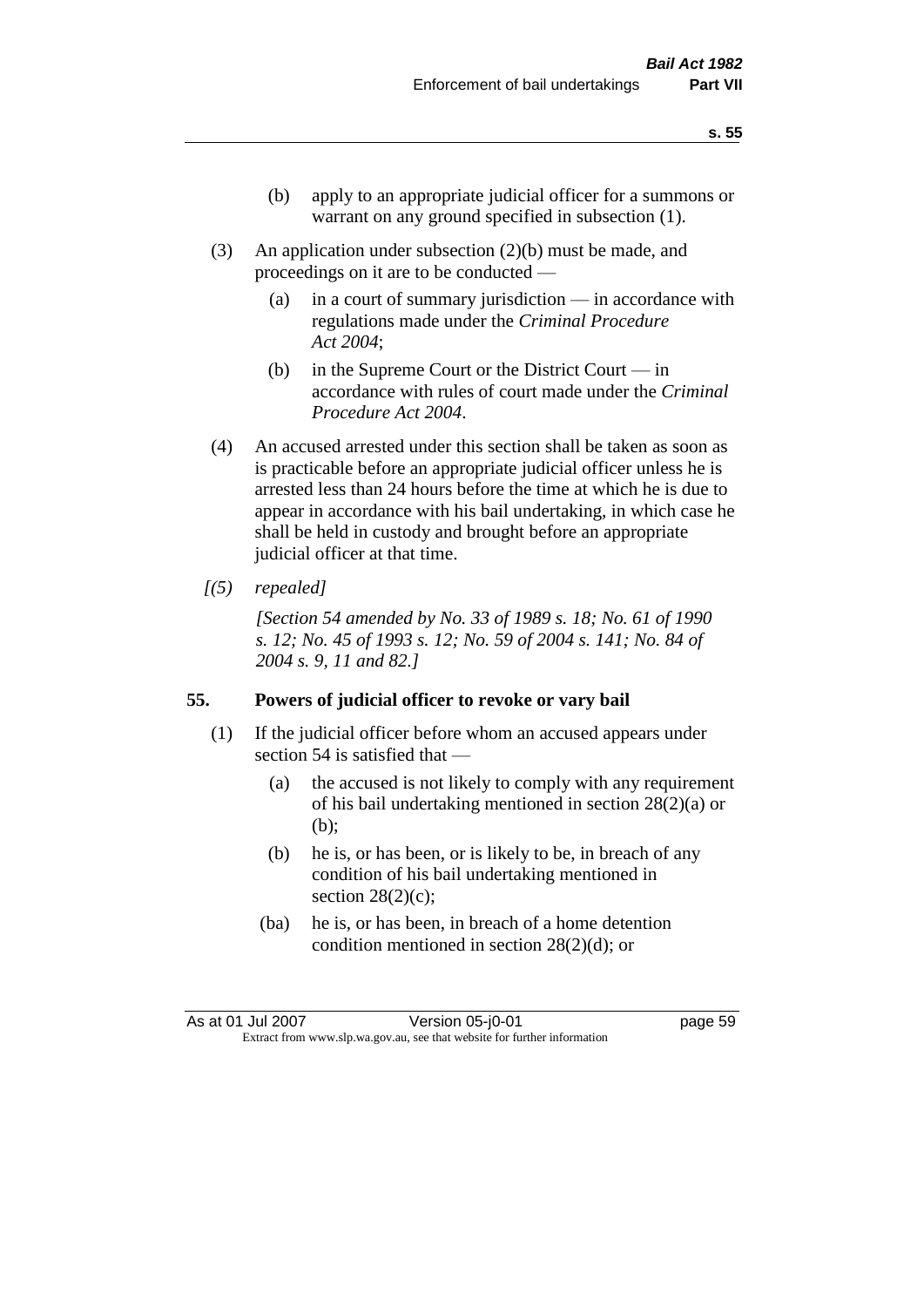(c) any of the grounds set out in section  $54(1)(b)$  has been established,

#### he may —

- (d) revoke the bail and remand the accused in custody to appear at the time and place specified, or deemed by section 31(3) to be specified, in his bail undertaking; or
- (e) revoke the bail and grant fresh bail to the accused in accordance with this Act, other than clause 2 of Part B of Schedule 1.
- (2) If the judicial officer before whom the accused so appears is not satisfied as to any of the matters mentioned in subsection (1)(a), (b), or (c) he shall release the accused on his existing bail undertaking and, with the consent in writing of the surety, on any existing surety undertaking.

*[Section 55 amended by No. 61 of 1990 s. 13; No. 45 of 1993 s. 12; No. 84 of 2004 s. 82.]* 

# **56. Warrant for arrest of absconding accused**

Where at any time after that specified in his bail undertaking for his appearance an accused has failed to comply with the requirements of his bail undertaking mentioned in section  $28(2)(a)$  or (b), the court before which he was required to appear may issue a warrant to arrest the accused and bring him before that court or a court of like jurisdiction.

*[Section 56 amended by No. 15 of 1988 s. 16; No. 84 of 2004 s. 82.]* 

#### **57. Forfeiture of money under bail undertaking**

(1) Where an accused is convicted of an offence against section  $51(1)$ , (2) or (2a), the court by which he is convicted shall, whether or not an application is made therefor by the prosecutor, order that the full amount agreed to be forfeited, in the accused's bail undertaking, be forfeited to the State.

**s. 56**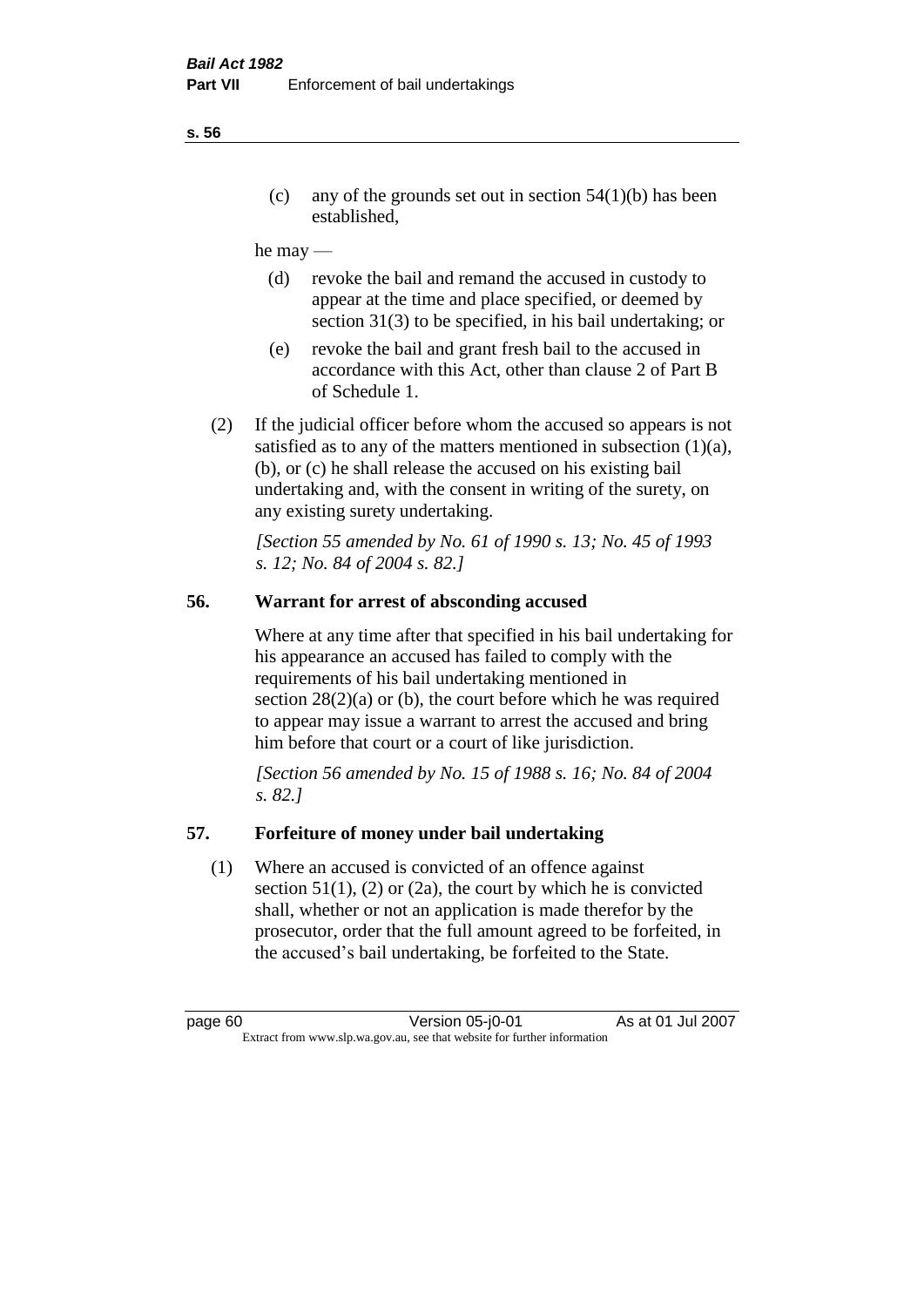- (2) Notwithstanding subsection (1), the court may decline to make an order thereunder or may order forfeiture in part only where the accused shows to the satisfaction of the judicial officer —
	- (a) that, by reason of a change of circumstances since the bail undertaking was entered into, an order for forfeiture, or for forfeiture in full (as the case may be), would cause excessive hardship to the accused or his dependants; and
	- (b) that such hardship would not be relieved by the exercise of one of the powers conferred by section 59.
- (3) Without prejudice to the recovery of such an amount as a civil debt due to the State, any amount to be paid under an order made under this section is to be paid, and its payment may be enforced under Part 5 of the *Fines, Penalties and Infringement Notices Enforcement Act 1994*, unless an order has been made under subsection (4).
- (4) If under this section the Supreme Court or the District Court makes an order requiring the payment of money, the court may make an order under section 59 of the *Sentencing Act 1995* in respect of the amount payable and for that purpose that section, with any necessary changes, applies as if the amount were a fine imposed on the accused.

*[Section 57 amended by No. 74 of 1984 s. 19; No. 92 of 1994 s. 7; No. 78 of 1995 s. 8; No. 54 of 1998 s. 11; No. 65 of 2003 s. 121(3) ; No. 84 of 2004 s. 82.]* 

## **58. Automatic forfeiture on expiration of one year after absconding**

- (1) If after the expiration of one year from the day on which the accused is required to appear in court in accordance with the requirement of his bail undertaking mentioned in section  $28(2)(a)$  he has not —
	- (a) been arrested under section 56; or
	- (b) appeared in court in accordance with the requirement of his bail undertaking mentioned in section 28(2)(b)(ii); or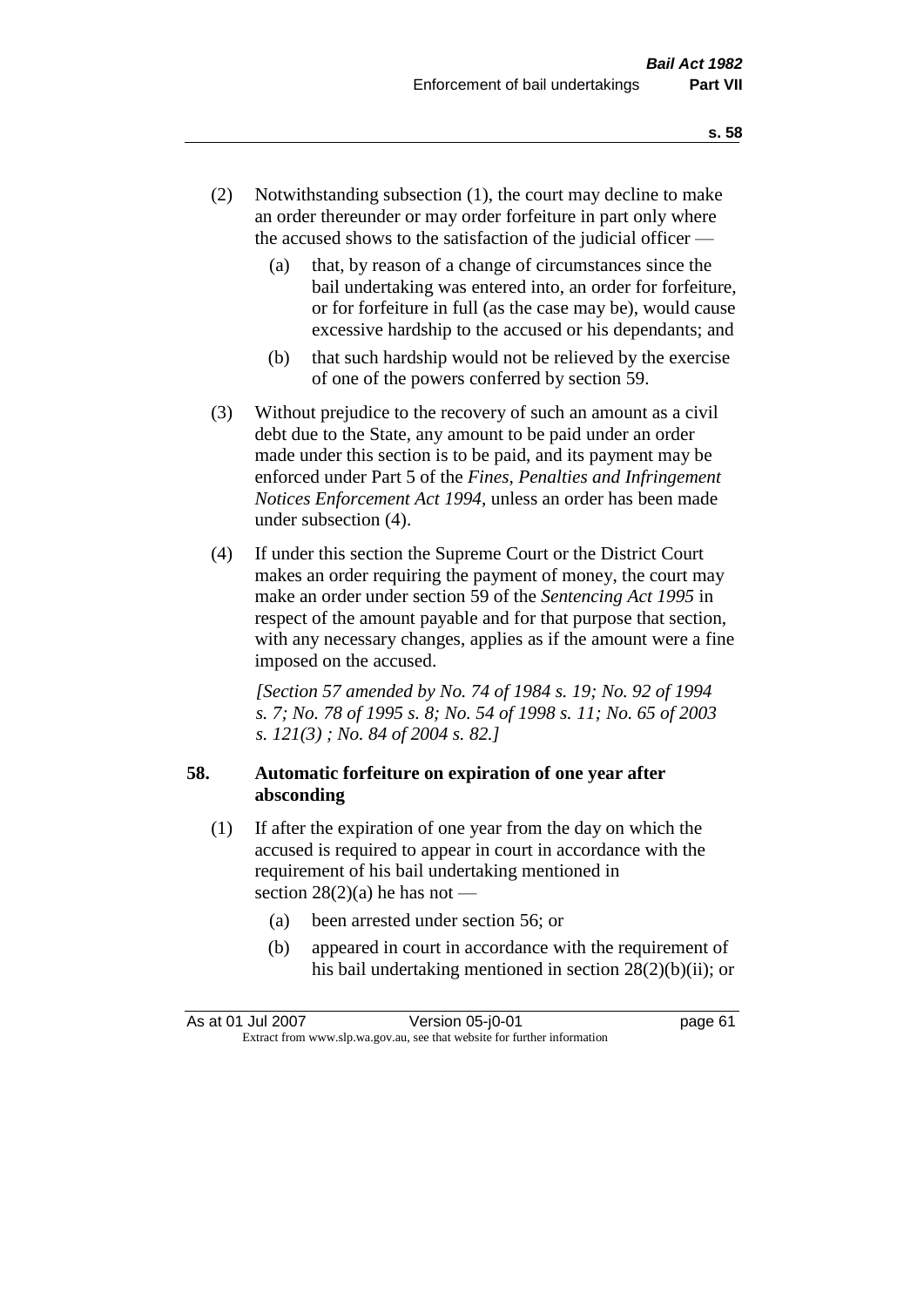(c) otherwise surrendered himself or been taken into custody to be dealt with on the charge or charges for which the bail undertaking was entered into,

the full amount specified in the bail undertaking shall, on the expiration of the said period, be forfeited to the State by virtue of this section without any order of the court or other formality.

(2) Upon the occurrence of a forfeiture under subsection (1) any security given by the accused may be resorted to by the State as if an order of forfeiture had been made under section 57(1).

*[Section 58 amended by No. 65 of 2003 s. 121(3); No. 84 of 2004 s. 82.]*

page 62 Version 05-j0-01 As at 01 Jul 2007 Extract from www.slp.wa.gov.au, see that website for further information

#### **s. 58**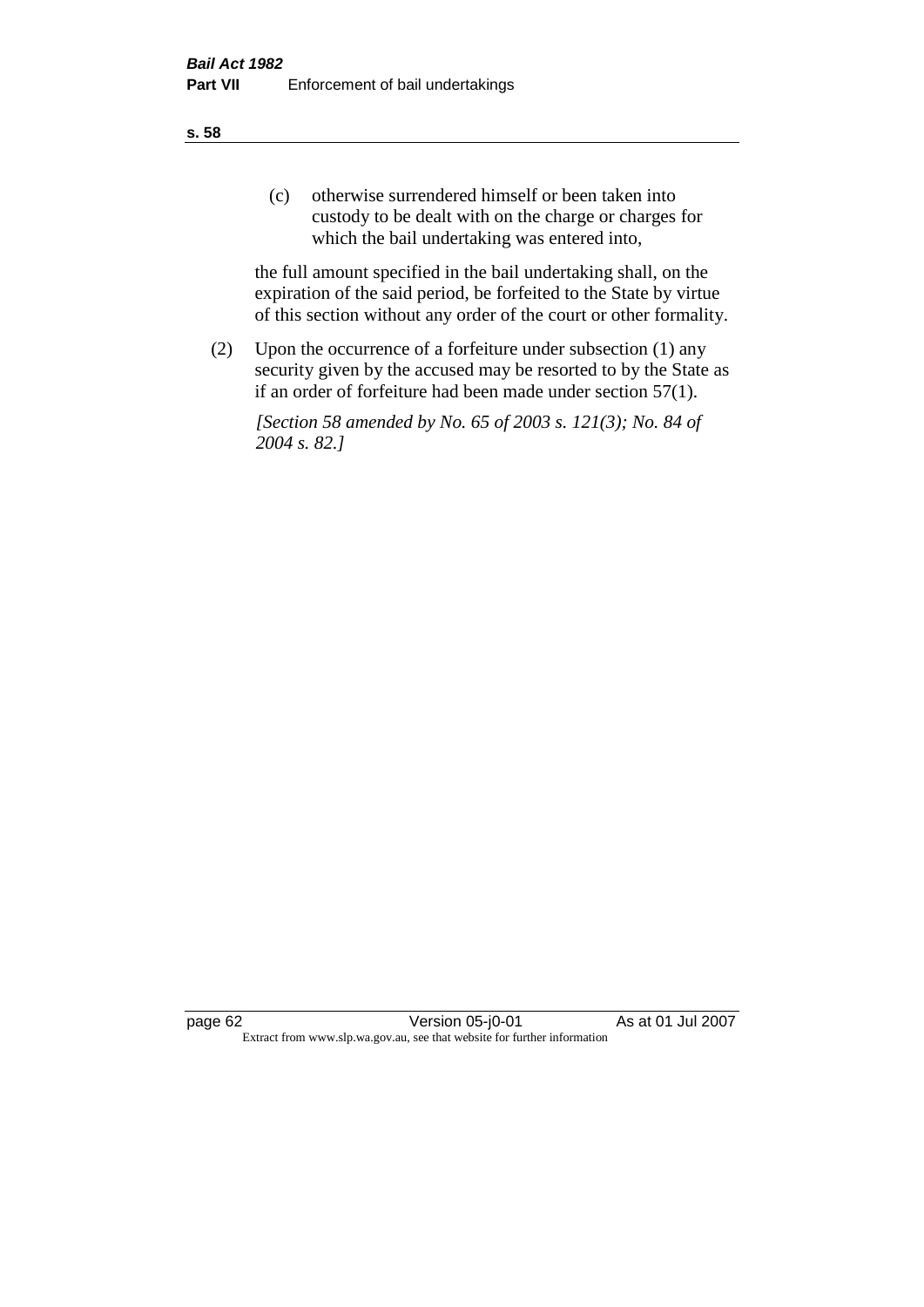# **Part VIII — Miscellaneous**

## **59. Further power of judicial officer in relation to enforcement of undertakings**

A court or an appropriate judicial officer who makes an order for forfeiture under section 49 or 57 may, when doing so, or at any time thereafter, further order —

- (a) that payment of any sum be made by specified instalments or be postponed to a specified date;
- (b) that any security given be applied in or towards payment of the sum forfeited; or
- (c) that the accused or the surety, as the case may be, do all such things and execute all such documents as may be necessary, or as may be specified in the order, for the purpose of vesting any security in the State or enabling the State to realize the same or to resort thereto to recover the sum forfeited,

and the court or an appropriate judicial officer may at any time vary or revoke an order made under paragraph (a), (b), or (c).

*[Section 59 amended by No. 65 of 2003 s. 121(3); No. 84 of 2004 s. 82.]*

#### **60. Accused and surety to notify any change of address**

Where —

- (a) an accused who has been released on bail; or
- (b) a surety,

changes his place of residence, employment, or business from that appearing on his bail undertaking or surety undertaking he shall forthwith, in writing, notify details of the change to the registrar of the court before which, at the time when the change occurs, the accused is required to appear, and if without reasonable cause he fails to do so he commits an offence.

Penalty: \$1 000.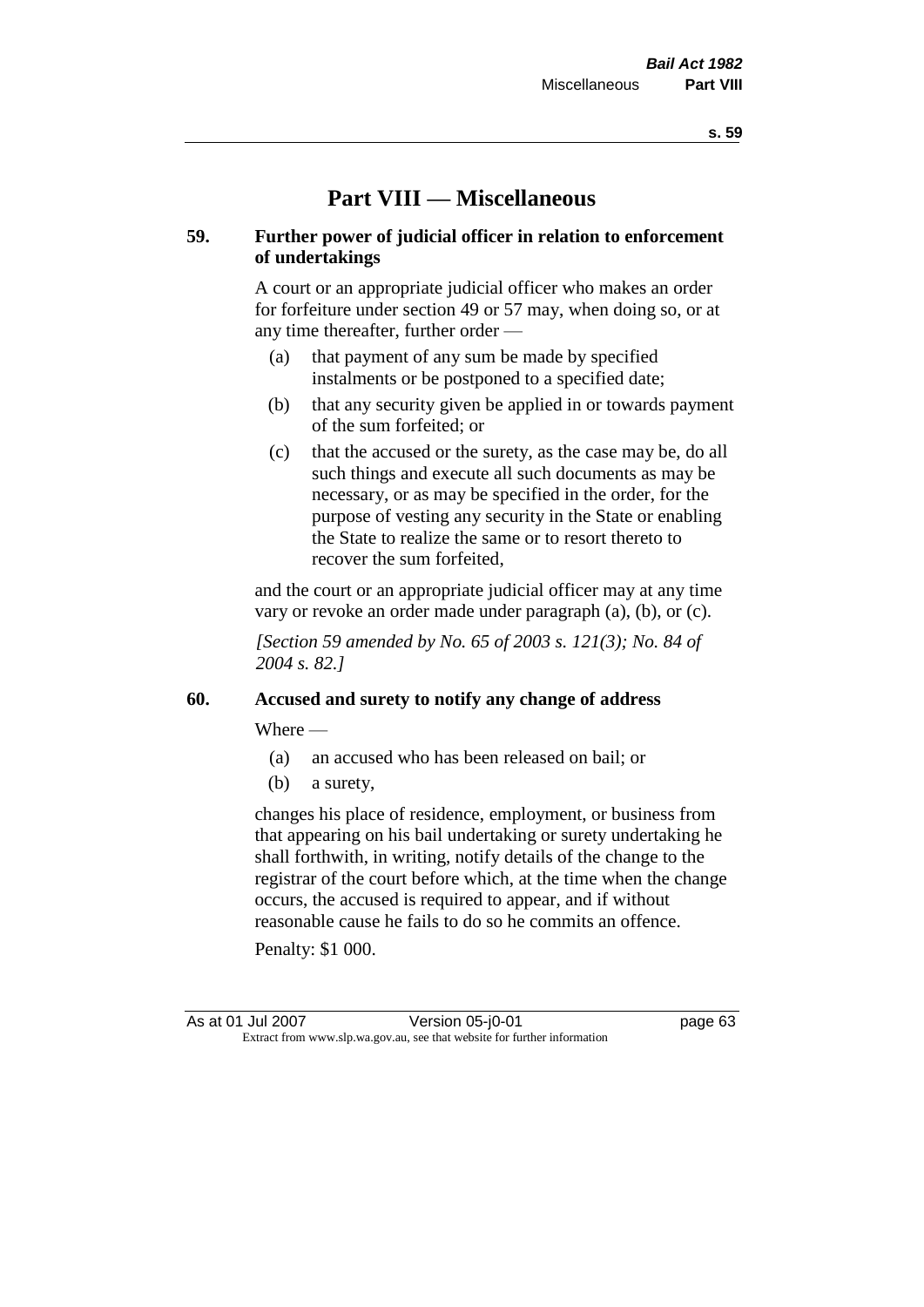*[Section 60 amended by No. 50 of 2003 s. 37(5); No. 59 of 2004 s. 141; No. 84 of 2004 s. 82.]*

# **61. Offence of failing to bring arrested person before court or person able to grant bail**

- (1) A person to whom this section applies commits an offence if, having arrested another for an offence, he wilfully and without reasonable excuse fails to take that other person, or cause him to be taken, as soon as is practicable —
	- (a) before an authorised officer or judicial officer empowered by this Act to grant bail for that offence; or
	- (b) before a court.

Penalty: \$1 000 or imprisonment for 12 months or both.

- (2) This section applies to a person who
	- (a) is not empowered by this Act to grant bail for the offence or by reason of section 16; or
	- (b) being so empowered, elects to act under section 6(7).

*[Section 61 amended by No. 15 of 1988 s. 17; No. 59 of 2006 s. 4(4).]* 

#### **62. Offence to give false information for bail purposes**

A person who for the purpose of obtaining —

- (a) a grant of bail for himself or a variation of the terms and conditions thereof; or
- (b) approval of himself as a surety,

makes any statement which he knows is false in a material particular, or recklessly makes any statement which is false in a material particular, commits an offence.

Penalty: \$1 000 or imprisonment for 12 months or both.

page 64 Version 05-j0-01 As at 01 Jul 2007 Extract from www.slp.wa.gov.au, see that website for further information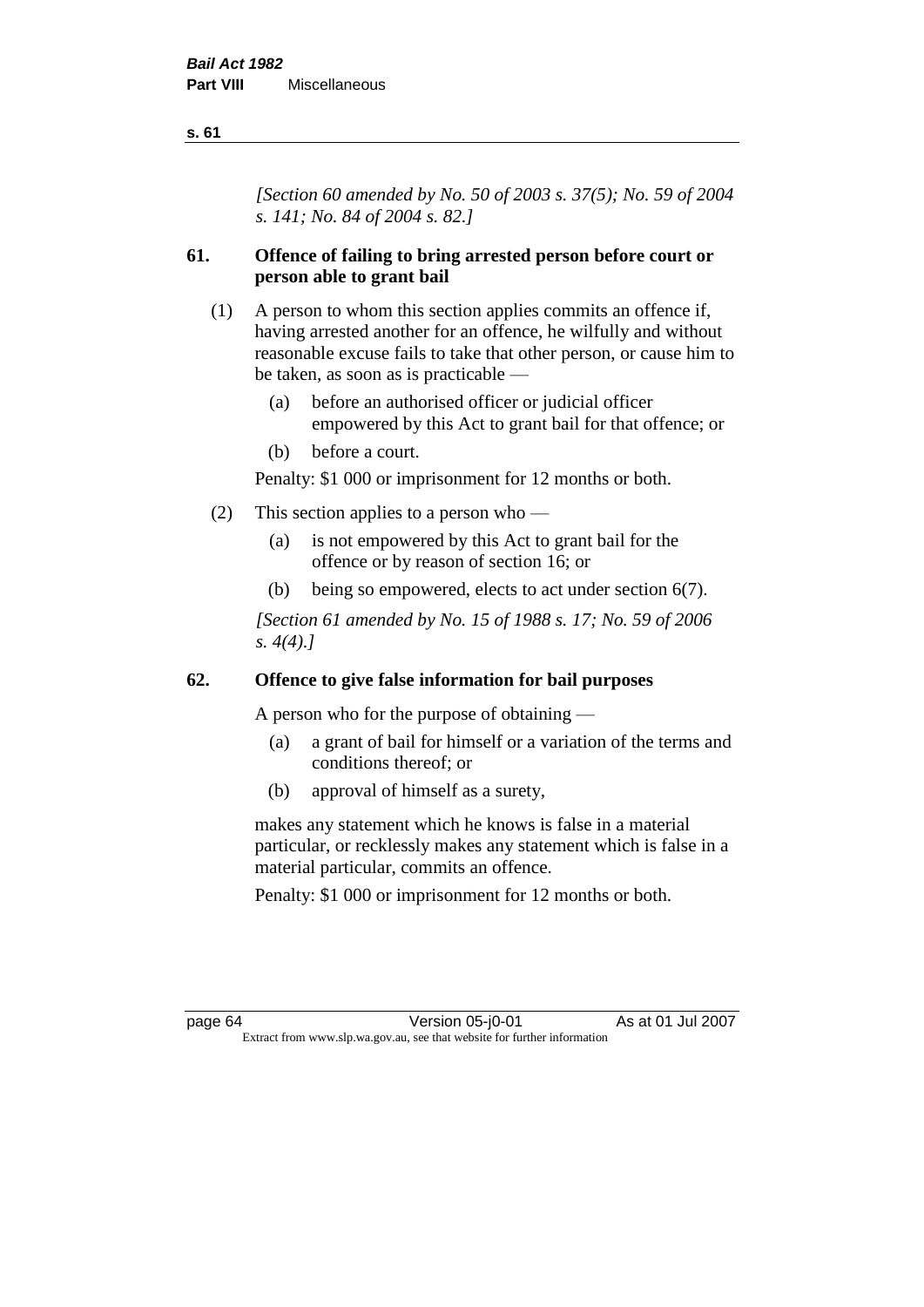# **63. Protection of persons carrying out this Act**

A person shall not be liable in civil proceedings on account of anything done, or omitted to be done, by him in good faith in the course of carrying out any provision of this Act, or purporting to be so done or omitted; but the liability (if any) of any other person (including the State or the Commonwealth) as his employer is not affected by this section and shall be determined as if it had not been passed.

*[Section 63 amended by No. 65 of 2003 s. 121(4).]*

# **64. Evidence of non-appearance, etc., by an accused**

Where it is required for the purposes of this Act to prove —

- (a) that an accused did not appear before a particular court, at a particular place, on a particular day, at a particular time or during a particular period; or
- (b) the day, time or period when or during which an accused did appear before a particular court at a particular place,

a certificate as to any such matter, purporting to be signed by a judicial officer or registrar of the court before which the accused was required to appear, shall be evidence of the matter so certified.

*[Section 64 amended by No. 59 of 2004 s. 141; No. 84 of 2004 s. 82.]* 

# **65. Bail undertakings by minors**

A bail undertaking entered into by a person who is under the age of 18 years shall bind him as if he were of full age.

## **66. Abolition of other powers to grant bail**

(1) Any power or duty that, at the commencement of this Act, exists apart from statute to grant bail to an accused awaiting an appearance in court for an offence, is abolished.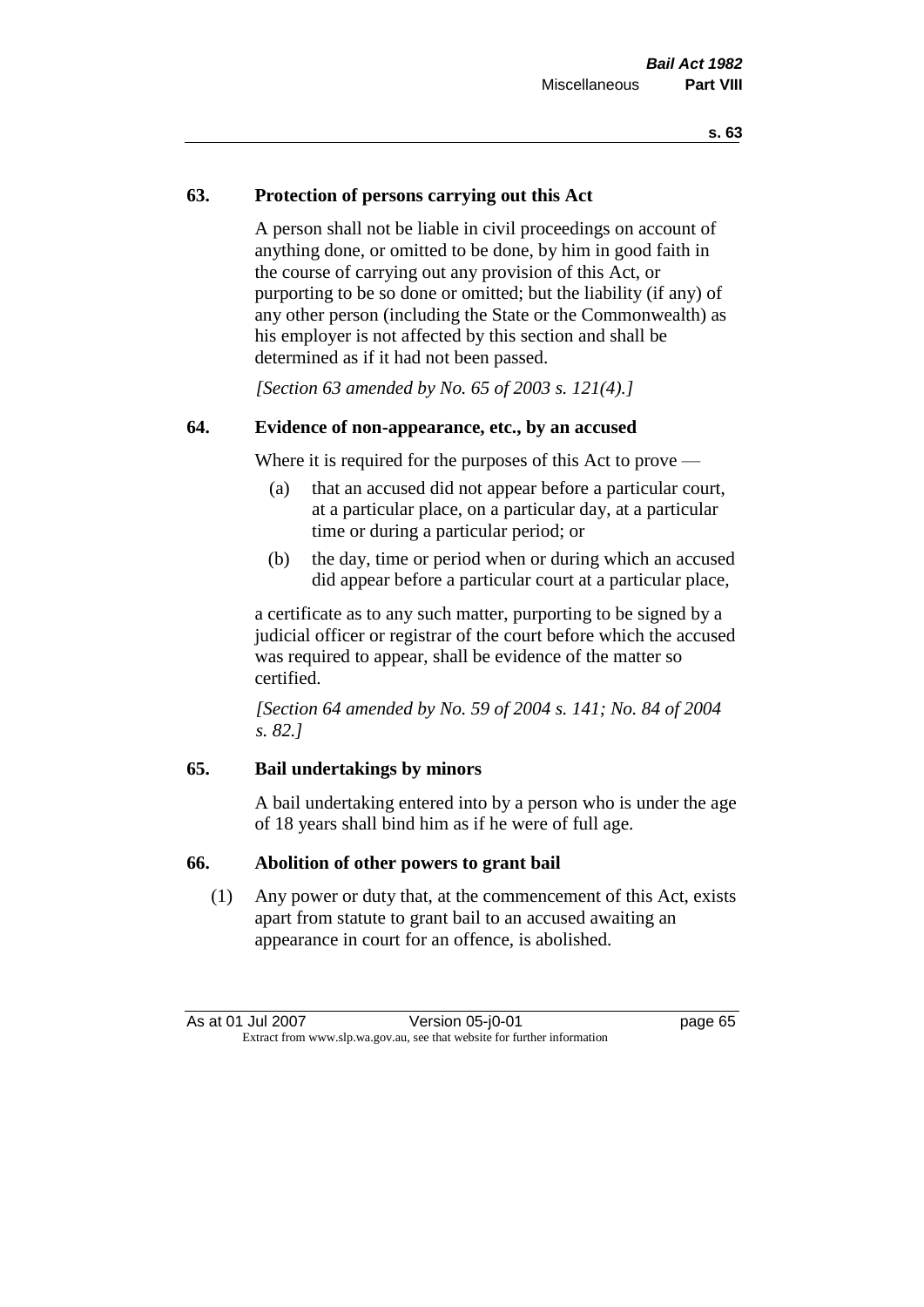# **s. 66A**

- (2) Subsection (1) has effect notwithstanding anything in section 16 of the *Supreme Court Act 1935*.
- (3) In subsection (1) **"statute"** means an Act of the Parliament of Western Australia, other than the *Supreme Court Act 1935*.

*[Section 66 amended by No. 84 of 2004 s. 82.]*

# **66A. Delegation by registrar**

- (1) The registrar of a court may, either generally or as otherwise provided by the instrument of delegation, by instrument signed by him, delegate to an officer of that court any function conferred on him by or under this Act other than —
	- (a) this power of delegation; or
	- (b) any function that a judicial officer has required him to perform personally.
- (2) The superintendent of a detention centre under the *Young Offenders Act 1994* may, either generally or as otherwise provided by the instrument of delegation, by instrument signed by him, delegate to an officer of the Public Sector agency principally assisting the Minister administering that Act in its administration any function conferred on him by or under this Act, other than this power of delegation.

*[Section 66A inserted by No. 15 of 1988 s. 18; amended by No. 49 of 1988 s. 89; No. 31 of 1993 s. 8; No. 59 of 2004 s. 141; No. 65 of 2006 s. 52.]* 

# **67. Regulations**

(1) The Governor may make regulations, not inconsistent with this Act, prescribing such things as are required or permitted by this Act to be prescribed or as it is necessary or expedient to prescribe for the purposes thereof.

page 66 Version 05-j0-01 As at 01 Jul 2007 Extract from www.slp.wa.gov.au, see that website for further information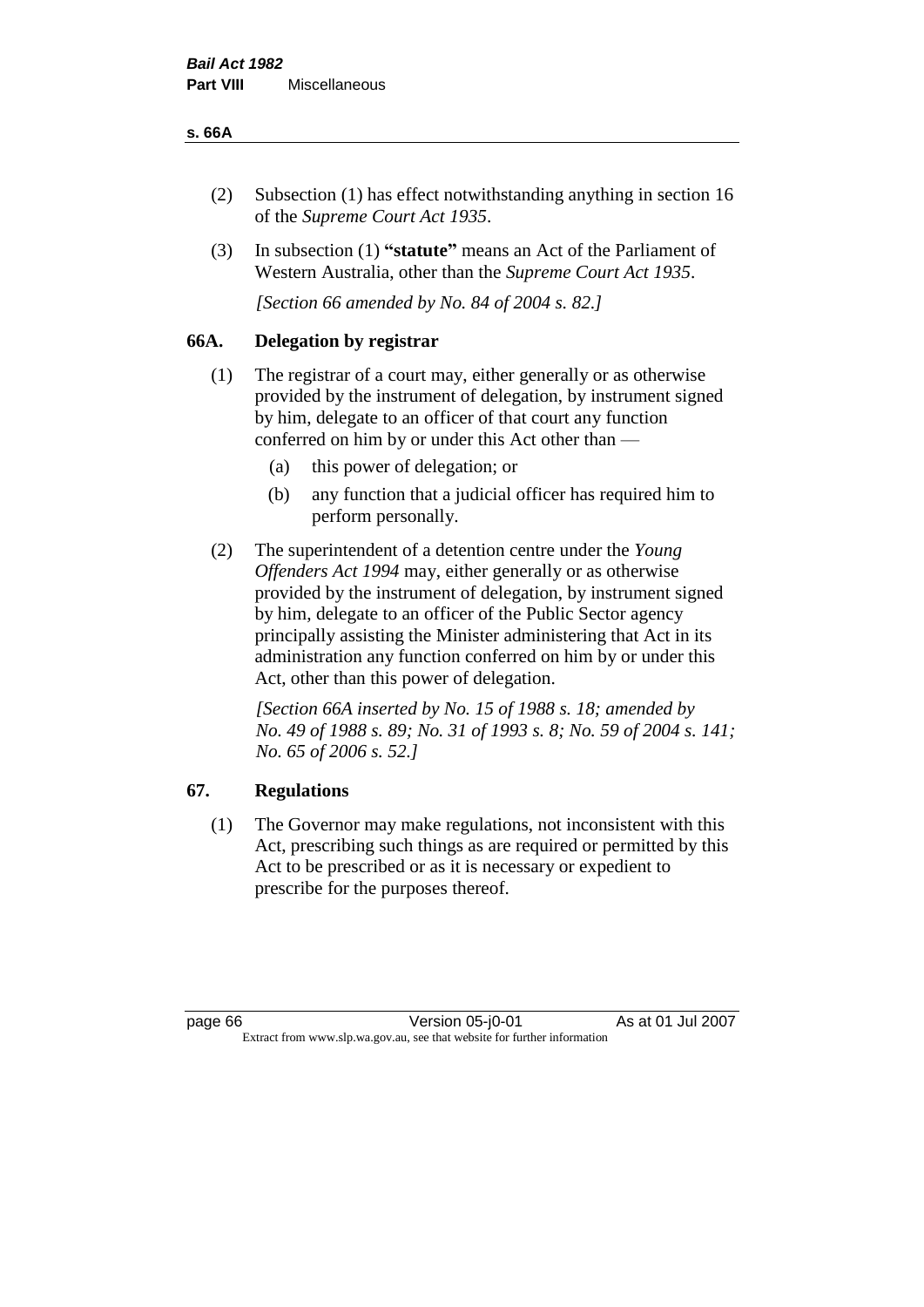- (2) Without limiting the generality of subsection (1) regulations  $\text{max}$  —
	- (a) make provision for or with respect to the making of applications —
		- (i) for or in relation to bail;
		- (ii) for the approval of sureties;
		- (iii) for the approval of security to be given by accused persons and sureties;
		- (iv) for the cancellation of a surety undertaking,

and for the manner in which such applications are to be made and the procedure to be followed on such applications;

- (b) for the purposes of clause 5 of Part A of Schedule 1, prescribe the officer or officers who may grant bail for any prescribed appearance or class of appearance in court by a defendant who is in custody;
- (c) make provision for, or with respect to the management, control, supervision and good order of premises established for the accommodation of persons to whom bail has been granted.
- (3) Regulations made under this section may provide that a contravention or failure to comply with a regulation constitutes an offence and may provide for penalties not exceeding a fine of \$500 for offences against the regulations.

*[Section 67 amended by No. 45 of 1993 s. 12; No. 84 of 2004 s. 83(3).]* 

*[68. Omitted under the Reprints Act 1984 s. 7(4)(g).]*

As at 01 Jul 2007 **Version 05-j0-01 Department of the UP 100 Page 67** Extract from www.slp.wa.gov.au, see that website for further information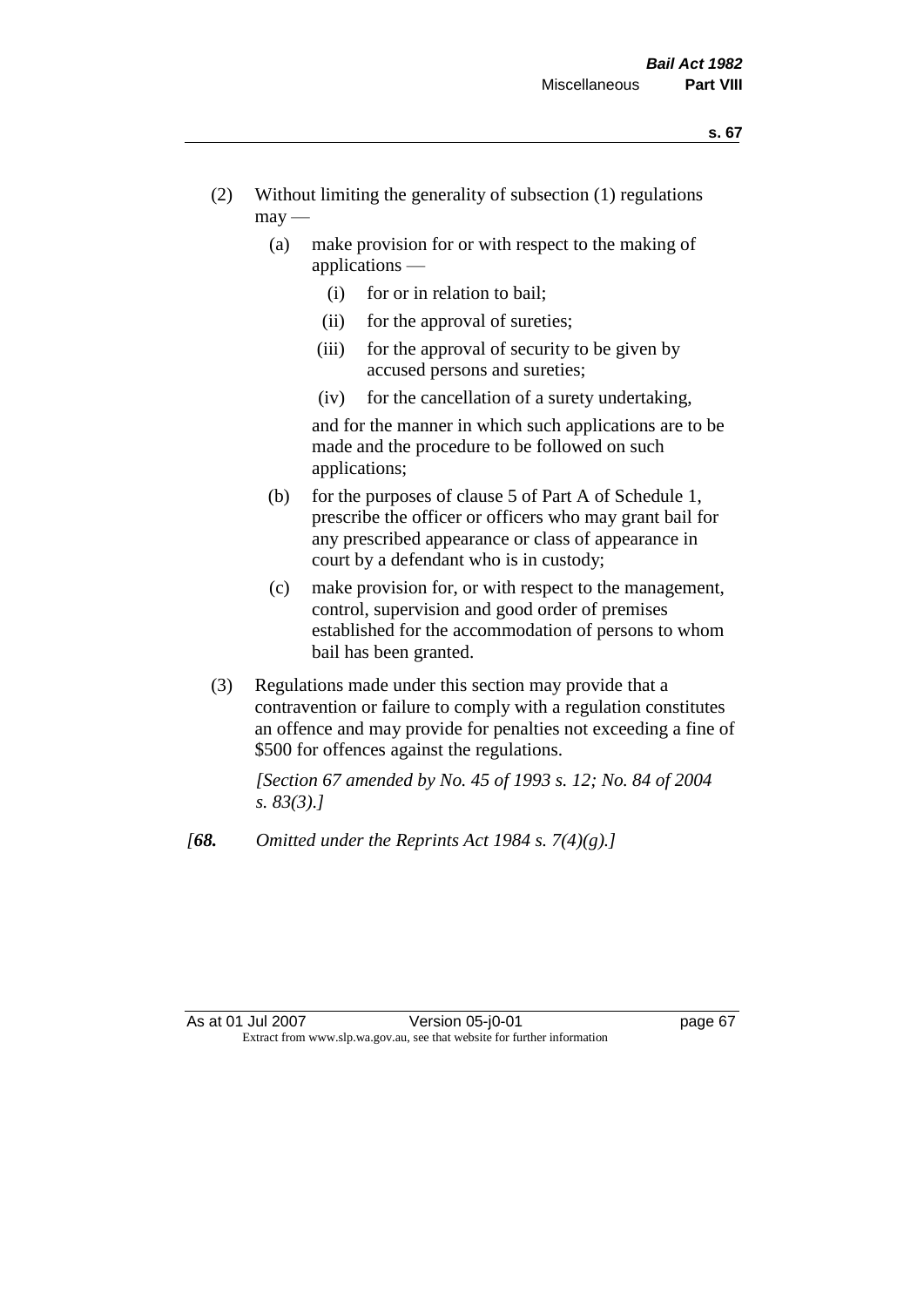# **Schedule 1**

*[Heading amended by No. 45 of 1993 s. 10(1).]*

[Sections 13 and 17]

# **Part A — Jurisdiction to grant bail**

#### **First Column** *Appearances in court referred to in section 13* **Second Column** *By whom bail may be granted*

# **1. Initial appearance**

| (1) | The initial appearance in a<br>court of summary<br>jurisdiction or the Children's<br>Court by an accused in, or in<br>connection with,<br>proceedings for an offence. | In any case $-$<br>a justice; or<br>(a)<br>an authorised police<br>(b)<br>officer; and<br>in addition, in the case of a child,<br>an authorised community<br>services officer. |
|-----|-----------------------------------------------------------------------------------------------------------------------------------------------------------------------|--------------------------------------------------------------------------------------------------------------------------------------------------------------------------------|
| (2) | The initial appearance in the<br>Dictrict Court on the                                                                                                                | A judge of the District Court or a<br>index of the Summon Oout                                                                                                                 |

District Court or the Supreme Court, not being the initial appearance to which clause 3 applies.

A judge of the District Court or a judge of the Supreme Court, as the case requires.

*[Clause 1 amended by No. 15 of 1988 s. 19; No. 49 of 1988 s. 90(a)(i); No. 59 of 2004 s. 141; No. 84 of 2004 s. 10(1) and 82.]*

#### **2. Appearance after adjournment**

Appearance in any court or before a judicial officer by an accused after any adjournment of proceedings for an offence, not being a committal under clause 3. The judicial officer who orders the adjournment.

*[Clause 2 amended by No. 84 of 2004 s. 82.]*

page 68 Version 05-j0-01 As at 01 Jul 2007 Extract from www.slp.wa.gov.au, see that website for further information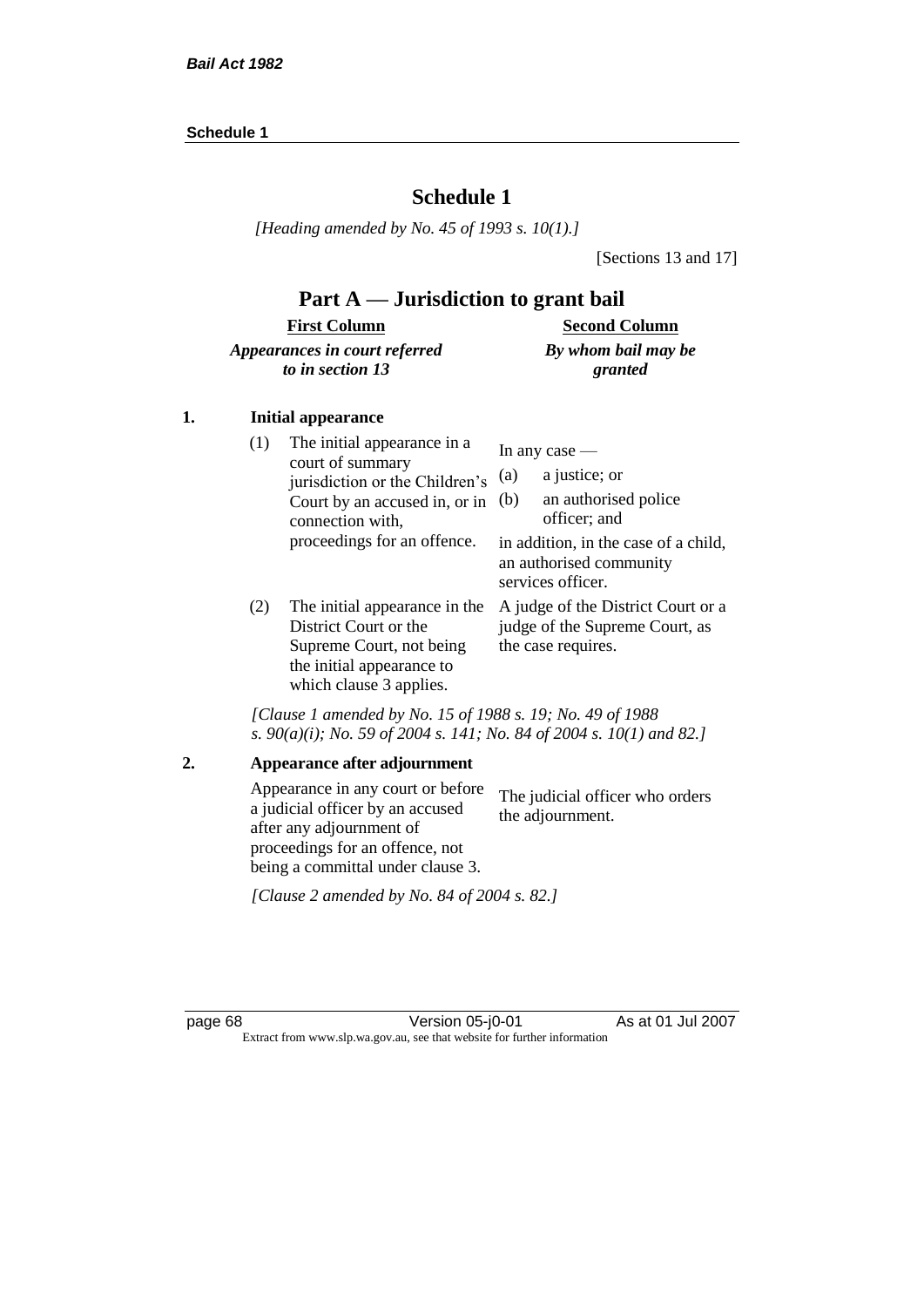| <b>First Column</b>           |  |
|-------------------------------|--|
| Appearances in court referred |  |
| to in section 13              |  |

**Second Column** *By whom bail may be granted*

# **3. Appearance on committal to Supreme Court or District Court**

The initial appearance by an accused in the Supreme Court or District Court after he has been committed thereto under any Act to be tried or sentenced or otherwise dealt with. The judicial officer who orders the committal.

*[Clause 3 amended by No. 84 of 2004 s. 82.]*

# **4. Appearance in connection with appeal etc.**

| (1)                                             | Appearance in connection<br>with an application or appeal<br>made under the <i>Criminal</i><br><i>Appeals Act 2004</i> or with                          | If the appeal is being determined<br>by a single judge of the Supreme<br>Court, a single judge of the<br>Supreme Court; |  |
|-------------------------------------------------|---------------------------------------------------------------------------------------------------------------------------------------------------------|-------------------------------------------------------------------------------------------------------------------------|--|
|                                                 | any order made in<br>determining the application<br>or appeal.                                                                                          | If the appeal is being determined<br>by the Court of Appeal, the Court<br>of Appeal or a single judge of<br>appeal.     |  |
| (2)                                             | Appearance in connection<br>with a rehearing of<br>proceedings ordered under<br>section 28 of the Children's<br>Court of Western Australia<br>Act 1988. | The Children's Court.                                                                                                   |  |
| (3)                                             | Appearance in connection<br>with the reconsideration of<br>an order under section 40 of<br>the Children's Court of<br>Western Australia Act 1988.       | The Children's Court constituted<br>by the President.                                                                   |  |
| [Clause 4 inserted by No. 84 of 2004 s. 10(2).] |                                                                                                                                                         |                                                                                                                         |  |

As at 01 Jul 2007 Version 05-j0-01 Page 69 Extract from www.slp.wa.gov.au, see that website for further information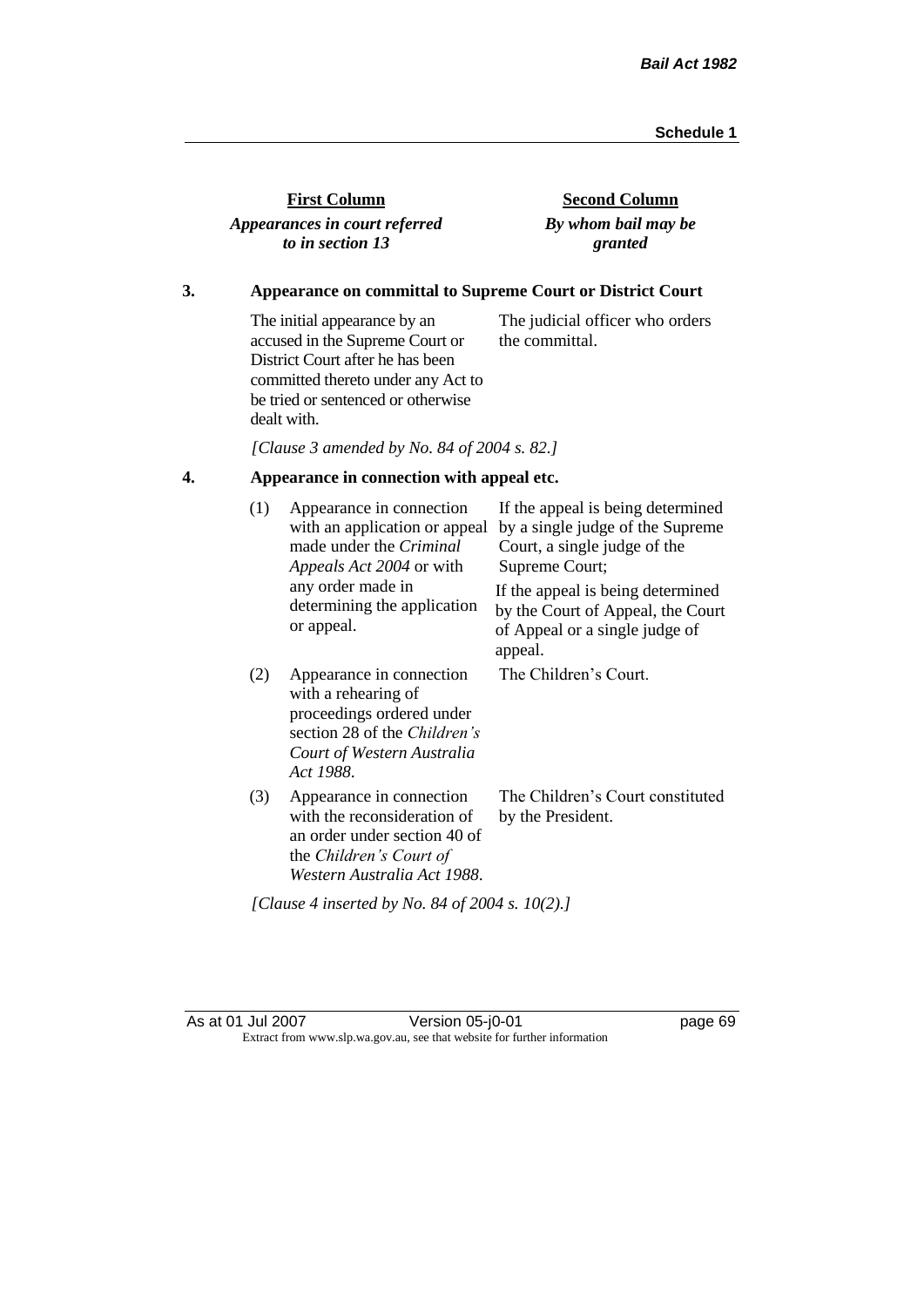| <b>First Column</b>           | <b>Second Column</b> |
|-------------------------------|----------------------|
| Appearances in court referred | By whom bail may be  |
| to in section 13              | granted              |

#### **5. Appearance prescribed by regulation**

Appearance in a court for any other purpose or following any prescribed by such regulations. other occurrence prescribed by regulations under this Act. The judicial or other officer

#### **6. Appearances not otherwise provided for**

Any appearance in a court not otherwise provided for in this Part or by regulations under this Act. The judicial officer who, or court which, orders the appearance.

#### **7. Interpretation in this Part**

In this Part, unless the contrary intention appears —

**"proceedings for an offence"** in clause 2 (but not in clause 1) includes any of the following proceedings relating to that offence —

- (a) appeal proceedings;
- (b) proceedings on a writ of *habeas corpus*; and
- (c) proceedings on the re-appearance of an offender under section 50 of the *Sentencing Act 1995*.

*[Clause 7 inserted by No. 84 of 2004 s. 10(3).]*

# **Part B — Cessation of power to grant bail**

### **1. Upon decision by Judge, power of other officers ceases**

After a Judge of the Supreme Court has granted or refused bail for an appearance by an accused the power to grant bail for that appearance ceases to be vested in any judicial officer whose jurisdiction is inferior to that of such Judge or in any authorised officer.

*[Clause 1 amended by No. 84 of 2004 s. 82.]*

page 70 Version 05-j0-01 As at 01 Jul 2007 Extract from www.slp.wa.gov.au, see that website for further information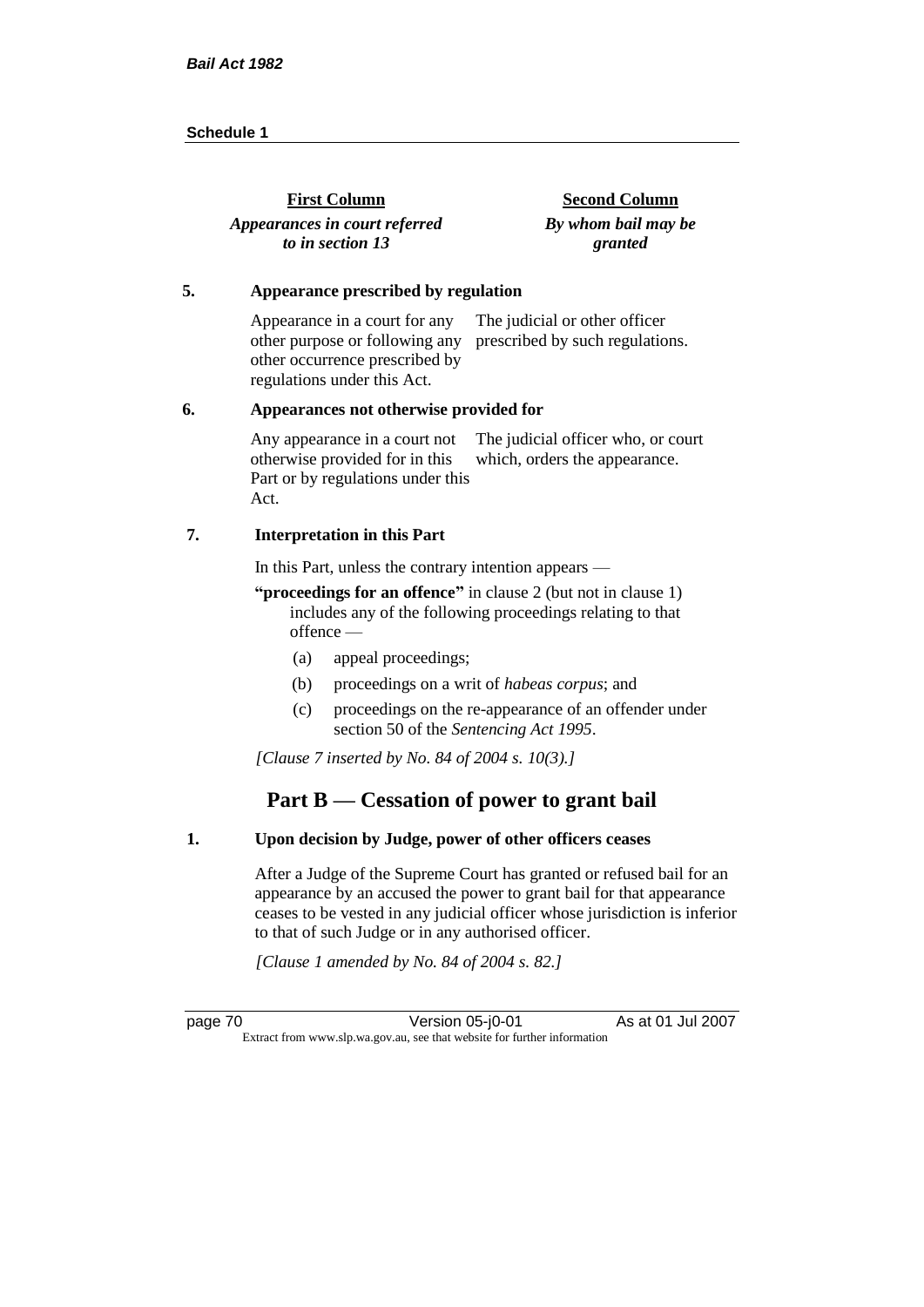# **2. Upon decision by judicial officer, his power and that of his peers ceases**

Except where clause 4 applies, the power to grant bail for an appearance by an accused ceases to be vested in any judicial officer (including a Judge of the Supreme Court) after he, or another judicial officer whose jurisdiction is co-extensive with his, has granted or refused bail for that appearance.

*[Clause 2 amended by No. 84 of 2004 s. 82.]*

# **3. Upon refusal by justice power of authorised officer or justice ceases**

After a justice has refused bail for an initial appearance by an accused, the power to grant bail for that appearance ceases to be vested in an authorised officer or another justice, but an authorised officer or a justice may grant bail for an initial appearance notwithstanding that one or more other authorised officers have previously refused bail for that appearance.

*[Clause 3 amended by No. 34 of 1988 s. 90(b); No. 59 of 2004 s. 141; No. 84 of 2004 s. 82.]*

## **4. Judicial officer's powers where accused proves new facts or changed circumstances**

Notwithstanding clause 2, where an accused has been refused bail for an appearance or has been granted bail therefor on terms or conditions with which he is unable or unwilling to comply, the judicial officer who granted or refused bail or another judicial officer whose jurisdiction is co-extensive with his has power to grant bail for that appearance or to vary the terms or conditions of bail previously granted therefor if the accused makes application and satisfies him  $that -$ 

- (a) new facts have been discovered, new circumstances have arisen or the circumstances have changed since bail was previously granted or refused for that appearance;
- (b) he failed to adequately present his case for bail on the previous occasion when it was considered; or
- (c) where bail was granted subject to a home detention condition, he has, since the previous occasion when his case for bail was

| As at 01 Jul 2007 | Version 05-j0-01                                                         | page 71 |
|-------------------|--------------------------------------------------------------------------|---------|
|                   | Extract from www.slp.wa.gov.au, see that website for further information |         |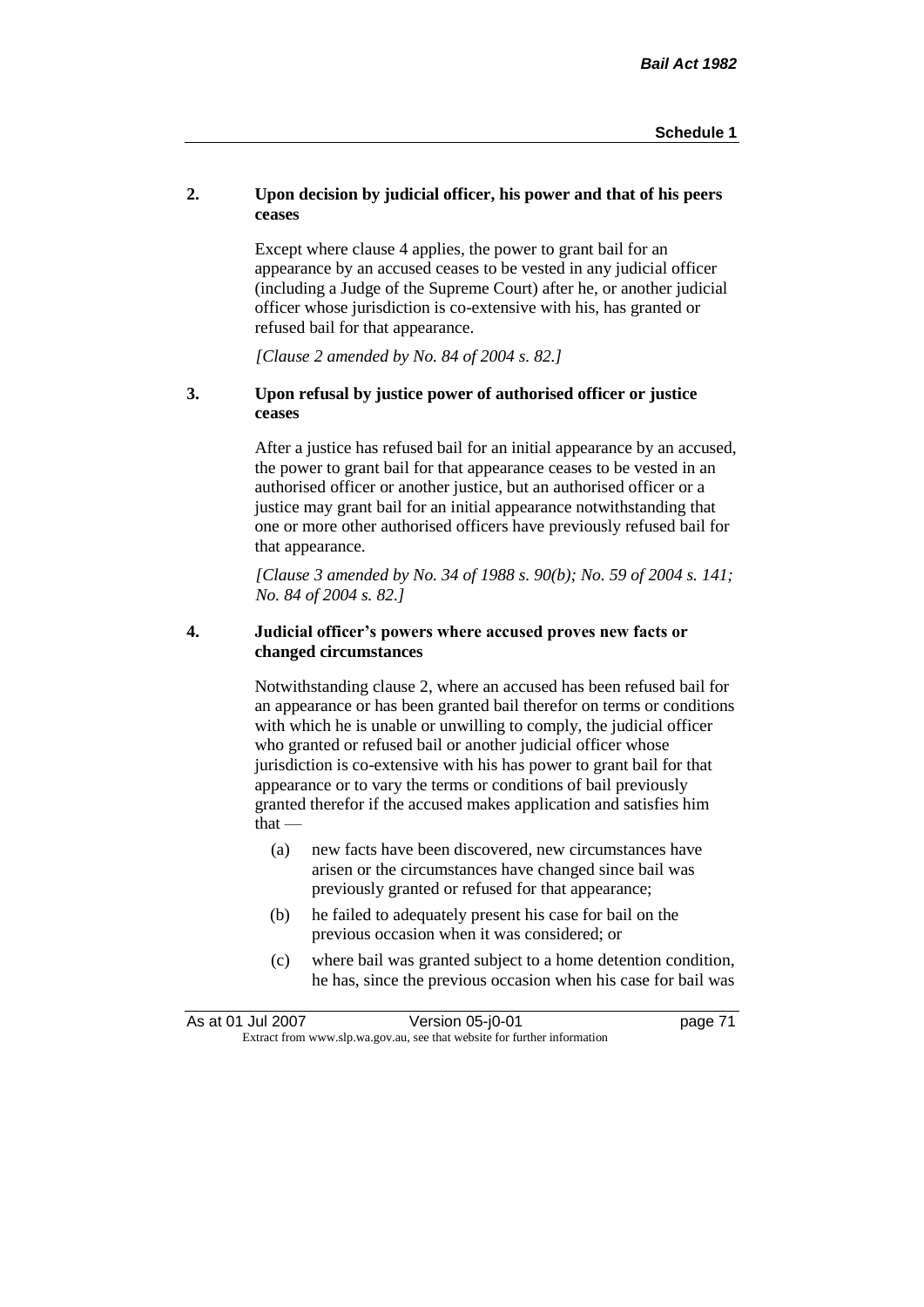considered, complied with the home detention condition for a period of one month or more.

*[Clause 4 amended by No. 61 of 1990 s. 14; No. 84 of 2004 s. 82.]*

# **Part C — Manner in which jurisdiction to be exercised**

Principles governing grant or refusal of bail

#### **1. Bail before conviction to be at discretion of bail authority, except for a child**

Subject to clause 3A, the grant or refusal of bail to an accused, other than a child, who is in custody awaiting an appearance in court before conviction for an offence shall be at the discretion of the judicial officer or authorised officer in whom jurisdiction is vested, and that discretion shall be exercised having regard to the following questions as well as to any others which he considers relevant —

- (a) whether, if the accused is not kept in custody, he may
	- (i) fail to appear in court in accordance with his bail undertaking;
	- (ii) commit an offence;
	- (iii) endanger the safety, welfare, or property of any person; or
	- (iv) interfere with witnesses or otherwise obstruct the course of justice, whether in relation to himself or any other person;
- (b) whether the accused needs to be held in custody for his own protection;
- (c) whether the prosecutor has put forward grounds for opposing the grant of bail;
- (d) whether, as regards the period when the accused is on trial, there are grounds for believing that, if he is not kept in custody, the proper conduct of the trial may be prejudiced;
- (e) whether there is any condition which could reasonably be imposed under Part D which would —
	- (i) sufficiently remove the possibility referred to in paragraphs (a) and (d);

page 72 Version 05-j0-01 As at 01 Jul 2007 Extract from www.slp.wa.gov.au, see that website for further information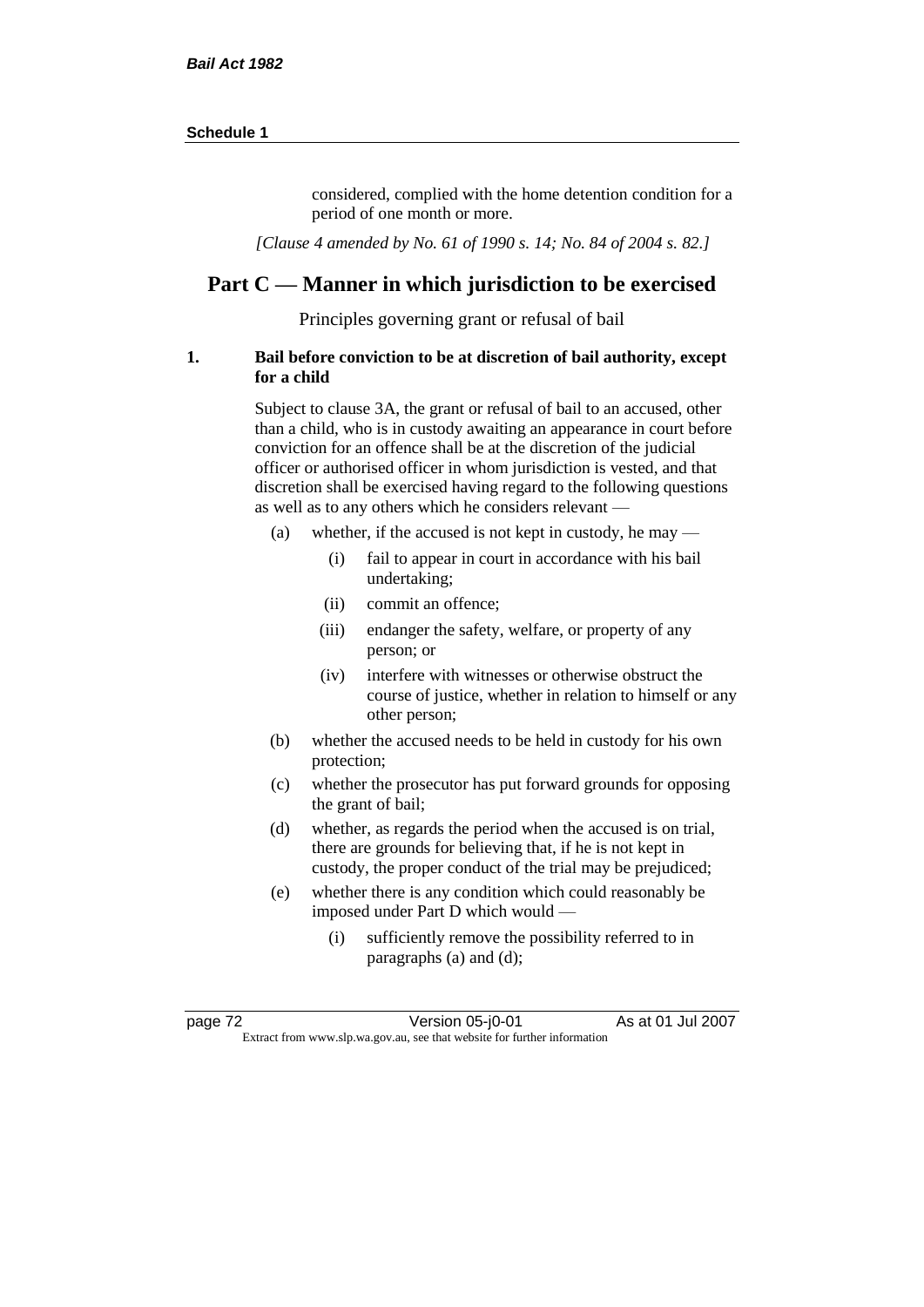- (ii) obviate the need referred to in paragraph (b); or
- (iii) remove the grounds for opposition referred to in paragraph (c);
- (f) where the accused is charged with an offence that is alleged to have been committed in respect of a child, whether a condition should be imposed under Part D requiring the accused to reside at a place other than the place where the child resides;
- (g) whether the alleged circumstances of the offence or offences amount to wrongdoing of such a serious nature as to make a grant of bail inappropriate.

*[Clause 1 amended by No. 14 of 1992 s. 11; No. 45 of 1993 s. 10(2)(a); No. 54 of 1998 s. 8(a) and (b); No. 84 of 2004 s. 82.]*

## **2. Child to have qualified right to bail**

- (1) In this clause
	- **"responsible person"** means a parent, relative, employer or other person who, in the opinion of the judicial officer or authorised officer, is in a position to both influence the conduct of the child and provide the child with support and direction.
- (2) Subject to subclause (3), a child accused who is in custody awaiting an appearance in court before conviction for an offence has a right to be granted bail unless —
	- (a) in the opinion of the judicial officer or authorised officer in whom jurisdiction is vested —
		- (i) one or more of the questions set out in clause 1(a), (b), (d) and (g) must be answered in the affirmative; and
		- (ii) there is no condition which he could reasonably impose under Part D which would satisfy the relevant provision of clause 1(e);
		- or
	- (b) there is no responsible person willing to enter into an undertaking of the kind described in subclause  $(3)(c)$ ,

and if the child is refused bail he shall be dealt with in accordance with section 19(2) of the *Young Offenders Act 1994*.

| As at 01 Jul 2007                                                        |  | Version 05-j0-01 | page 73 |
|--------------------------------------------------------------------------|--|------------------|---------|
| Extract from www.slp.wa.gov.au, see that website for further information |  |                  |         |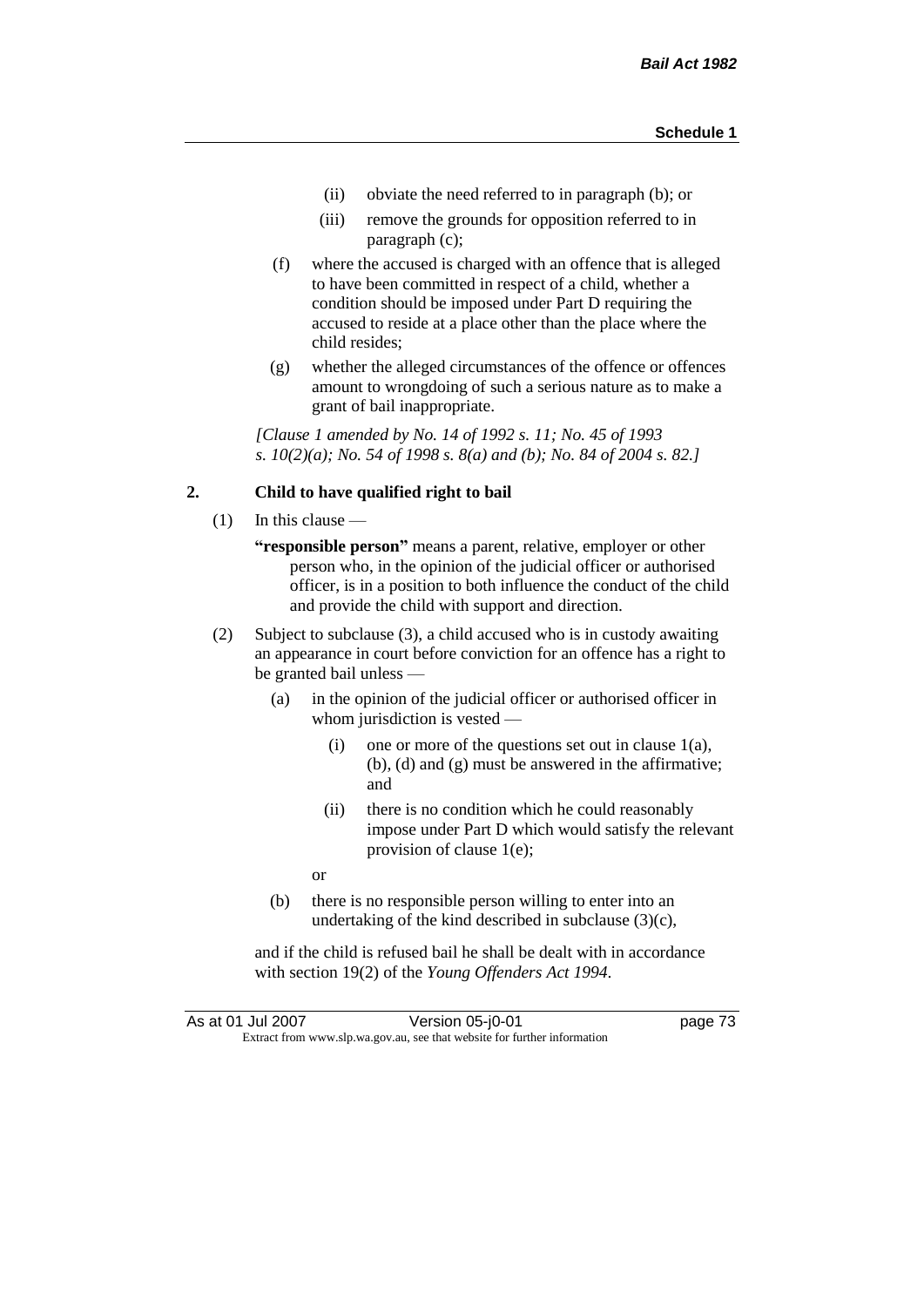- (3) The right of a child accused under subclause (2) is subject to  $-$ 
	- (a) clause 3A; and
	- *[(b) deleted]*
		- (c) there being imposed as a condition on the grant of bail a requirement that before the release of the child on bail a responsible person undertakes in writing in the prescribed form to ensure that the child complies with any requirement of his bail undertaking mentioned in section 28(2)(a), (b), (c) and (d).
- (4) Subclauses (2)(b) and (3)(c) do not apply to a child accused if it appears to the judicial officer or authorised officer that the accused —
	- (a) is over the age of 17 years; and
	- (b) has sufficient maturity to live independently without the guidance or control of a parent or guardian.
- (5) For the purposes of this clause, the provisions of sections 46, 47, 48, 54, 55(2), 60 and  $67(2)(a)(iv)$  apply with all necessary changes as  $if -$ 
	- (a) references in those provisions to a surety and a surety undertaking were references to a responsible person and to an undertaking referred to in subclause  $(3)(c)$  respectively; and
	- (b) section  $54(1)(b)(i)$  read as follows
		- "
- (i) a person who has entered into an undertaking referred to in clause 2(3)(c) of Part C of Schedule 1 should no longer be regarded as a responsible person for the purposes of that clause, or is dead;

".

(6) Where a child accused is released on bail his right to be at liberty is subject to the exercise of the powers in section 17A.

*[Clause 2 inserted by No. 45 of 1993 s. 10(2)(b); amended by No. 57 of 1997 s. 21(3)(a); No. 54 of 1998 s. 8(c); No. 34 of 2004 s. 251; No. 84 of 2004 s. 82.]*

page 74 Version 05-j0-01 As at 01 Jul 2007 Extract from www.slp.wa.gov.au, see that website for further information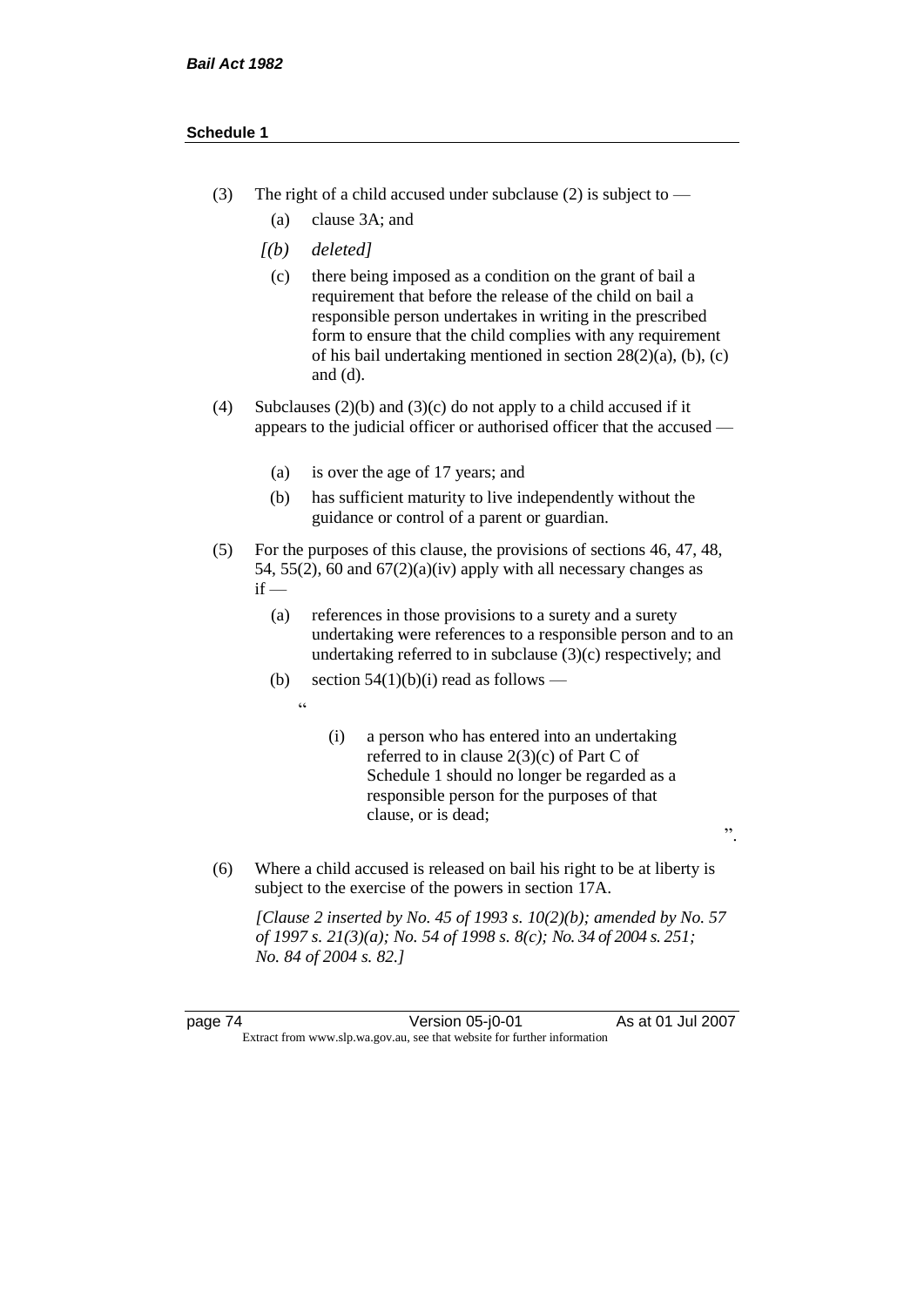# **3. Matters relevant to consideration of clause 1(a)**

In considering whether an accused may do any of the things mentioned in clause 1(a), the judicial officer or authorised officer shall have regard to the following matters, as well as to any others which he considers relevant —

- (a) the nature and seriousness of the offence or offences (including any other offence or offences for which he is awaiting trial) and the probable method of dealing with the accused for it or them, if he is convicted;
- (b) the character, previous convictions, antecedents, associations, home environment, background, place of residence, and financial position of the accused;
- (c) the history of any previous grants of bail to him; and
- (d) the strength of the evidence against him.

*[Clause 3 amended by No. 84 of 2004 s. 82.]*

# **3A. Bail where serious offence committed while accused on bail for another serious offence**

- (1) Notwithstanding clause 1 or 2 or any other provision of this Act, where —
	- (a) an accused is in custody awaiting an appearance in court before conviction for a serious offence; and
	- (b) the serious offence is alleged to have been committed while the accused was —
		- (i) on bail for; or
		- (ii) at liberty under an early release order made in respect of,

another serious offence,

the judicial officer or (if section 16A does not apply) the authorised officer in whom jurisdiction is vested shall refuse to grant bail for the serious offence referred to in paragraph (a) unless the judicial officer or authorised officer —

(c) is satisfied that there are exceptional reasons why the accused should not be kept in custody and, if clause 3B applies, is so satisfied only after complying with that clause; and

| As at 01 Jul 2007                                                        | Version 05-j0-01 | page 75 |
|--------------------------------------------------------------------------|------------------|---------|
| Extract from www.slp.wa.gov.au, see that website for further information |                  |         |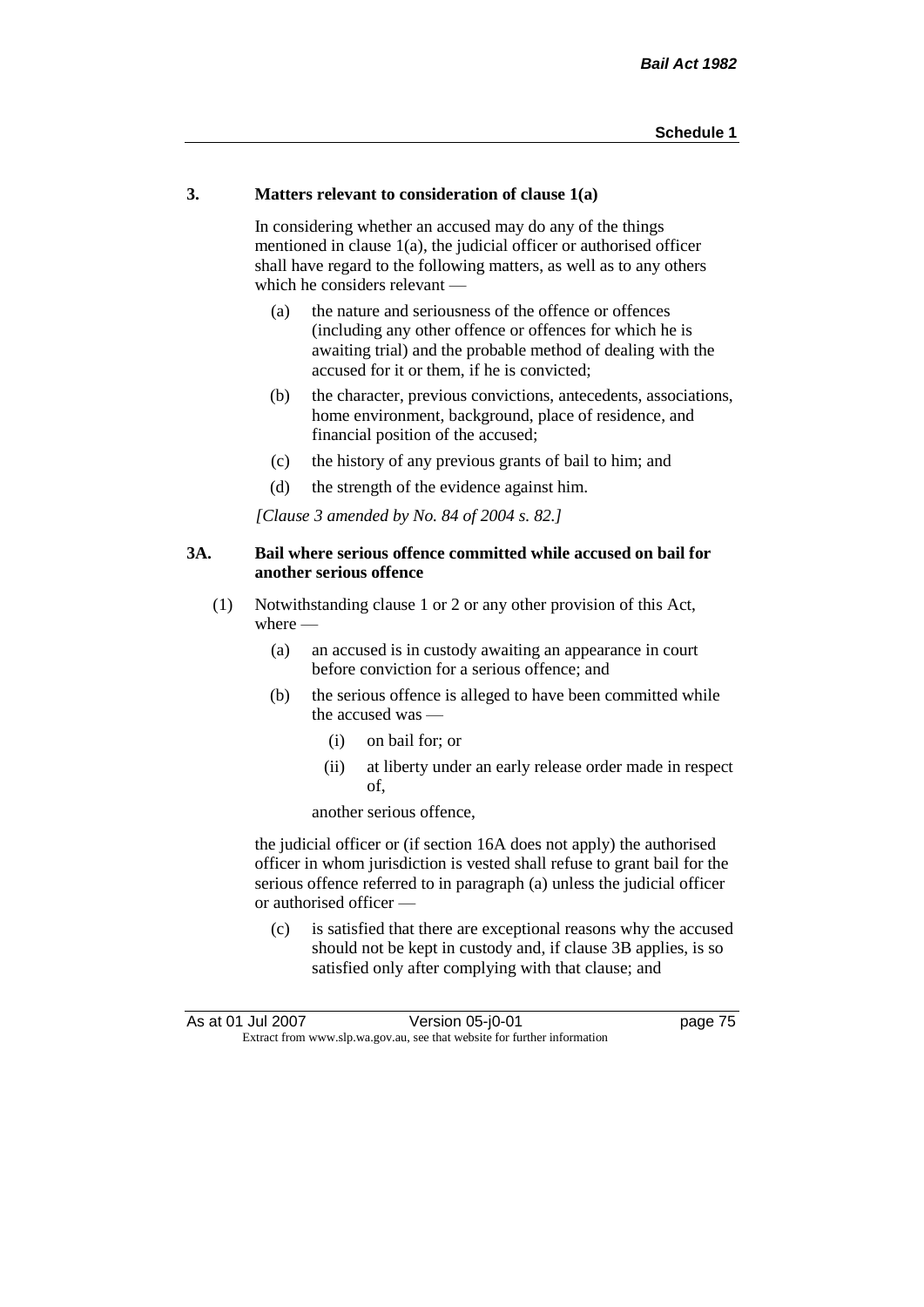- (d) is also satisfied that bail may properly be granted having regard to the provisions of clauses 1 and 3 or, in the case of a child accused, clauses 2 and 3.
- (2) Notwithstanding section 7(1), where an accused is refused bail under subclause (1) for an appearance for a serious offence his case for bail need not be considered again under that subsection for an appearance for that offence unless he satisfies the judicial officer who may order his detention that —
	- (a) new facts have been discovered, new circumstances have arisen or the circumstances have changed since bail was refused; or
	- (b) he failed to adequately present his case for bail on the occasion of that refusal.
- (3) Where a child accused is refused bail under subclause (1) he shall be dealt with in accordance with section 19(2) of the *Young Offenders Act 1994*.

*[Clause 3A inserted by No. 45 of 1993 s. 10(2)(c); amended by No. 57 of 1997 s. 21(3)(b); No. 54 of 1998 s. 7 and 13(1); No.84 of 2004 s. 82.]*

# **3B. Determination of exceptional reasons under clause 3A(1)**

- (1) This clause applies where it appears to the judicial officer or (if section 16A does not apply) the authorised officer that all or any of the acts alleged to constitute a serious offence referred to in clause 3A(1)(b) would, if proved in the appropriate proceedings, amount to a breach by the accused of a protective condition or order.
- (2) The judicial officer or authorised officer shall, before making a decision that there are exceptional reasons for the purposes of clause  $3A(1)(c)$ , make enquiry, or cause enquiry to be made, whether there has already been -
	- (a) any breach by the accused of the protective condition or order that has been proved in proceedings;
	- (b) any alleged breach by the accused of the protective condition or order that has not been so proved, including an allegation that has not been the subject of a prosecution or any other communication to any relevant official; or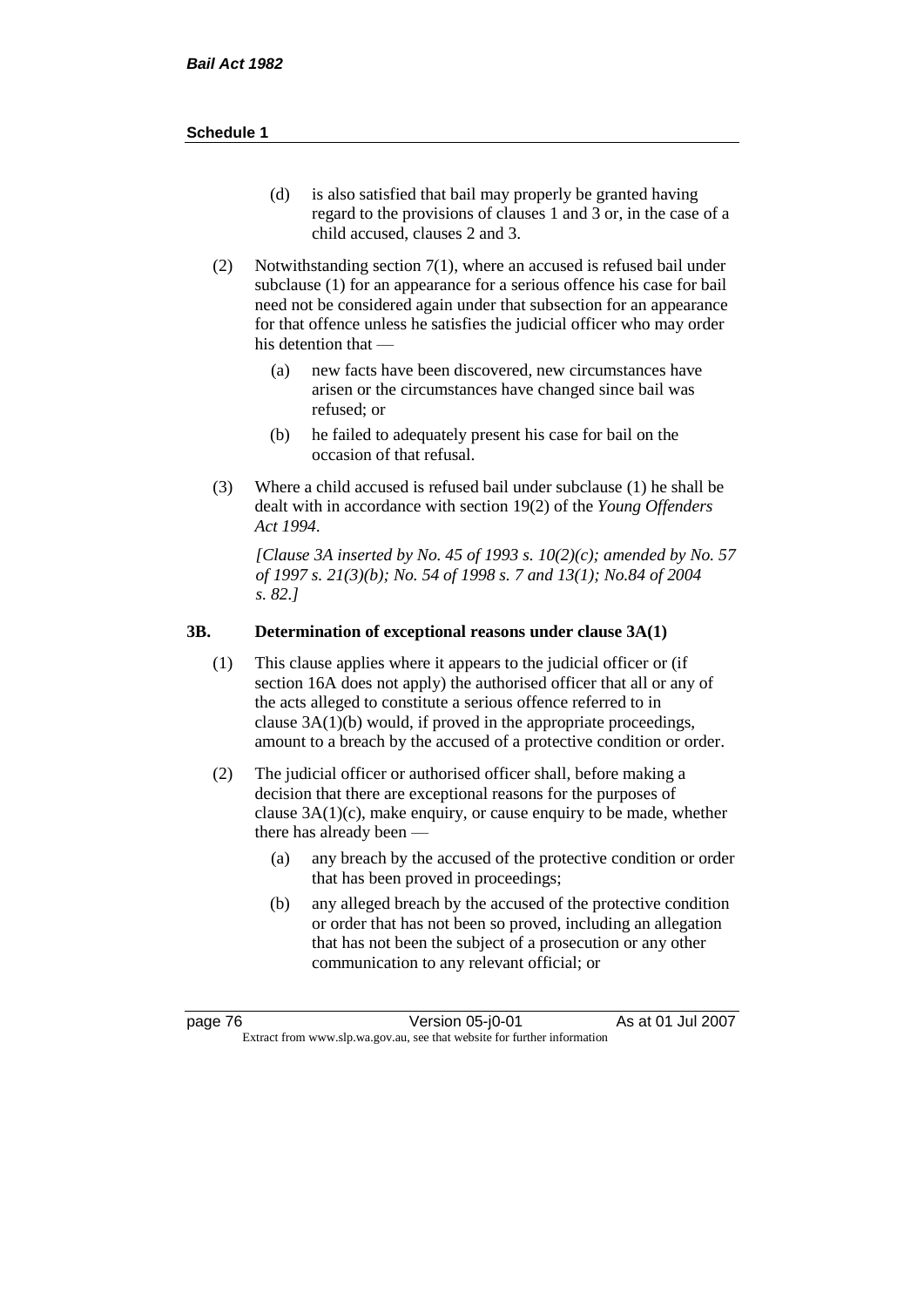- (c) any alleged breach by the accused of any other protective condition or order that has been the subject of a prosecution.
- (3) On becoming aware of any such alleged breach, the judicial officer or authorised officer shall give each person for whose protection a protective condition or order referred to in subclause (2) was imposed or made (a **"relevant person"**) a reasonable opportunity to give evidence by affidavit on matters relating to that protective condition or order.
- (4) The judicial officer or authorised officer shall in making any decision for the purposes of clause  $3A(1)(c)$  —
	- (a) give due weight to  $-$ 
		- (i) any evidence given under subclause (3);
		- (ii) any adverse effect that a grant of bail to the accused would have on a relevant person; and
		- (iii) any difficulty that a relevant person might have in proving any future breach of a protective condition or order;
	- (b) consider whether it would be appropriate to refuse bail and make a hospital order under section 5 of the *Criminal Law (Mentally Impaired Accused) Act 1996*;
	- (c) in the case of a condition imposed for a purpose mentioned in clause  $2(2)(c)$  or (d) of Part D, treat any alleged breach of the condition as a serious matter even if the conduct alleged to amount to the breach in itself appears to be trivial; and
	- (d) consider whether any alleged breach of a protective condition or order that has occurred shows that the purpose of the condition or order has not been achieved and that the accused should be kept in custody.
- (5) The provisions of this clause do not limit the matters that the judicial officer or authorised officer may take into account for the purposes of clause  $3A(1)(c)$ .
- (6) In this clause —

# **"protective condition or order"** means —

(a) a condition imposed for a purpose mentioned in clause  $2(2)(c)$  or (d) of Part D;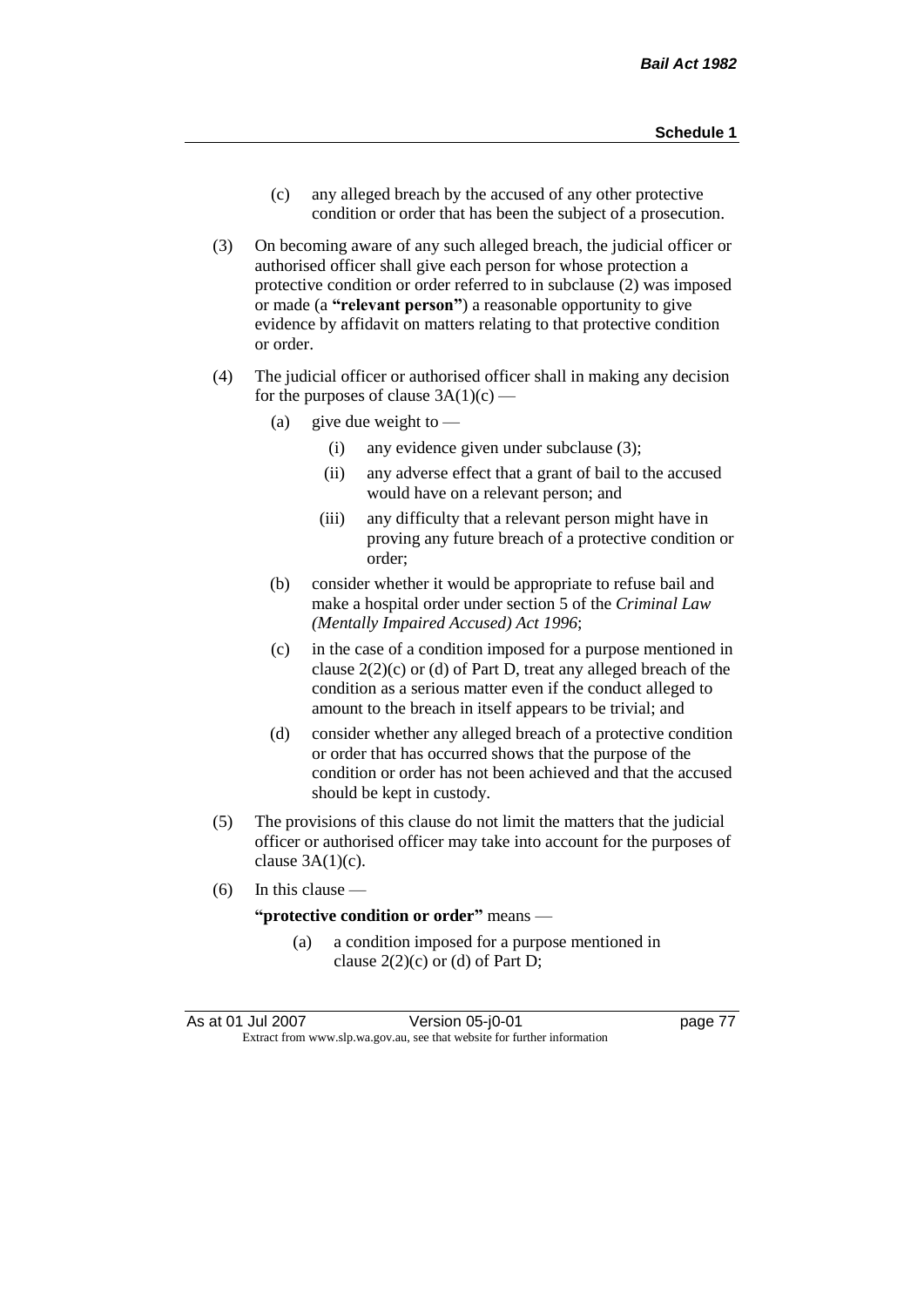| (b) | a violence restraining order or a police order under the |
|-----|----------------------------------------------------------|
|     | <i>Restraining Orders Act 1997; or</i>                   |

- (c) a Part VII order under the *Justices Act 1902*
	- (i) that under section 86 of the *Restraining Orders Act 1997* is taken to be a misconduct restraining order under that Act; and
	- (ii) that shows on the face of the order that the causing or threatening of personal injury by the accused was a ground for the making of the order.

*[Clause 3B inserted by No. 54 of 1998 s. 13(2); amended by No. 38 of 2004 s. 60; No. 59 of 2004 s. 141; No. 84 of 2004 s. 11 and 82.]*

### **4. When bail to be granted after conviction**

In deciding whether or not to grant bail to an accused who is in custody waiting to be sentenced or otherwise dealt with for an offence of which he has been convicted or awaiting the disposal of appeal proceedings, the judicial officer shall, subject to clauses 5 and 6, consider whether —

- (a) in the case of an accused waiting to be sentenced, there is a strong likelihood that he will impose a non-custodial sentence; or
- (b) in either case, there are exceptional reasons why the accused should not be kept in custody,

and shall only grant bail to him if he is satisfied that —

- (c) in the case of an accused waiting to be sentenced, at least one of those reasons exists and, in the case of an appellant, the reason mentioned in paragraph (b) exists; and
- (d) he may properly do so having regard to the provisions of clauses 1 and 3 or, in the case of a child, clauses 2 and 3.

*[Clause 4 amended by No. 84 of 2004 s. 82.]*

# **5. Exception for bail for an appeal under the** *Criminal Appeals Act 2004* **Part 2**

Clause 4 does not apply to the bail of a person who is awaiting the disposal of appeal proceedings under Part 2 of the *Criminal Appeals Act 2004*; such a person shall be deemed for the purposes of this Part

page 78 Version 05-j0-01 As at 01 Jul 2007 Extract from www.slp.wa.gov.au, see that website for further information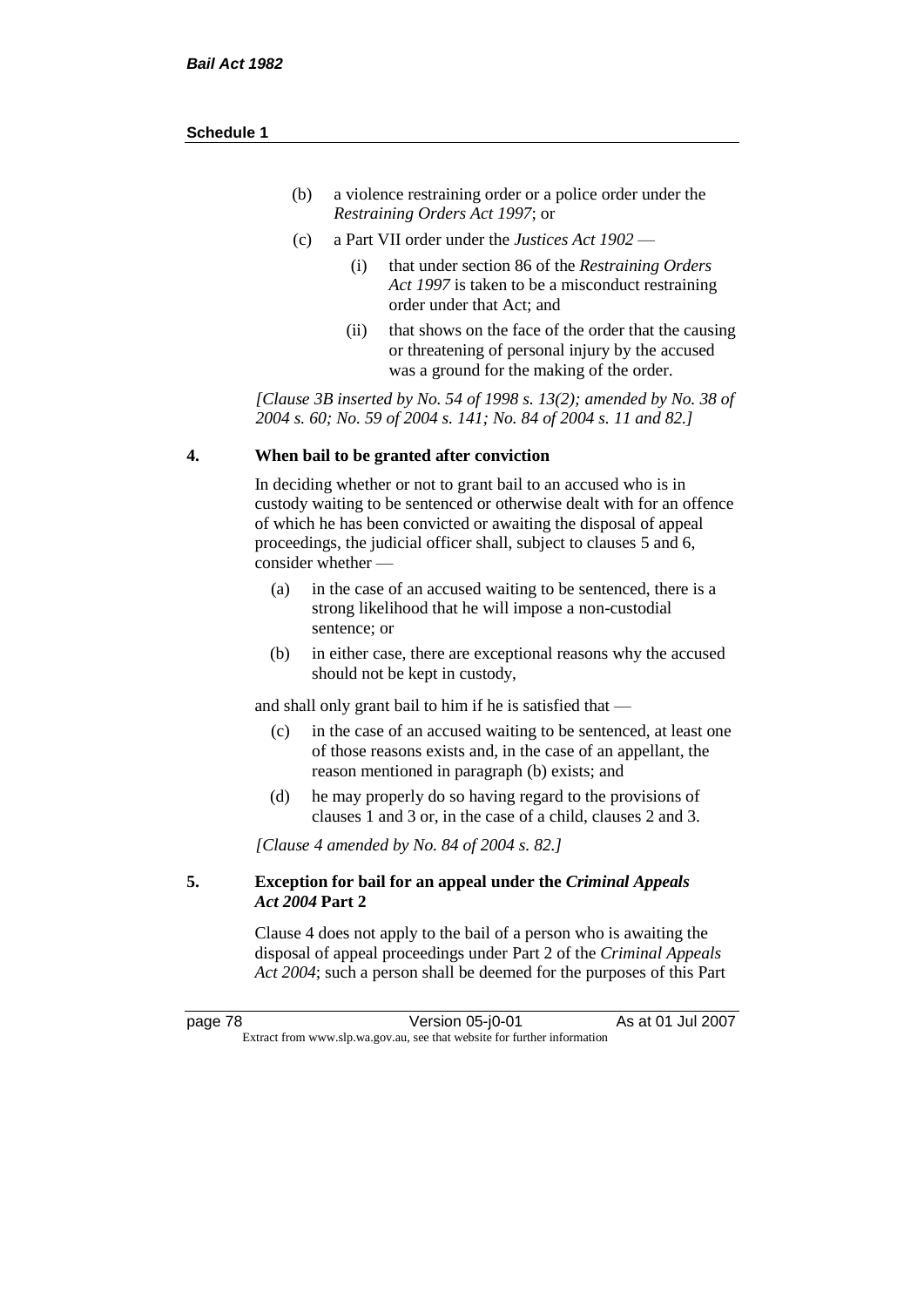to be awaiting an appearance in court before conviction for an offence.

*[Clause 5 inserted by No. 33 of 1989 s. 18; amended by No. 59 of 2004 s. 141; No. 84 of 2004 s. 11 and 82.]*

### **6. Bail of people on community orders, etc.**

For the purpose of determining whether clause 4 applies, a person in custody —

- (a) under section 50, 79, 84E, 128, 129 or 132 of the *Sentencing Act 1995* in connection with a possible breach of a conditional release order, a sentence of suspended imprisonment or conditional suspended imprisonment or a community order imposed under that Act; or
- (b) under section 43 of the *Young Offenders Act 1994* in respect of an alleged breach of a youth community based order, an intensive youth supervision order or a conditional release order made under that Act,

is to be taken as not having been convicted of the offence for which the sentence was imposed.

*[Clause 6 inserted by No. 78 of 1995 s. 8; amended by No. 27 of 2004 s. 13(3).]*

Limitation on period of bail

# **7. Bail for initial appearance to be for not more than 7 days**

In fixing the terms of bail of an accused for his initial appearance in court for an offence, a justice or an authorised officer shall require him to make the appearance within the period of 7 days commencing on and including the day on which the accused was arrested for the offence.

*[Clause 7 amended by No. 84 of 2004 s. 82.]*

## **8. Bail on adjournment in court of summary jurisdiction to be for not more than 30 days except by consent**

In fixing the terms of bail of an accused for an appearance in court after an adjournment of proceedings for an offence, a judicial officer

As at 01 Jul 2007 Version 05-j0-01 page 79 Extract from www.slp.wa.gov.au, see that website for further information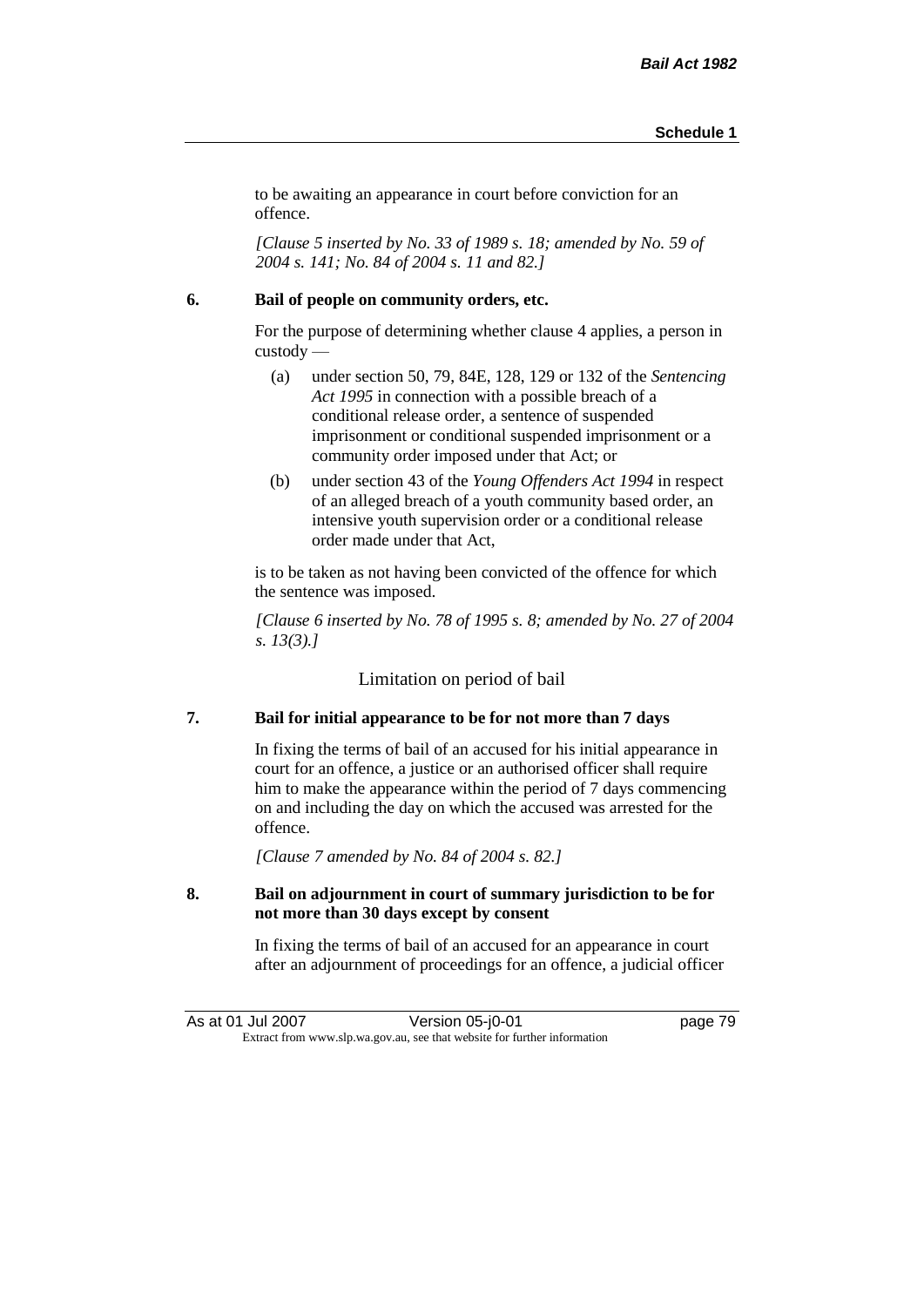sitting as a court of summary jurisdiction shall require him to make the appearance within the period of 30 days commencing on and including the day on which the proceedings are adjourned, unless the accused consents to appear on a later day.

*[Clause 8 amended by No. 49 of 1988 s. 90(c); No. 59 of 2004 s. 141; No. 84 of 2004 s. 82.]*

# **9. Provision as to calculation of time**

The periods specified in clauses 7 and 8 shall be calculated to include any Sunday or public holiday.

# **Part D — Conditions which may be imposed on a grant of bail**

# **1. Conditions as to forfeiture and giving security may be imposed on the accused and sureties**

- (1) A judicial officer or authorised officer, on a grant of bail, may impose conditions under this clause if he considers that it is desirable to do so to ensure the performance of the accused's bail undertaking.
- (2) If a judicial officer or authorised officer considers that it is desirable as mentioned in subclause (1), he may in addition to releasing the accused on his bail undertaking impose any one or more of the following conditions —
	- (a) that the accused in his bail undertaking agree to forfeit a specified amount of money if he fails to comply with any requirement of his bail undertaking mentioned in section  $28(2)(a)$  or (b)(ii);
	- (b) that a surety or a specified number of sureties enter into a surety undertaking or surety undertakings whereby he or they agree to forfeit a specified amount or specified amounts of money if the accused fails to comply with any requirement of his bail undertaking mentioned in section 28(2)(a) or (b)(ii);
	- (c) that any of them the accused and the surety or sureties give security of a specified value, including the deposit of a specified amount of cash, for the performance of their respective obligations;

page 80 Version 05-j0-01 As at 01 Jul 2007 Extract from www.slp.wa.gov.au, see that website for further information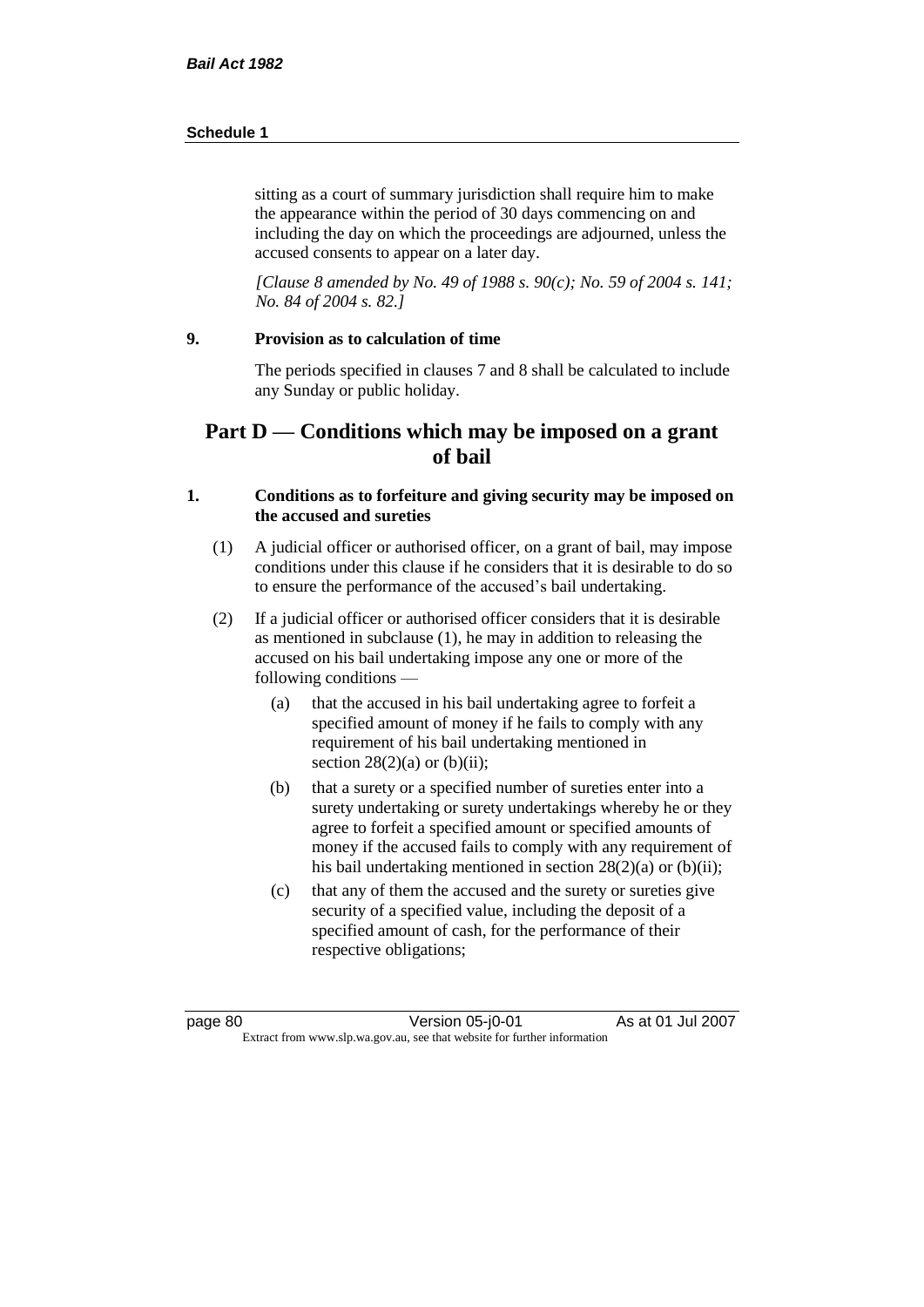- (d) that any of them the accused and the surety or sureties deposit with a specified officer any specified passbook or document relating to the title to, or ownership of, any account or other asset offered as security for the performance of their respective obligations; or
- (e) that any of them the accused and the surety or sureties, at his or their own expense or otherwise, enter into such mortgage, charge, assignment or other transaction, or take such other step, as may be required, including completion of the necessary documents, to render any security effective and enforceable by the State.
- (3) The nature and sufficiency of any security, and the documentation therefor, required under subclause (2) shall be determined by the judicial officer or authorised officer who imposed the condition or, if no determination is so made —
	- (a) by the person before whom the bail undertaking is entered into, where the security is to be given by the accused; and
	- (b) where the security is to be given by a surety, by any person authorised under section 36 to approve the surety or before whom the surety undertaking is entered into.
- (4) When a bail undertaking ceases to have effect as provided in section 34(a) to (d), or upon an accused being acquitted of a charge under section  $51(1)$  or (2) or discharged from further proceedings therefor, each of them the accused, or where section 34(b) applies his personal representative, and any surety is entitled to have returned to him any security given under subclause (2).
- (5) When a surety undertaking ceases to have effect as provided in section 47(a) to (f), a surety is entitled to have returned to him any security given under subclause  $(2)$ .

*[Clause 1 amended by No. 65 of 2003 s. 121(3); No. 84 of 2004 s. 82.]*

## **2. Other conditions which may be imposed**

- (1) A judicial officer or authorised officer, on a grant of bail, may impose conditions —
	- (a) to be complied with before the accused is released on bail or while the accused is on bail;

| As at 01 Jul 2007                                                        | Version 05-j0-01 | page 81 |
|--------------------------------------------------------------------------|------------------|---------|
| Extract from www.slp.wa.gov.au, see that website for further information |                  |         |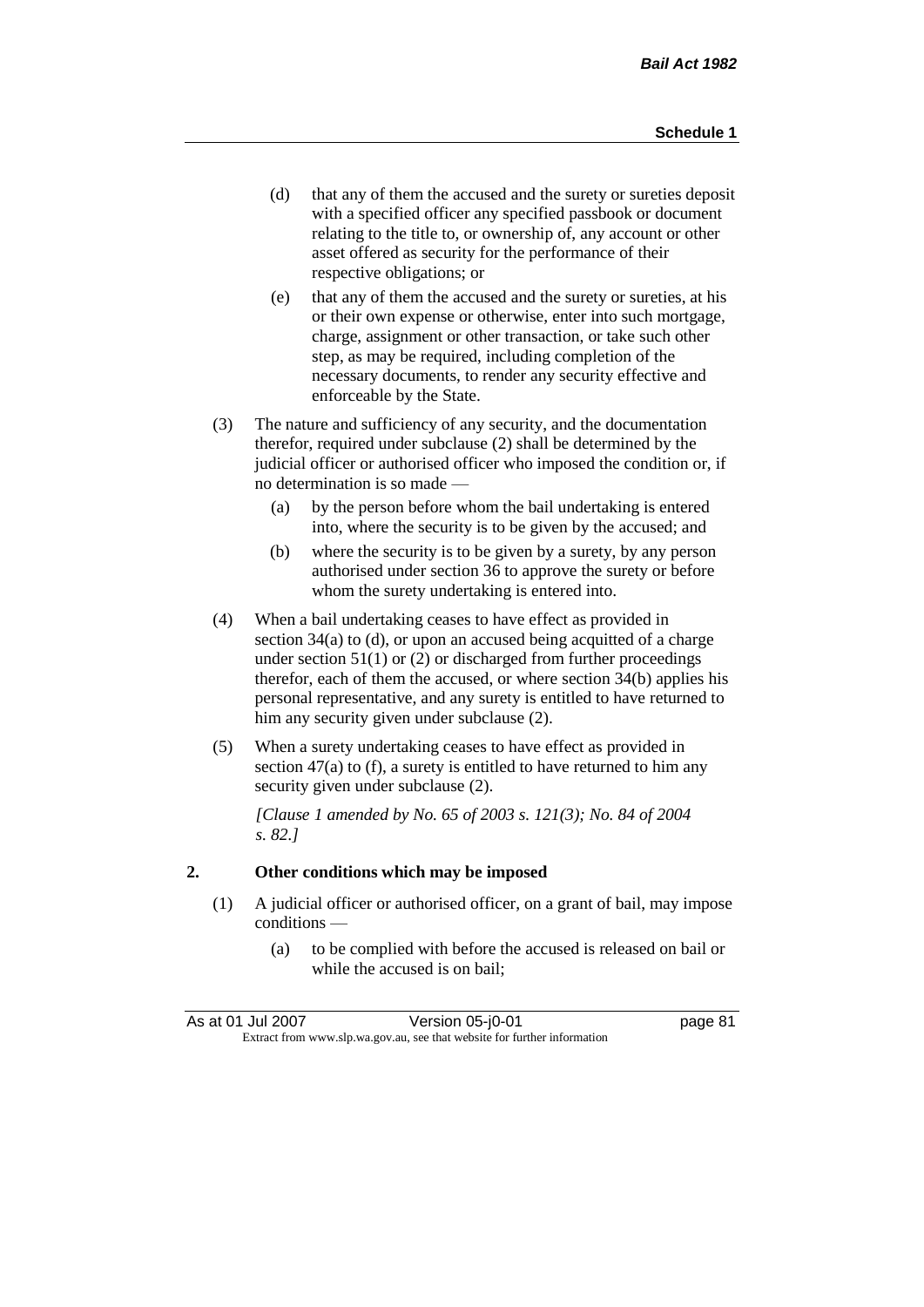- (b) as to the accused's conduct while on bail; or
- (c) as to where the accused shall reside while on bail,

if he considers that it is desirable for any purpose mentioned in subclause (2), (2b), (3) or (4).

(1a) Without limiting subclause (1), a judicial officer or authorised officer shall, on a grant of bail to a child accused, consider whether it is desirable for any purpose mentioned in subclause (2) to impose a condition as to —

- (a) any period in each day during which the child is to remain at a particular place;
- (b) any person with whom the child is not to associate or communicate;
- (c) any place that the child is not to frequent;
- (d) the attendance by the child at a school or other educational institution; or
- (e) any other matter,

and the judicial officer or authorised officer may impose any such condition.

- (2) Any condition may be imposed under subclause (1) or (1a) to ensure that an accused —
	- (a) appears in court in accordance with his bail undertaking;
	- (b) does not while on bail commit an offence;
	- (c) does not endanger the safety, welfare or property of any person;
	- (d) does not interfere with witnesses or otherwise obstruct the course of justice, whether in relation to himself or any other person; or
	- (e) as regards the period when the accused is on trial, does not prejudice the proper conduct of the trial.
- (2a) Before imposing a condition on a grant of bail for a purpose mentioned in subclause (2)(c) or (d) a judicial officer or authorised officer is to consider whether that purpose would be better served, or could be better assisted, by a restraining order made under the *Restraining Orders Act 1997* and whether, in the case of a judicial

page 82 Version 05-j0-01 As at 01 Jul 2007 Extract from www.slp.wa.gov.au, see that website for further information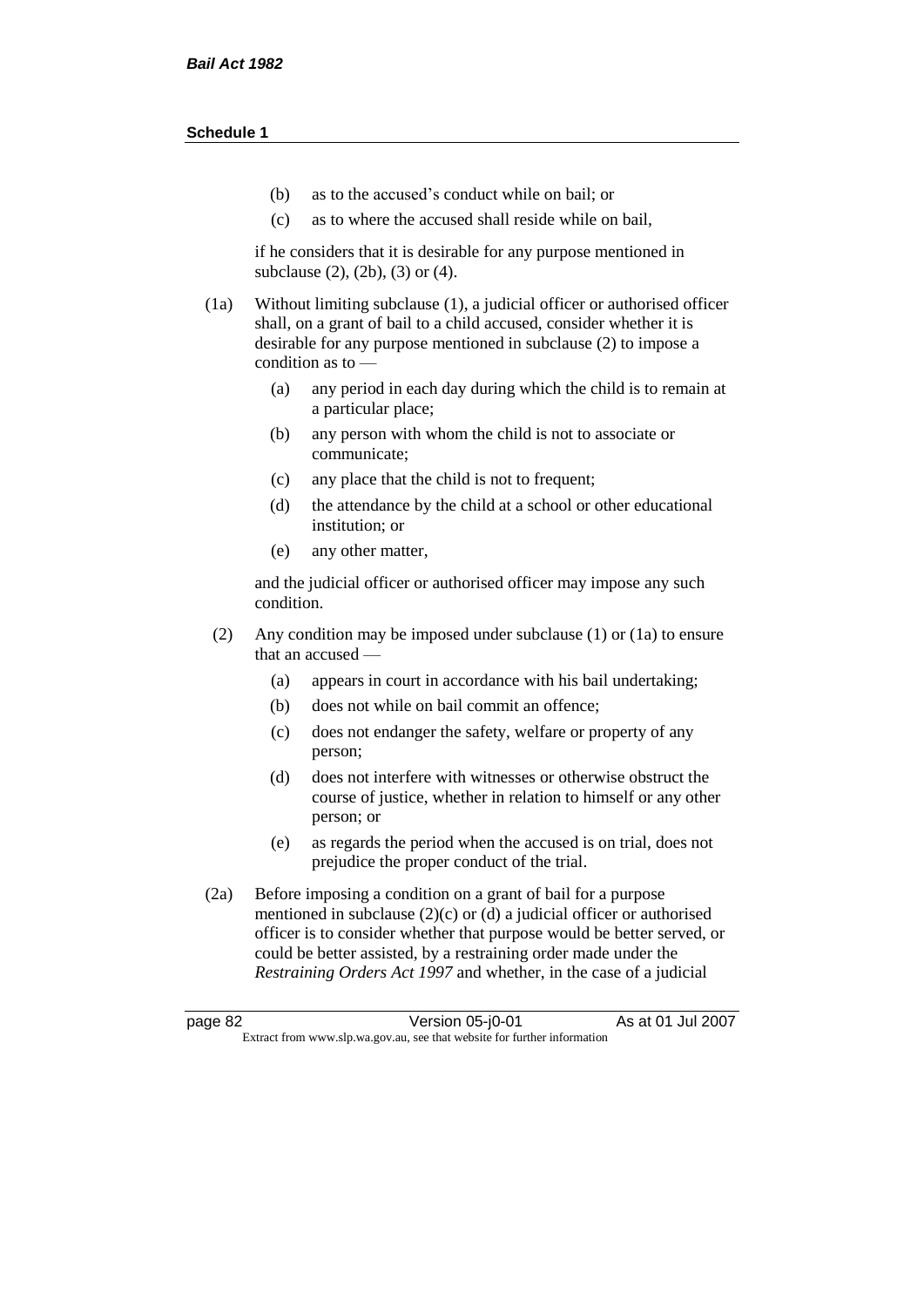officer, to exercise the power in section 63 of that Act or, in the case of an authorised officer, to make a telephone application under that Act.

- (2b) Where a judicial officer is of the opinion that the accused should while on bail —
	- (a) be counselled for a behavioural problem; or
	- (b) attend a course or programme that may assist with such a problem,

the judicial officer may under subclause (1) impose a condition for that purpose that requires the accused to —

- (c) attend a prescribed person to be counselled; or
- (d) attend a prescribed course or programme,

that is specified by the judicial officer in the condition.

- (3) Where a judicial officer who grants bail to an accused is of the opinion that the accused's physical condition ought to be examined the officer may, under subclause (1), impose any condition which the officer considers desirable for the purpose of ensuring that the accused is examined by a medical practitioner.
- (3a) Where a judicial officer who grants bail to an accused is of the opinion that the accused's mental condition ought to be examined the officer may, under subclause (1), impose any condition which the officer considers desirable for the purpose of ensuring that the accused's mental condition is examined including a condition —
	- (a) that the accused be examined by a medical practitioner or an authorised mental health practitioner (as defined in the *Mental Health Act 1996*) for the purpose of deciding whether to make a referral under section 29 of that Act;
	- (b) that the accused be admitted to an authorised hospital (as defined in the *Mental Health Act 1996*);
	- (c) that the accused be examined by a psychiatrist.
- (4) Where a judicial officer is of the opinion that an accused is suffering from alcohol or drug abuse and is in need of care or treatment either on that account, or to enable him to be prepared for his trial, the judicial officer may, under subclause (1), impose any condition which he considers desirable for the purpose of ensuring that the accused

| As at 01 Jul 2007 | Version 05-j0-01                                                         | page 83 |
|-------------------|--------------------------------------------------------------------------|---------|
|                   | Extract from www.slp.wa.gov.au, see that website for further information |         |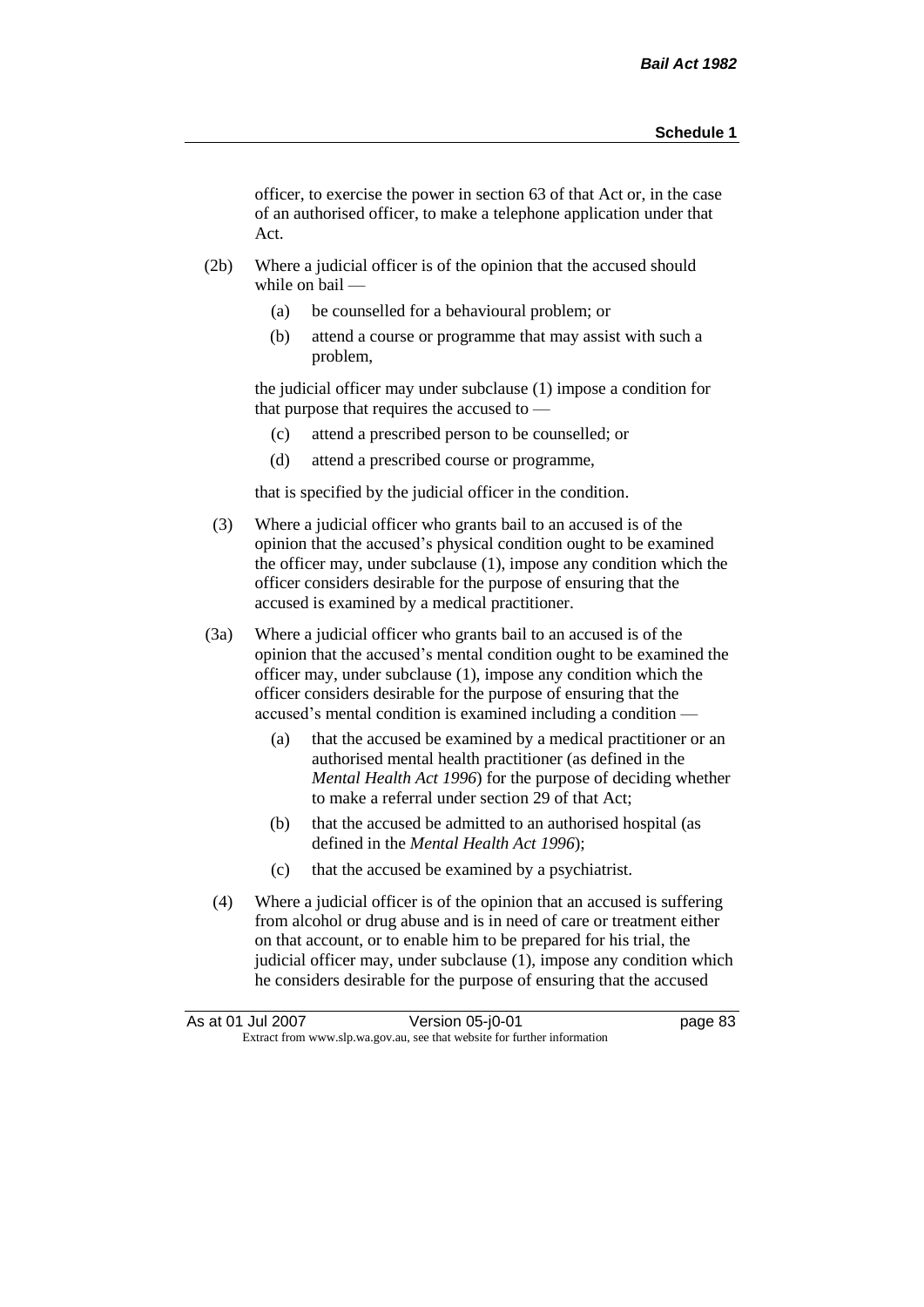receives such care or treatment, including that he lives in, or from time to time attends at, a specified institution or place in order to receive such care or treatment.

- (5) Where a judicial officer imposes a condition for a purpose mentioned in subclause (2b), (3), (3a) or (4), the judicial officer shall cause to be sent to the person who is to counsel or examine the accused, or the place at which the accused is to attend, a statement of the reasons for imposing the condition.
- (6) Where a condition is imposed under this clause that an accused shall reside in premises established for the accommodation of persons to whom bail has been granted, that condition shall be deemed to include a further condition that the accused shall comply with such rules as are for the time being laid down for the maintenance of the good order of those premises, whether such rules are made under section 67 or by the authority responsible for the good order of the premises.
- (7) In this clause —

**"medical practitioner"** means a medical practitioner within the meaning of the *Medical Act 1894*; and

**"psychiatrist"** has the same meaning as it has in the *Mental Health Act 1996*.

*[Clause 2 amended by No. 45 of 1993 s. 10(3); No. 69 of 1996 s. 3; No. 54 of 1998 s. 12; No. 84 of 2004 s. 82.]*

# **3. Home detention condition may be imposed**

- (1) A judicial officer may, subject to this clause, impose a home detention condition as a condition on a grant of bail.
- (2) A home detention condition shall not be imposed unless the accused is over the age of 17 years and the judicial officer is satisfied —
	- (a) after considering a report from a community corrections officer about the accused and his circumstances, that the accused is suitable to be subject to a home detention condition;
	- (b) that the place where it is proposed the accused will remain while subject to the home detention condition is a suitable place; and

page 84 Version 05-j0-01 As at 01 Jul 2007 Extract from www.slp.wa.gov.au, see that website for further information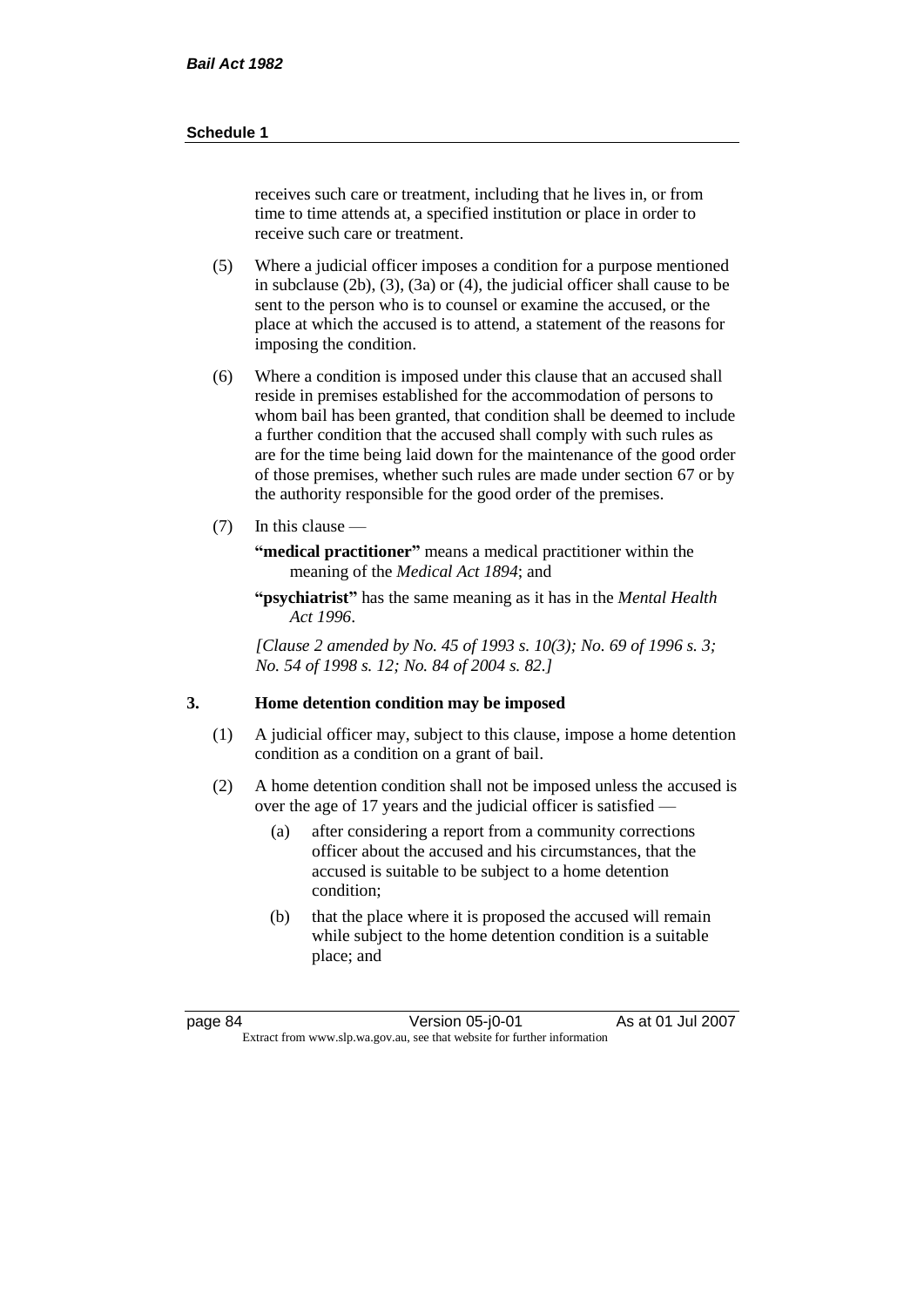- (c) that unless a home detention condition is imposed, the accused will not be released on bail.
- (3) A home detention condition is a condition that while the accused is on bail the accused shall —
	- (a) remain at and not leave the place specified in the bail record form and in the bail undertaking (or in a notice under section 50E) until the time specified, or deemed by section 31(3) to be specified, in the bail undertaking except —
		- (i) to work in gainful employment approved by a community corrections officer;
		- (ii) with the approval of a community corrections officer, to seek gainful employment;
		- (iii) to obtain urgent medical or dental treatment for the accused;
		- (iv) for the purpose of averting or minimizing a serious risk of death or injury to the accused or to another person;
		- (v) to obey an order issued under a written law (such as a summons) requiring the accused's presence elsewhere;
		- (vi) for a purpose approved of by a community corrections officer; or
		- (vii) on the direction of a community corrections officer;
	- (b) not leave the State;
	- (c) comply with every reasonable direction of a community corrections officer;
	- (d) comply with such of the conditions specified in the list provided under section 24A(4) as may be specified in a notice given under section 50E(b); and
	- (e) when requested to do so, produce a copy of his bail undertaking and any notice by the CEO (corrections) under section 50E for inspection by a community corrections officer or a member of the Police Force.

*[Clause 3 inserted by No. 61 of 1990 s. 15; amended by No. 31 of 1993 s. 9; No. 84 of 2004 s. 82; No. 65 of 2006 s. 53.]*

As at 01 Jul 2007 Version 05-j0-01 page 85 Extract from www.slp.wa.gov.au, see that website for further information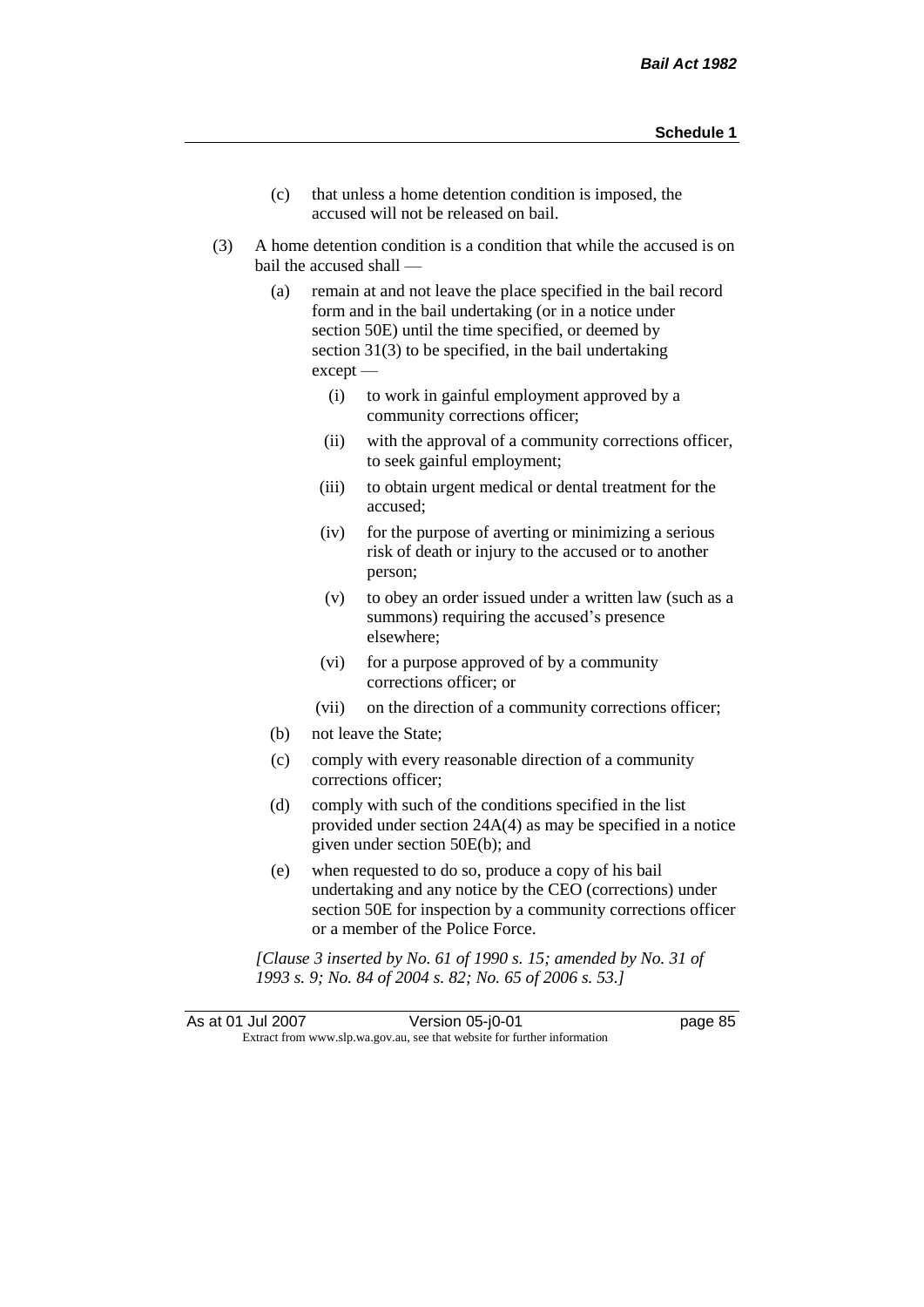# **Schedule 2**

*[Heading inserted by No. 45 of 1993 s. 11.]*

[Section 3(1)]

|    | <b>Enactment</b>             | <b>Description of offence</b>                                                    |
|----|------------------------------|----------------------------------------------------------------------------------|
| 1. | <b>The Criminal Code</b>     |                                                                                  |
|    | s. 278 (as read with s. 282) | Wilful murder                                                                    |
|    | s. 279 (as read with s. 282) | Murder                                                                           |
|    | s. 280 (as read with s. 287) | Manslaughter                                                                     |
|    | s. 292                       | Disabling in order to commit<br>indictable offence                               |
|    | s. 294                       | Acts intended to cause grievous<br>bodily harm or to resist or prevent<br>arrest |
|    | s. 297                       | Grievous bodily harm                                                             |
|    | s. 301                       | Wounding and similar acts                                                        |
|    | s. $304(2)$                  | Acts or omissions, with intent to<br>harm, causing bodily harm or<br>danger      |
|    | s. 317                       | Assault occasioning bodily harm                                                  |
|    | s. $317A(a)$                 | Assault with intent to commit or<br>facilitate a crime                           |
|    | s. $317A(b)$                 | Assault with intent to do grievous<br>bodily harm                                |
|    | s. 318                       | Serious assaults                                                                 |
|    | s. 323                       | Indecent assault                                                                 |
|    | s. 324                       | Aggravated indecent assault                                                      |
|    | s. 325                       | Sexual penetration without consent                                               |
|    |                              |                                                                                  |

# **Serious offences**

page 86 Version 05-j0-01 As at 01 Jul 2007 Extract from www.slp.wa.gov.au, see that website for further information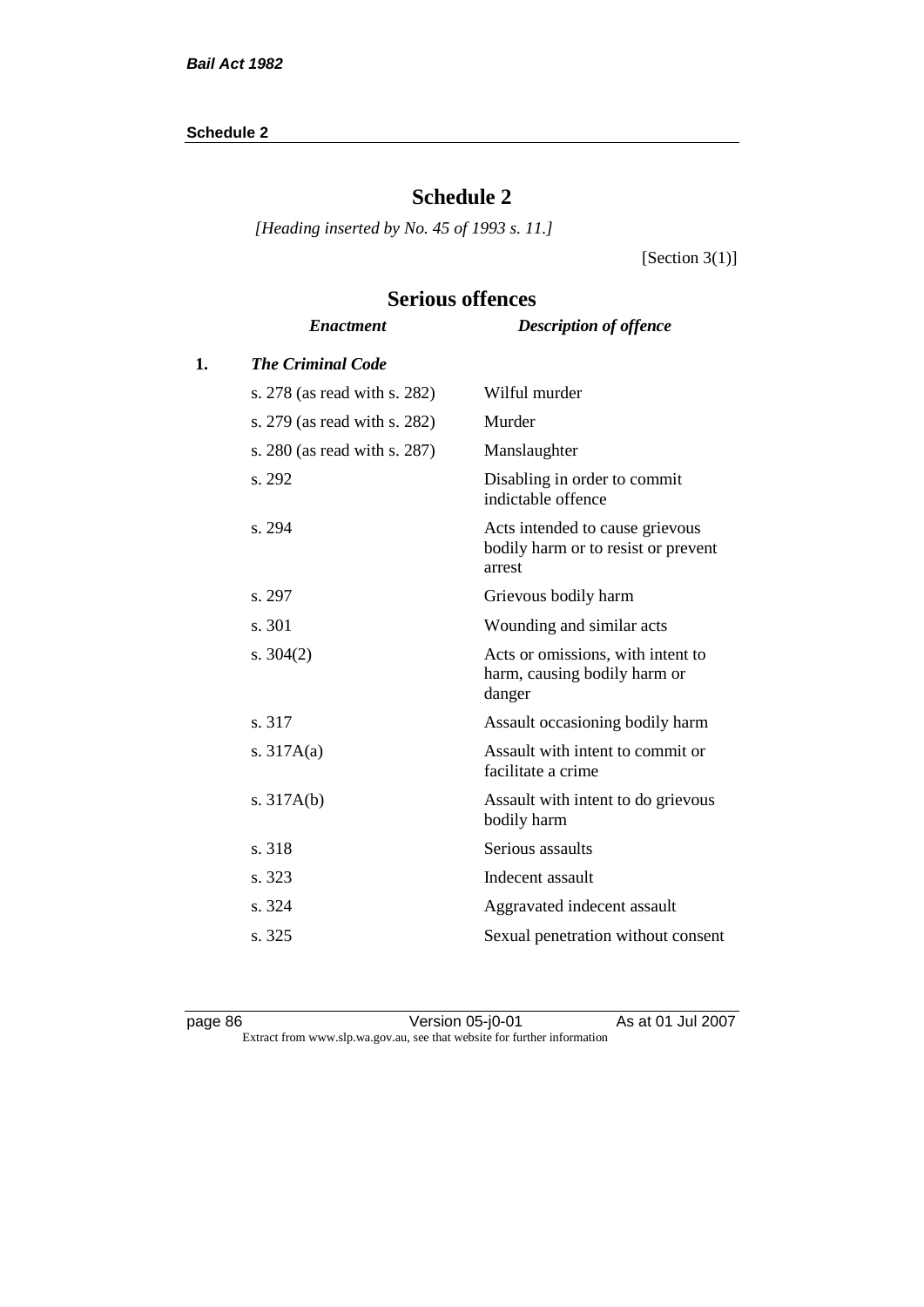|     | <b>Enactment</b>                | <b>Description of offence</b>                                                                                                                      |
|-----|---------------------------------|----------------------------------------------------------------------------------------------------------------------------------------------------|
|     | s. 326                          | Aggravated sexual penetration<br>without consent                                                                                                   |
|     | s. 331B                         | Sexual servitude                                                                                                                                   |
|     | s. 331C                         | Conducting business involving<br>sexual servitude                                                                                                  |
|     | s. 331D                         | Deceptive recruiting for<br>commercial sexual services                                                                                             |
|     | s. 332                          | Kidnapping                                                                                                                                         |
|     | s. 333                          | Deprivation of liberty                                                                                                                             |
|     | s. 338E                         | <b>Stalking</b>                                                                                                                                    |
|     | s. 378                          | Stealing a motor vehicle                                                                                                                           |
|     | s. 392                          | Robbery                                                                                                                                            |
|     | s. 393                          | Assault with intent to rob                                                                                                                         |
|     | s. 401                          | <b>Burglary</b>                                                                                                                                    |
|     | s.444                           | Criminal damage, if the property is<br>destroyed or damaged by fire                                                                                |
| 2.  | <b>Bush Fires Act 1954</b>      |                                                                                                                                                    |
|     | s. 32                           | Wilfully lighting a fire or causing a<br>fire to be lit under such<br>circumstances as to be likely to<br>injure or damage a person or<br>property |
| 2a. | <b>Misuse of Drugs Act 1981</b> |                                                                                                                                                    |
|     | s. $6(1)$                       | Offences concerned with<br>prohibited drugs generally                                                                                              |
|     | s. $7(1)$                       | Offences concerned with<br>prohibited plants generally                                                                                             |
|     | s. $33(1)(a)$                   | Attempting to commit an offence<br>under section $6(1)$ or $7(1)$                                                                                  |
|     |                                 |                                                                                                                                                    |

As at 01 Jul 2007 Version 05-j0-01 page 87 Extract from www.slp.wa.gov.au, see that website for further information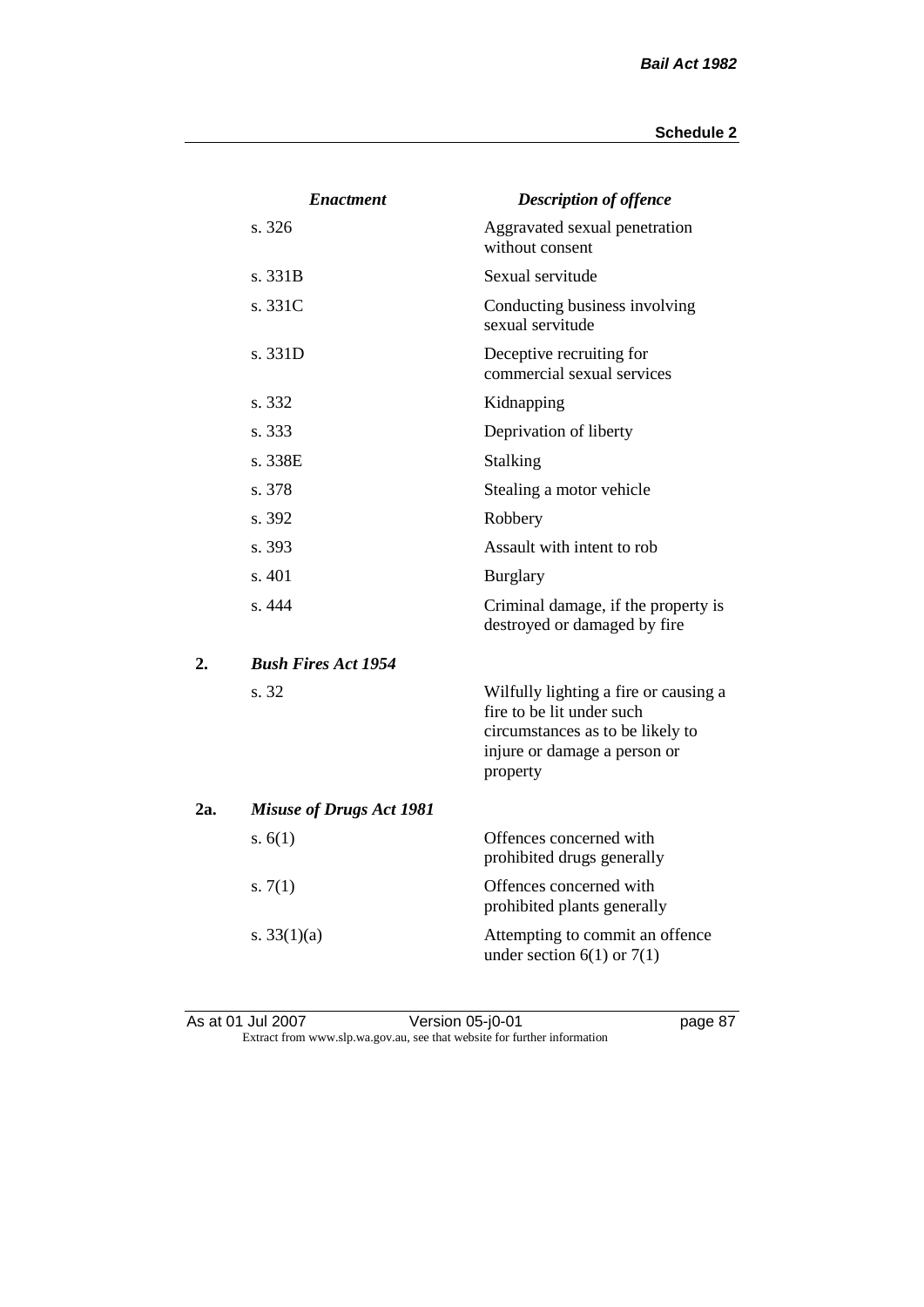|     | <b>Enactment</b>                                                   | <b>Description of offence</b>                                 |                                                                                                                                                                |  |
|-----|--------------------------------------------------------------------|---------------------------------------------------------------|----------------------------------------------------------------------------------------------------------------------------------------------------------------|--|
|     | s. $33(2)(a)$                                                      |                                                               | Conspiracy to commit an offence<br>under s. $6(1)$ or $7(1)$                                                                                                   |  |
| 2b. | <b>Restraining Orders Act 1997</b>                                 |                                                               |                                                                                                                                                                |  |
|     | s. $61(1)$                                                         | order                                                         | Breach of a violence restraining                                                                                                                               |  |
|     | s. $61(2a)$                                                        |                                                               | Breach of a police order                                                                                                                                       |  |
|     | s. $86(2)$                                                         | Breach of a Part VII order under<br>the Justices Act $1902$ - |                                                                                                                                                                |  |
|     |                                                                    | (a)                                                           | that under section 86 of the<br>Restraining Orders Act 1997<br>is taken to be a misconduct<br>restraining order under that<br>Act; and                         |  |
|     |                                                                    | (b)                                                           | that shows on the face of the<br>order that the causing or<br>threatening of personal<br>injury by the accused was a<br>ground for the making of the<br>order. |  |
| 3.  | <b>Road Traffic Act 1974</b>                                       |                                                               |                                                                                                                                                                |  |
|     | s. 59                                                              | Dangerous driving causing death,<br>injury, etc.              |                                                                                                                                                                |  |
|     | s. 59A                                                             | harm                                                          | Dangerous driving causing bodily                                                                                                                               |  |
|     | [Schedule 2 inserted by No. 45 of 1993 s. 11; amended by No. 82 of |                                                               |                                                                                                                                                                |  |

*1994 s. 13; No. 38 of 1998 s. 4(2); No. 54 of 1998 s. 15; No. 23 of 2001 s. 10(1); No. 4 of 2004 s. 24 and 26; No. 38 of 2004 s. 61; No. 62 of 2004 s. 9(1); No. 84 of 2004 s. 82.]* 

page 88 Version 05-j0-01 As at 01 Jul 2007 Extract from www.slp.wa.gov.au, see that website for further information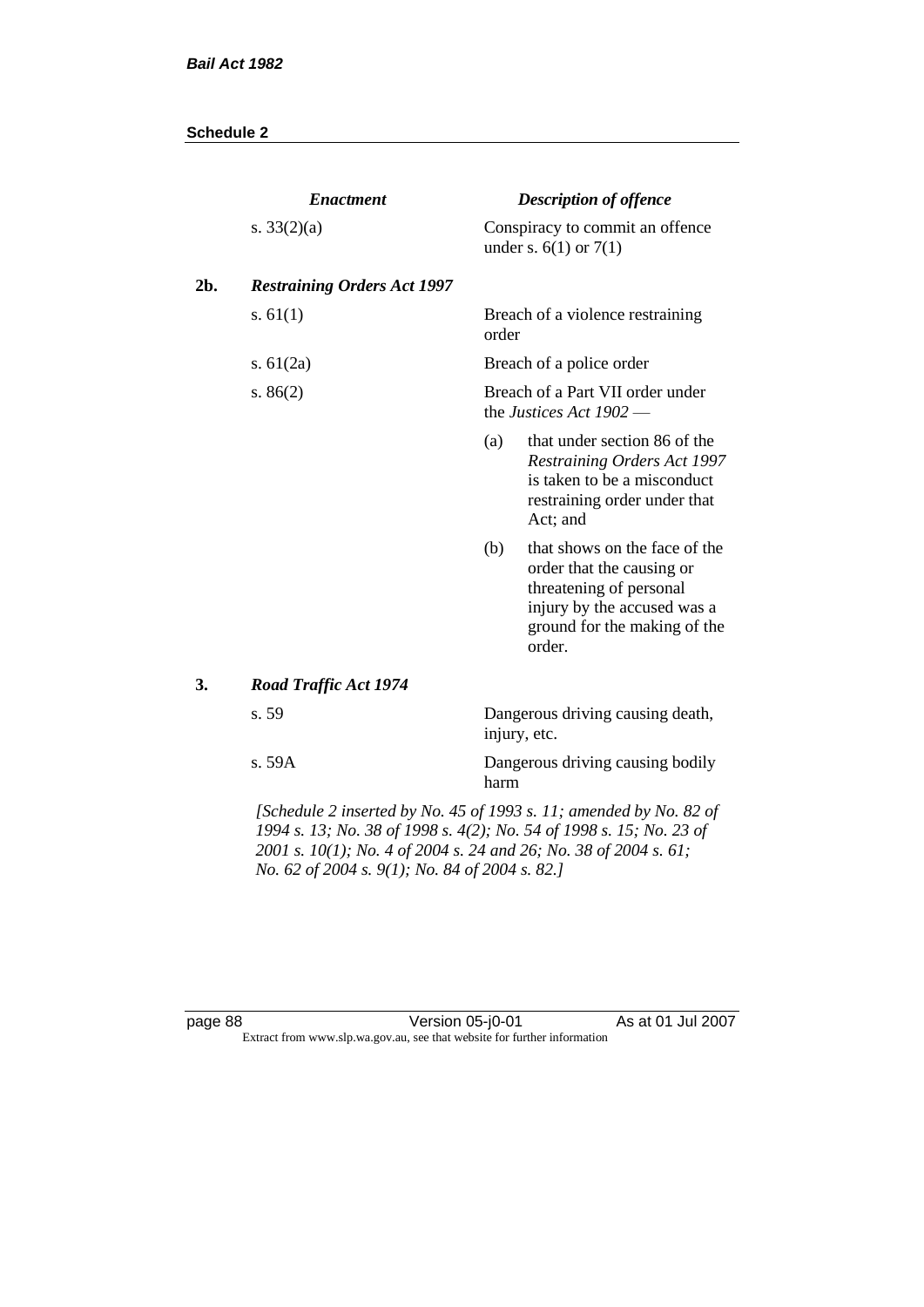# **Notes**

<sup>1</sup> This is a compilation of the *Bail Act 1982* and includes the amendments made by the other written laws referred to in the following table  $1a$ . The table also contains information about any reprint.

# **Compilation table**

| <b>Short title</b>                                                          | <b>Number</b><br>and year | Assent     | <b>Commencement</b>                                                        |
|-----------------------------------------------------------------------------|---------------------------|------------|----------------------------------------------------------------------------|
| <b>Bail Act 1982</b>                                                        | 86 of 1982                |            | 18 Nov 1982 6 Feb 1989 (see s. 2 and<br><i>Gazette</i> 27 Jan 1989 p. 263) |
| Acts Amendment<br>(Abolition of Capital)<br>Punishment) Act 1984<br>Pt. III | 52 of 1984                | 5 Sep 1984 | 3 Oct 1984                                                                 |
| <b>Bail Amendment</b><br>Act 1984 $^{2}$                                    | 74 of 1984                |            | 29 Nov 1984 6 Feb 1989 (see s. 2 and<br><i>Gazette</i> 27 Jan 1989 p. 263) |
| <b>Bail Amendment</b><br>Act 1988                                           | 15 of 1988                | 6 Sep 1988 | 6 Feb 1989 (see s. 2 and<br><i>Gazette</i> 27 Jan 1989 p. 263)             |
|                                                                             |                           |            |                                                                            |

**Reprint of the** *Bail Act 1982* **under the Reprints Act 1984 and s. 21 of the Bail Amendment Act 1988** <sup>3</sup> (includes amendments listed above)

| Criminal Law<br>Amendment Act 1988<br>Pt.4                                        | 70 of 1988 | 15 Dec 1988 | 6 Feb 1989 (see s. 2(2)(b) and<br>Gazette 27 Jan 1989 p. 263)     |
|-----------------------------------------------------------------------------------|------------|-------------|-------------------------------------------------------------------|
| Acts Amendment<br>(Children's Court)<br>Act 1988 Pt. 13                           | 49 of 1988 | 22 Dec 1988 | 1 Dec 1989 (see s. 2 and<br><i>Gazette</i> 24 Nov 1989 p. 4327)   |
| Justices Amendment<br>Act 1989 s. 18                                              | 33 of 1989 | 22 Dec 1989 | 1 Jun 1991 (see s. 2 and<br><i>Gazette</i> 17 May 1991 p. 2455)   |
| <b>Community Corrections</b><br><b>Legislation Amendment</b><br>Act 1990 Pt. 2    | 61 of 1990 | 17 Dec 1990 | 3 Apr 1991 (see s. 2 and<br><i>Gazette</i> 22 Mar 1991 p. 1209)   |
| Child Welfare<br>Amendment Act (No. 2)<br>1990 s. 15                              | 83 of 1990 | 22 Dec 1990 | 1 Aug 1991 (see s. 2 and<br><i>Gazette</i> 1 Aug 1991 p. 3983)    |
| Children's Court of<br>Western Australia<br>Amendment Act<br>$(No. 2)$ 1991 s. 21 | 15 of 1991 | 21 Jun 1991 | 9 Aug 1991 (see s. 2(2) and<br><i>Gazette</i> 9 Aug 1991 p. 4101) |

**Reprint of the** *Bail Act 1982* **as at 17 Oct 1991** (includes amendments listed above)

| As at 01 Jul 2007 | Version 05-j0-01                                                         |  |
|-------------------|--------------------------------------------------------------------------|--|
|                   | Extract from www.slp.wa.gov.au, see that website for further information |  |

page 89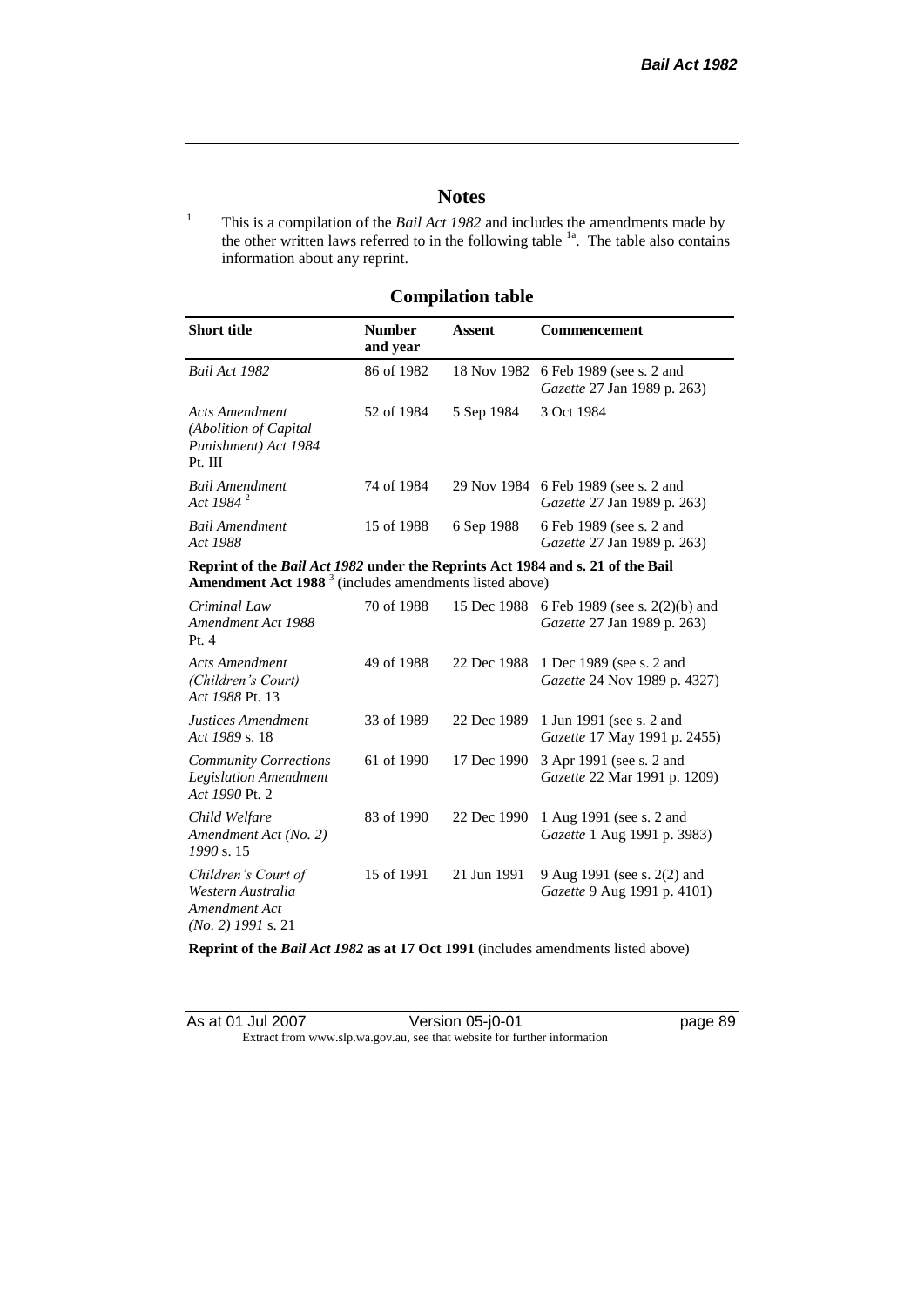| <b>Short title</b>                                                                                                                                                               | <b>Number</b><br>and year | <b>Assent</b> | Commencement                                                                                                                                                            |
|----------------------------------------------------------------------------------------------------------------------------------------------------------------------------------|---------------------------|---------------|-------------------------------------------------------------------------------------------------------------------------------------------------------------------------|
| Acts Amendment (Sexual<br>Offences) Act 1992 Pt. 3                                                                                                                               | 14 of 1992                | 17 Jun 1992   | 1 Aug 1992 (see s. 2 and<br>Gazette 28 Jul 1992 p. 3671)                                                                                                                |
| <b>Acts Amendment</b><br>(Ministry of Justice)<br>Act 1993 Pt. $3^4$                                                                                                             | 31 of 1993                | 15 Dec 1993   | 1 Jul 1993 (see s. 2)                                                                                                                                                   |
| Criminal Procedure<br>Amendment Act 1993<br>Pt. $2^5$                                                                                                                            | 45 of 1993                | 20 Dec 1993   | Act other than s. 7-9 and<br>$10(2)(b)$ : 17 Jan 1994 (see<br>s. $2(1)$ ;<br>s. 7-9 and 10(2)(b): 4 Mar 1994<br>(see s. $2(2)$ and <i>Gazette</i><br>4 Mar 1994 p. 915) |
| Criminal Law<br>Amendment Act 1994<br>s. $13(1)$ and $(2)$                                                                                                                       | 82 of 1994                | 23 Dec 1994   | 20 Jan 1995 (see s. 2(2))                                                                                                                                               |
| Acts Amendment (Fines,<br>Penalties and<br><b>Infringement Notices</b> )<br>Act 1994 Pt. 3                                                                                       | 92 of 1994                | 23 Dec 1994   | 1 Jan 1995 (see s. 2(1) and<br>Gazette 30 Dec 1994 p. 7211)                                                                                                             |
| Sentencing<br>(Consequential<br>Provisions) Act 1995<br>Pt. 5                                                                                                                    | 78 of 1995                | 16 Jan 1996   | 4 Nov 1996 (see s. 2 and<br>Gazette 25 Oct 1996 p. 5632)                                                                                                                |
| Coroners Act 1996 s. 61                                                                                                                                                          | 2 of 1996                 |               | 24 May 1996 7 Apr 1997 (see s. 2 and<br>Gazette 18 Mar 1997 p. 1529)                                                                                                    |
| <b>Mental Health</b><br>(Consequential<br>Provisions) Act 1996<br>Pt. 2                                                                                                          | 69 of 1996                |               | 13 Nov 1996 13 Nov 1997 (see s. 2)                                                                                                                                      |
| Reprint of the <i>Bail Act 1982</i> as at 13 Mar 1997 (includes amendments listed above<br>execut those in the Covey are Act 1006 and the Martel Health (Covesser with Drawings) |                           |               |                                                                                                                                                                         |

except those in the *Coroners Act 1996* and the *Mental Health (Consequential Provisions) Act 1996*) (corrections to reprint in *Gazette* 25 Jul 1997 p. 3909 and 14 Nov 1997 p. 6426)

| Statutes (Repeals and<br>Minor Amendments)<br><i>Act 1997 s.</i> 21 |                                    | 57 of 1997 15 Dec 1997 15 Dec 1997 (see s. 2(1)) |
|---------------------------------------------------------------------|------------------------------------|--------------------------------------------------|
| Criminal Law<br>Amendment Act (No. 1)<br>$1998$ s. 4(2)             | 38 of 1998 25 Sep 1998 23 Oct 1998 |                                                  |

page 90 Version 05-j0-01 As at 01 Jul 2007 Extract from www.slp.wa.gov.au, see that website for further information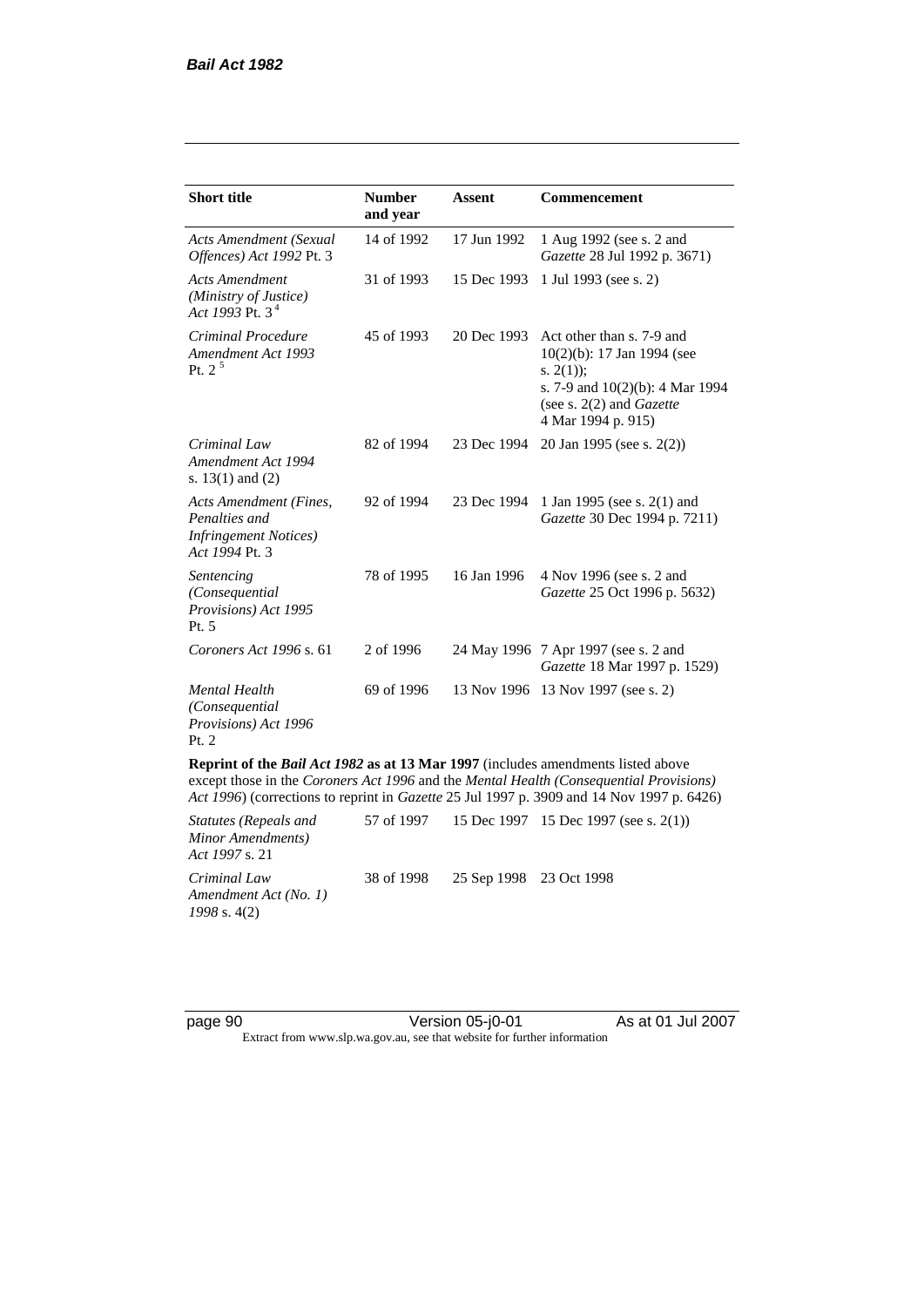| <b>Short title</b>                                                                                | <b>Number</b><br>and year | <b>Assent</b>           | Commencement                                                                                                                                                                                                                                                                                                                |
|---------------------------------------------------------------------------------------------------|---------------------------|-------------------------|-----------------------------------------------------------------------------------------------------------------------------------------------------------------------------------------------------------------------------------------------------------------------------------------------------------------------------|
| <b>Bail Amendment</b><br>Act 1998 <sup>6</sup>                                                    | 54 of 1998                | 11 Jan 1999             | Pt. 4 and 7: 15 May 1999<br>(see s. 2 and <i>Gazette</i> )<br>11 May 1999 p. 1905);<br>Pt. 2, 3 and 5 (other than s. 12):<br>8 Mar 2000 (see s. 2 and<br>Gazette 7 Mar 2000 p. 1039);<br>s. 12: 1 Sep 2000 (see s. 2 and<br>Gazette 29 Aug 2000 p. 4985);<br>Pt. 6: 4 Dec 2000 (see s. 2 and<br>Gazette 4 Dec 2000 p. 6799) |
| Reprint of the Bail Act 1982 as at 27 Aug 1999 (includes amendments listed above)                 |                           |                         |                                                                                                                                                                                                                                                                                                                             |
| Court Security and<br><b>Custodial Services</b><br>(Consequential<br>Provisions) Act 1999<br>Pt.3 | 47 of 1999                | 8 Dec 1999              | 18 Dec 1999 (see s. 2 and<br>Gazette 17 Dec 1999 p. 6175-6)                                                                                                                                                                                                                                                                 |
| Criminal Law Amendment<br>Act 2001 s. $10(1)$                                                     | 23 of 2001                | 26 Nov 2001 24 Dec 2001 |                                                                                                                                                                                                                                                                                                                             |
| Criminal Investigation<br>(Identifying People)<br>Act 2002 s. 96                                  | 6 of 2002                 | 4 Jun 2002              | 20 Nov 2002 (see s. 2 and<br>Gazette 19 Nov 2002 p. 5505)                                                                                                                                                                                                                                                                   |
| Criminal Law (Procedure)<br>Amendment Act 2002 Pt. 4<br>Div. 1                                    | 27 of 2002                | 25 Sep 2002             | 27 Sep 2002 (see s. 2 and<br>Gazette 27 Sep 2002 p. 4875)                                                                                                                                                                                                                                                                   |
| <b>Sentencing Legislation</b><br>Amendment and Repeal<br>Act 2003 s. 29(3) and 37                 | 50 of 2003                | 9 Jul 2003              | s. 29(3): 31 Aug 2003 (see s. 2<br>and Gazette 29 Aug 2003<br>p. 3833);<br>s. 37: 15 May 2004 (see s. 2 and<br><i>Gazette</i> 14 May 2004 p. 1445)                                                                                                                                                                          |
| Acts Amendment and<br>Repeal (Courts and Legal<br>Practice) Act 2003 s. 88,<br>97, 121            | 65 of 2003                | 4 Dec 2003              | 1 Jan 2004 (see s. 2 and <i>Gazette</i><br>30 Dec 2003 p. 5722)                                                                                                                                                                                                                                                             |
| Statutes (Repeals and<br>Minor Amendments)<br>Act 2003 s. 29                                      | 74 of 2003                | 15 Dec 2003             | 15 Dec 2003 (see s. 2)                                                                                                                                                                                                                                                                                                      |
| Criminal Code Amendment<br>Act 2004 s. 24, 26 and 58                                              | 4 of 2004                 | 23 Apr 2004             | 21 May 2004 (see s. 2)                                                                                                                                                                                                                                                                                                      |
| <b>Sentencing Legislation</b><br>Amendment Act 2004 s. 13                                         | 27 of 2004                | 14 Oct 2004             | 31 May 2006 (see s. 2 and<br>Gazette 30 May 2006 p. 1965)                                                                                                                                                                                                                                                                   |

As at 01 Jul 2007 Version 05-j0-01 page 91 Extract from www.slp.wa.gov.au, see that website for further information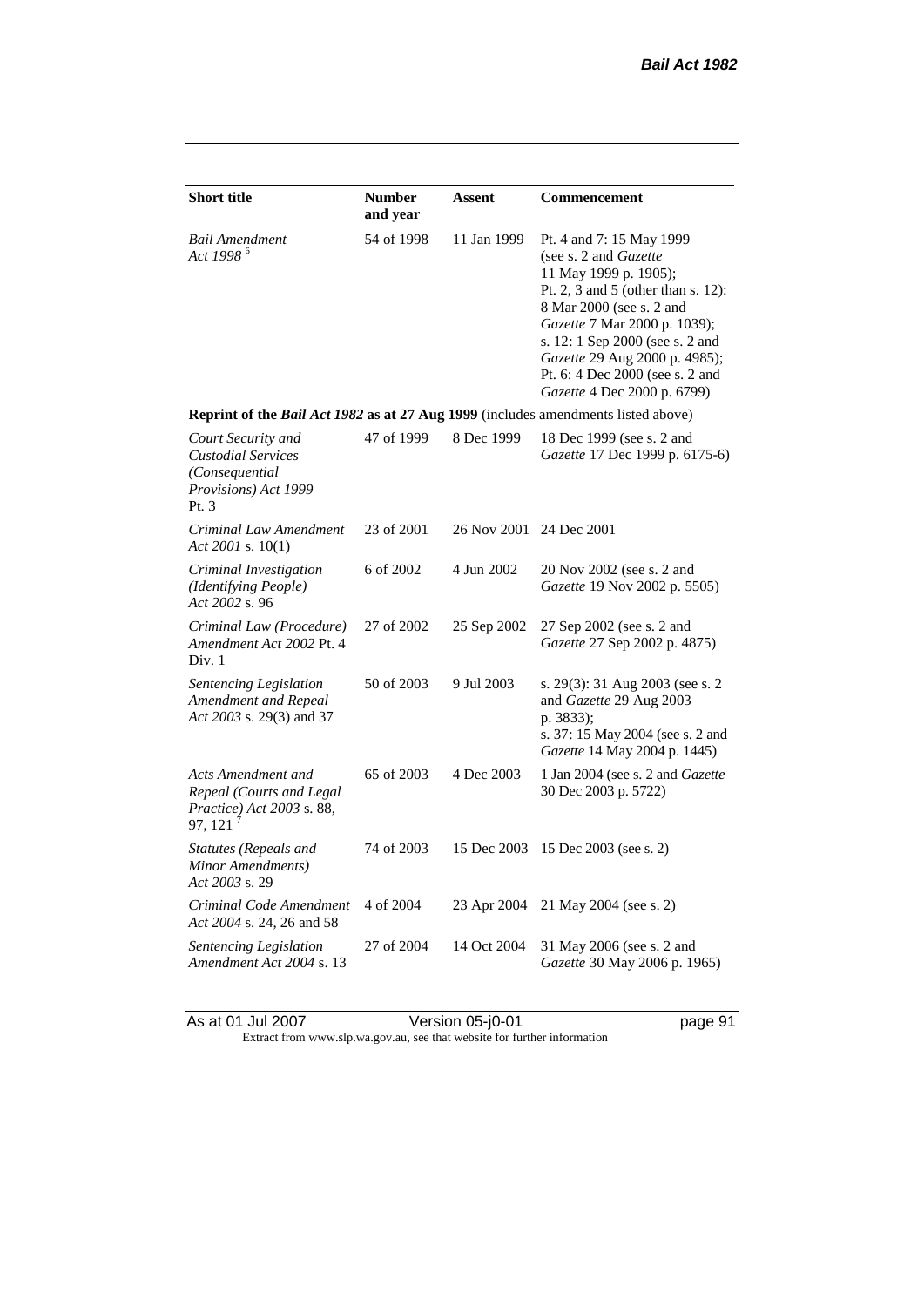| <b>Short title</b>                                                                                           | <b>Number</b><br>and year | <b>Assent</b> | <b>Commencement</b>                                                                                                                                                                                                                                 |
|--------------------------------------------------------------------------------------------------------------|---------------------------|---------------|-----------------------------------------------------------------------------------------------------------------------------------------------------------------------------------------------------------------------------------------------------|
| <b>Acts Amendment (Family</b><br>and Domestic Violence)<br>Act 2004 Pt. 3                                    | 38 of 2004                | 9 Nov 2004    | 1 Dec 2004 (see s. 2 and<br>Gazette 26 Nov 2004 p. 5309)                                                                                                                                                                                            |
| Children and Community<br><i>Services Act 2004 s. 251</i>                                                    | 34 of 2004                | 20 Oct 2004   | 1 Mar 2006 (see s. 2 and<br>Gazette 14 Feb 2006 p. 695)                                                                                                                                                                                             |
| Acts Amendment (Court of<br>Appeal) Act 2004 s. 28                                                           | 45 of 2004                | 9 Nov 2004    | s. $28(1)$ , (2) and (4) (other than<br>the amendment to s. $7A(1)$ :<br>1 Feb 2005 (see. s. 2 and<br>Gazette 14 Jan 2005 p. 163)<br>s. 28(3) and (4) (the<br>amendment to s. $7A(1)$ : 2 May<br>2005 (see. s. 2 and Gazette<br>14 Jan 2005 p. 163) |
| Courts Legislation<br>Amendment and Repeal<br>Act 2004 s. 141 <sup>10</sup>                                  | 59 of 2004                | 23 Nov 2004   | 1 May 2005 (see s. 2 and<br>Gazette 31 Dec 2004 p. 7128)                                                                                                                                                                                            |
| Misuse of Drugs<br>Amendment Act 2004<br>s. $9(1)$                                                           | 62 of 2004                | 24 Nov 2004   | 1 Jan 2005 (see s. 2 and <i>Gazette</i><br>10 Dec 2004 p. 5965)                                                                                                                                                                                     |
| Criminal Procedure and<br>Appeals (Consequential and<br>Other Provisions) Act 2004<br>Pt. 3 and s. 82 and 83 | 84 of 2004                | 16 Dec 2004   | 2 May 2005 (see s. 2 and<br>Gazette 31 Dec 2004 p. 7129<br>(correction in Gazette 7 Jan<br>$2005$ p. 53))                                                                                                                                           |
|                                                                                                              |                           |               | <b>Reprint 5: The Bail Act 1982 as at 1 Apr 2005</b> (includes amendments listed above except<br>those in the Sentencing Legislation Amendment Act $2004 \times 13$ the Acts Amendment (Court                                                       |

those in the *Sentencing Legislation Amendment Act 2004* s. 13, the *Acts Amendment (Court of Appeal) Act 2004* s. 28(3) and (4) (the amendment to s. 7A(1)), the *Children and Community Services Act 2004*, the *Courts Legislation Amendment and Repeal Act 2004* and the *Criminal Procedure and Appeals (Consequential and Other Provisions) Act 2004*)

*Planning and Development (Consequential and Transitional Provisions) Act 2005* s. 15 12 Dec 2005 9 Apr 2006 (see s. 2 and *Gazette* 21 Mar 2006 p. 1078) *Criminal Investigation (Consequential Provisions) Act 2006* Pt. 2 59 of 2006 16 Nov 2006 1 Jul 2007 (see s. 2 and *Gazette* 22 Jun 2007 p. 2838) *Prisons and Sentencing Legislation Amendment Act 2006* Pt. 5 65 of 2006 8 Dec 2006 4 Apr 2007 (see s. 2 and *Gazette* 3 Apr 2007 p. 1491)

<sup>1a</sup> On the date as at which this compilation was prepared, provisions referred to in the following table had not come into operation and were therefore not included in

| page 92 | Version 05-j0-01                                                         | As at 01 Jul 2007 |
|---------|--------------------------------------------------------------------------|-------------------|
|         | Extract from www.slp.wa.gov.au, see that website for further information |                   |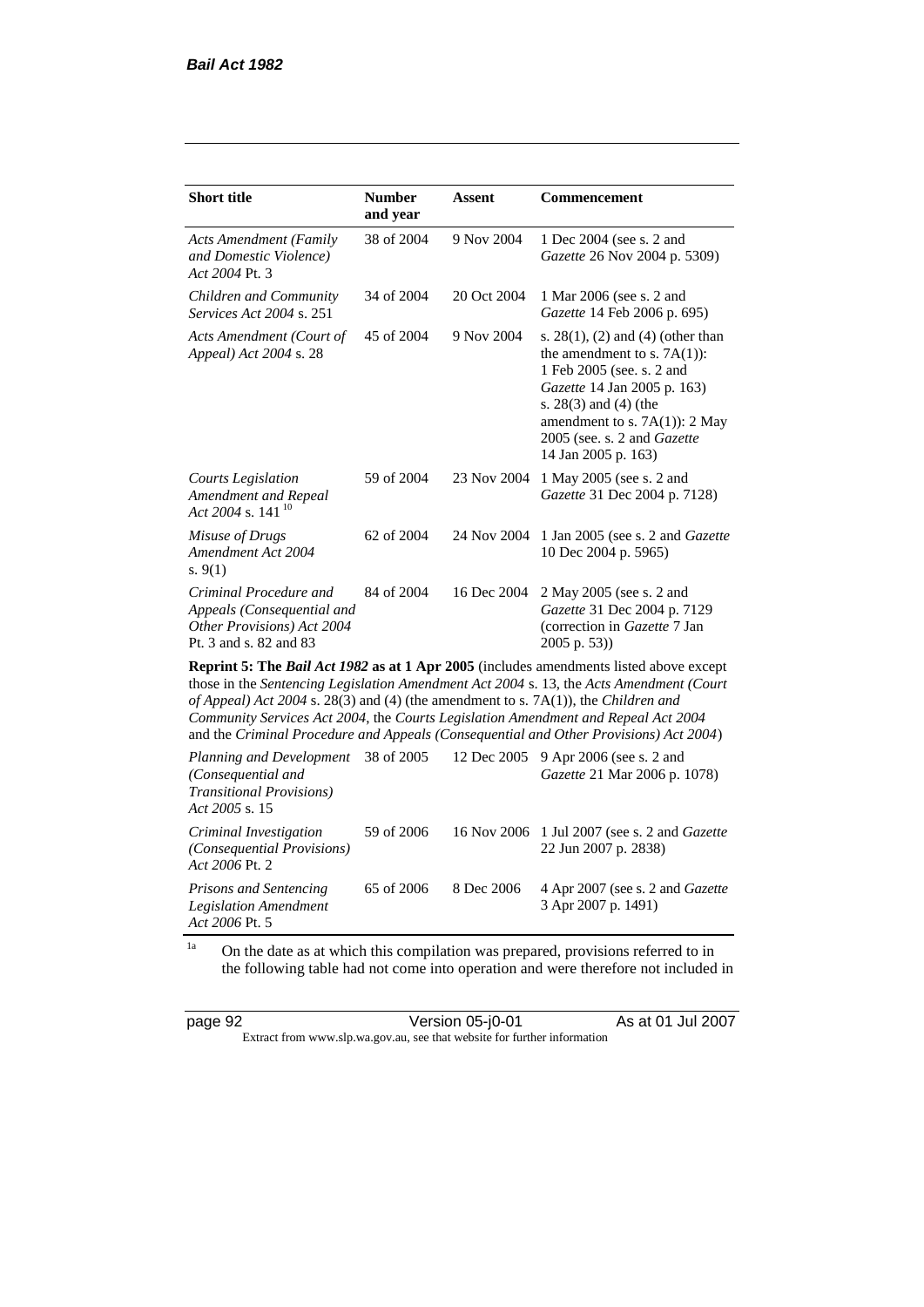this compilation. For the text of the provisions see the endnotes referred to in the table.

|                  | <b>Short title</b>                                                                             |                     | <b>Number</b><br>and year                      | Assent                                                | <b>Commencement</b>                                                                                                                                                                                                       |
|------------------|------------------------------------------------------------------------------------------------|---------------------|------------------------------------------------|-------------------------------------------------------|---------------------------------------------------------------------------------------------------------------------------------------------------------------------------------------------------------------------------|
|                  | <b>Machinery of Government</b><br>(Miscellaneous<br>Amendments) Act 2006<br>11<br>Pt. 3 Div. 1 |                     | 28 of 2006                                     | 26 Jun 2006                                           | To be proclaimed (see s. 2)                                                                                                                                                                                               |
| $\mathbf{2}$     | Act 1988 s. 20.                                                                                |                     |                                                |                                                       | The Bail Amendment Act 1984 s. 10 and 11 were repealed by the Bail Amendment                                                                                                                                              |
| 3                |                                                                                                |                     |                                                |                                                       | The Bail Act 1982 was not in operation at the time when the reprint was compiled,<br>but the reprinting was authorised by s. 21 of the Bail Amendment Act 1988.                                                           |
| 4                |                                                                                                |                     | provision that is of no further effect.        |                                                       | The Acts Amendment (Ministry of Justice) Act 1993 Pt. 19 is a transitional                                                                                                                                                |
| 5                |                                                                                                |                     |                                                |                                                       | The Criminal Procedure Amendment Act 1993 s. 13 reads as follows:                                                                                                                                                         |
| C                |                                                                                                |                     |                                                |                                                       |                                                                                                                                                                                                                           |
|                  | 13.                                                                                            | <b>Transitional</b> |                                                |                                                       |                                                                                                                                                                                                                           |
|                  | (1)                                                                                            | (a)<br>(b)          | this Part apply in relation to $-$<br>offence, | a child arrested for any offence; and                 | The amendments to the principal Act effected by a provision of<br>a person, other than a child, arrested for a serious                                                                                                    |
|                  |                                                                                                |                     |                                                |                                                       | on or after the day on which that provision comes into operation.                                                                                                                                                         |
|                  | (2)                                                                                            |                     | meanings as in the principal Act.              |                                                       | In subsection (1) "child" and "serious offence" have the same<br>,,                                                                                                                                                       |
| 6                |                                                                                                |                     |                                                | The Bail Amendment Act 1998 s. 6(2) reads as follows: |                                                                                                                                                                                                                           |
| C                |                                                                                                |                     |                                                |                                                       |                                                                                                                                                                                                                           |
|                  | (2)                                                                                            |                     |                                                |                                                       | Section 16A inserted by subsection (1) applies to persons arrested<br>for an offence referred to in subsection $(2)(a)$ or $(3)$ of that section<br>on or after the day on which this section comes into operation.<br>,, |
| $\boldsymbol{7}$ | as follows:                                                                                    |                     |                                                |                                                       | The Acts Amendment and Repeal (Courts and Legal Practice) Act 2003 s. 97 reads                                                                                                                                            |

### **Provisions that have not come into operation**

As at 01 Jul 2007 Version 05-j0-01 page 93 Extract from www.slp.wa.gov.au, see that website for further information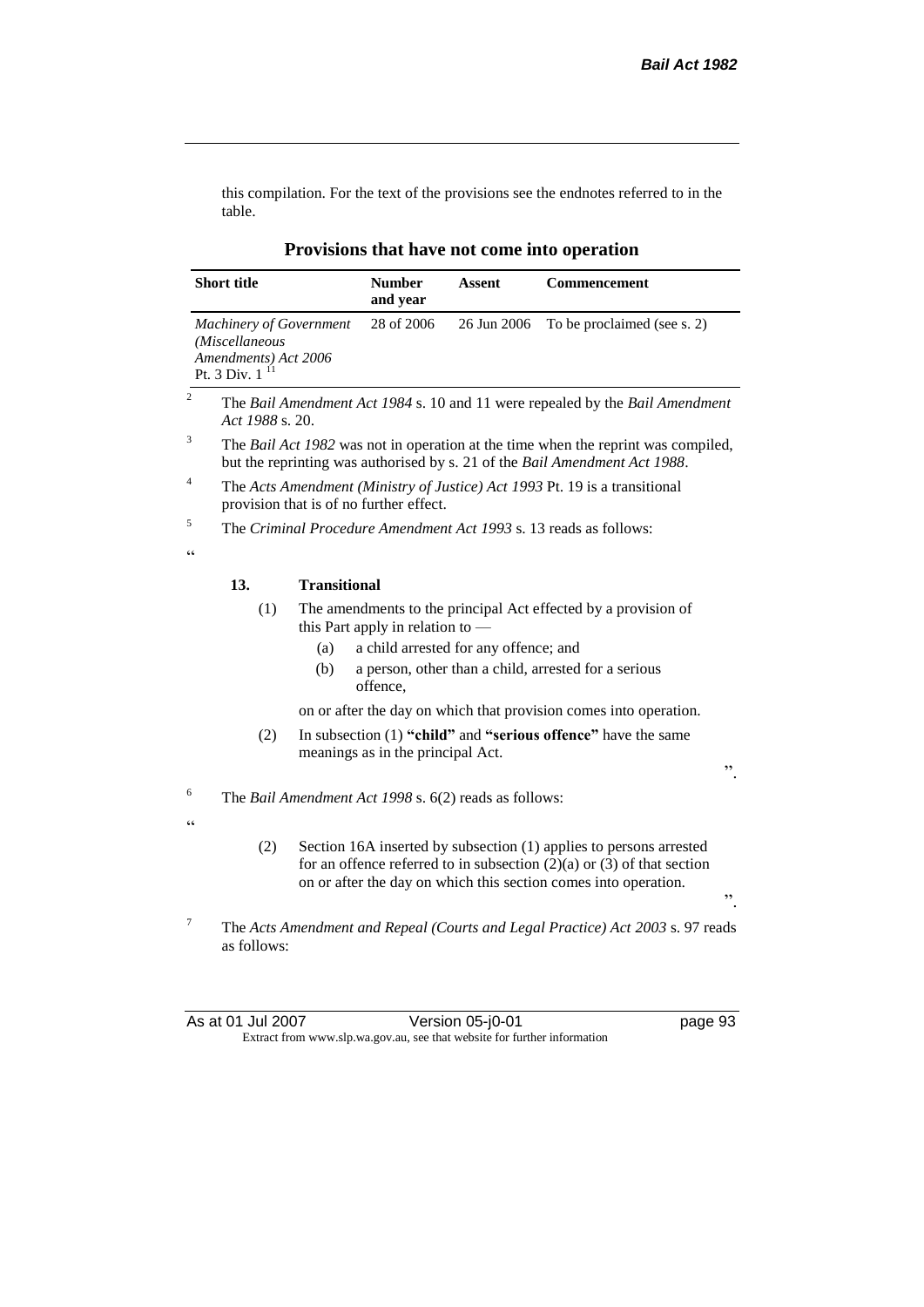#### **97. References to Crown Solicitor**

If in a written law or other document or instrument there is a reference to the Crown Solicitor that reference may, where the context so requires, be read as if it had been amended to be a reference to the State Solicitor.

- Footnote no longer applicable.
- 9 Footnote no longer applicable.
- <sup>10</sup> The amendment in the *Courts Legislation Amendment and Repeal Act 2004* s. 141 (amending Sch. 1 Pt. A cl. 4) is not included because the clause it sought to amend had been amended by the *Acts Amendment (Court of Appeal) Act 2004* s. 28(4) before the amendment purported to come into operation.
- <sup>11</sup> On the date as at which this compilation was prepared, the *Machinery of Government (Miscellaneous Amendments) Act 2006* Pt. 3 Div. 1 had not come into operation. It reads as follows:

.<br>44

 $\alpha$ 

8

# **Part 3 — Attorney General, and Justice**

# **Division 1 —** *Bail Act 1982*

# **30. The Act amended**

The amendments in this Division are to the *Bail Act 1982*.

#### **31. Section 3 amended**

- (1) Section 3(1) is amended as follows:
	- (a) by inserting the following definitions in the appropriate alphabetical positions —
- .<br>.

**"CEO"** means the chief executive officer of the Department; **"Department"** means the department of the Public Service principally assisting in the administration of this Act;

- (b) in the definition of "authorised community services officer" in paragraph (a) by deleting "(Justice)" in both places where it occurs;
- (c) by deleting the definition of "CEO (Justice)".
- (2) Section 3(5) is amended by deleting "department of which he is the chief executive officer" and inserting instead —

page 94 Version 05-j0-01 As at 01 Jul 2007 Extract from www.slp.wa.gov.au, see that website for further information

 $, ,$ 

".